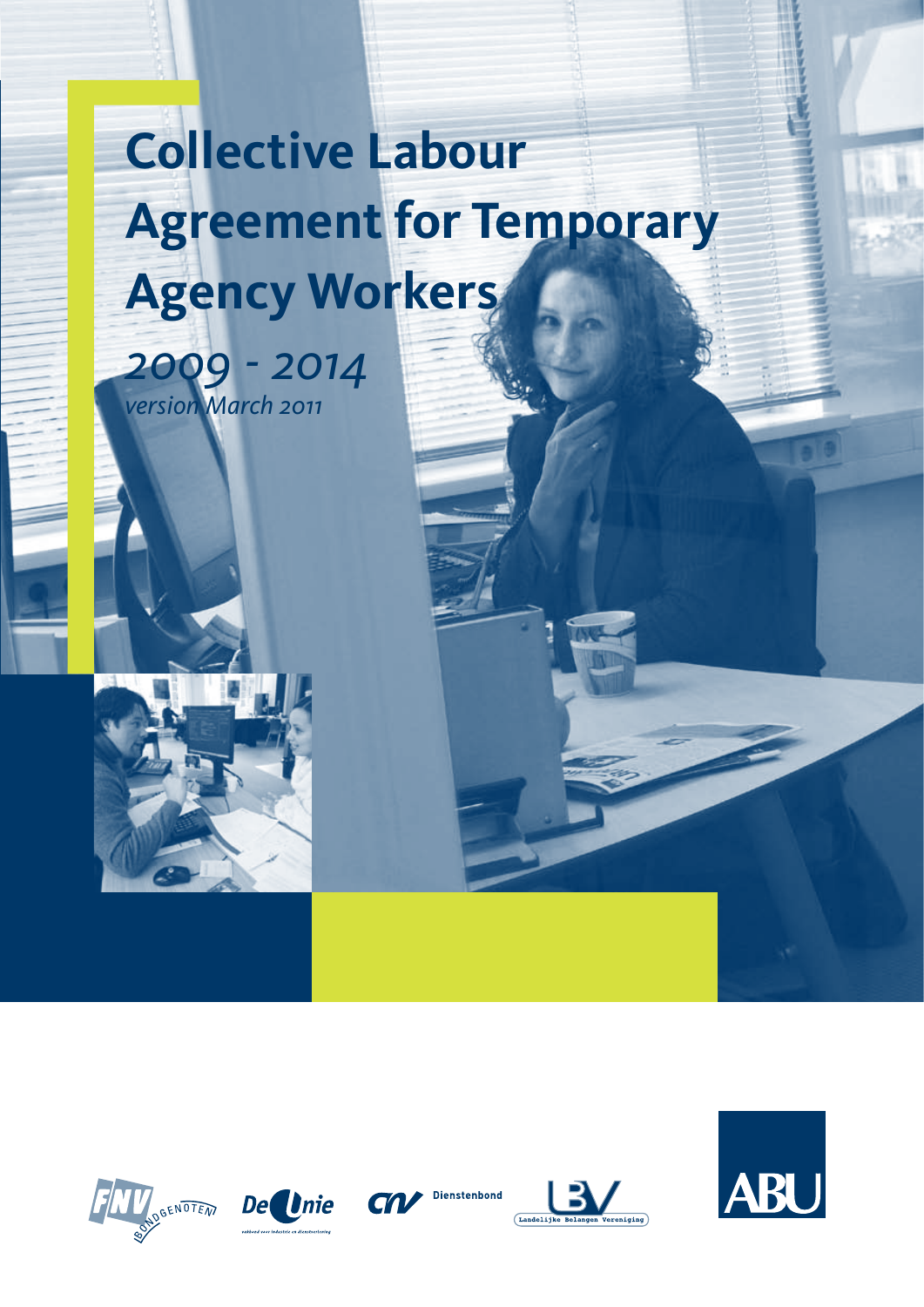#### **Trade unions and the Collective Labour Agreement for Temporary Agency Workers**

The terms of this Collective Labour Agreement for Temporary Agency Workers are negotiated between the employers' organisations and the trade unions. Temporary agency workers can also influence the Collective Labour Agreement for Temporary Agency Workers by joining a union. The trade unions negotiate on behalf of their members. The negotiators involve the members in the process of drawing up the Collective Labour Agreement for Temporary Agency Workers. Members have several opportunities to give their opinions. Ultimately, they are also the ones who vote on the result of the negotiations.

**Want to influence your Collective Labour Agreement for Temporary Agency Workers? Join a union!**

#### **FNV Bondgenoten**

With over 465,000 members, FNV Bondgenoten is the largest trade union in the Netherlands. We promote our members' interests in the areas of work and income, including temporary agency workers. We arrange a good Collective Labour Agreement for everyone, but all other benefits are exclusively for our members. Want to know which benefits you can enjoy as a member of FNV Bondgenoten? For more information visit: **www.fnvbondgenoten/uitzendkrachten**.

#### **CNV Dienstenbond**

A personal service that's fast and reliable! That sums up what CNV Dienstenbond stands for. Whether it's advice, legal assistance, career guidance or a good Collective Labour Agreement... discover how we have it all sorted for you! Did you know that membership includes full legal assistance insurance (including outside work)? CNV Dienstenbond offers the most complete package of services for the lowest possible price. For more information visit: **www.cnvdienstenbond.nl/uitzendbranche**.

# **De Unie**

As a professional you are self-confident and self-reliant. However, you sometimes need personal advice. De Unie is there to support you in the areas of career, income, work and welfare. Why De Unie? De Unie is an independent union that listens to individual employees and looks out for their interests. For more information about De Unie, the "alternative" trade union, visit: **www.unie.nl/aanmelden**.

# **LBV**

LBV is the most innovative trade union you will find.

LBV is no newcomer to the world of trade unions having been in existence for 40 years. LBV also has over 10 years' experience of promoting the interests of temporary agency workers. LBV is a no-nonsense trade union you can turn to if you have any questions about work and income. As a member of LBV, you have exclusive access to the benefits offered by LBV. Interested in a reliable, modern trade union? Go to **www.lbv.nl** now.





De *Unie* 

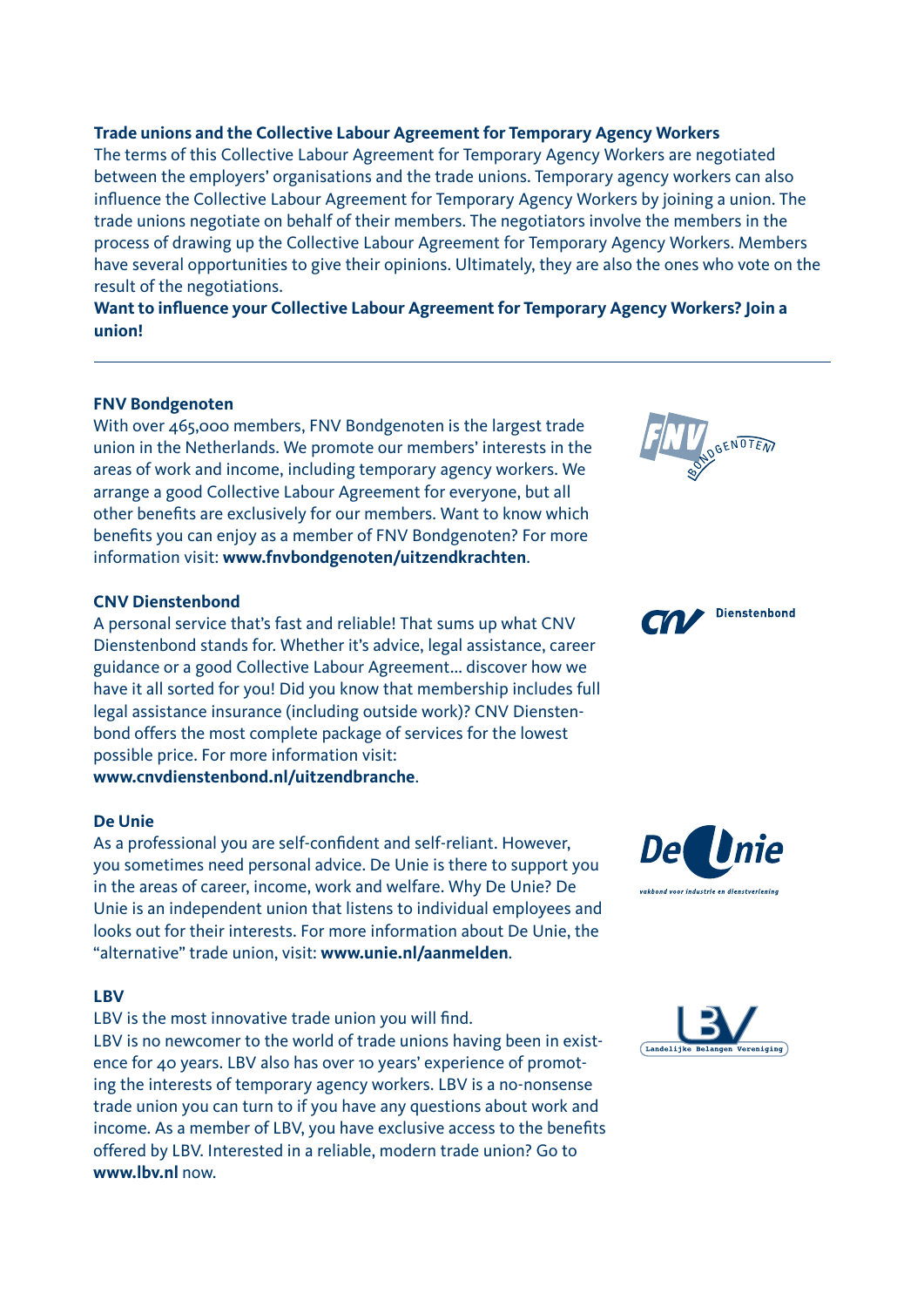# **Collective Labour Agreement for Temporary Agency Workers**

*2009 - 2011 remuneration and employment conditions 2009 - 2014 legal status, pension and training*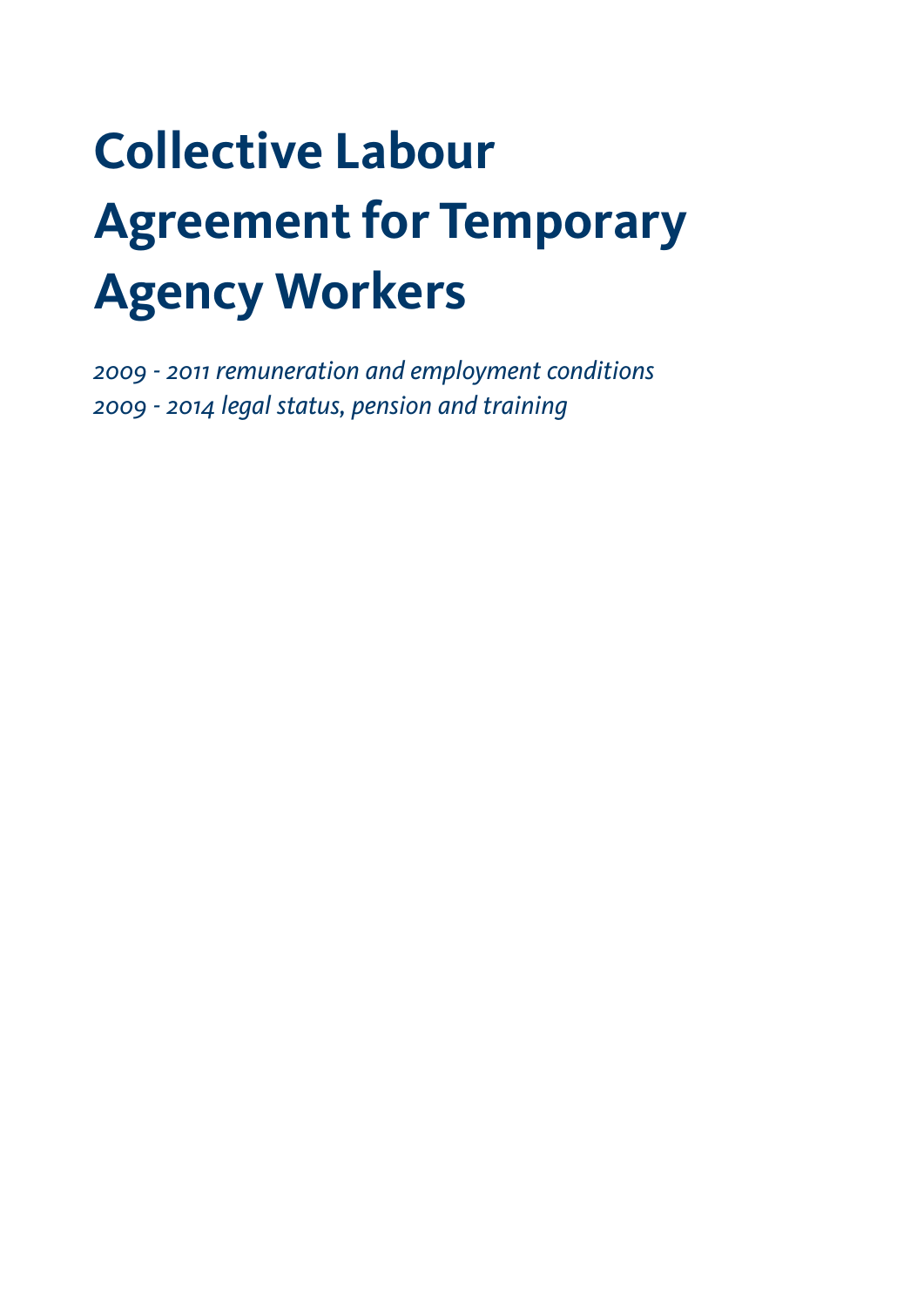# **Collective Labour Agreement for Temporary Agency Workers**

# **2009 - 2011 remuneration and employment conditions**

Articles 1 up to and including 4, 10, 11, 18 up to and including 29, 32 up to and including 41, 44 up to and including 50, 53, 54

# **2009 - 2014 legal status, pension and training**

Articles 5 up to and including 9, 12 up to and including 17, 30, 31, 42, 43, 51, 52, 55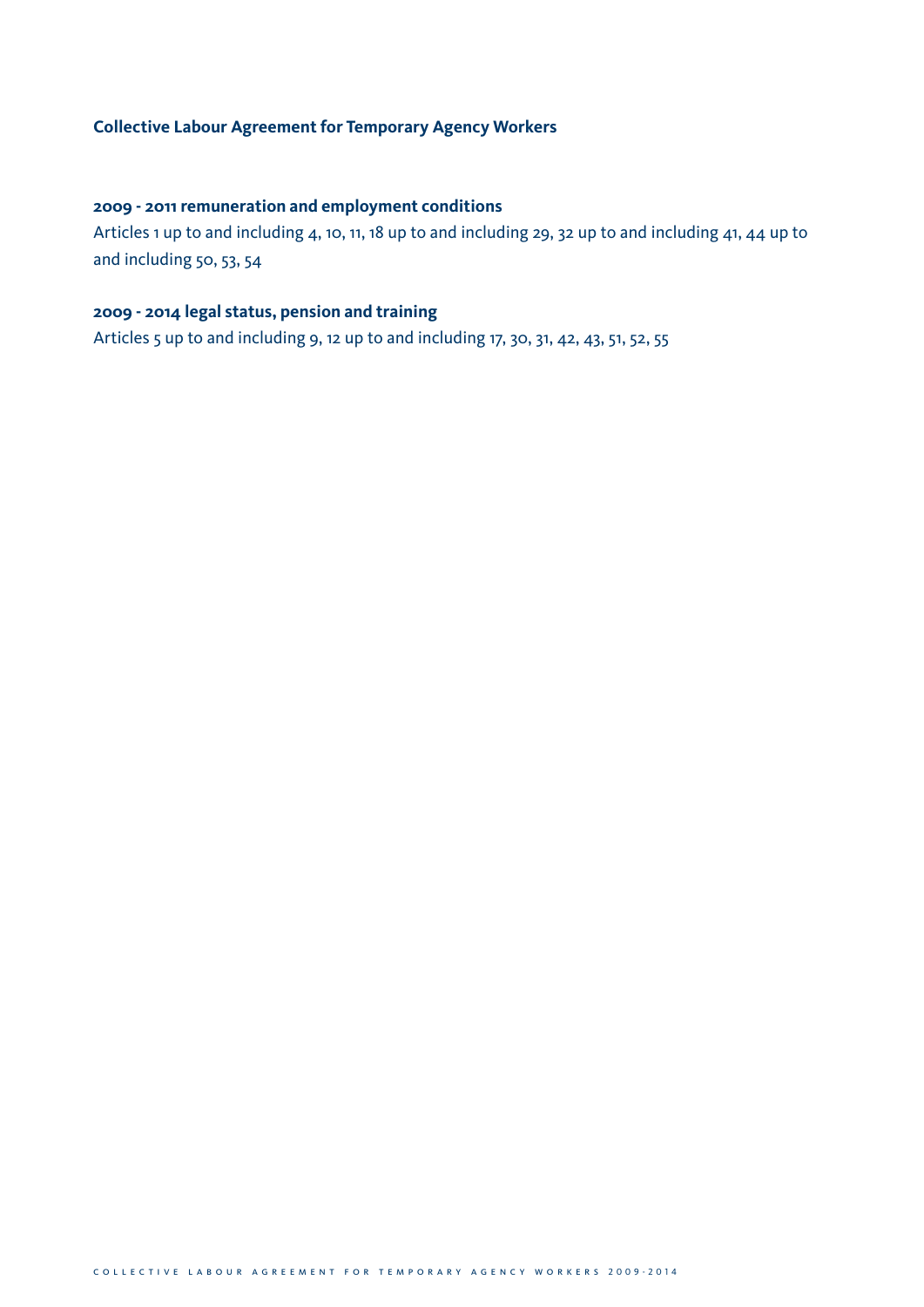| Page |
|------|
|      |

| Chapter <sub>1</sub>  | Definitions, scope, nature of this Collective Labour Agreement    |    |
|-----------------------|-------------------------------------------------------------------|----|
| Article <sub>1</sub>  | <b>Definitions</b>                                                | 7  |
| Article 2             | Scope                                                             | 8  |
| <b>Article 3</b>      | <b>Duration</b>                                                   | 9  |
| Article 4             | Dispensation                                                      | 9  |
| Chapter <sub>2</sub>  | General obligations of the employer and employee                  |    |
| Article 5             | Registration                                                      | 11 |
| Article 6             | Conditions of deployment                                          | 11 |
| Article 7             | Disclosure of previous employment on offer of agency work         | 11 |
| Article 8             | Statement of accumulated rights                                   | 12 |
| Article 9             | Relationship between temporary agency worker/user company/        |    |
|                       | private employment agency                                         | 12 |
| Article 10            | <b>Rules of conduct and sanctions</b>                             | 12 |
| Article <sub>11</sub> | Time registration form                                            | 13 |
| Chapter 3             | <b>Legal status</b>                                               |    |
| Article 12            | Commencement and nature of the agency work employment contract    | 14 |
| Article 13            | Deployment phases                                                 | 14 |
| Article 14            | Termination of agency work employment contract with agency clause | 16 |
| Article 15            | Termination of the secondment agreement                           | 16 |
| Article 16            | <b>Trial periods</b>                                              | 18 |
| Article 17            | Successive employership, legal status and remuneration            | 19 |
| Chapter 4             | Job classification and remuneration                               |    |
| Article 18            | Job classification                                                | 22 |
| Article 19            | Remuneration                                                      | 22 |
| Article 20            | <b>Skilled workers</b>                                            | 24 |
| Article 21            | Temporary agency workers working in the construction industry     | 25 |
| Article 22            | Salary                                                            | 25 |
| Article 23            | Wage rise                                                         | 29 |
| Article 24            | Period-linked salary amounts                                      | 29 |
| Article 25            | Bonus for irregular working hours                                 | 30 |
| Article 26            | Overtime bonus                                                    | 31 |
| Article 27            | <b>Compensation hours</b>                                         | 31 |
| Article 28            | Work-related expenses and allowances                              | 32 |
| Article 29            | Salary savings scheme                                             | 32 |
| Article 30            | Exclusion of the continued payment of wages obligation            | 32 |
| Article 31            | Cessation of agency work due to secondment agreement              | 33 |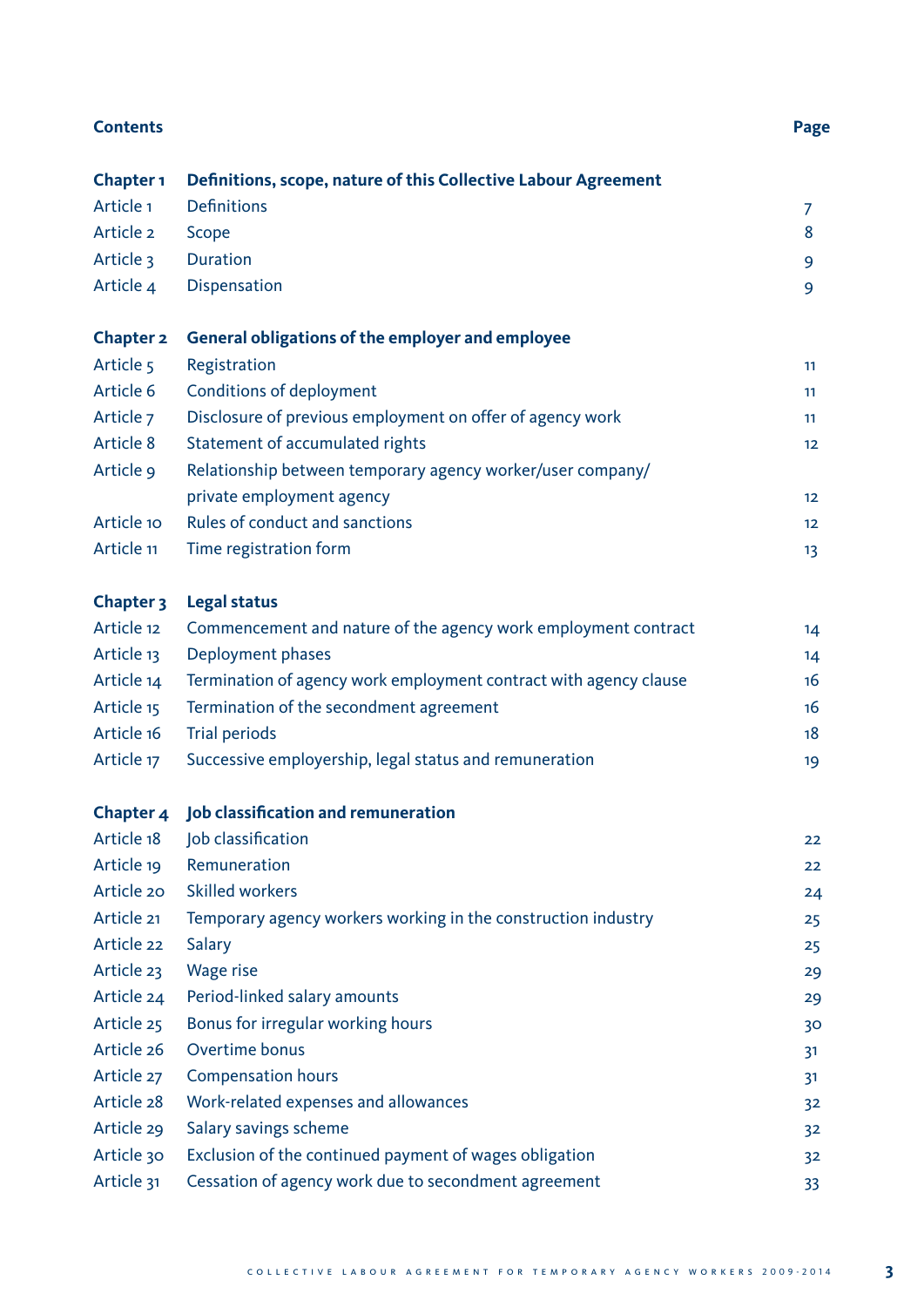| <b>Chapter 5</b>     | <b>Health and safety</b>                                                             |    |
|----------------------|--------------------------------------------------------------------------------------|----|
| Article 32           | Private employment agency's obligations concerning health and safety                 | 35 |
| Article 33           | Incapacity for work                                                                  | 35 |
| <b>Chapter 6</b>     | <b>Work and holidays</b>                                                             |    |
| Article 34           | Work and rest times                                                                  | 37 |
| Article 35           | Holidays                                                                             | 37 |
| Article 36           | Holiday allowance                                                                    | 38 |
| Article 37           | Short-term absenteeism and special leave                                             | 38 |
| Article 38           | Generally recognised public holidays                                                 | 39 |
| Article 39           | <b>Holiday workers</b>                                                               | 40 |
| Chapter <sub>7</sub> | <b>Payment of reserves</b>                                                           |    |
| Article 40           | Payment of reserves and holiday allowance                                            | 41 |
| Article 41           | Percentages of reserves, deductions and waiting days compensation                    | 42 |
| <b>Chapter 8</b>     | <b>Pension</b>                                                                       |    |
| Article 42           | Pension scheme                                                                       | 44 |
| Chapter 9            | <b>Training</b>                                                                      |    |
| Article 43           | <b>Training</b>                                                                      | 45 |
|                      | Chapter 10 International                                                             |    |
| Article 44           | Temporary agency worker not permanently resident in the Netherlands                  | 47 |
|                      | Article 44a. Deductions from the payable wage pertaining to temporary agency workers |    |
|                      | not permanently resident in the Netherlands                                          | 48 |
| Article 45           | Additional rules for temporary agency worker not permanently resident in the         |    |
|                      | <b>Netherlands</b>                                                                   | 48 |
| Article 46           | Temporary agency workers with a foreign employment contract (Waga)                   | 50 |
| Chapter 11           | <b>Disputes Committees</b>                                                           |    |
| Article 47           | Dealing with complaints in the private employment agencies                           | 52 |
| Article 48           | <b>Disputes Committee</b>                                                            | 52 |
| Article 49           | Consultation, objections and appeal procedure concerning job classification          | 53 |
|                      | Chapter 12 Other/final                                                               |    |
| Article 50           | Facilities for employees' organisations                                              | 55 |
| Article 51           | Evaluation and termination of the Collective Labour Agreement provisions             | 56 |
| Article 52           | Interim amendment                                                                    | 56 |
| Article 53           | Observance                                                                           | 56 |
| Article 54           | <b>Further provisions</b>                                                            | 57 |
| Article 55           | Nature of the Collective Labour Agreement provisions                                 | 57 |
|                      |                                                                                      |    |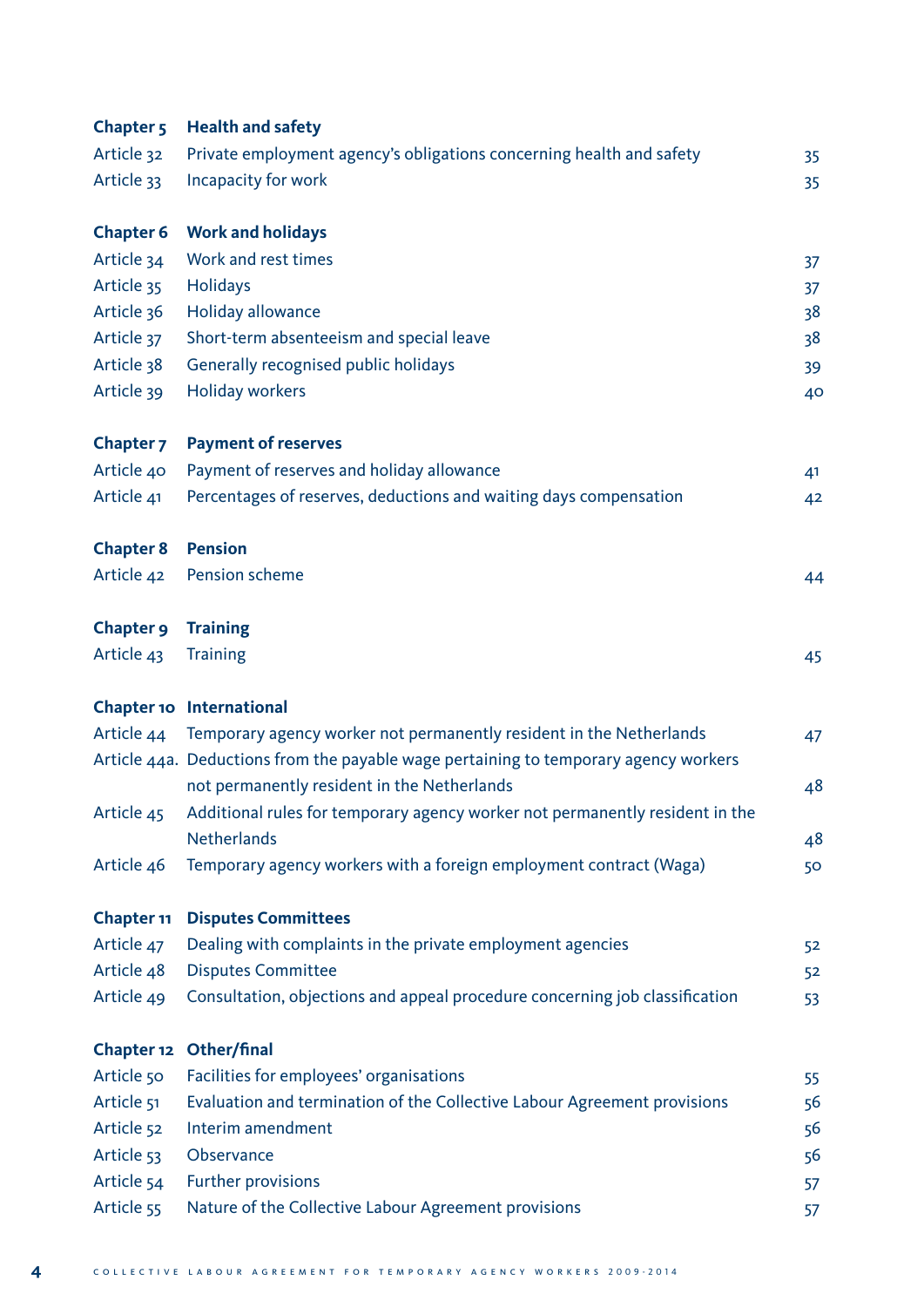| Appendix I          | Job classification                                                                        | 59 |
|---------------------|-------------------------------------------------------------------------------------------|----|
| Appendix II         | Additional provisions remuneration                                                        | 67 |
| Appendix III        | Pension                                                                                   | 72 |
| <b>Appendix IV</b>  | Matrix Temporary agency workers with a foreign employment contract (Waga)                 | 74 |
| Appendix V          | Personal Education Budget (P.E.B.) transitional right from 1 January 2008                 | 78 |
| <b>Appendix VI</b>  | Overview of committees Collective Labour Agreement for Temporary<br><b>Agency Workers</b> | 79 |
| <b>Appendix VII</b> | Housing standards                                                                         | 80 |
| <b>Protocol A</b>   | <b>Training</b>                                                                           | 81 |
| Protocol B          | Collective Redundancy (Notification) Act (protocol for article 31)                        | 82 |
| Protocol C          | <b>Holiday arrangements</b>                                                               | 85 |
|                     | Transpositioning table articles new - old                                                 | 86 |
|                     | Transpositioning table articles old - new                                                 | 90 |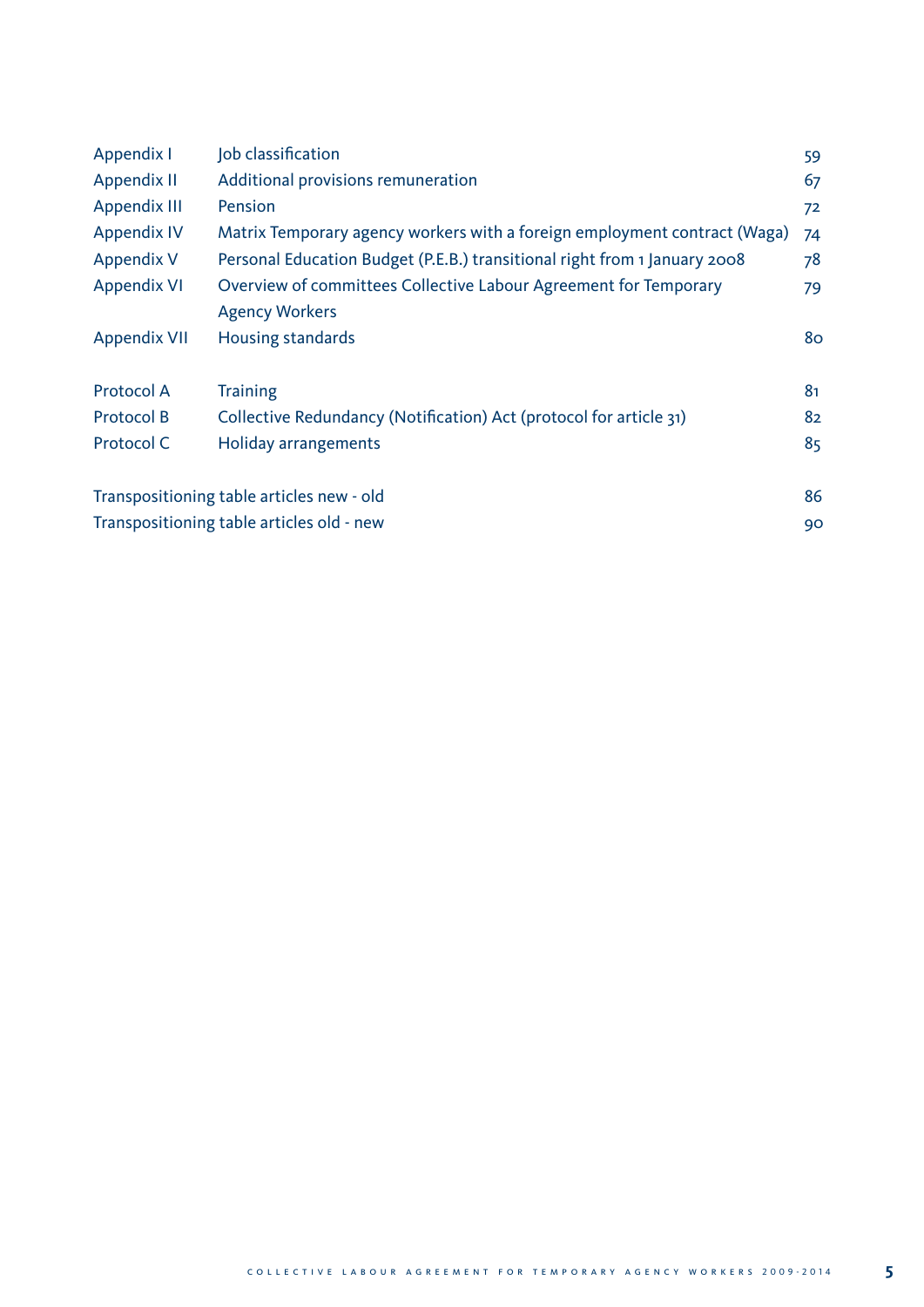# **Collective Labour Agreement for Temporary Agency Workers**

The undersigned, namely:

- 1. Algemene Bond Uitzendondernemingen (ABU association of private employment agencies), registered in Amsterdam, party of the one part,
- 2. a. FNV Bondgenoten, registered in Utrecht,
	- b. CNV Dienstenbond, registered in Hoofddorp, Haarlemmermeer,
	- c. De Unie, trade union for industry and services, registered in Culemborg,
	- d. LBV, registered in Rotterdam,

each party of the other part,

# whereas:

- **in** April 1996, the Industrial Labour Council (Stichting van de Arbeid) presented its advisory report on flexibility and security to the government. The advisory report described, amongst other things, the future employment law relationship between the private employment agency and temporary agency worker;
- **n** parties in the temporary agency work sector agreed on a covenant in April 1996, in which agreements were concluded on the legal status, pension and training of temporary agency workers. The covenant should be seen in combination with that part of the advisory report of the Industrial Labour Council concerned with the future employment law relationship between the temporary agency worker and private employment agency;
- parties agreed in the *Collective Labour Agreement for Temporary Agency Workers 2004-2009* to make a joint evaluation before the expiry of the *Collective Labour Agreement for Temporary Agency Workers 2004-2009*, in terms of the operation of the agreements on flexibility and security, with a view to examining whether a new multi-year Collective Labour Agreement with similar arrangements could be concluded, and if so the amendments that would be required;
- parties to the *Collective Labour Agreement for Temporary Agency Workers 2004-2009* decided to leave the part concerned with legal status of this Collective Labour Agreement in question intact and for it to take effect as of 29 March 2009;
- **n** parties deem the role of training and development to be of great importance and have therefore made agreements to invest in training to promote sustainable labour participation and growth possibilities for temporary agency workers on the labour market.

#### Agree\*:

on the Collective Labour Agreement for Temporary Agency Workers, consisting of articles 1 up to and including 55, as set forth below, followed by appendices I up to and including VI, and subsequently followed by protocols A up to and including C, all of which form part of this Collective Labour Agreement.

*\* If the present Collective Labour Agreement involves a departure on the grounds of a statutory provision that can only be contracted out of in a collective agreement, this is generally indicated by an asterisk, followed by the relevant section of the law.*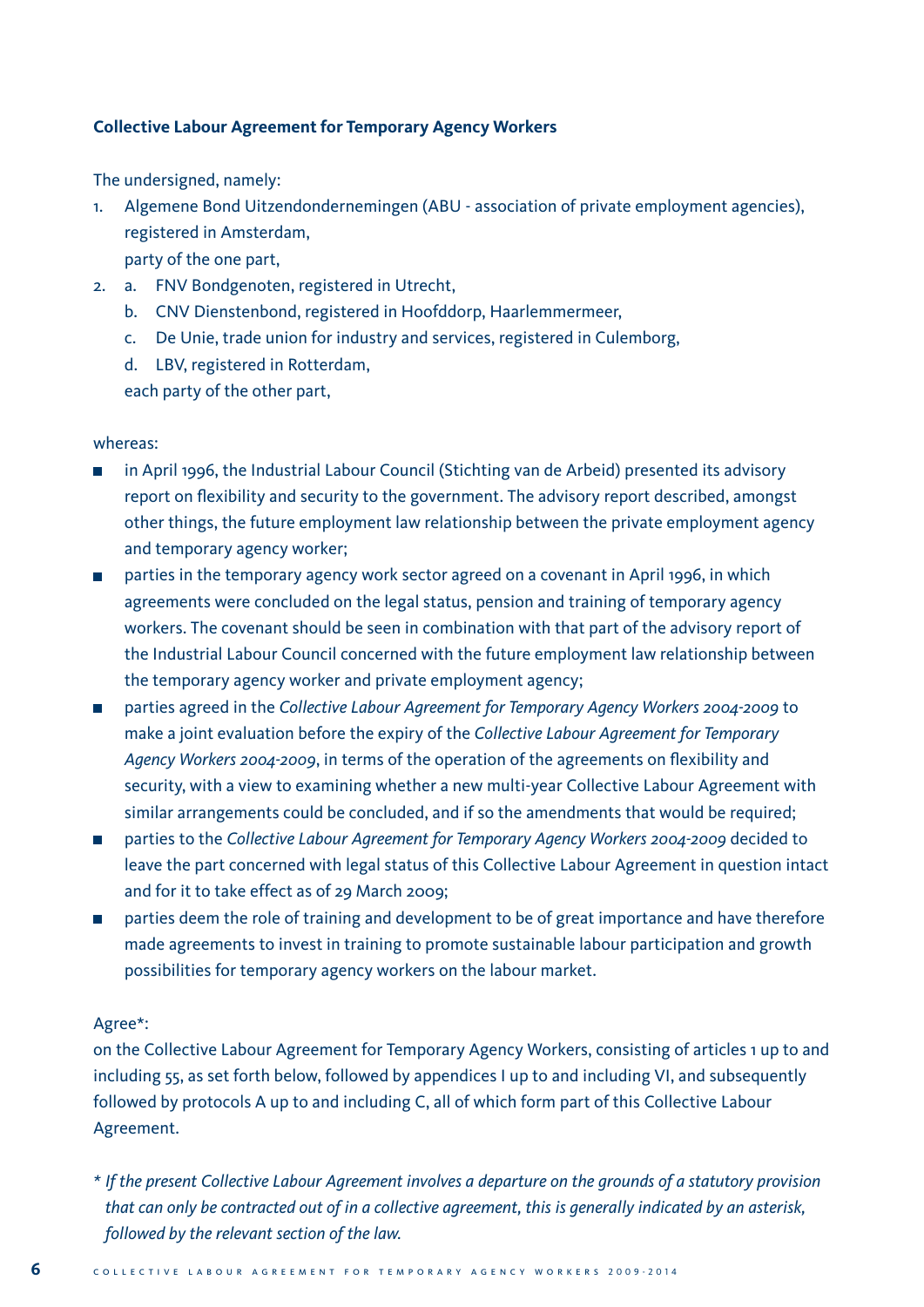# **Chapter 1 Definitions, scope, nature of the Collective Labour Agreement**

# Article 1 **Definitions**

The following definitions apply in this Collective Labour Agreement:

- a. **work and rest times**: the work and rest times in the meaning of the Working Hours Act;
- b. **prospective temporary agency worker**: the natural person registered by the private employment agency as possibly available for agency work;
- c. **Collective Labour Agreement parties**: parties to the *Collective Labour Agreement for Temporary Agency Workers*, namely ABU, FNV Bondgenoten, CNV Dienstenbond, De Unie and LBV;
- d. **compensation hours**: time off or partial hours that are not holiday hours awarded pursuant to article 27 of this Collective Labour Agreement. No (reserves for) holiday days, holiday allowance, short-term absence, special leave and public holidays are accrued on compensation hours and no waiting day compensation is owed;
- e. **the Collective Labour Agreement**: this Collective Labour Agreement, including all appendices and protocols;
- f. **secondment agreement**: the agency work employment contract without agency clause in phase A, B or C;
- g. **actual wage**: the actual gross amount, excluding holiday allowance, bonuses, allowances, overtime, compensation hours, etc. allocated on the basis of time, taking this Collective Labour Agreement into account;
- h. **worked week**: each week in which agency work actually takes place;
- i. **hirer's remuneration**: the rightful remuneration of an employee employed by the hiring company, working in an equal or similar job to that of the temporary agency worker. The hirer's remuneration comprises:
	- 1. only the applicable period wage in the scale;
	- 2. the applicable working hour's reduction per week/month/year/period. Compensation for this may be paid in time and/or money, as the private employment agency sees fit;
	- 3. bonuses for overtime, shifted working hours, irregular hours (including public holiday bonus) and shift bonus;
	- 4. initial wage increase, size and time as determined in the user company's organisation;
	- 5. allowance (insofar as the private employment agency is permitted to pay the allowance exempt from wage tax and social security contributions: travelling expenses, pension costs and other costs that are necessary on account of performing the work);
	- 6. period-linked salary amounts, size and time as determined in the hirer's organisation;
- j. **registration**: the pre-contractual stage, which may precede the agency work employment contract, in which the temporary agency worker informs the private employment agency that he/ she is possibly available for agency work and in which the private employment agency informs the prospective temporary agency worker that it will designate him/her as a possible candidate for future placement;
- k. **payslip**: a written or electronic statement as meant in Section 7:626 Netherlands Civil Code;
- l. **assignment**: the agreement between the user company and employment agency, which means that a temporary agency worker is made available to the user company;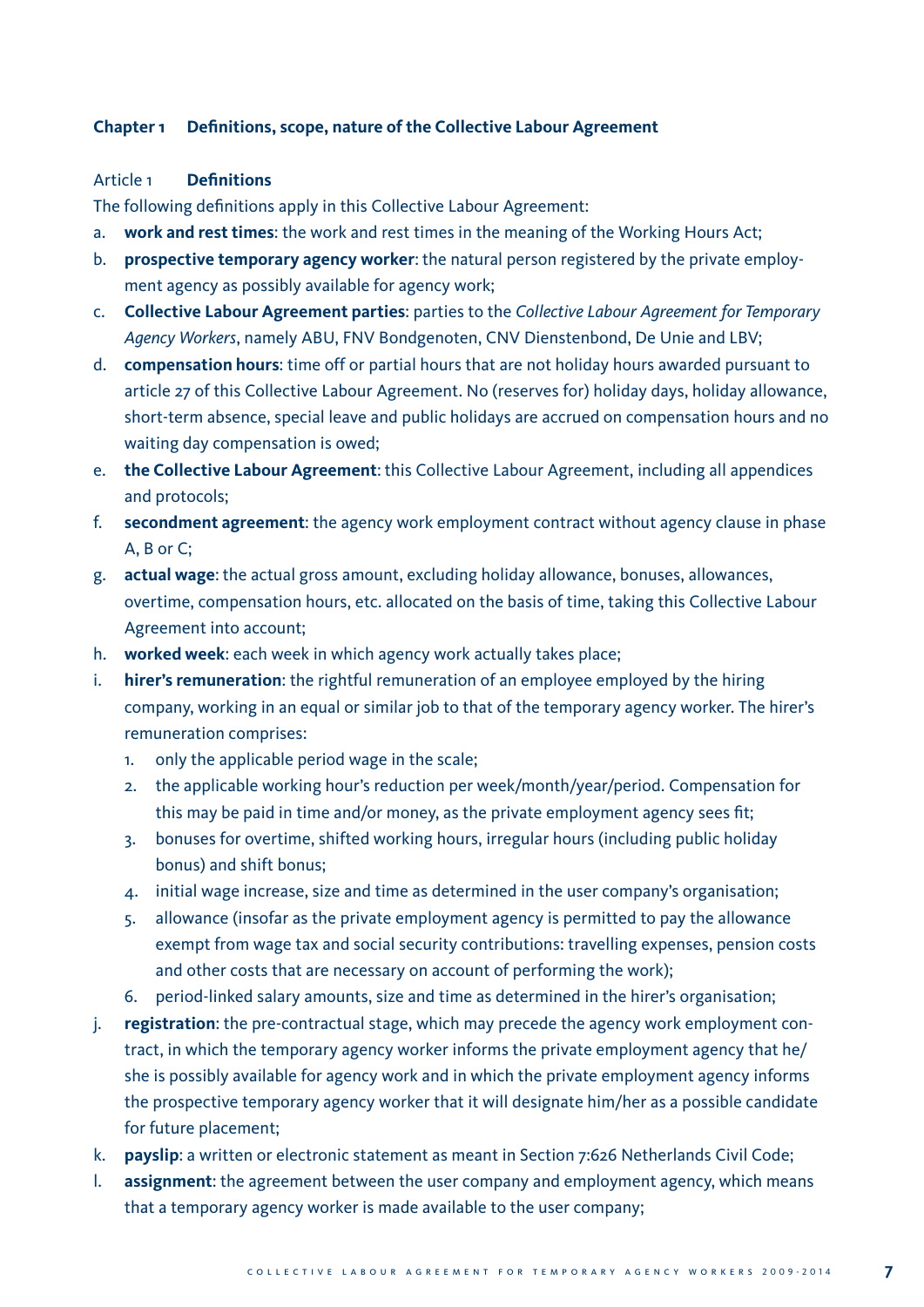- m. **user company**: the third party to whom a temporary agency worker is made available by an employment agency;
- n. **successive employership**: the situation where the temporary agency worker is successively employed by various employers who must reasonably be deemed to be each other's successors due to the work carried out;
- o. **availability**: the temporary agency worker's employment with the user company;
- p. **reversion wage**: 90 percent of the actual wage in the most recently ended placement, but at least the statutory minimum wage;
- q. **agency work**: the work performed by the temporary agency worker pursuant to the agency work employment contract;
- r. **agency clause**: the condition in the agency work employment contract that stipulates that the agency work employment contract will end by operation of law in the event of the private employment agency's placement of the temporary agency worker with the user company ending at the user company's request (see Section 7:691, subsection 2, of the Netherlands Civil Code);
- s. **temporary agency worker**: the natural person who concludes an agency work employment contract with the private employment agency;
- t. **private employment agency**: the natural person or legal entity that places temporary agency workers at the disposal of (deploys with) user companies;
- u. **agency work employment contract**: the employment contract as meant in Section 7:690 Netherlands Civil Code by means of which one party, the employer, places the other party, the employee, at the disposal of a third party, within the scope of operating the employer's profession or business, to perform work under the third party's supervision and management, pursuant to a contract for professional services, which the third party has concluded with the employer;
- v. **holiday workers**: school pupils, students and other persons following a study programme, who perform work on a temporary basis during the (summer) holidays of their educational institution and who do not continue to perform work afterwards in the service of the private employment agency;
- w. **length of stay**: the entire period that a temporary agency worker works for a user company, commencing on the first day of the work for the user company concerned, regardless of the nature of the work and the contract for professional services;
- x. **waiting day compensation**: the allowance in the form of an increase on top of the actual wage, which has to be allocated on the grounds of article 33, paragraph 4 of this Collective Labour Agreement, in the cases stated in that paragraph;
- y. **week**: the week begins on Monday at 0:00 and ends on Sunday at 24:00;
- z. **employers' organisations**: the employers' organisations named in the introduction to this agreement as parties of the other part.

# Article 2 **Scope**

1. This Collective Labour Agreement applies to agency work employment contracts between temporary agency workers and a private employment agency, if and insofar as the sum of the agency work wage and salary bill is at least 50 percent of that private employment agency's total annual wage and salary bill on which social security contributions are due, excluding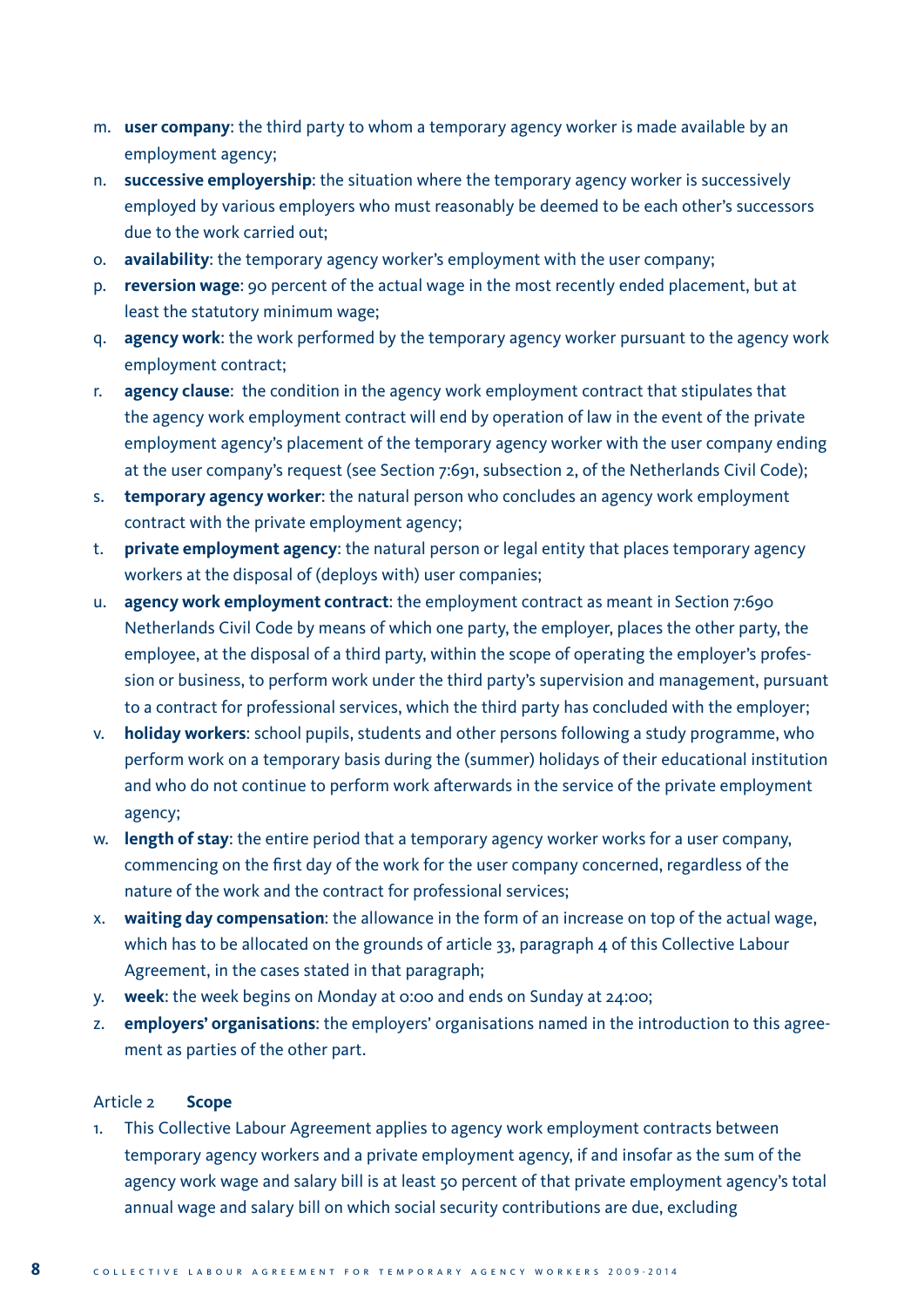dispensation on the grounds of article 4 of this Collective Labour Agreement.

- 2. This Collective Labour Agreement does not apply to employers who are admitted as members to the Dutch Association of Intermediary Organisations and Temporary Employment Agencies (NBBU). The NBBU's website lists an overview of these members.
- 3. This Collective Labour Agreement does not apply to private employment agencies covered by the scope described in another sector's Collective Labour Agreement, unless the private employment agency concerned meets the cumulative requirements stipulated in paragraph 4.
- 4. Notwithstanding the provisions of paragraph 3, this Collective Labour Agreement shall continue to apply to private employment agencies that meet the following cumulative requirements:
	- a. the business activities of the private employment agency consist entirely of placing workers, as referred to in Section 7:690 of the Netherlands Civil Code; and
	- b. the workers (temporary agency workers) of that employer are for at least 25 percent of the wage and salary bill, or at least of the relevant quantitative criterion (such as working hours) in the Collective Labour Agreement concerned, involved in work carried out in some branch of business other than that described in the scope of that other Collective Labour Agreement; and
	- c. the employer deploys workers for at least fifteen percent of the total annual wage and salary bill on which social security contributions are due, on the basis of agency work employment contracts containing the agency clause referred to in Section 7:691, subsection 2, of the Netherlands Civil Code, as further defined in article 1, paragraphs 1 and 2, and in article 2 of the agency work businesses grading decree (Besluit Indeling Uitzendbedrijven) of the National Institute for Social Insurance (Landelijk instituut sociale verzekeringen - Lisv), of 6 October 1999, published in the Government Gazette, number 49, of 9 March 2000. From the date of the decree coming into force, the private employment agency shall be deemed to have fulfilled this criterion, if and insofar as that fulfilment has been determined by the implementing body; and
	- d. the private employment agency is not part of a group that is linked directly or through a general binding statement to the other Collective Labour Agreement in question; and
	- e. the private employment agency is not a jointly agreed labour pool.

# Article 3 **Duration**

This Collective Labour Agreement, commencing on 29 March 2009, has been concluded:

- a. with regard to articles  $5 \text{ up to and including } 9, 12 \text{ up to and including } 17, 30, 31, 42, 43, 51, 52, 55$ : for a period of five years, until 29 March 2014;
- b. with regard to all the other articles, as well as the appendices and protocols: for a period of two years, that is from 29 March 2009 up to and including 27 March 2011. On 15 February 2011, the parties to the CLA decided that these articles will remain in force until 1 April 2012.

# Article 4 **Dispensation**

1. At the request of parties to another Collective Labour Agreement, the parties to this Collective Labour Agreement may grant dispensation in respect of the application of (the provisions of) this Collective Labour Agreement, subject to conditions to be set by the parties to the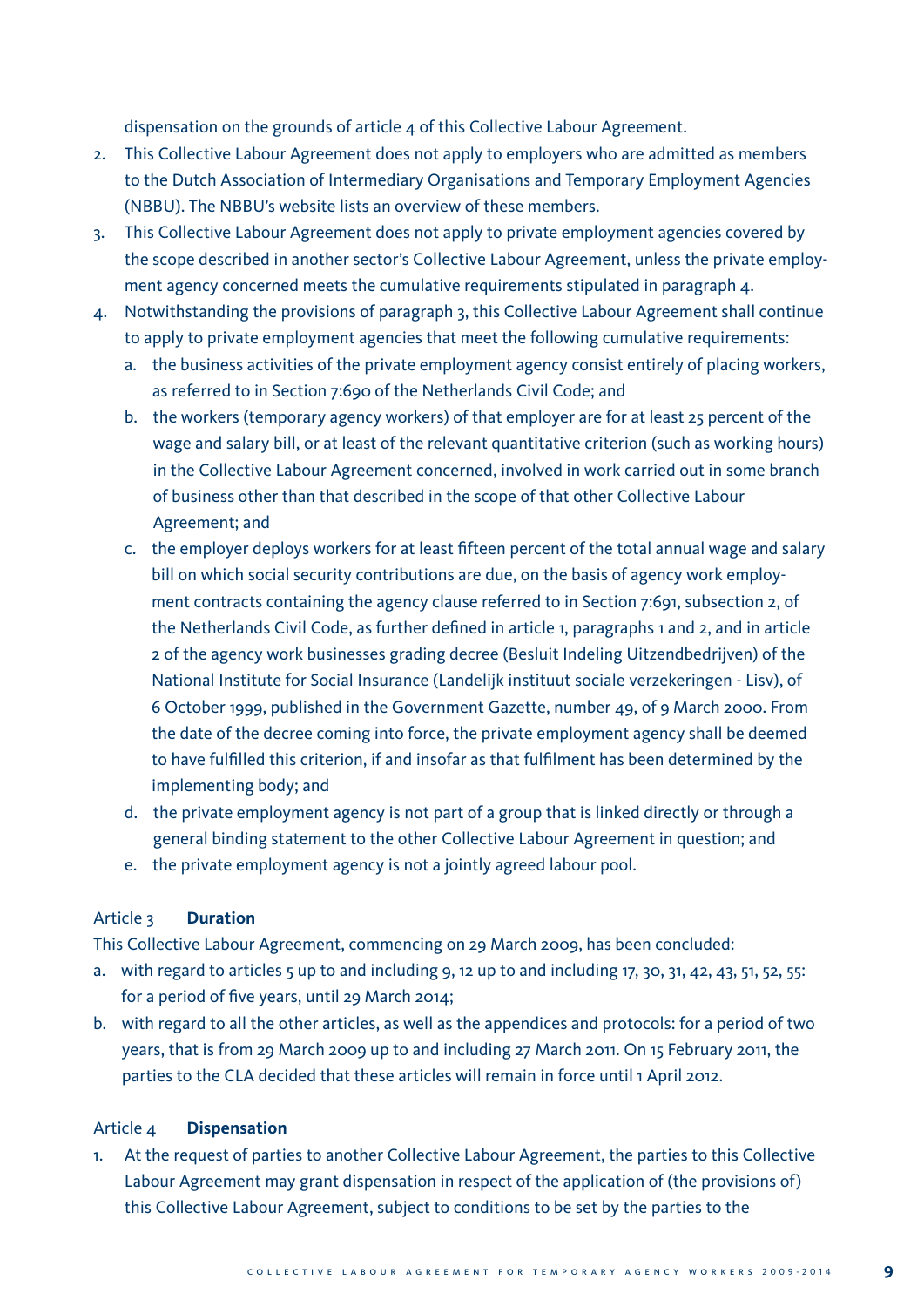Collective Labour Agreement concerned. The SNCU's (foundation for monitoring compliance with the Collective Labour Agreement for Temporary Agency Workers) confirmation of the fulfilment of the Collective Labour Agreement for which dispensation has been requested shall always be a precondition for dispensation.

- 2. A written request stating the reasons for dispensation in respect of (the provisions of) this Collective Labour Agreement should be submitted to the Dispensation Committee, at the following address: PO Box 144, 1170 AC Badhoevedorp.
- 3. The Dispensation Committee decides on behalf of the Collective Labour Agreement parties on a dispensation request.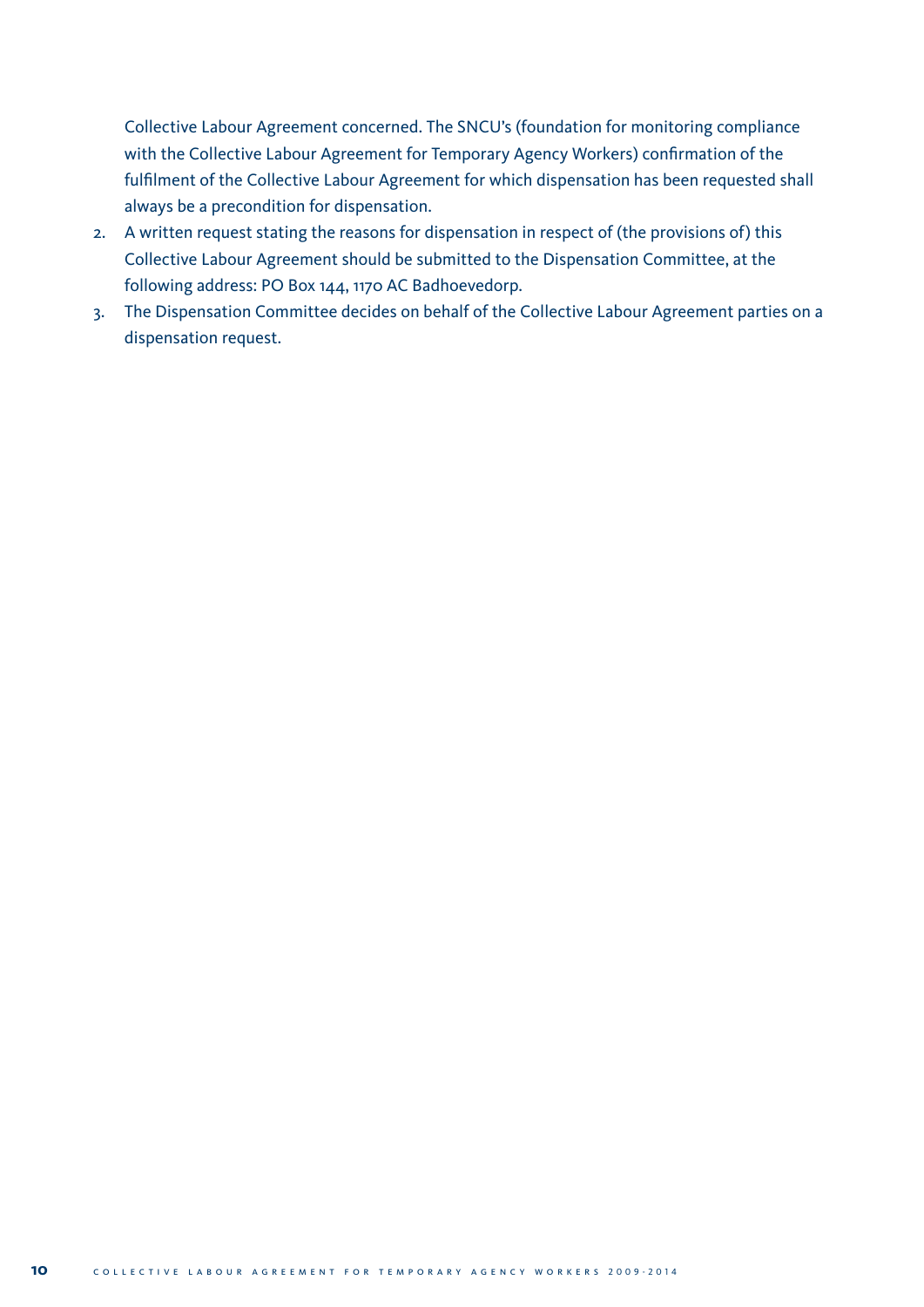# **Chapter 2 General obligations of the employer and employee**

# Article 5 **Registration**

- 1. The private employment agency registers natural persons as prospective temporary agency workers.
- 2. By registering, prospective temporary agency workers indicate to the private employment agency that they are possibly available for agency work and the private employment agency indicates to the prospective temporary agency workers that it considers them to be possible candidates for future placements.
- 3. Registration does not oblige the private employment agency to offer agency work. Registration does not oblige prospective temporary agency workers to accept any offer of agency work.
- 4. The prospective temporary agency worker shall provide information about his employment history upon registering\*.
- 5. Upon termination of the agency work employment contract temporary agency workers continue to be registered with the private employment agency unless the (prospective) temporary agency worker requests that the registration be terminated.
- *\* In this Collective Labour Agreement, persons are always referred to in the masculine form. This is purely for stylistic reasons.*

#### Article 6 **Conditions of deployment**

- 1. Before signing the agency work employment contract, the private employment agency gives the temporary agency worker a written or electronic copy of the *Collective Labour Agreement for Temporary Agency Workers*. On request the temporary agency worker shall receive the Collective Labour Agreement in writing.
- 2. Upon concluding the agency work employment contract, the private employment agency and the temporary agency worker enter into written agreements about the job, working hours and payment, taking this Collective Labour Agreement into account.
- 3. Departures from the *Collective Labour Agreement for Temporary Agency Workers* and the appendices are only permissible:
	- a. insofar as this benefits the temporary agency worker; and
	- b. provided the departure is agreed on in writing when the agency work employment contract is concluded between the private employment agency and temporary agency worker.
- 4. If requested the temporary agency worker must identify himself to both the private employment agency and the user company.

#### Article 7 **Disclosure of previous employment on offer of agency work**

*Successive employership*

- 1. Every offer the private employment agency makes to the temporary agency worker concerning agency work shall be made subject to the condition set forth in paragraph 3.
- 2. If requested by the private employment agency, prospective temporary agency workers shall be obliged to provide the private employment agency with information on their employment his-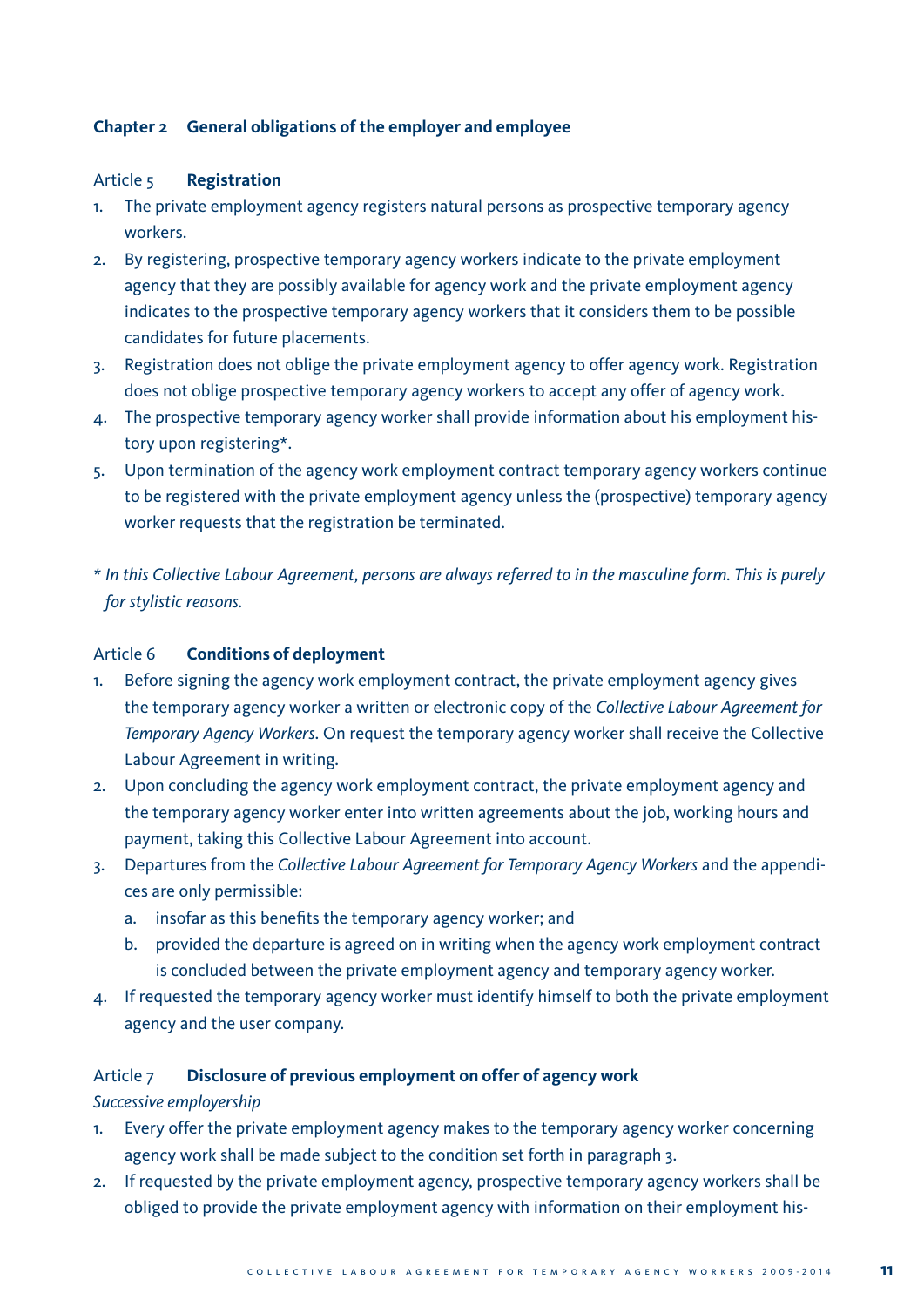tory before accepting the agency work offered.

- 3. If on the grounds of the information referred to under paragraph 2 of this article, the private employment agency could be considered as a successive employer, the private employment agency shall be entitled to withdraw the offer before the agency work commences.
- 4. The provisions of Sections 7:668a, subsection 2, and Section 7:691, subsection 5, of the Netherlands Civil Code (successive employers) do not apply to a private employment agency that could not have foreseen the applicability of those provisions as a result of a temporary agency worker's conscious or otherwise culpable provision of incorrect or incomplete employment history information.

# *Pension*

5. If a prospective temporary agency worker is offered agency work, and if asked, he is required to report before the acceptance thereof to the private employment agency whether he has met the requirements of participation in the pension as set out in articles 1 and 9 of Appendix III.

# Article 8 **Statement of accumulated rights**

At the request of a temporary agency worker who terminates agency work and deregisters as a prospective temporary agency worker, the private employment agency shall provide a statement of the rights which the temporary agency worker has accumulated in the system of phases; this shall include a statement that the pension participation requirements stipulated in articles 1 and 9 of Appendix III have been met if applicable.

#### Article 9 **Relationship between temporary agency worker/user company/employment agency**

- 1. The temporary agency worker performs his work pursuant to the agency work employment contract with the private employment agency under the user company's supervision and management.
- 2. The temporary agency worker must comply with reasonable regulations of the private employment agency and user company concerning the performance of this work.
- 3. The private employment agency must stipulate that the user company shows the same due care in the supervision and management of the temporary agency worker as that shown to the user company's own employees.
- 4. *Equal treatment*

 On the basis of the constitutional principle that everyone in the Netherlands shall be treated equally in similar circumstances, private employment agencies reject discrimination on the grounds of religion, life philosophy, political persuasion, race, gender, nationality, heterosexual or homosexual orientation, marital status, disability, chronic illness or age.

# Article 10 **Rules of conduct and sanctions**

- 1. The temporary agency worker must comply with the approved official regulations and rules of conduct of both the user company and private employment agency.
- 2. The following sanctions, possibly combined, shall apply in the case of undesirable behaviour, irregularities or breaches of the rules of conduct, procedures or instructions on the part of the temporary agency worker, in accordance with the nature and circumstances of the breach in question: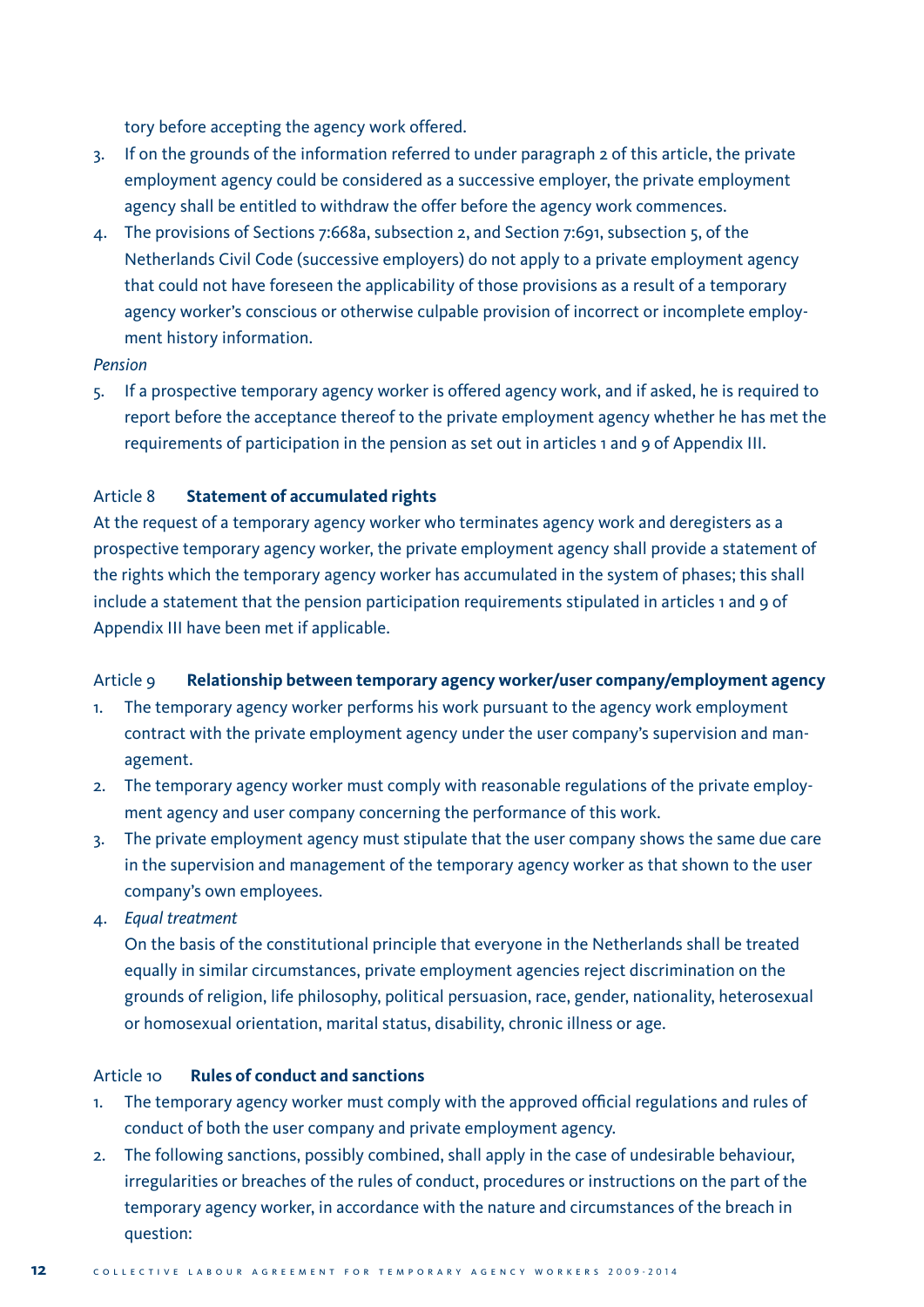a. reprimand;

b. suspension, possibly without pay\*;

c. dismissal (with immediate effect if necessary).

- 3. Suspension with pay stoppage\* shall be possible in any case if the temporary agency worker may reasonably be deemed to have failed to fulfil his obligations, according to objective criteria, and the failure results in the termination of the placement.
- 4. In the event of the private employment agency imposing sanctions, as referred to in paragraph 2 under a. and b. of this article, the temporary agency worker may appeal to the Disputes Committee for the Temporary Agency Work Sector, as referred to in article 48 of this Collective Labour Agreement. In this case accelerated proceedings may take place.
- 5. The temporary agency worker can request written rehabilitation in these proceedings.

*\* This is contrary to Section 7:628 of the Netherlands Civil Code, insofar as applicable.*

#### Article 11 **Time registration form**

- 1. At the commencement of each placement, and for as long as it continues thereafter, the temporary agency worker shall be issued with a time registration form (timesheet) each week.
- 2. The temporary agency worker shall complete the form at the end of each week, indicating the number of normal, bonus and/or overtime hours he has worked in that week. The temporary agency worker shall then submit the form to the user company for approval and signing. The temporary agency worker shall hand in the signed form immediately to the private employment agency.
- 3. If the user company as opposed to the temporary agency worker (automatically) issues the private employment agency with the time registration form, the private employment agency ensures that the temporary agency worker is given it to inspect and can receive a copy. In the event of a dispute about the time registration form, the private employment agency shall bear the burden of proof with regard to the number of hours the temporary agency worker has worked.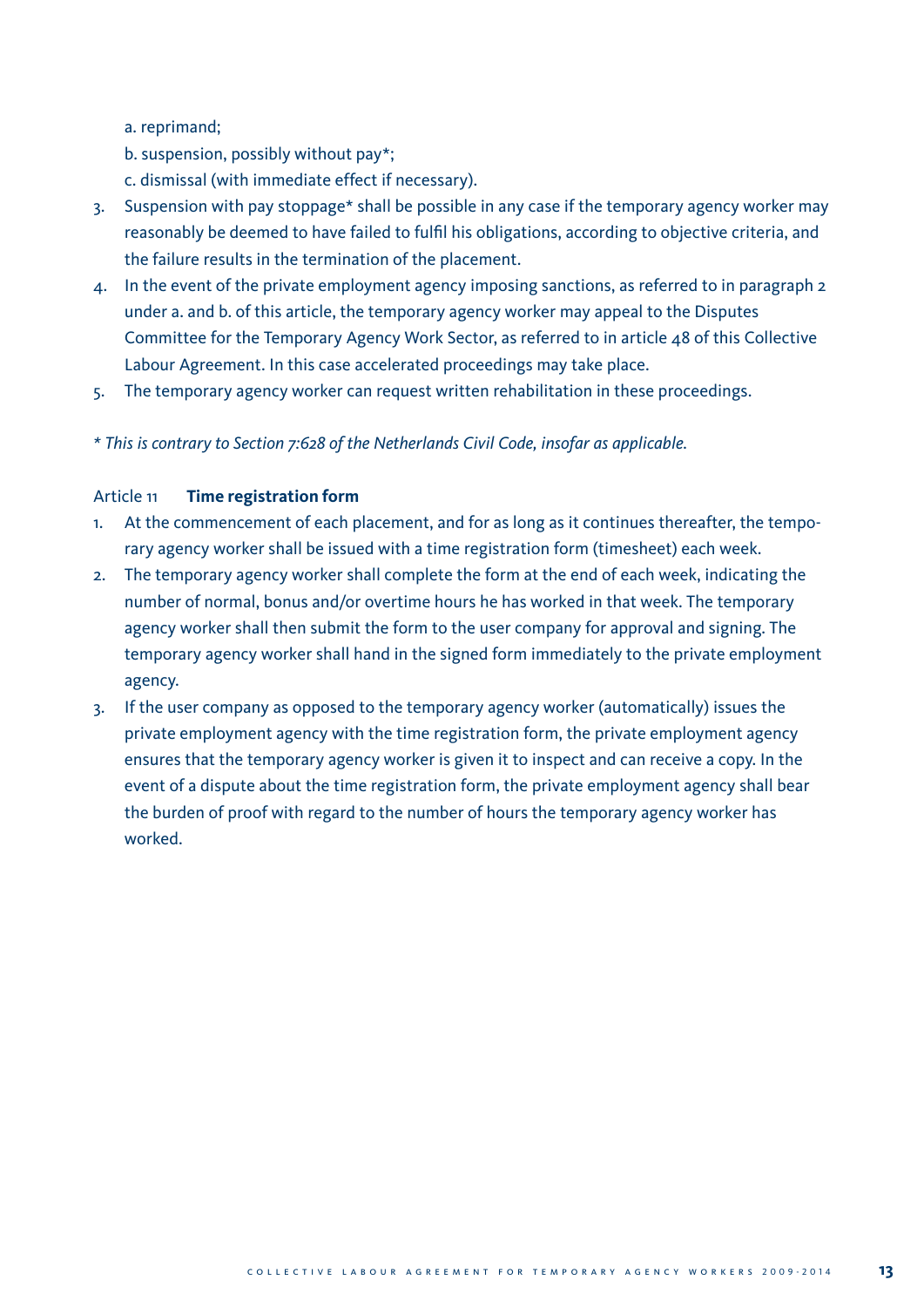# **Chapter 3 Legal status**

# Article 12 **Commencement and nature of the agency work employment contract**

- 1. *Commencement of the agency work employment contract* Unless agreed otherwise in the agency work employment contract, the agency work employment contract shall be deemed to have been concluded on the date on which the temporary agency worker actually commences the agreed work.
- 2. *Nature of the agency work employment contract* Two forms of agency work employment contract may be concluded:
	- a. the agency work employment contract with agency clause. An agency work employment contract with agency clause may be concluded for the duration of the placement and no longer than until the end of phase A;
	- b. the secondment agreement. A secondment agreement can be entered into for a fixed period or indefinitely.

# Article 13 **Deployment phases**

- 1. *Phase A*
	- a. Temporary agency workers work in phase A for as long as they have not worked more than 78 weeks for the same private employment agency.
	- b. Phase A lasts 78 worked weeks\*1. Temporary agency workers do not work in phase B (see below, paragraph 2 of this article) if they have not worked more than 78 weeks for the same private employment agency.
	- c. In phase A, temporary agency workers always work on the basis of an agency work employment contract with agency clause, unless a secondment agreement has been expressly concluded.
	- d. The 78 weeks in phase A continue to be counted (only the worked weeks are counted), for as long as there is no interruption of 26 weeks\*2 or more between two agency work employment contracts. If there is an interruption of 26 weeks or more, counting starts again.
	- e. Contrary to the provisions of items a., b. and d. of this paragraph, temporary agency workers aged 65 and older work in phase A for as long as they have not worked more than 130 weeks for the same private employment agency.
- *\**1  *Contrary to the provisions of Section 7:691 subsection 1 and Section 7:688a of the Netherlands Civil Code.*
- *\**2  *Contrary to Section 7:691 subsection 4 of the Netherlands Civil Code.*
- 2. *Phase B*
	- a. Temporary agency workers work in phase B once the agency work employment contract is continued after phase A or if a new agency work employment contract is concluded within 26 weeks of the completion of phase A with the same private employment agency.
	- b. Phase B lasts two years\*'. Temporary agency workers do not work in phase C (see below, paragraph 3 of this article) if they have not worked more than two years in phase B and/or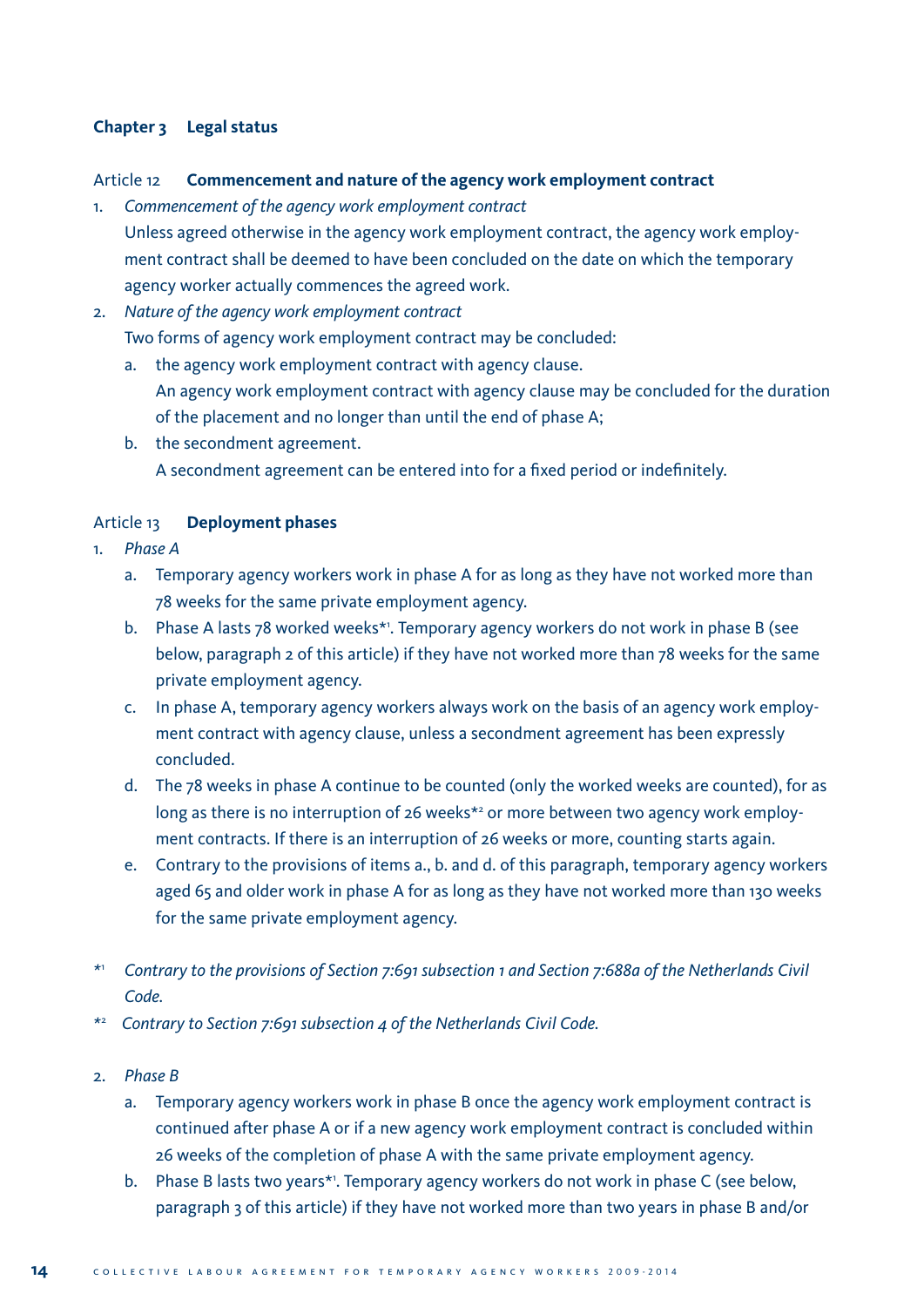no more than eight\*2 secondment agreements for a fixed period have been concluded with the same private employment agency in phase B.

- c. In phase B, temporary agency workers always work on the basis of a secondment agreement for a fixed period, unless a secondment agreement is expressly concluded for an indefinite period.
- d. The two-year period and the eight secondment agreements (as referred to under b.) continue to be counted\*<sup>2</sup> for as long as there is no interruption of thirteen weeks\*<sup>3</sup> or more between two secondment agreements. If there is an interruption of thirteen weeks or longer - but shorter than 26 weeks - the counting of phase B restarts from the beginning. If there is an interruption of 26 weeks or more between two secondment agreements, the counting of phase A starts again.
- e. If contrary to article 13, paragraph 1, under a. and b., a temporary agency worker works in phase B, without full use being made of phase A, the private employment agency shall be entitled, for 26 weeks, or any period shorter than this that the temporary agency worker has already worked for the same private employment agency in phase A, to exclude the continued payment of wages obligation, as referred to in article 30.

#### *Explanation:*

- *\*1 Contrary to Section 7:668a, subsection 1, under a., of the Netherlands Civil Code. The period of three years in this section has been reduced to two years.*
- *\*2 Contrary to Section 7:668a subsection 1, under b. of the Netherlands Civil Code. The limit of three contracts in this section has been increased to eight.*
- *\*3 In accordance with Section 7:668a subsection 1 of the Netherlands Civil Code.*

# 3. *Phase C*

- a. Temporary agency workers work in phase C once the secondment agreement is continued after completion of phase B, or if a new secondment agreement is concluded within thirteen weeks of the completion of phase B with the same private employment agency.
- b. In phase C temporary agency workers always work on the basis of a secondment agreement for an indefinite period.
- c. After the expiry of a secondment agreement for an indefinite period, if the work is interrupted for a shorter period than 26 weeks, the counting of phase B starts again. If there is an interruption of 26 weeks or longer, the counting of phase A starts again.
- d. If a secondment agreement concluded for an indefinite period and terminated other than by a legally valid notice or by its dissolution by the court is extended one or more times after an interruption of no more than three months, advance notice shall be required for the termination of that last secondment agreement. The term of notice shall be counted from the date of the secondment agreement's conclusion for an indefinite period\*.

*\* In accordance with Section 7:667, subsection 4 of the Netherlands Civil Code.*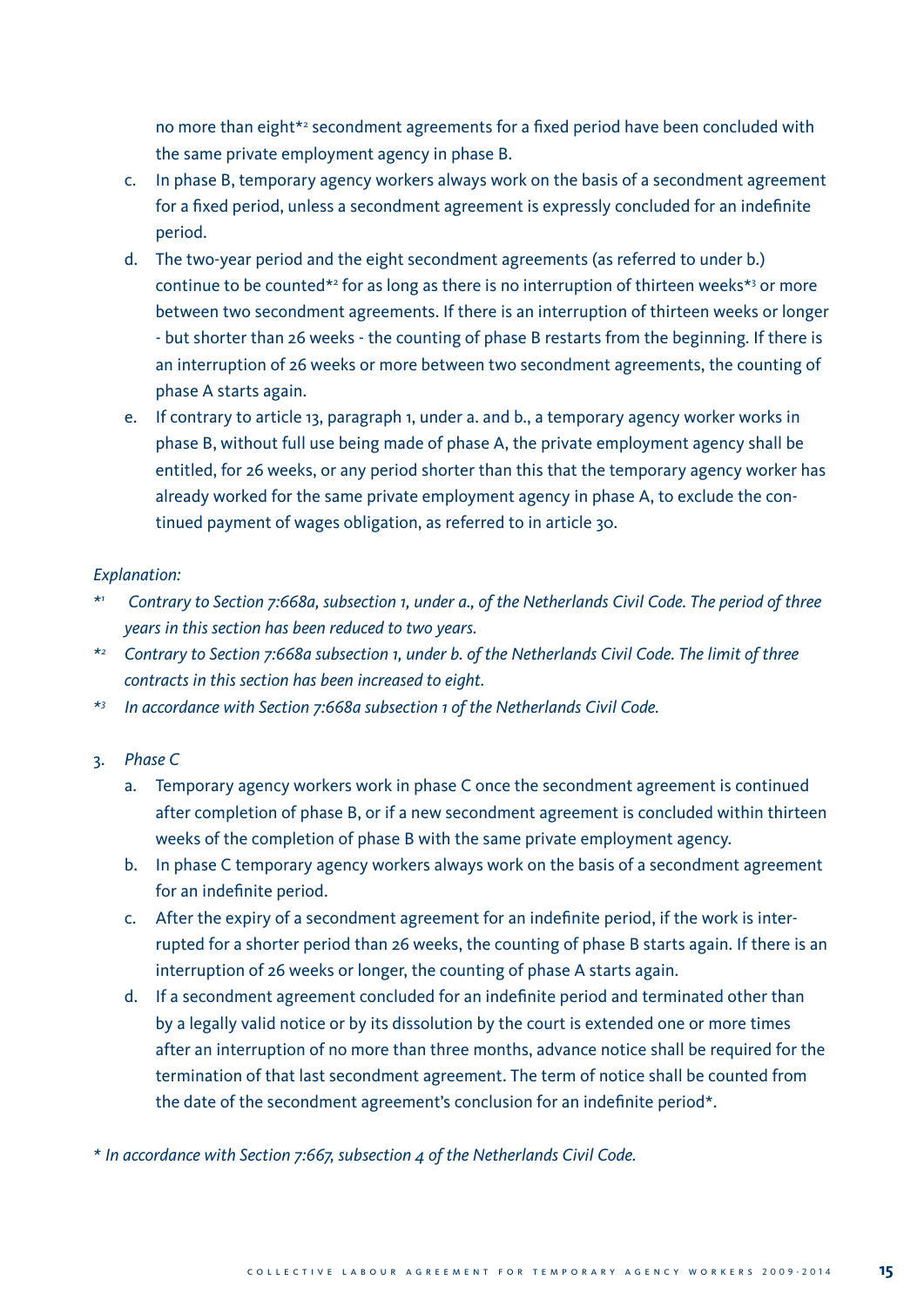# Article 14 **Termination of agency work employment contract with agency clause**

- 1. In the case of an agency work employment contract with an agency clause, the temporary agency worker shall be permitted to terminate the agency work employment contract prematurely with immediate effect. At least one working day beforehand, the temporary agency worker shall be obliged to notify the private employment agency of any intention to terminate the contract prematurely, so that the private employment agency can arrange a replacement for the user company.
- 2. In the case of an agency work employment contract with agency clause, the private employment agency shall notify the temporary agency worker in good time about the approaching expiry of the agency work employment contract, so that the temporary agency worker can make preparations, taking into account the following period of notice:

| <b>Duration of placement in worked weeks</b> | Period of notice in calendar days |
|----------------------------------------------|-----------------------------------|
| o to 12 weeks                                |                                   |
| 12 to 26 weeks                               |                                   |
| 26 to 52 weeks                               | 10                                |
| 52 up to and including 78 weeks              | 14                                |

- 3. If the private employment agency fails to take into account the full period of notice referred to in paragraph 2, it shall be obliged to pay the temporary agency worker an allowance equal to what the temporary agency worker would have earned during that part of the period of notice that was not taken into account. The private employment agency shall be exempt from this obligation if and insofar as it offers the temporary agency worker appropriate work (as determined in article 31 of the *Collective Agreement for Temporary Agency Workers)* during that part of the period. The private employment agency shall also be exempt from this obligation if and insofar as the temporary agency worker does not accept the suitable work that is offered.
- 4. Contrary to the provisions of paragraph 2, taking a period of notice into account shall not be required if the employee is incapable for work. In the event of incapacity for work, an agency work employment contract with the agency clause shall be deemed to have been terminated at the user company's request, with immediate effect, directly after receipt of the notification referred to in article 33, paragraph 1, of this Collective Labour Agreement.
- 5. Unless the (prospective) temporary agency worker terminates the registration with the private employment agency, the termination of the agency work employment contract in one of the ways referred to in the preceding paragraphs of this article shall result in a return to the situation referred to in article 5, paragraphs 2, 3 and 4 of this Collective Labour Agreement.
- 6. Any agency work employment contract with agency clause ends by law on the day prior to the month that the worker turns 65, unless this is expressly departed from in the individual employment contract.

#### Article 15 **Termination of the secondment agreement**

1. A secondment agreement concluded for a fixed period may always be prematurely terminated by the temporary agency worker or the private employment agency as of the next working day,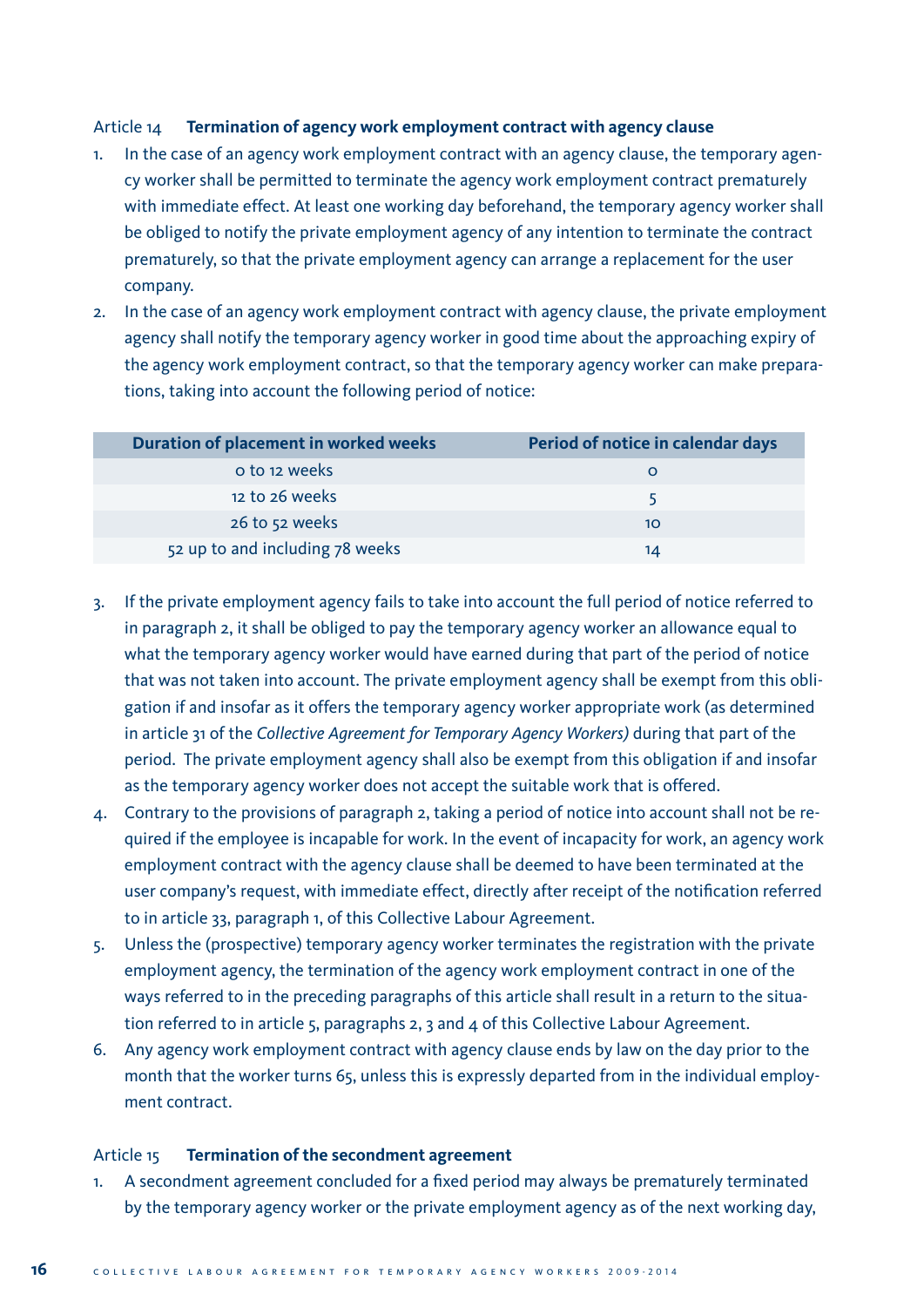taking into account the terms of notice stipulated here below in paragraph 2, unless the possibility of premature termination is expressly excluded in writing in the secondment agreement. Premature termination may only be excluded if the secondment agreement was concluded for three months or longer.

- 2. a. For the temporary agency worker, the terms of notice referred to in paragraph 1 of this article are:
	- **in** in the case of a secondment agreement for a fixed period of up to three months or less: seven calendar days;
	- **In** in the case of a secondment agreement for a fixed period in which the end has not been set on a calendar date and the contract has not yet lasted three months: seven calendar days;
	- **In** in the case of a secondment agreement for a fixed period of more than three months but less than six months: fourteen calendar days;
	- **In** in the case of a secondment agreement for a fixed period in which the end has not been set on a calendar date and the contract has lasted more than three months but less than six months: fourteen calendar days;
	- in the case of a secondment agreement for a fixed period of six months or longer: 28 calendar days;
	- $\blacksquare$  in the case of a secondment agreement for a fixed period in which the end has not been set on a calendar date and the contract has already existed for six months or longer: 28 calendar days.
	- b. The term of notice referred to in paragraph 1 of this article is one month for the private employment agency.
- 3. Contrary to the provisions of paragraphs 1 and 2 of this article, each secondment contract that is concluded for a fixed period under the condition that excludes the continued payment of wages obligation, may be terminated prematurely with immediate effect by either party if the private employment agency invokes the said condition. In that case, the temporary agency worker may terminate the contract immediately, whereas the private employment agency must give three months' notice.
- 4. A secondment agreement that has been concluded for an indefinite period may be terminated at any time by the temporary agency worker or the private employment agency as of the next working day, taking into account a term of notice of one month, unless a different term of notice is stated in the agency work employment contract. If a longer term of notice is agreed on in the agency work employment contract, that term of notice shall apply to both the temporary agency worker and the private employment agency\*.
- 5. Any secondment agreement for a fixed period or indefinite period ends by law on the day prior to the month that the worker turns 65, unless this is expressly departed from in the individual secondment agreement.

*\* Contrary to Section 7:672 of the Netherlands Civil Code.*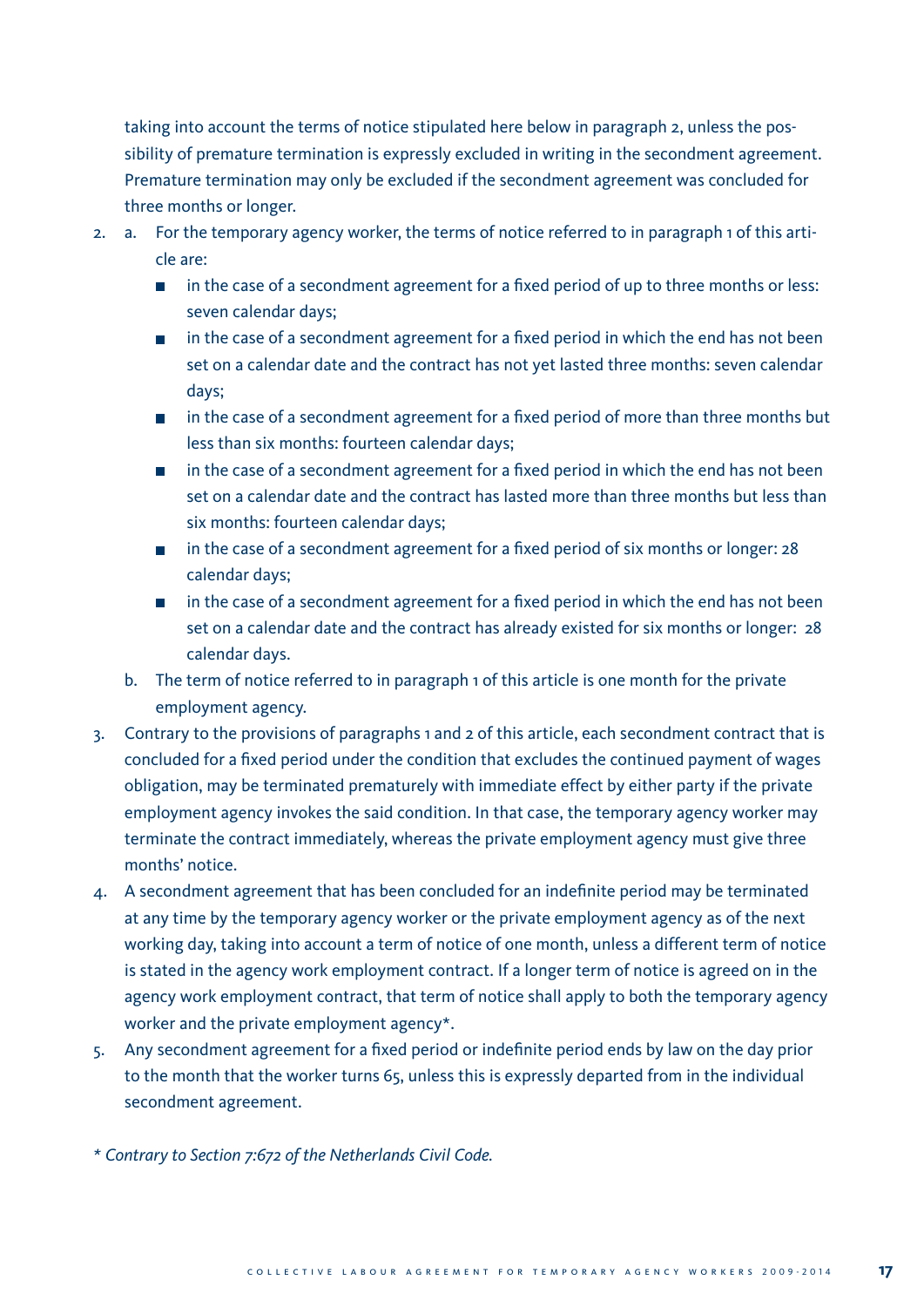# Article 16 **Trial periods**

- 1. A secondment agreement may only include a trial period clause if and insofar as the contract is concluded for a period of at least three months; in that case the maximum trial period laid down by law shall apply.
- 2. If the parties conclude more than one secondment agreement interrupted by periods shorter than 26 weeks, and the preceding secondment agreement is not terminated during the trial period, no trial period may be stipulated in a subsequent secondment agreement, unless the work performed within the scope of that secondment agreement clearly requires the employee to have different skills or take on different responsibilities from those which the employee may reasonably be expected to have acquired sufficient insight on from experiences gained during the preceding contract(s).
- 3. However, contrary to paragraphs 1 and 2 of this article, each secondment agreement concluded for a fixed or determinable period of three months or longer, if and insofar as the temporary agency worker is placed with a new user company who is not acquainted with the temporary agency worker, may be concluded under the special trial period clause, which entails a trial period of seven calendar days during which the secondment agreement may be terminated with immediate effect by the temporary agency worker on the one hand and the private employment agency on the other hand at the user company's request.

#### *Explanation:*

*Parties to this Collective Labour Agreement deem the special trial period of article 16, paragraph 3, to be necessary, bearing in mind the specific nature of the agency work relationship, in which it must be possible to discover whether a temporary agency worker and user company who are unacquainted with each other are able to work together and, if they are not, the private employment agency must have the limited possibility, albeit within clear and strict limits, of terminating the employment immediately during the commencement period of an employment contract for a definite period.*

*The statutory regulation of trial periods (Section 7:652 of the Netherlands Civil Code) reads as follows:*

- *1. If the parties agree on a trial period, it must be the same for both parties.*
- *2. The trial period must be agreed in writing.*
- *3. Upon commencement of an employment contract for an indefinite period, a trial period may be agreed on of up to two months.*
- *4. Upon commencement of an employment contract for a fixed period, a trial period may be agreed on of up to:*
	- *a. one month, if the contract is concluded for a period of less than two years;*
	- *b. two months, if the contract is concluded for a period of two years or longer.*
- *5. If the end of a contract for a fixed period is not fixed on a calendar date, a trial period may be agreed on of up to one month.*
- *6. Departures from subsections 4a and 5 to the employee's detriment may only be made by means of a collective deployment agreement or by means of arrangements made by or on behalf of a competent administrative body.*
- *7. Any provision stipulating that the trial period is not the same for both parties or is to be longer than*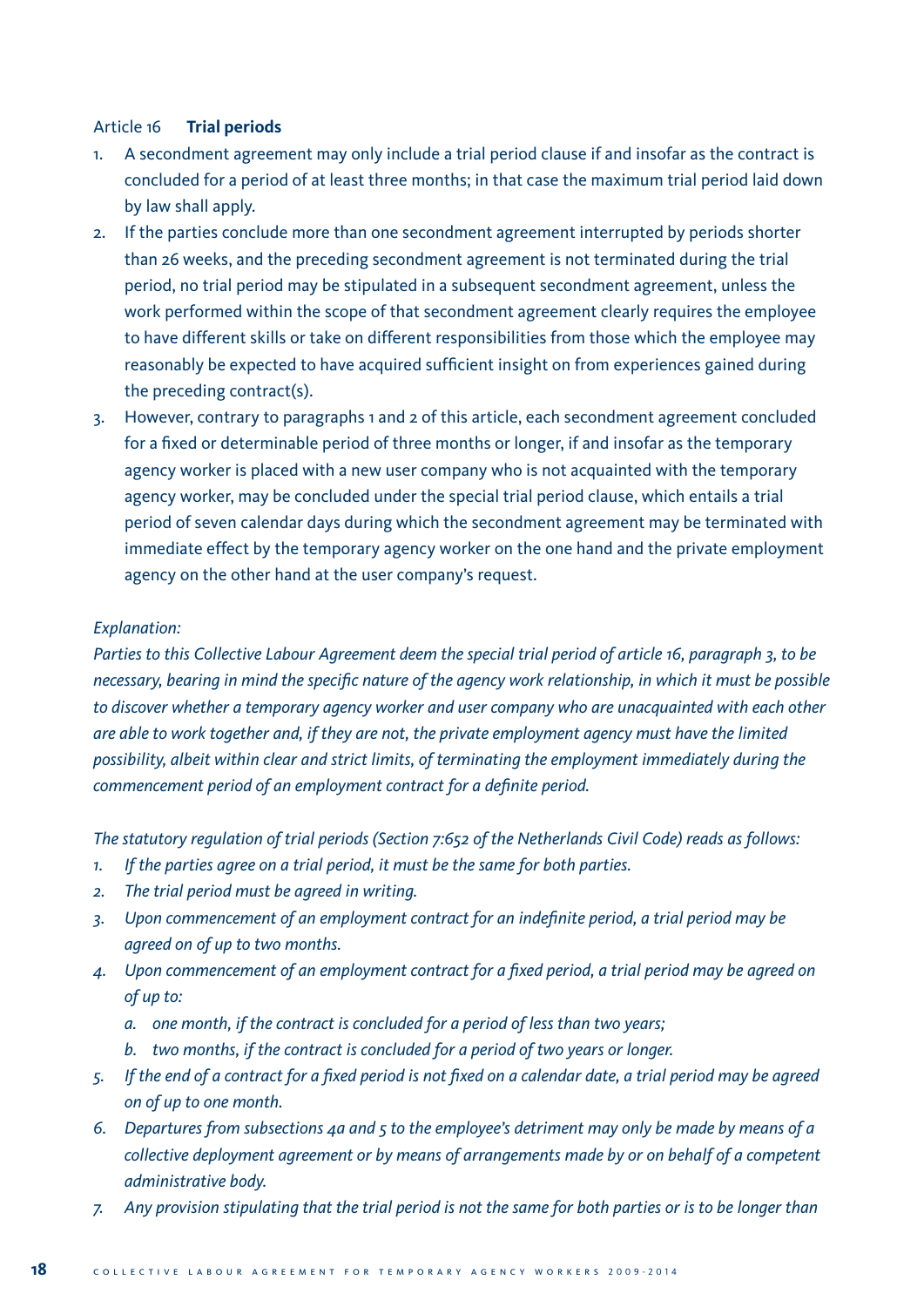*two months, as well as any provision where entering into a new trial period means that the total trial periods exceed two months is void.*

# Article 17 **Successive employership, legal status and remuneration**

- 1. Successive employership means the situation in which the temporary agency worker has worked continuously in the service of different employers, each of which must reasonably be deemed to be the successor of the previous employer in terms of the work that was performed.
- 2. In any case, the successive employership referred to in paragraph 1 of this article shall not be deemed to apply, if the interruption between the two employment and/or agency work employment contracts has lasted thirteen weeks or more\*1 .
- 3. The private employment agency who must be deemed as successive employer must take the temporary agency worker's relevant employment history at the previous employer(s) into account when determining the temporary agency worker's legal status. Relevant employment history is defined as the number of weeks / length of the period in which the temporary agency worker performed what can reasonably be deemed the same or virtually the same work at the previous employer.
- 4. The relevant employment history built up by the temporary agency worker at the previous employer(s) must, in the case of successive employership, be fit in with the phase system as included in the Collective Labour Agreement. The counting of periods worked and employment and/or agency work employment contracts starts at the beginning of phase A.
- 5. If the private employment agency must be deemed a successive employer and the temporary agency worker worked for the previous employer(s) on the basis of a employment and/or agency work employment contract for an indefinite period, which contract ended by valid cancellation or dissolution by the court\*2 , contrary to the previous paragraph and the provisions of Section 7:668a and 7:691 of the Netherlands Civil Code it applies that the relevant employment history at the previous employer(s) does not count towards the determination of the temporary agency worker's legal position at the private employment agency, on the understanding that:
	- the temporary agency worker starts in phase A if his relevant employment history at the previous employer(s) amounts to less than 78 weeks worked, whereby the relevant employment history is deducted from the total duration of phase A;
	- the temporary agency worker starts at the beginning of phase B if his relevant employment history at the previous employer(s) amounts to 78 weeks or more worked.

 For the purposes of this paragraph, cancellation by the liquidator in the sense of Section 40 of the Bankruptcy Act is not deemed valid cancellation as referred to in this paragraph.

- 6. *Temporary agency workers aged 65 or older* If there is a case of successive employership for a temporary agency worker aged 65 or older, the following applies, if necessary contrary to paragraphs  $4$  and  $5$  of this article:
	- a phase A of 130 weeks if the relevant employment history at the previous employer(s) was less than 130 weeks. The relevant employment history is deducted from these 130 weeks on the understanding that at least 52 weeks must always remain in phase A.
	- a phase A of 52 weeks if the relevant employment history at the previous employer(s) was more than 130 weeks, which means that the temporary agency worker can in that case still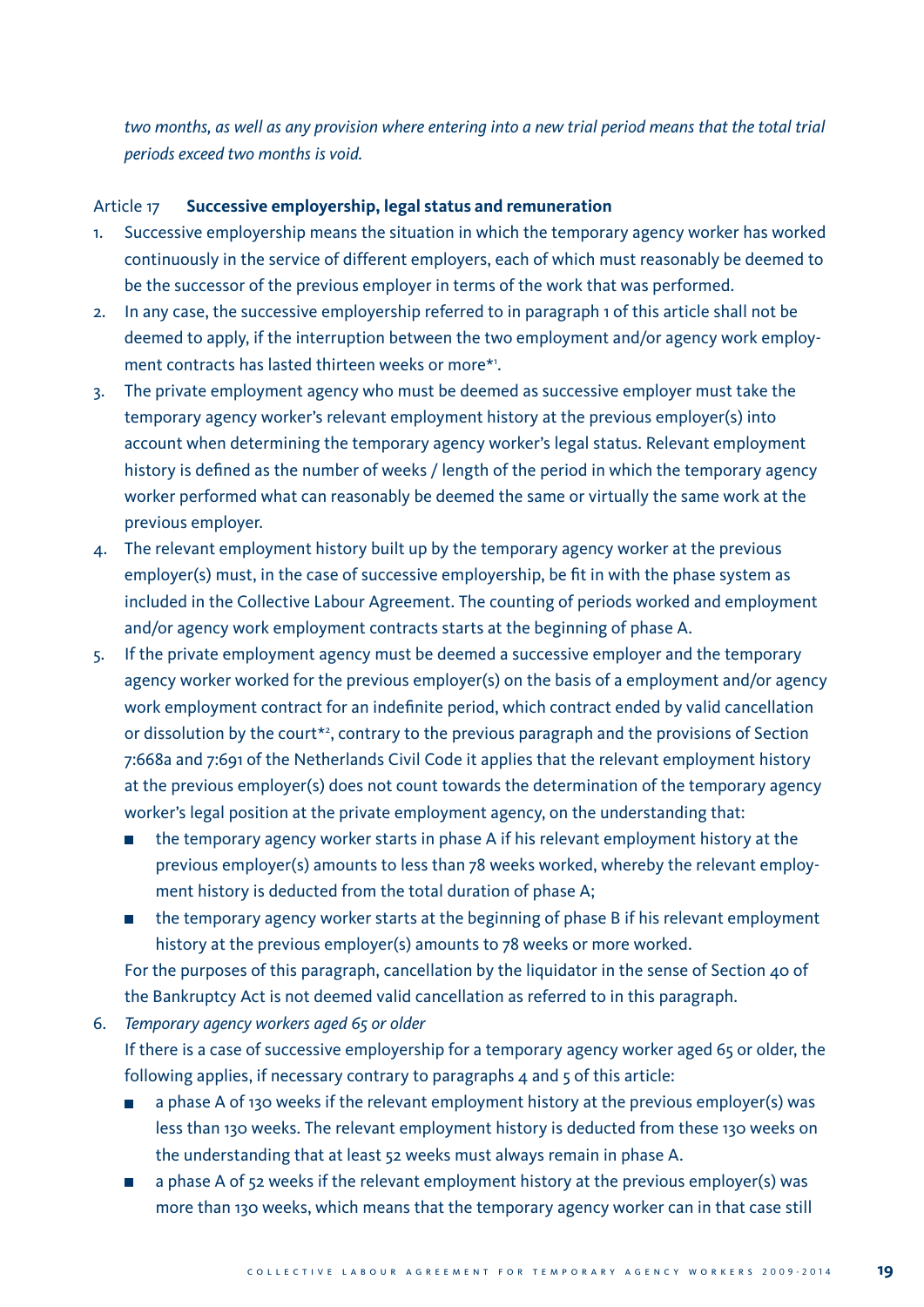be deployed for 52 weeks in phase A\*1 .

- 7. The counting of the 26 weeks referred to in article 19, paragraph 5, letter b of this Collective Labour Agreement continues in the case of successive employership. The continuation of the counting does not apply if the private employment agency could not have foreseen it, as a result of the temporary agency worker's conscious or otherwise culpable provision of incorrect or incomplete employment history information.
- 8. A private employment agency who hires out a temporary agency worker who was previously hired out by another company shall, in the classification in the job system, take into account the job grade acquired at this other company insofar as possible. With regard to the temporary agency worker who performs agency work for a private employment agency, which must be seen as successive employer pursuant to the law and this Collective Labour Agreement, it applies that the accrual of rights in accordance with the remuneration scheme of this Collective Employment Agency will be continued by this private employment agency.

*\*1 See Section 7:691, subsection 5 and/or Section 7:668a, subsection 3, of the Netherlands Civil Code.*

*\*2 Valid cancellation is defined as cancellation by the employee, as well as the immediate cancellation by the employer for a serious reason (pursuant to Section 7:677 of the Netherlands Civil Code) or the cancellation by the employer after permission from UWV is obtained. Valid cancellation does not include termination with mutual consent. Dissolution is defined as dissolution pursuant to Section 7:685 of the Netherlands Civil Code and/or Section 7:686 of the Netherlands Civil Code.*

#### *Explanation:*

*With regard to the successive employership referred to in this article, only the number of weeks/the period is counted in which the work performed may reasonably be deemed to have been the same or practically the same. Therefore, the duration of the preceding contract is not actually relevant.* 

*Successive employership applies if an employee first performs work for a regular employer and then performs the same or practically the same work pursuant to an agency work employment contract with a private employment agency whereby the previous employer now hires this employee. Except in the case of failing to provide employment history details to the private employment agency (see article 7 of this Collective Labour Agreement), the temporary agency worker's period of work with the previous employer (now the user company) shall be counted and continued in the system of phases with the new employer (the private employment agency). The period already worked shall be incorporated in the system of phases (see article 13 of this Collective Labour Agreement). In the event of for example, having performed practically the same work for two years for the previous employer, the temporary agency worker will be in phase B at the time of going to work for the private employment agency. In principle, seven (or fewer) contracts will still remain in phase B for a maximum period of 1.5 years (two years minus six months in successive employership after deducting phase A).*

*Successive employership also applies if an employee first performs work for a private employment agency and works for a particular hiring company, and then performs the same or practically the same work for*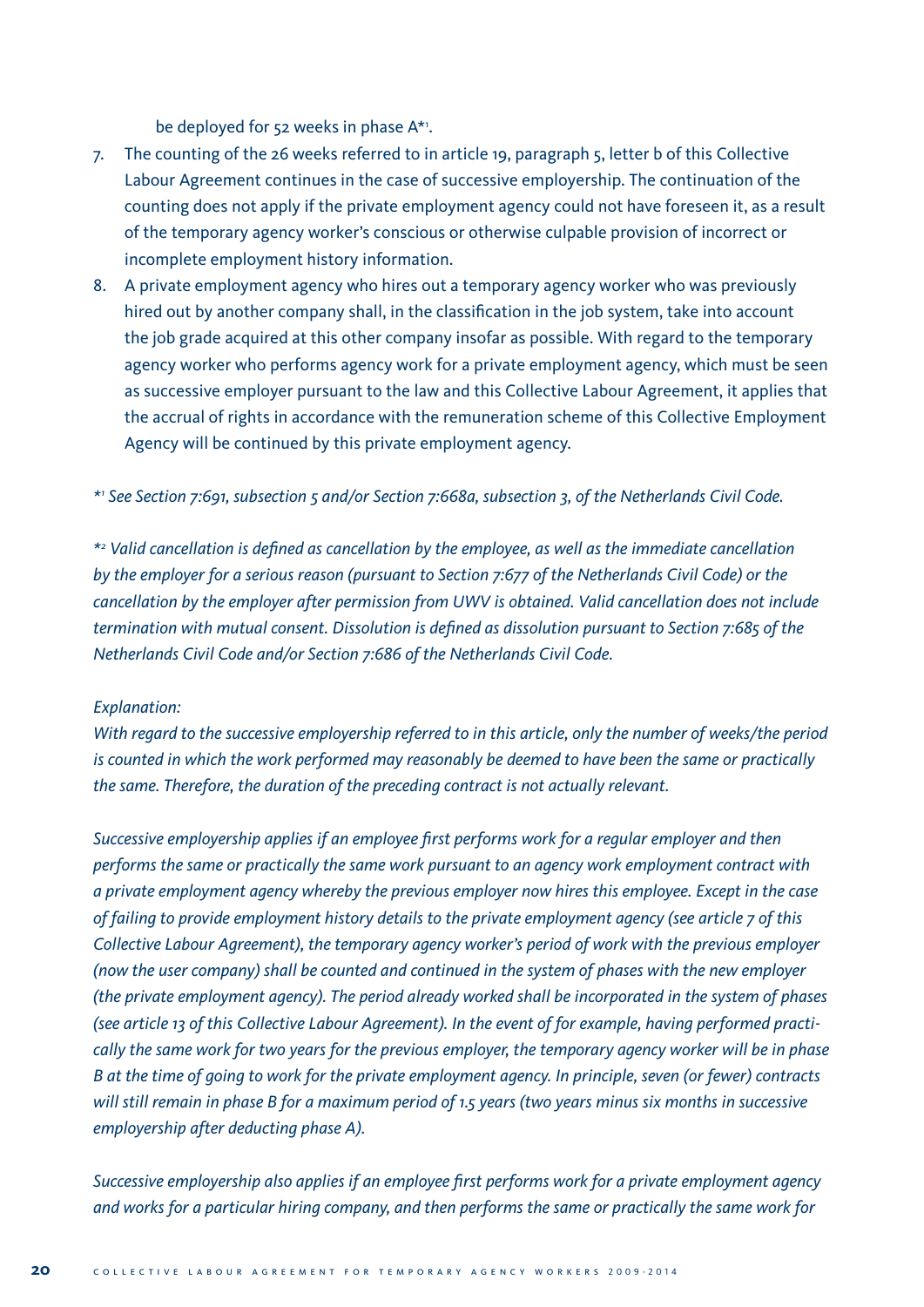*the same user company but through a different private employment agency. Except in the case of failing to provide employment history details to the private employment agency (see article 7 of this Collective Labour Agreement), the temporary agency worker's period of work for this user company through the previous private employment agency shall be counted and continued with the new private employment agency. In the event of, for example, having performed practically the same work for five weeks for this user company, the temporary agency worker will be in phase A at the time of continuing to work through the other private employment agency regardless of the phase the temporary agency worker was in with the previous private employment agency. The type of work performed is the essential issue in successive employership and not the legal status that has been accumulated with the previous private employment agency. 73 Weeks still remain of phase A.*

*There are two types of situations to be distinguished for temporary agency workers aged 65 and older and successive employership:*

*1. The temporary agency worker has worked less than 130 works for his previous employer, then a phase A of 130 weeks applies. An example:*

 *A temporary agency worker has worked for 50 consecutive weeks for his former Employer X in a certain position. He then continues to work in this position, but now at private employment agency Y. When entering into the private employment agency's employment a phase A of 130 weeks applies. Private employment agency Y is Employer X's successive employer for 50 weeks. These weeks are incorporated in phase A (130 weeks). The temporary agency worker can therefore still be deployed in phase A for (130 - 50 =) 80 weeks by Private employment agency Y.*

*2. The temporary agency worker has worked for more than 130 weeks for the previous employer. Irrespective of the duration of his employment history the temporary agency worker can still be deployed for 52 weeks in phase A. An example:*

 *A temporary agency worker has worked for 10 consecutive years at his former Employer X in a certain position. He then continues to work in this position but now via the private employment agency. When entering into the private employment agency's employment the temporary agency worker can still be deployed for 52 weeks in phase A.*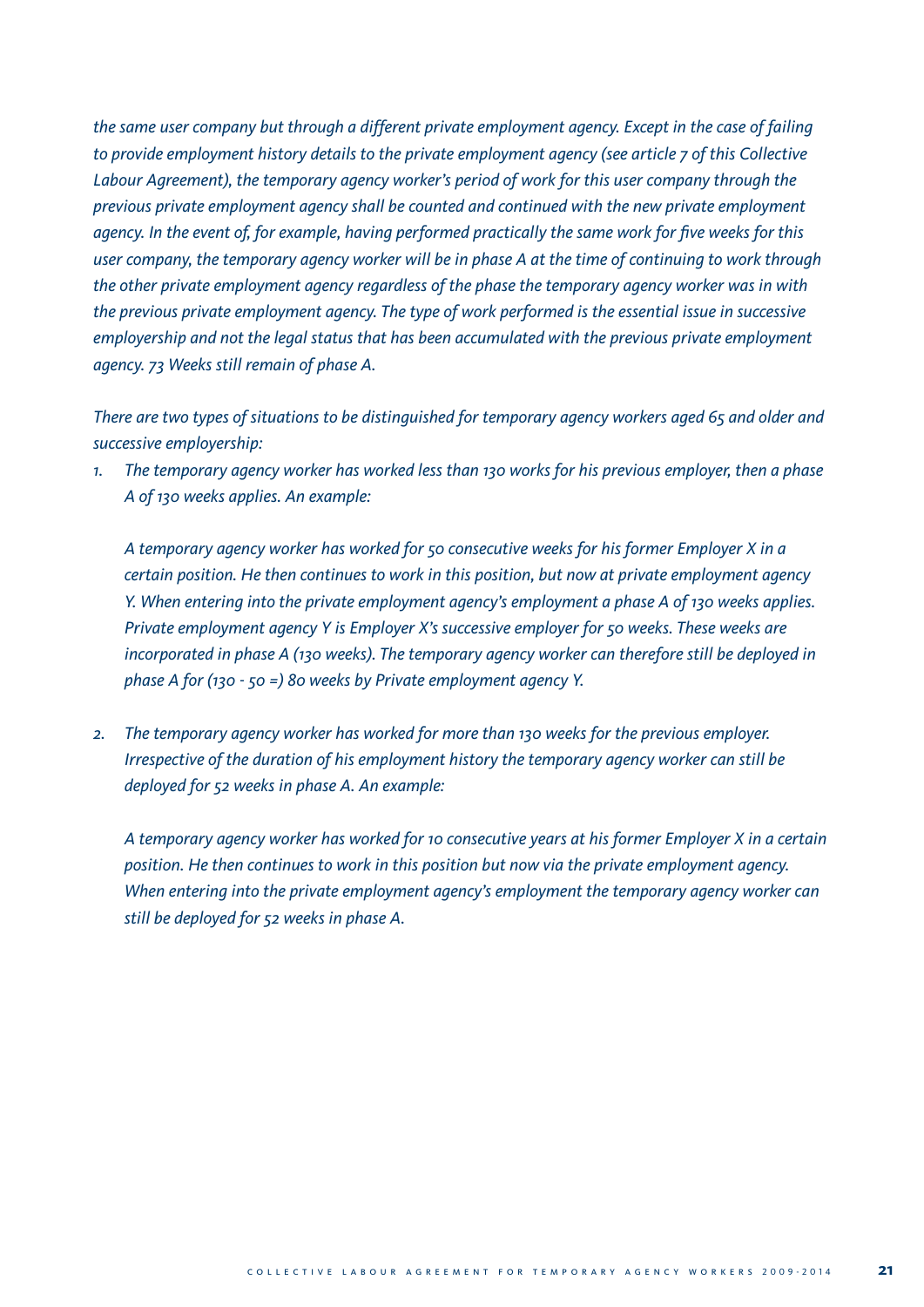# **Chapter 4 Job classification and remuneration**

### Article 18 **Job classification**

- 1. Before the temporary agency workers' placement starts, the agency work must be graded in the job list in Appendix I.
- 2. In the case of the application of the hirer's remuneration the temporary agency worker must also be classified in the job grade applicable at the user company's. The classification will be made based on the information provided by the user company (see article 22 paragraph 7 of this Collective Labour Agreement).

# Article 19 **Remuneration**

1. *General*

 The temporary agency worker's wage, and if applicable, expense allowance, is determined on the basis of the number of hours worked, as determined in accordance with articles 22 to 28 and Appendix I of this Collective Labour Agreement.

2. *Phase A*

 In accordance with article 18 of this Collective Labour Agreement, the actual wage in phase A is determined per placement.

- 3. *Phase B*
	- a. The wage in phase B is determined on commencement of the secondment agreement, in accordance with article 18 of this Collective Labour Agreement.
	- b. The actual wage in a new placement under the same secondment agreement in phase B is at least equal to the actual wage earned before the cessation of agency work.
	- c. The actual wage under a new secondment agreement in phase B is at least equal to the reversion wage, unless there has been an interruption of thirteen weeks or longer, but less than 26 weeks, between two agency work employment contracts.
- 4. *Phase C*
	- a. The wage in phase C is determined on commencement of the secondment agreement in accordance with article 18 of this Collective Labour Agreement.
	- b. The actual wage in a new placement in phase C is at least equal to the reversion wage subject to the provisions of paragraph 4 under c and paragraph 5 of this article.
	- c. If and for as long as the actual wage in a new placement in phase C is less than the last applicable actual wage in the previous placement in phase C, the temporary agency worker will be entitled, for at least the first thirteen weeks of that new placement, to a supplement to the actual wage, in the form of a personal bonus making it up to 100% of the most recently earned actual wage in the previous placement. For the application of the provisions of the preceding sentence, placements are deemed to be a single new placement, as long as they do not continue in total for thirteen weeks, counting from the first placement in the series.
- 5. *Hirer's remuneration*
	- a. Contrary to the provisions of paragraphs 2, 3 and 4a. and 4b. of this article, the private employment agency may agree with the temporary agency worker to apply the hirer's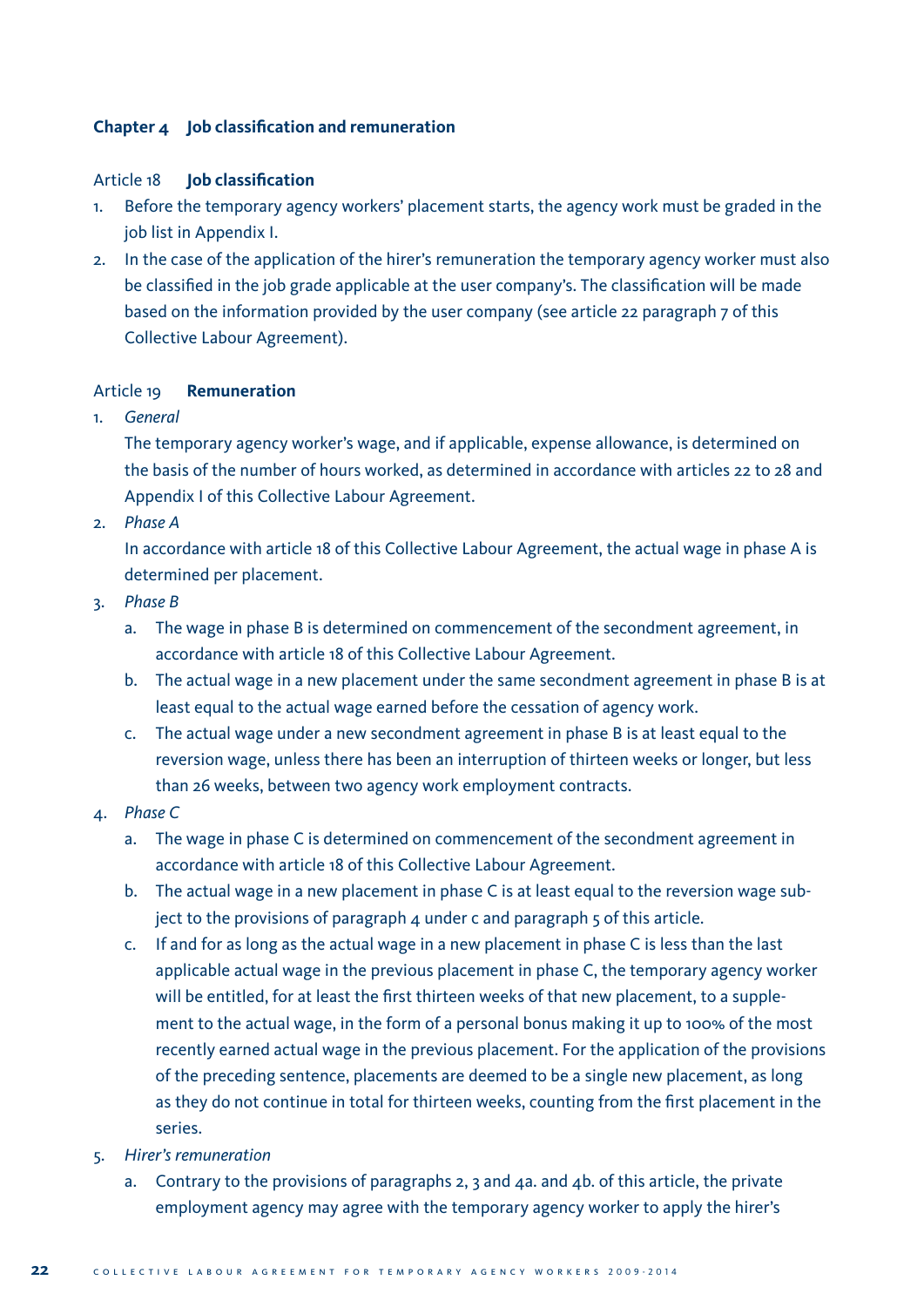remuneration from the commencement of the temporary agency worker's length of stay in the hiring company. This with due consideration for what is stipulated in article 9, paragraph 4 of the Collective Labour Agreement.

- The actual wage with application of the hirer's remuneration must be at least equal to the reversion wage if the temporary agency worker is working in phase C\*. The application of the aforementioned hirer's remuneration must be confirmed in writing to the temporary agency worker.
- **Denot** Once the option to apply the hirer's remuneration has been taken, the private employment agency shall only be permitted to depart from that option after an interruption in the length of stay with the hirer concerned of 26 weeks or more. This implies that if the hirer's remuneration is agreed on with the temporary agency worker from the first day of the length of stay, it shall also apply to the private employment agency's other temporary agency workers who perform the same or practically the same work for the same hirer.
- b. Contrary to the provisions of paragraphs 2, 3 and 4a. and 4b., once a temporary agency worker has worked for 26 weeks through the same private employment agency for the same user company, regardless of the nature of the work, the rightful remuneration of the employee working in an equal or similar job in the hiring company shall be allocated to the temporary agency worker. The actual wage with application of the hirer's remuneration must be at least equal to the reversion wage if the temporary agency worker is working in phase C. The hirer's remuneration comprises the following components, in accordance with the provisions that apply in the hiring company:
	- 1. only the applicable period wage in the scale;
	- 2. the applicable working hours' reduction per week/month/year/period. This can be compensated in time and/or money, as the private employment agency sees fit;
	- 3. bonuses for overtime, shifted working hours, irregular hours (including public holiday bonus) and shift bonus;
	- 4. initial wage increase, amount and time as determined in the user company's organisation;
	- 5. allowance (insofar as the private employment agency is permitted to pay the allowance exempt from wage tax and social security contributions: travelling expenses, boarding house costs and other costs that are necessary on account of performing the work);
	- 6. period-linked salary amounts, amount and time as determined in the user company's organisation.

 The counting of the 26 weeks referred to in this paragraph recommences after an interruption of the length of stay with the user company concerned of 26 weeks or more.

### c. *Misuse of entitlement*

 A misuse of entitlement and therefore the wrongful non-application of article 19 paragraph 5b of this Collective Labour Agreement may be deemed to have occurred if the temporary agency worker either performs the same or practically the same work, with regular breaks between deployment, through the same private employment agency for different hiring companies, in the same field covered by this Collective Labour Agreement, or performs the same or practically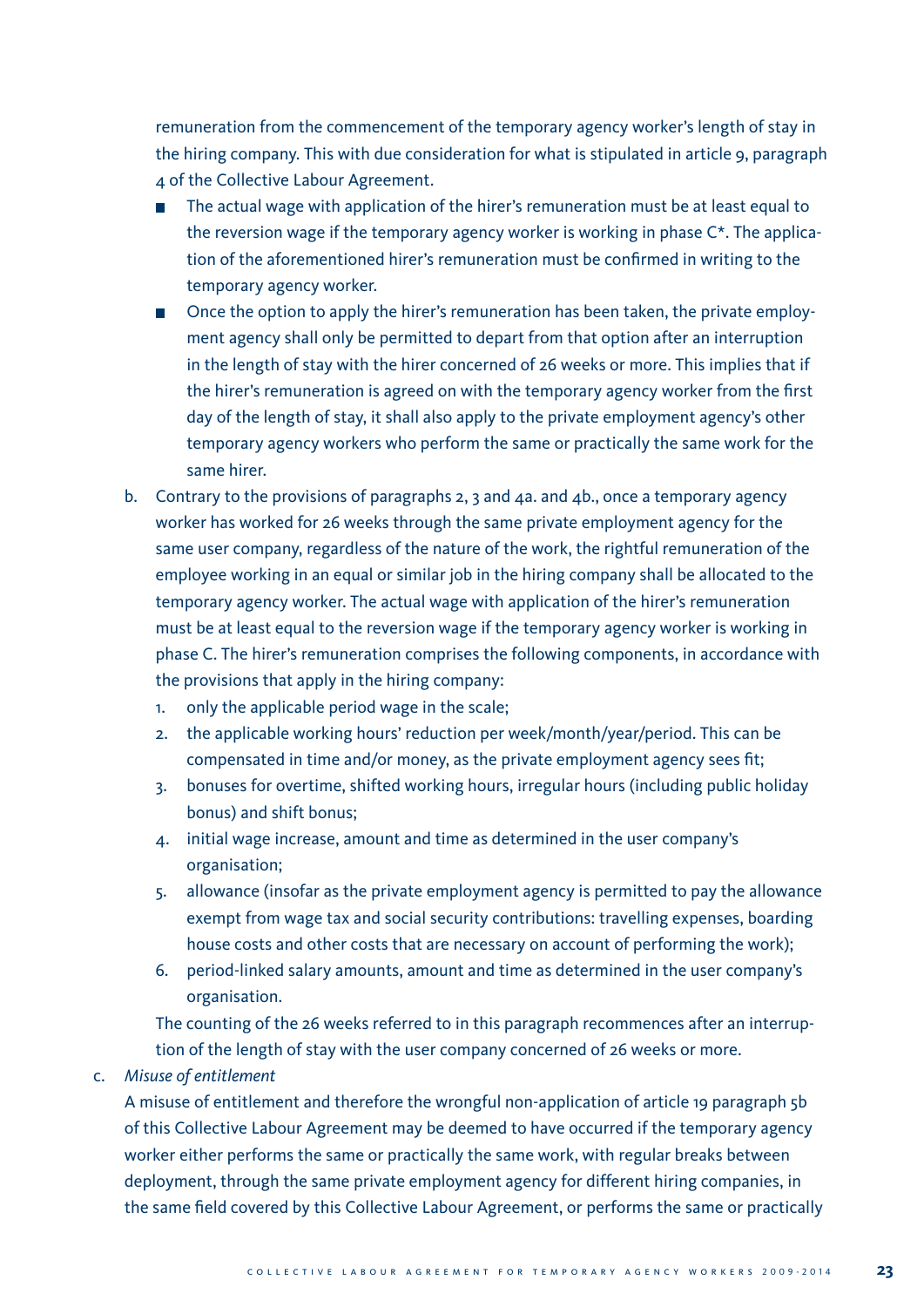the same work for the same user company through different private employment agencies and because of the aforementioned changes, the temporary agency worker fails to fulfil the criteria set forth in article 19 paragraph 5b of this Collective Labour Agreement. If the temporary agency worker asserts this and demonstrates it to be the case, it is up to the private employment agency to prove that there has been no misuse of entitlement.

*\* Article 19, paragraph 5, first bullet takes effect on 3 May 2010. This arrangement only relates to new placements in phase C that start on or after 3 May 2010. Before 3 May 2010, the text of article 19, paragraph 5, under a. and b. reads as follows:*

- *a. Contrary to the provisions of paragraphs 2, 3 and 4a. and 4b. of this article, the private employment agency may agree with the temporary agency worker to apply the hirer's remuneration from the commencement of the temporary agency worker's length of stay in the hiring company, subject to the provisions set out in article 9, paragraph 4 of the Collective Labour Agreement. The application of the aforementioned hirer's remuneration must be confirmed in writing to the temporary agency worker. Once the option to apply the hirer's remuneration has been taken, the private employment agency shall only be permitted to depart from that option after an interruption in the length of stay with the hirer concerned of 26 weeks or more. This implies that if the hirer's remuneration is agreed on with the temporary agency worker from the first day of the length of stay, it shall also apply to the private employment agency's other temporary agency workers who perform the same or practically the same work for the same hirer.*
- *b. Contrary to the provisions of paragraphs 2, 3 and 4a. and 4b., once a temporary agency worker has worked for 26 weeks through the same private employment agency for the same user company, regardless of the nature of the work, the rightful remuneration of the employee working in an equal or similar job in the hiring company shall be allocated to the temporary agency worker. The hirer's remuneration comprises the following components, in accordance with the provisions that apply in the hiring company:…*

### Article 20 **Skilled workers**

- 1. The user company's Collective Labour Agreement may contain specific provisions concerning the remuneration of skilled workers.
- 2. Parties involved in the Collective Labour Agreement of the user company may request the Remuneration Committee of this Collective Labour Agreement to declare those provisions concerning skilled workers from the commencement of the length of stay of the temporary agency worker at the hiring company applicable to agency work employment contracts. These provisions only take effect after approval and publication by the Remuneration Committee.
- 3. The Remuneration Committee examines whether:
	- a. skilled workers are defined in terms of obtaining a diploma and/or relevant professional knowledge to the position and/or professional experience in an industry;
	- b. the remuneration for skilled workers is composed of no more than six remuneration elements of the hirer's remuneration as meant in article 19 paragraph 5 letter b of this Collective Labour Agreement;
	- c. the elements of the provisions reported concerning skilled workers together are such in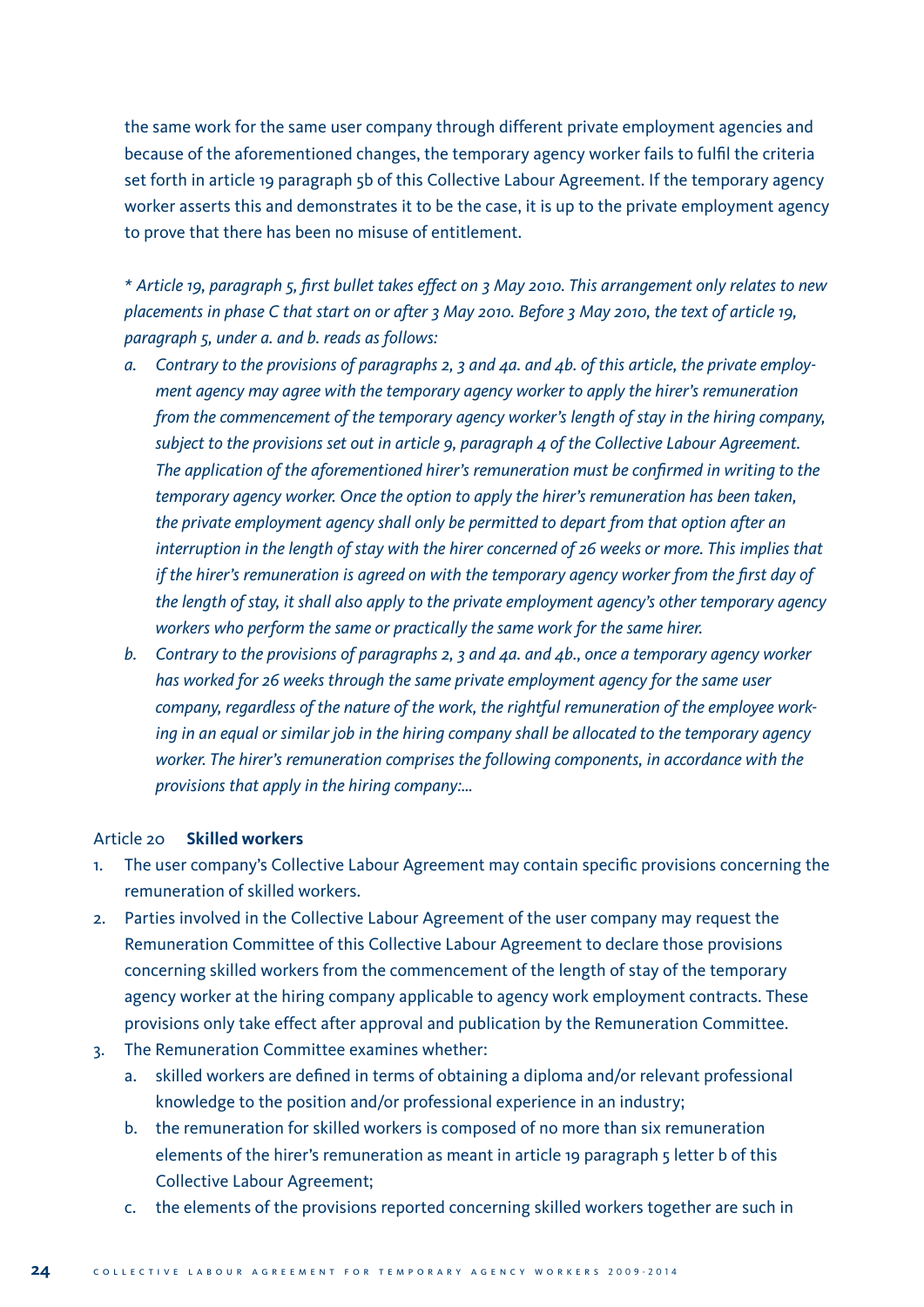value that they are higher than the elements of the remuneration scheme of this Collective Labour Agreement that it would be reasonable to apply them.

- 4. If the Remuneration Committee decides not to accept the reported provisions concerning skilled workers it shall consult with the parties who have reported the provisions.
- 5. The Committee shall issue a written decision, with reasons within six weeks on the request filed, subject to the situation referred to in paragraph 4.
- 6. After the Remuneration Committee has approved the skilled workers' notification it shall be published on www.sncu.nl.
- 7. After publication the skilled workers' notification applies directly to new and current placements. Decisions of the Remuneration Committee have no retroactive effect.
- 8. The Remuneration Committee is a joint committee composed of three representatives from the side of the employees and three representatives from the side of the employer and it draws up its own regulations. The Remuneration Committee has the task of deciding on matters relating to paragraphs 1 and 2 of this article.

#### *Explanation:*

*The Remuneration Committee can be contacted by post at PO Box 144, 1170 AC Badhoevedorp and by e-mail at beloning@abu.nl.* 

#### Article 21 **Temporary agency workers working in the construction industry**

The *Collective Labour Agreement for Temporary Agency Workers* does not apply to private employment agencies that supply workers for a sum exceeding 50 percent of the annual wage bill to employers in the sense intended by the *Collective Labour Agreement for the Construction Industry* and that are not members of the ABU or the NBBU.

Temporary agency workers who are deployed with a user company covered by the scope of the provisions of the *Collective Labour Agreement for the Construction Industry* are covered by a different package of working conditions; these divergent conditions are described in greater detail in articles 8 up to and including 17 of Appendix II of this Collective Labour Agreement. A specific pension scheme applies for temporary agency workers in the construction industry.

# Article 22 **Salary**

The salary table comprises two parts: the standards table and the recruitment table. The salary table has starting and final salaries, as well as standard percentage increases.

# *Standard table salaries*

1. The standards table applies to temporary agency workers who are not covered by the categories referred to in paragraph 2.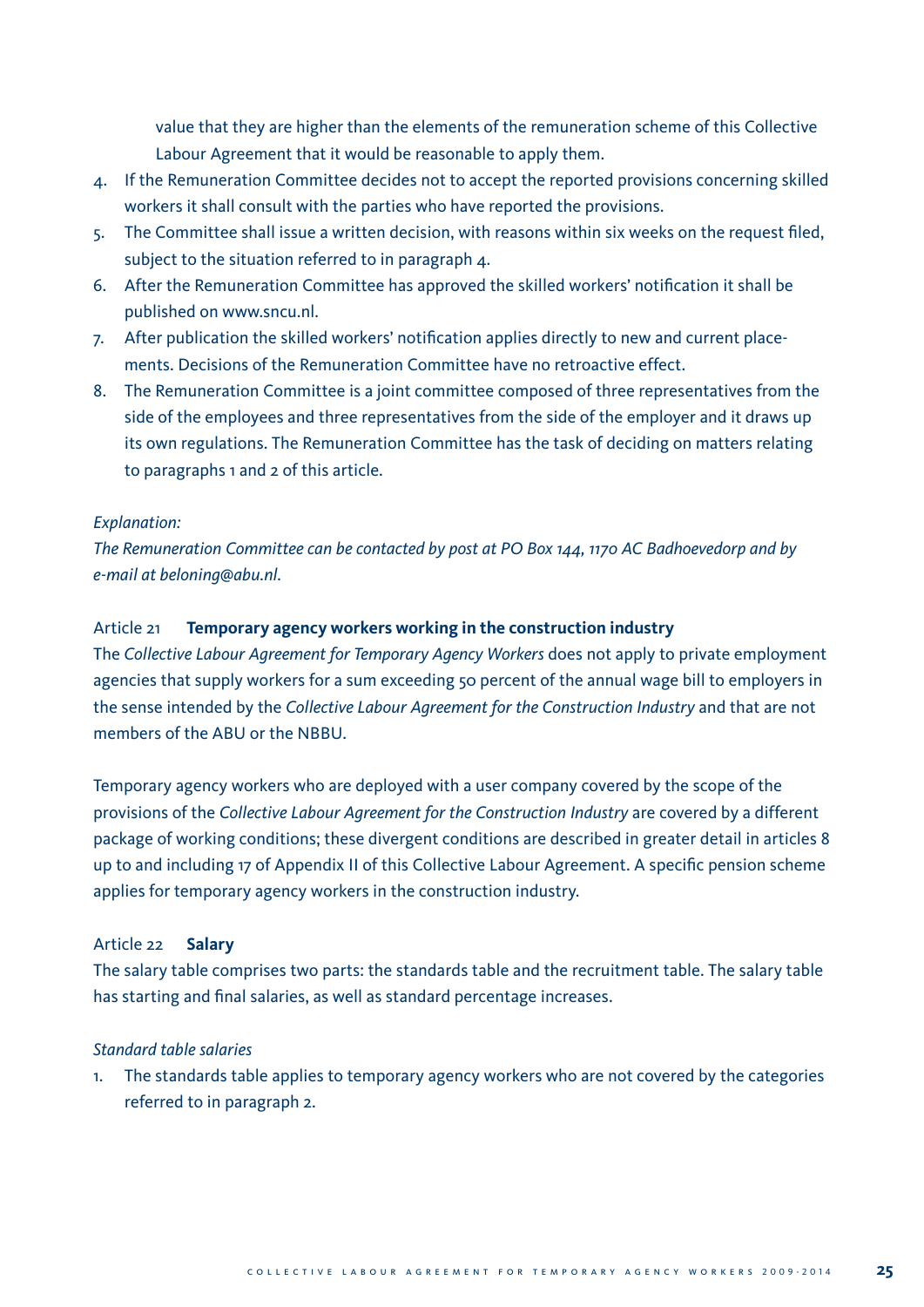# **Standards table in euros as at 5 July 2010**

| <b>Job grade</b> | <b>Starting</b>     | <b>End</b>          | <b>Standard</b>      |
|------------------|---------------------|---------------------|----------------------|
|                  | salary              | salary              | period-linked salary |
|                  | (per hour in euros) | (per hour in euros) | (in percent)         |
| 1                | 8.60                | 10.87               | 2.75                 |
| $\overline{2}$   | 8.86                | 11.53               | 2.75                 |
| 3                | 9.19                | 12.29               | 2.75                 |
| $\overline{4}$   | 9.61                | 13.25               | 2.75                 |
| 5                | 10.04               | 14.29               | 2.75                 |
| 6                | 10.53               | 15.50               | 2.75                 |
| $\overline{7}$   | 11.16               | 16.83               | 2.75                 |
| 8                | 11.85               | 19.07               | 2.75                 |
| 9                | 12.66               | 21.46               | 2.75                 |

# **Standards table in euros as at 3 January 2011**

| <b>Job grade</b> | <b>Starting</b>     | <b>End</b>          | <b>Standard</b>      |
|------------------|---------------------|---------------------|----------------------|
|                  | salary              | salary              | period-linked salary |
|                  | (per hour in euros) | (per hour in euros) | (in percent)         |
| 1                | 8.64                | 10.92               | 2.75                 |
| $\overline{2}$   | 8.90                | 11.59               | 2.75                 |
| 3                | 9.24                | 12.35               | 2.75                 |
| $\overline{4}$   | 9.66                | 13.32               | 2.75                 |
| 5                | 10.09               | 14.36               | 2.75                 |
| 6                | 10.58               | 15.58               | 2.75                 |
| 7                | 11.22               | 16.91               | 2.75                 |
| 8                | 11.91               | 19.17               | 2.75                 |
| 9                | 12.72               | 21.57               | 2.75                 |

# *Recruitment table salaries*

2. Temporary agency workers with no work experience can be graded in the recruitment table for a maximum period of 52 worked weeks; the people who qualify for this are the long-term unemployed (in accordance with the normal definitions; currently usually longer than one year), reintegration target groups (in accordance with the normal definitions and arrangements), school leavers, temporary agency workers without a starting qualification (in accordance with article 43 paragraph 11 of this Collective Labour Agreement) people re-entering the labour market and holiday workers (in accordance with article 39 of this Collective Labour Agreement). The recruitment table also applies in special cases, which are further described in article 7 of Appendix II of this Collective Labour Agreement.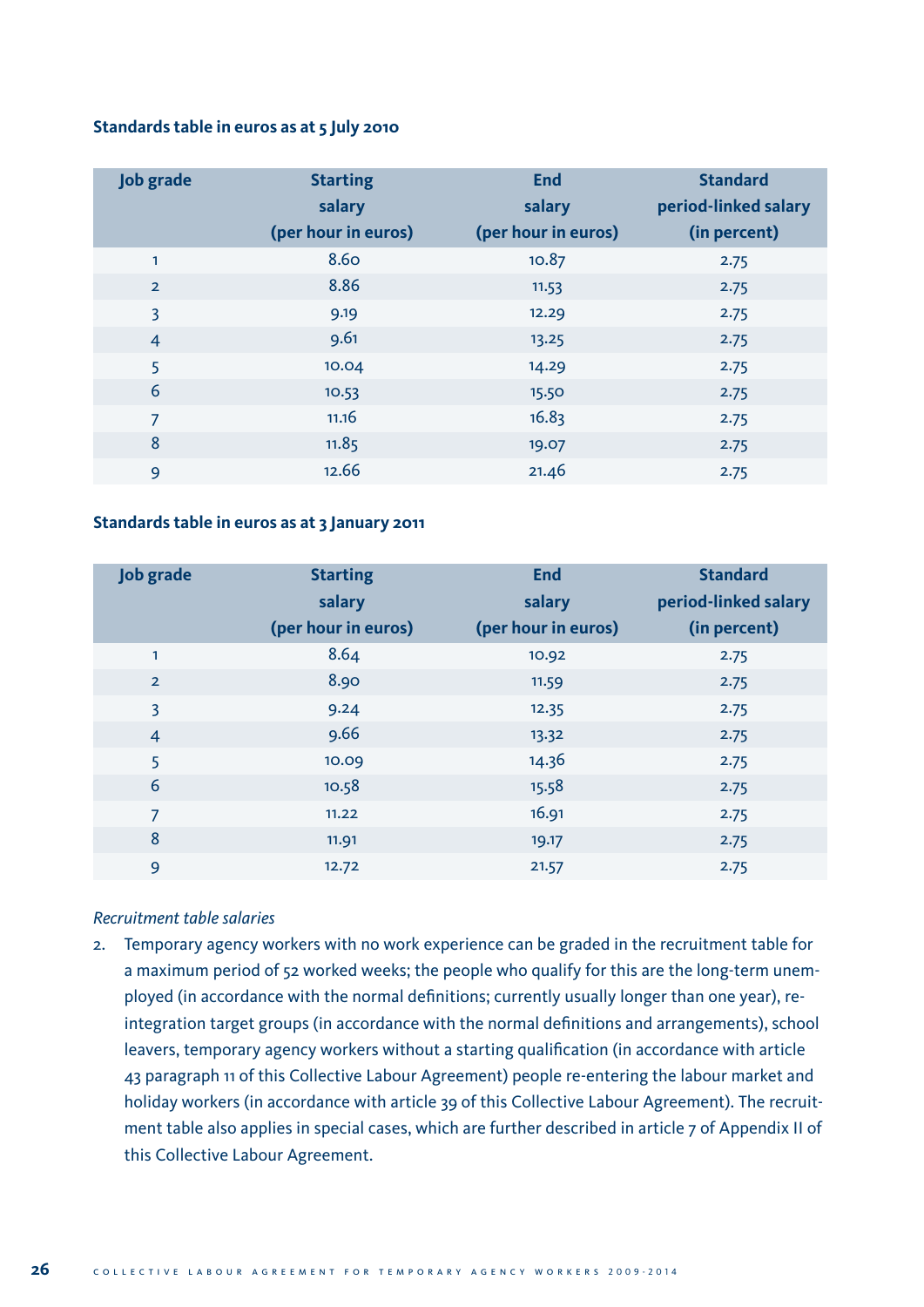# **Recruitment table in euros from 1 January 2011**

| <b>Job grade</b> | <b>Starting salary</b> | <b>Standard period-linked salary</b> |  |
|------------------|------------------------|--------------------------------------|--|
|                  | (per hour in euros)    | (in percent)                         |  |
|                  | 8.22                   | 2.75                                 |  |
| $\mathcal{L}$    | 8.22                   | 2.75                                 |  |
|                  | 8.22                   | 2.75                                 |  |

#### *Salaries of young persons*

3. Temporary agency workers who are younger than 23 receive the applicable salary in the recruitment table or the standards table, at the following age-dependent percentages:

| age 15 | 30 %   |  |
|--------|--------|--|
| age 16 | 34.5%  |  |
| age 17 | 39.5 % |  |
| age 18 | 45.5%  |  |
| age 19 | 52.5%  |  |
| age 20 | 61.5 % |  |
| age 21 | 72.5 % |  |
| age 22 | 85%    |  |

 When determining the actual wage, the age the person will become in a given calendar year is used to determine the age for the whole of that calendar year.

# *Mandatory correction in connection with the Statutory Minimum Wage*

4. If the actual wage for a full-time working week is less than the minimum wage, the actual hourly rate must be adjusted so that it is no longer in breach of the Minimum Wage and Minimum Holiday Allowance Act.

# *Conversion of employment conditions*

5. The private employment agency and the temporary agency worker may agree in writing that part of the wage as meant in article 19, paragraph 1 of this Collective Labour Agreement, including holiday exceeding statutory requirements, bonuses as meant in articles 25 and 26 and compensation hours as meant in article 27, is converted into tax-free reimbursements or tax-free benefits in kind in relation to extraterritorial costs.

 The conversion of the wage into tax-free reimbursements or tax-free benefits in kind is permitted subject to observance of the following restrictions and conditions:

- a. Conversion of wage into tax-free reimbursements or tax-free benefits in kind in relation to extraterritorial costs is only permitted for double accommodation costs, transport costs from and to the place of residence in the country of origin and extra costs for living expenses.
- b. Mandatory provisions must be taken into account for conversion of wage.
- c. Conversion of wage is only permitted if and insofar as allowed for tax purposes.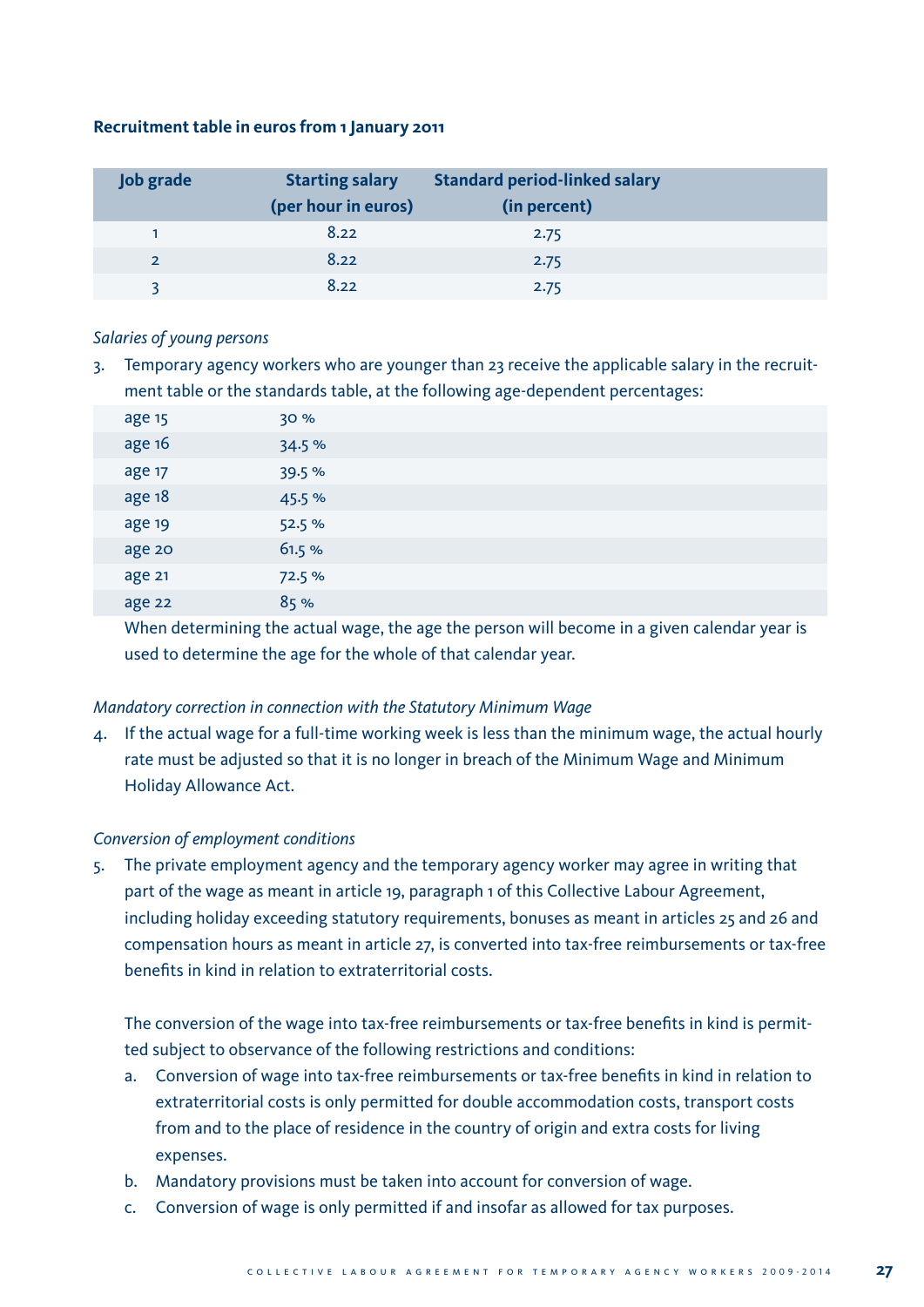- d. The amount of the tax-free reimbursements or the amount of the tax-free benefits in kind which the private employment agency wishes to pay or provide tax-free must be stated on the payslip.
- e. Conversion of wage into tax-free reimbursements or tax-free benefits in kind must be agreed on in advance in writing with the temporary agency worker and laid down in (a supplement to) the agency work employment contract. The supplement to the agency work employment contract will also include which tax-free reimbursements or tax-free benefits in kind the temporary agency worker is converting wage into and the agreed time period.
- f. After conversion, the wage may not be less than the statutory minimum wage applicable for the temporary agency worker as meant in article 22 paragraph 2 of this Collective Labour Agreement.
- g. Conversion of wage, holiday exceeding statutory requirements, bonuses as meant in articles 25 and 26 and compensation hours as meant in article 27, is limited to a maximum of 30 percent of the wage as meant in article 19, paragraph 1 of this Collective Labour Agreement.
- h. Tax-free reimbursements allocated in the scope of this arrangement are limited to the costs actually incurred. A tax-free benefit in kind allocated in the scope of this arrangement shall be valued at market value.
- i. No reserves will be made on the converted part of the wage as meant in article 33, paragraph 4 and articles 35, 36, 37 and 38 of this Collective Labour Agreement. These are the reserves for holiday allowance and the right to holidays, waiting days, special leave, short-term absenteeism and public holidays which are related to the wage. The foregoing means that the reserves are only accrued on the reduced wage.
- j. Insofar as applicable no pension is accrued on the converted part of the wage.
- k. The conversion of part of the wage does not affect the basis of the overtime bonus and the bonus for irregular working hours.
- l. The converted wage and the value of the holiday exceeding statutory requirements that the temporary agency worker converts into tax-free reimbursements or tax-free benefits in kind will not exceed 81 percent of the amount of extraterritorial costs which the private employment agency wishes to pay or provide tax-free. The percentage of 81 percent does not apply to the conversion of bonuses as meant in articles 25 and 26 and compensation hours as meant in article 27.

# *Application of hirer's remuneration*

6. If the private employment agency agrees on application of the hirer's remuneration in accordance with article 19, paragraph 5 under a. of this Collective Labour Agreement, the private employment agency applies the hirer's remuneration from the first day of the length of stay in the user company's organisation. The application of the hirer's remuneration, pursuant to both article 19, paragraph 5, under a. of this Collective Labour Agreement, and the application of article 19, paragraph 5, under b. of this Collective Labour Agreement, may result in lower remuneration than the amount stated in the remuneration scheme of this Collective Labour Agreement.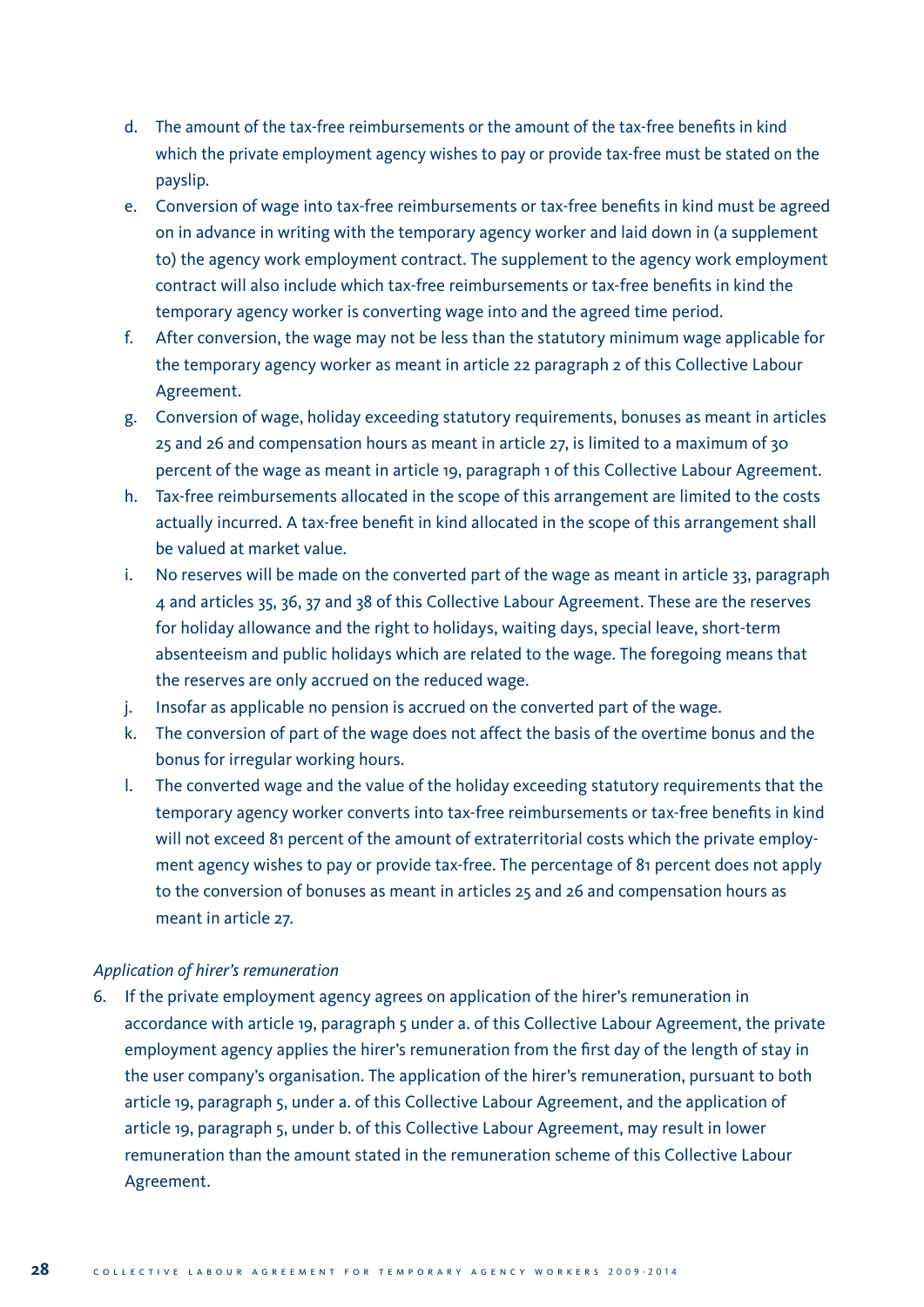# *Information on hirer's remuneration*

7. The application of the hirer's remuneration, as referred to in article 19, paragraph 5 of this Collective Labour Agreement, is based on the information the user company provides on the amount of the wage, the applicable working hours reduction, the amount of the period-linked salary amount, the amount and time of the initial wage increase, allowances, bonuses and job grade. The aforementioned application of the hirer's remuneration shall never be with retroactive effect.

#### Article 23 **Wage rise**

Parties to the *Collective Labour Agreement for Temporary Agency Workers* shall discuss the amounts stated in the standards table each year prior to 1 July, with regard to amendment taking effect as of 1 July of that year. The statutory increases of the minimum wage shall be applied to the amounts listed in the recruitment table.

#### Article 24 **Period-linked salary amounts**

1. A salary scale is composed of a starting and end salary per job scale, as well as a standard percentage increase, referred to as a period-linked salary amount. When allocating a periodlinked salary amount, the temporary agency worker's actual wage is increased by at least 2.75 percent. The following system is used to award a period-linked salary amount.

# *Standards table*

 A period-linked salary amount of 2.75 percent is awarded on the first Monday of January or the first Monday of July of any year if the temporary agency worker:

- worked for the same private employment agency for at least 52 weeks,  $\overline{\phantom{a}}$
- without any interruptions of 26 weeks or more.  $\mathbf{r}$

After a period-linked salary amount has been awarded the counting of 52 weeks starts again.

# *Recruitment table*

A period-linked salary amount of 2.75 percent is awarded if the temporary agency worker:

- worked for the same private employment agency for at least 52 weeks,  $\mathbf{L}$
- $\mathbf{L}$ without any interruptions of 26 weeks or more,

 provided that the temporary agency worker then enters the standards table and the actual wage must be at least at the level of the starting salary of the job grade in question of the standards table. After a period-linked salary amount has been awarded the counting begins again and the period-linked salary amount arrangement of the standards table is applied.

# **Transitional measure standards table**

 The following transitional measure shall apply in 2010 for temporary agency workers working in 2009 in the standards table at the same private employment agency:

 A period-linked salary amount of 2.75 percent is awarded if on Monday 4 January 2010 or Monday 5 July 2010, the temporary agency worker:

■ worked for the same private employment agency for at least 39 weeks,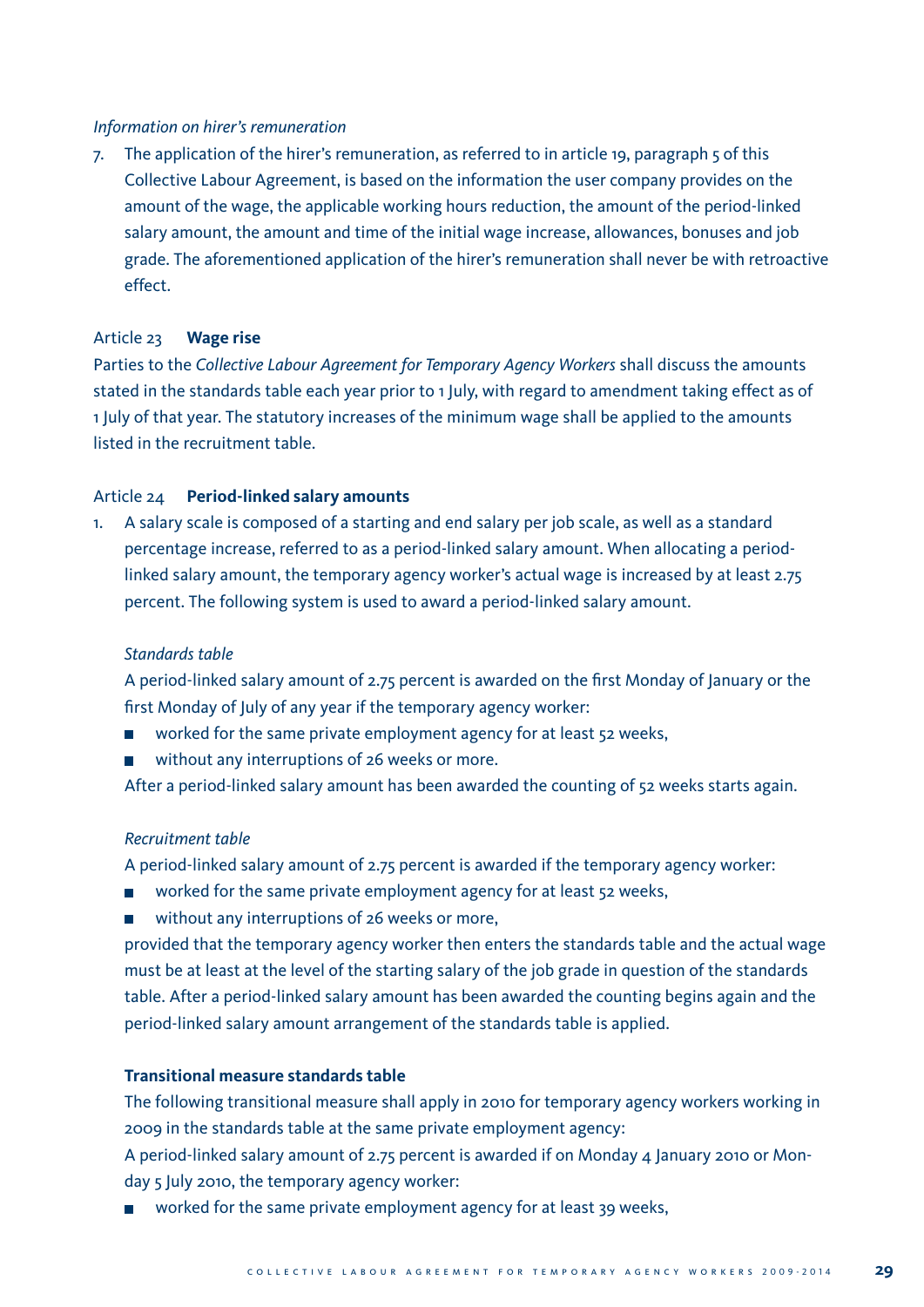■ without any interruptions of 26 weeks or more.

After a period-linked salary amount has been awarded the counting of 52 weeks starts again.

- 2. For as long as the hirer's remuneration is applied pursuant to article 19, paragraph 5 of this Collective Labour Agreement, counting as described above under a. may continue but it does not result in an increase in the actual wage. In such a case, the user company's period-linked salary amount system applies.
- 3. As soon as the temporary agency worker's actual wage at least equals the final salary for the applicable job scale, period-linked salary amounts are no longer allocated. An increase in the actual wage through the allocation of a period-linked salary amount never results in an actual wage being higher than the final salary in the applicable job scale.

#### Article 25 **Bonus for irregular working hours**

1. Depending on the day and the period of the day in which the work is performed, the actual wage is multiplied by a bonus factor in accordance with the following table.

At least the following factors shall be applied:

| time zone          | early       | normal            | late        |  |
|--------------------|-------------|-------------------|-------------|--|
| period             | 00:00-07:00 | 07:00-18:00       | 18.00-00.00 |  |
| Monday             | 1.50        | 1.00 <sub>1</sub> | 1.25        |  |
| Tuesday            | 1.50        | 1.00 <sub>1</sub> | 1.25        |  |
| Wednesday          | 1.50        | 1.00 <sub>2</sub> | 1.25        |  |
| Thursday           | 1.50        | 1.00 <sub>1</sub> | 1.25        |  |
| Friday             | 1.50        | 1.00 <sub>1</sub> | 1.25        |  |
| Saturday           | 1.50        | 1.50              | 1.50        |  |
| Sunday             | 1.50        | 1.50              | 1.50        |  |
| public holidays on |             |                   |             |  |
| Monday-Friday      | 1.50        | 1.50              | 1.50        |  |
| Saturday-Sunday    | 2.00        | 2.00              | 2.00        |  |

#### **Table of minimum bonus factors**

No factors exceeding the following factors shall be applied:

# **Table of maximum bonus factors**

| time zone | early       | normal            | late            |  |
|-----------|-------------|-------------------|-----------------|--|
| period    | 00.00-07.00 | 07.00-18.00       | $18:00 - 00:00$ |  |
| Monday    | 2.00        | 1.00              | 1.50            |  |
| Tuesday   | 1.50        | 1.00 <sub>1</sub> | 1.50            |  |
| Wednesday | 1.50        | 1.00              | 1.50            |  |
| Thursday  | 1.50        | 1.00              | 1.50            |  |
| Friday    | 1.50        | 1.00 <sub>2</sub> | 1.70            |  |
| Saturday  | 1.70        | 1.70              | 2.00            |  |
| Sunday    | 2.00        | 2.00              | 2.00            |  |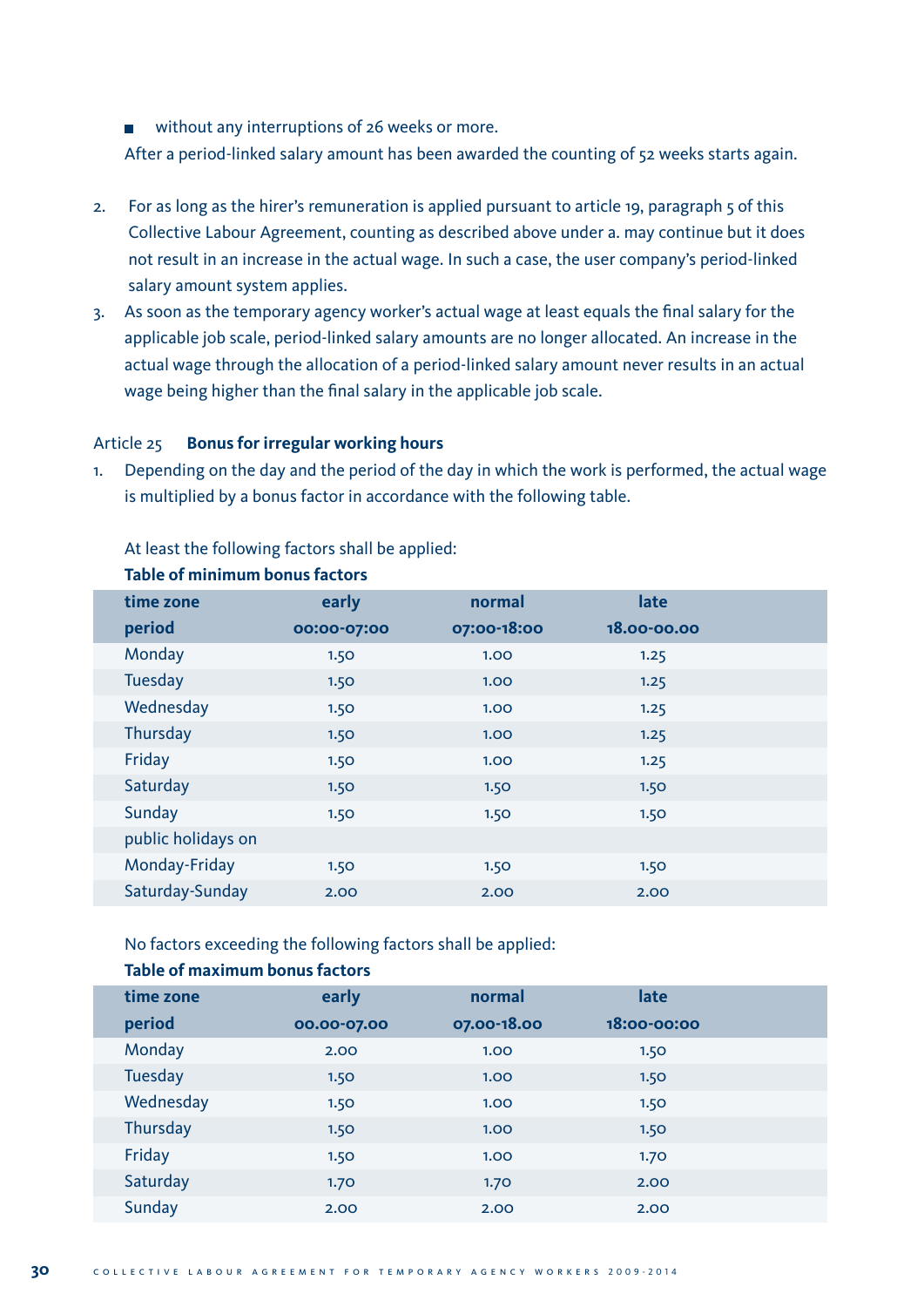| public holiday on |      |      |      |  |
|-------------------|------|------|------|--|
| Monday-Friday     | 2.50 | 2.50 | 2.50 |  |
| Saturday-Sunday   | 3.00 | 3.00 | 3.00 |  |

- 2. If the private employment agency applies the wage of the user company in accordance with article 19, paragraph 5 of this Collective Labour Agreement, the private employment agency shall apply the bonus factor for irregular working hours that corresponds with the applicable factor under similar circumstances in the user company's organisation.
- 3. If the private employment agency wishes to apply the bonus factor for irregular working hours that corresponds with the applicable factor under similar circumstances in the user company's organisation without applying article 19 paragraph 5 of this Collective Labour Agreement, the private employment agency must submit a request for dispensation from article 25 paragraph 1 of this Collective Labour Agreement to the parties to this Collective Labour Agreement. The Collective Labour Agreement parties decide with regard to the request. A written request stating the reasons for dispensation should be submitted to the Dispensation Committee, at the following address: PO Box 144, 1170 AC Badhoevedorp.

# Article 26 **Overtime bonus**

1. Depending on whether or not overtime is worked, the actual wage is increased by an overtime bonus. Overtime is deemed to have been worked if work is performed in excess of the number of working hours per day, per week or by arrangement or a schedule that is normal in the sector. The bonus factor shall be at least 1.25.

The bonus factor shall be no more than 1.50.

- 2. If the private employment agency applies the hirer's remuneration in accordance with article 19, paragraph 5, the private employment agency shall apply the overtime bonus that corresponds with the applicable factor under similar circumstances in the user company's organisation.
- 3. If the private employment agency wishes to apply the bonus factor for irregular working hours that corresponds with the applicable factor under similar circumstances in the user company's organisation without applying article 19 paragraph 5 of this Collective Labour Agreement, the private employment agency must submit a request for dispensation of article 26 paragraph 1 of this Collective Labour Agreement to the parties to this Collective Labour Agreement. The Collective Labour Agreement parties decide with regard to the request. A written request stating the reasons for dispensation should be submitted to the Dispensation Committee at the following address: PO Box 144, 1170 AC Badhoevedorp.
- 4. If paragraphs 1 and/or 2 of this article are applied, paragraphs 1 and 2 of article 25 shall not apply.

#### Article 27 **Compensation hours**

- 1. The private employment agency may agree in writing with the temporary agency worker that, contrary to the provisions of articles 25 and 26 of this Collective Labour Agreement, compensation hours are to be awarded instead of payment for the bonus factors for irregular working hours in respect of the amount in excess of 1, and/or the bonus factors for overtime.
- 2. At the private employment agency's own discretion, these compensation hours may be accrued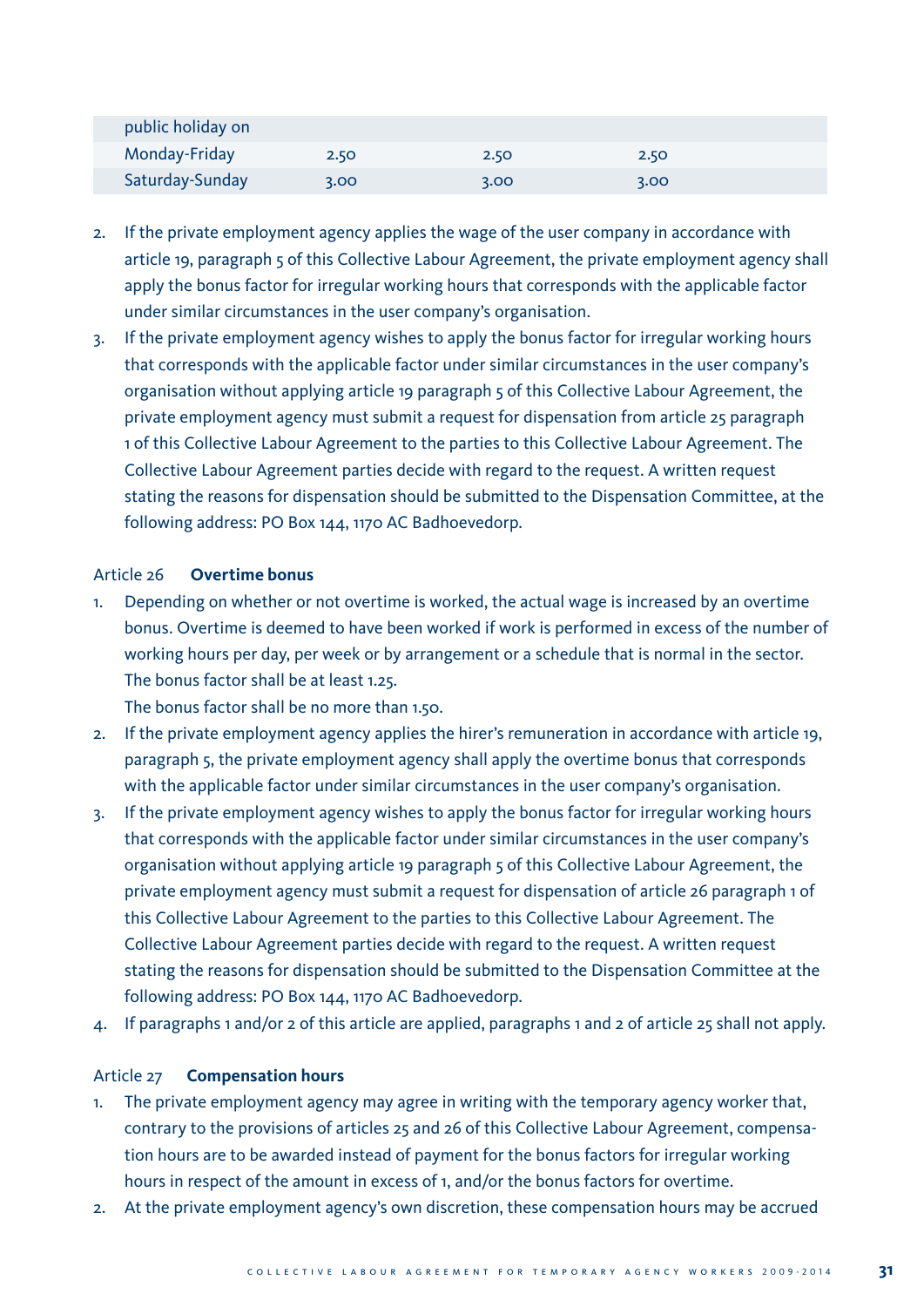in time or in money. "Accrued in money" shall mean: compensation in time insofar as the countervalue in money of the accrued hours is sufficient at the time they are taken.

- 3. Awarding the temporary agency worker with the compensation hours accrued in this way shall take place in time. In any case the compensation hours shall be paid out if, and as soon as, the temporary agency worker has not acquired an entitlement to the actual wage for a period of six weeks.
- 4. The private employment agency shall provide the temporary agency worker with a written statement of his/her compensation hours at least once a month.

*Explanation: Accumulated compensation hours are allocated to the temporary agency worker in time. Private employment agencies may choose themselves whether the compensation hours are accumulated in time or in money. Examples:*

- 1. *In time. The temporary agency worker has worked overtime for an hour. The bonus factor is 1.5. In that case one and a half hours is accumulated.*
- 2. *In money. The temporary agency worker has worked overtime for an hour. The bonus factor is 1.5. This amounts to 1.5 compensation hours. The 1.5 compensation hours are valued on the basis of his current wage in money; the temporary agency worker has then accumulated a certain countervalue in money from his accrued compensation hours. This accumulated countervalue in money may be taken in time at a later date, insofar as the countervalue in money is sufficient at that time.*

#### Article 28 **Work-related expenses and allowances**

Temporary agency workers are entitled to the same work-related expenses and allowances as employees employed by the user company, working in an equal or similar job to that of the temporary agency worker, if and insofar as the private employment agency is permitted to pay the amount(s) concerned exempt from wage tax and contributions. These expenses concern travelling expenses, boarding house costs and other costs that are necessary on account of performing the work.

# Article 29 **Salary savings scheme**

The private employment agency shall offer temporary agency workers working in phases B and C the possibility of participating in a salary savings scheme at company level.

# Article 30 **Exclusion of the continued payment of wages obligation**

- 1. The private employment agency only owes\* the temporary agency worker working in phase A the wage due for the period(s) that the temporary agency worker actually worked in agency work, unless expressly stated otherwise in the agency work employment contract.
- 2. The exclusion of the continued payment of wages obligation referred to in paragraph 1 of this article shall not apply in the case of incapacity for work, if and insofar as a secondment agreement has been agreed.
- 3. If the temporary agency worker:
	- a. is called up for agency work; and
	- b. appears at the time and location agreed with the private employment agency; but
	- c. is not enabled by the user company to commence the agency work,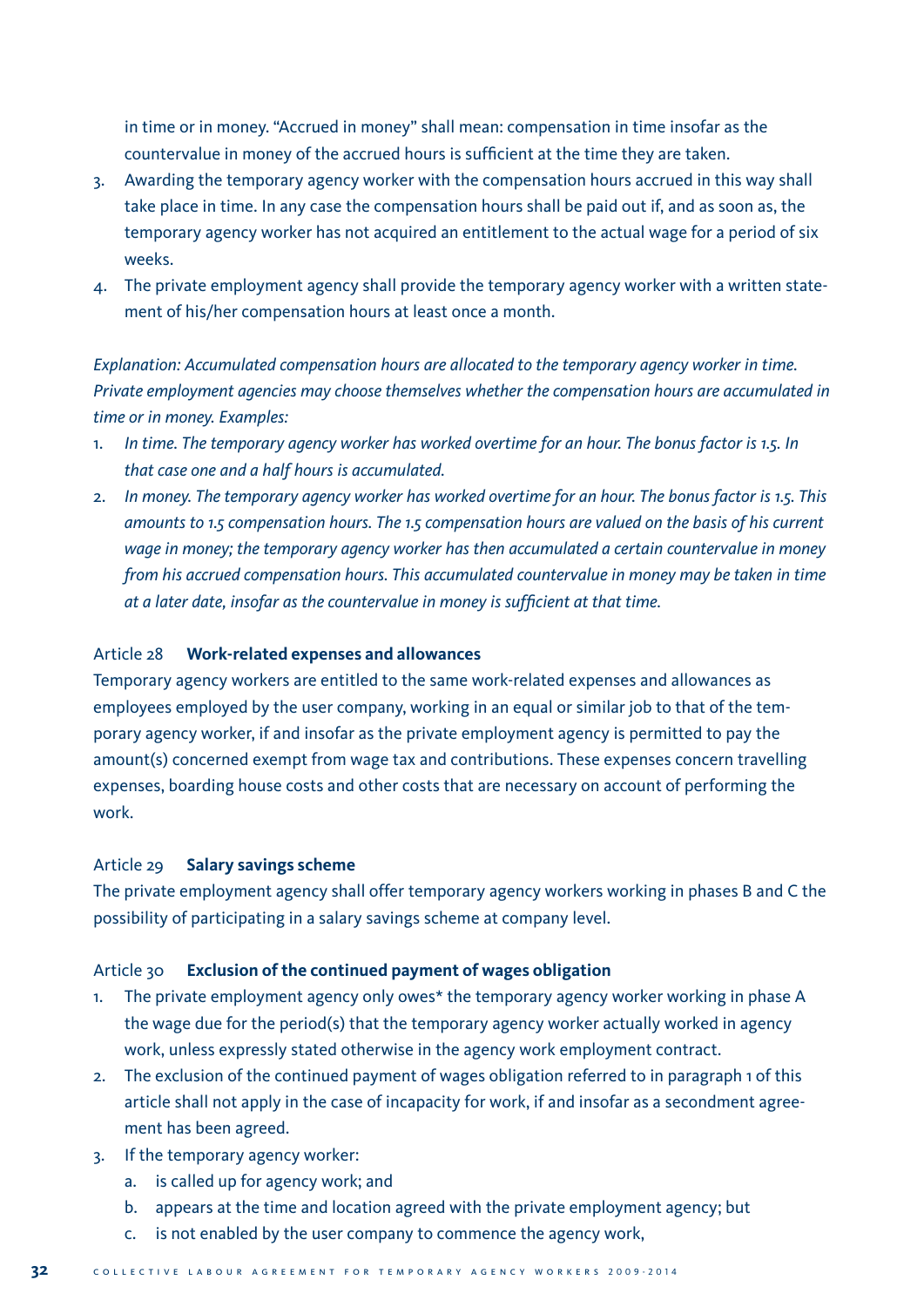the temporary agency worker is entitled to a payment of at least three times the hourly rate that the temporary agency worker would have received due to the agency work. In this case paragraph 1 of this article does not apply.

*\* Contrary to the provisions of Section 7:628 of the Netherlands Civil Code.*

# Article 31 **Cessation of agency work due to secondment agreement\*1**

1. If in the duration of the secondment agreement without the exclusion of the continued payment of wages obligation, the agency work ceases to exist because the placement is terminated, the private employment agency shall be obliged to look for suitable substitute agency work and to offer it to the temporary agency worker for the duration of the secondment agreement. The temporary agency worker shall be obliged to accept a reasonable offer of suitable substitute employment.

 For the purposes of this article, suitable employment means employment that meets the following two conditions:

- a. employment in the same job grade or no more than two job grades lower than the job the temporary agency worker initially performed under the terms of the current secondment agreement (in accordance with Appendix I). If the most recent agency work carried out during the term of the current secondment agreement was in a higher job grade than that initially carried out, suitable employment shall be deemed to be two job grades lower than that of the higher job grade;
- b. employment with an average number of working hours per week/month/period equal to the working hours agreed on.

 As long as no suitable substitute employment is offered and accepted or rejected, the private employment agency shall be obliged to continue paying wages for the duration of the secondment agreement at least in accordance with the rule stipulated in paragraph 3 of this article.

- 2. The following method is used to aid quick redeployment. If the hiring of professional services is terminated during the current secondment agreement with the result that the agency work ceases to exist:
	- a. a redeployment interview will be held as soon as possible after it becomes known when the work will end;
	- b. the interview will include a discussion of the opportunities, wishes and possibilities of both sides in terms of work in the employee's own job or a comparable or related job;
	- c. the interview will also include a discussion of the wishes and possibilities regarding the local/ regional limits within which the employee may be deployed;
	- d. if it is determined that few possibilities exist for redeployment in the short term in the employee's own job or a comparable/related job, a survey will be made to ascertain whether other suitable work is available;
	- e. it will also be ascertained whether the temporary agency worker is willing or capable of following additional training (retraining/a refresher course), or whether other provisions are possible and/or advisable that would aid redeployment;
	- the conclusions of the interview will be laid down in writing.
- 3. If there is no agency work available the reversion wage applies. If suitable employment is deter-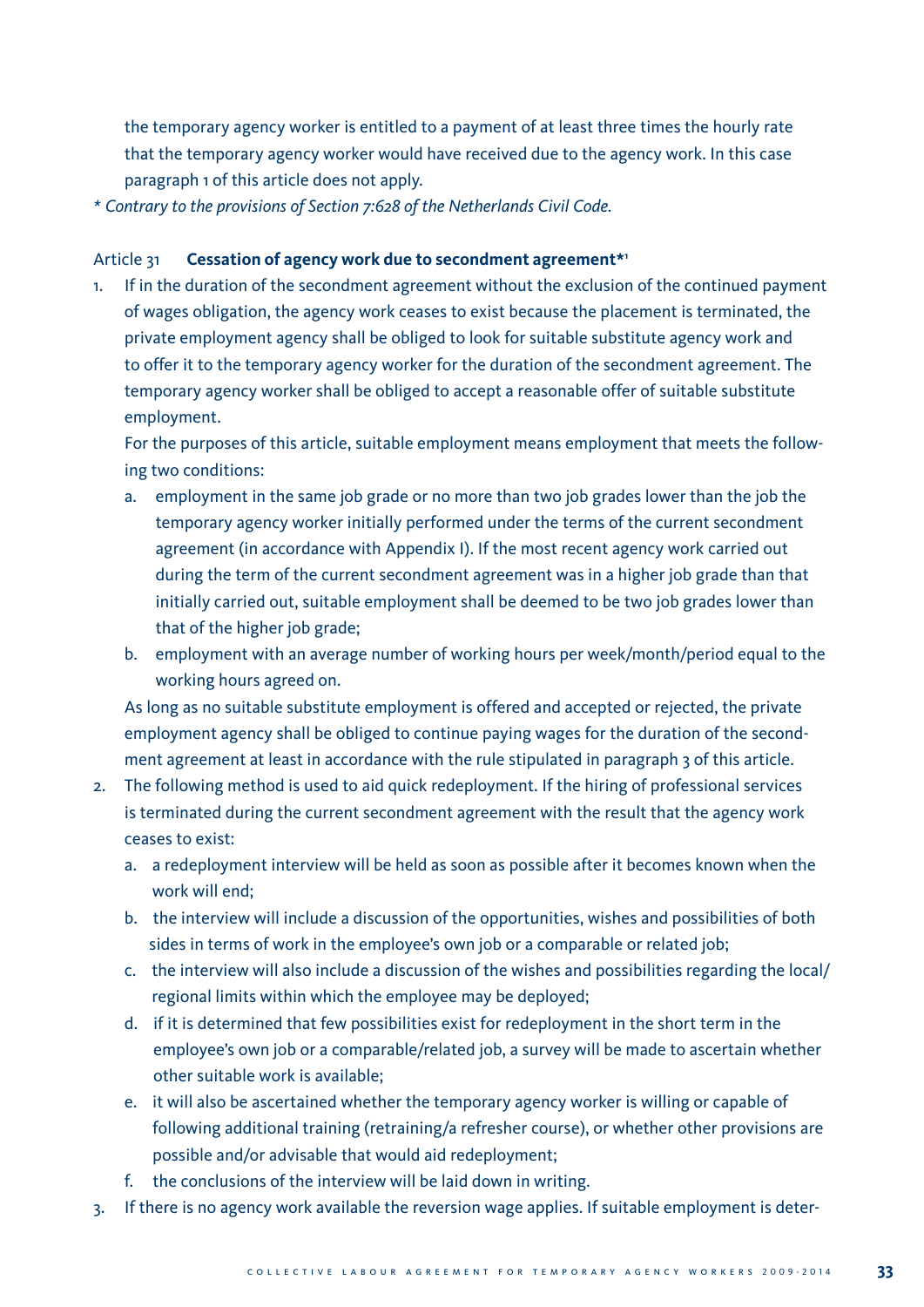mined during a secondment agreement following the application of paragraph 1, under a. of this article, no subsequent cessation of agency work shall result in suitable employment being set at a lower level than that determined the first time, pursuant to paragraph 1, under a. of this article.

- 4. The obligations referred to in paragraphs 1, 2 and 3 of this article to offer suitable substitute agency work and to continue the payment of wages shall cease to apply in the case of temporary agency workers who have terminated their registration with the private employment agency, as referred to in article 5, paragraph 1 of this Collective Labour Agreement, or who have otherwise let it be known or made it appear that they are no longer available for the whole of the agreed duration of the agency work. These obligations shall also cease to apply, if the temporary agency worker has rejected a reasonable offer of suitable substitute employment\*2 .
- 5. a. The actual wage in a new placement under the same secondment agreement in phase B is equal to the actual wage earned before the cessation of agency work.
	- b. The actual wage in the case of a new placement in phase C shall be at least the reversion wage.
	- c. In the case of a new placement in phases B and C but for fewer hours than indicated in the secondment agreement, the hours of the new placement shall be paid in accordance with paragraph 5 under a. and b. of this article. The number of hours for which no work is carried out shall be paid in accordance with article 1p, if the temporary agency worker remains available to perform work for the total number of hours indicated in the agency work employment contract.
- 6. If the private employment agency ascertains that no suitable work is available for a temporary agency worker who is in a redeployment process and it has emerged that redeployment is impossible within the redeployment period referred to in paragraph 7, and the private employment agency has consequently determined that the job should cease to exist for economic reasons, the private employment agency may request UWV WERKbedrijf to grant a dismissal permit to terminate the employment.
- 7. In the case of a temporary agency worker who has worked for a private employment agency for a period of less than five years, the request for a dismissal permit shall not be granted until at least one month after the last contract for the hiring of professional services has ended. If the temporary agency worker has worked for the private employment agency for five years but less than ten years, the aforementioned redeployment period is three months, and, in the case of an employment history with the private employment agency of ten years or longer it is four months.

 For the calculation of the periods of five or more years referred to in this paragraph, the periods are deemed to include phases A and B, whereby phase A counts as 1.5 years worked and interruptions shorter than thirteen weeks in phase B are counted.

- 8. Disputes about the interpretation of this article, in particular concerning the interpretation and application of the concept of suitable substitute employment, and the implementation and application of the redeployment process, may be submitted by either party to the Disputes Committee on the grounds of articles 47 and 48 of this Collective Labour Agreement.
- *\*1 See also Protocol B.*
- *\*2 This is contrary to Section 7:628 of the Netherlands Civil Code*.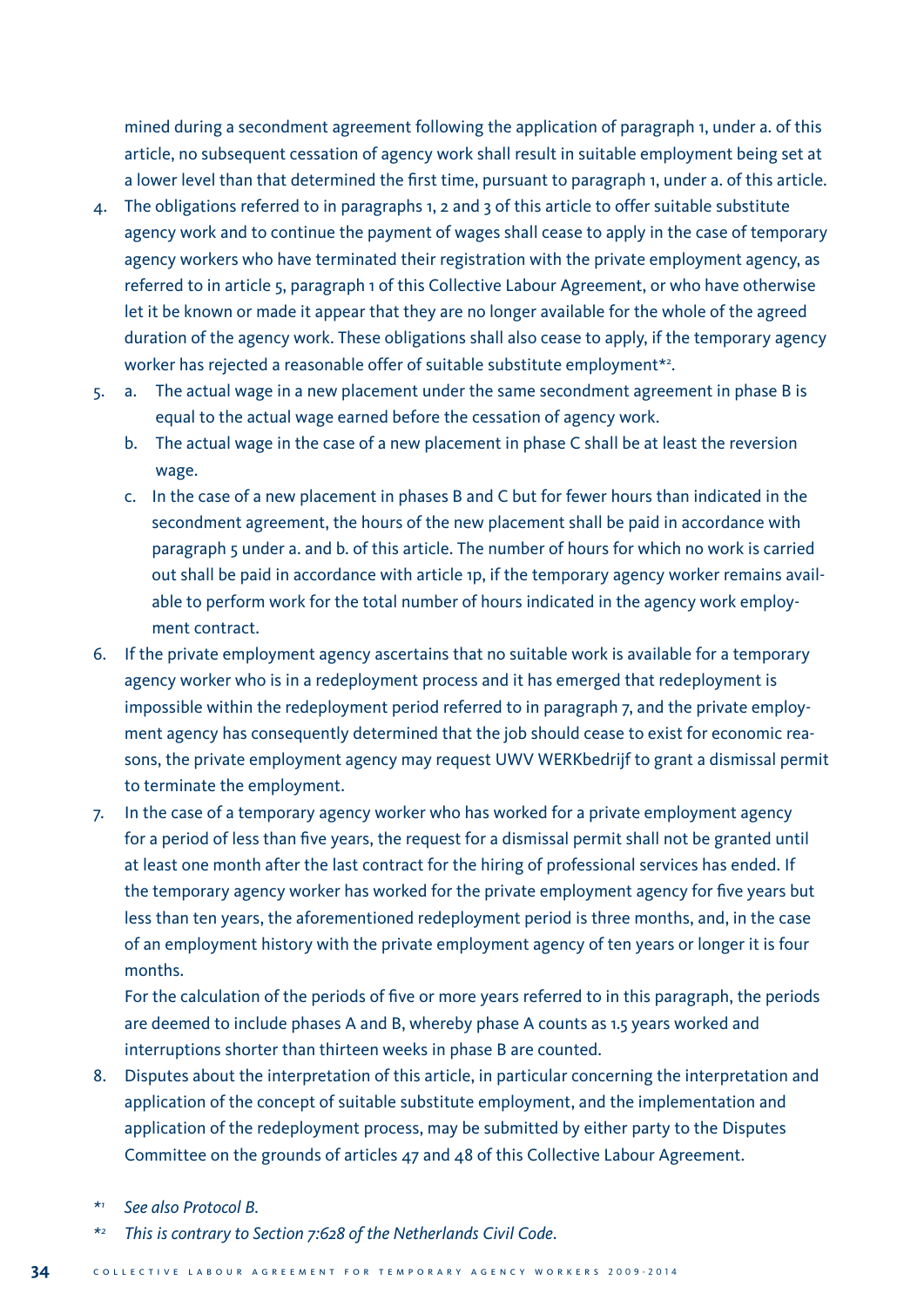# **Chapter 5 Health and safety**

## Article 32 **Private employment agency's obligations concerning health and safety**

Before the commencement of the work for the user company, the private employment agency is obliged to inform the temporary agency worker of any (professional) qualifications that are required for the work to be commenced and of any safety risks the work may involve and how to deal with them.

#### Article 33 **Incapacity for work**

#### *General*

1. The temporary agency worker is required to notify the private employment agency and the user company on the first day of incapacity of work and as soon as possible, in any case before 10 a.m. The notification must state the address where the employee is being treated and the correct contact details.

# *Agency work employment contract with agency clause*

- 2. The agency work employment contract with agency clause ends when incapacity for work takes effect pursuant to article 14 paragraph 4 of this Collective Labour Agreement. If there is a case of this and the temporary agency worker is entitled to a benefit pursuant to the Sickness Benefits Act, the private employment agency shall supplement this benefit as follows:
	- $\overline{\phantom{a}}$ for the first 52 weeks of incapacity for work, up to 91 percent of the income from benefits;
	- for the  $53^{rd}$  up to and including the 104<sup>th</sup> week of incapacity for work, up to 80 percent of the income from benefits.

 The benefit and the supplement together are at least equal to the minimum wage and do not exceed the maximum daily wage in accordance with the Social Insurance (Funding) Act.

- 3. The first two days of incapacity for work apply as waiting days pursuant to the Sickness Benefits Act whereby the temporary agency worker is not entitled to any benefit.
- 4. One waiting day of the two waiting days will be compensated. This compensation is effected by a bonus on the wage. The amount of this bonus is included in article 41 paragraph 6 of this Collective Labour Agreement.
- 5. For the supplements on the benefit referred to in paragraph 2 pursuant to the Sickness Benefit Act the private employment agency can take out insurance or other provisions. To cover this insurance or provision, a percentage may be deducted from the temporary agency worker's wage. This percentage is set forth in article 41 paragraph 5 of this Collective Labour Agreement.

#### *Secondment agreement*

- 6. For the temporary agency worker with a secondment agreement the provisions of Section 7:629 of the Netherlands Civil Code apply insofar as the stipulated work was not performed because he or she was unable to do so due to sickness, pregnancy or childbirth. If and insofar as the secondment agreement continues, the temporary agency worker is entitled to wage during his incapacity for work:
	- for the first 52 weeks of the incapacity for work the temporary agency worker is entitled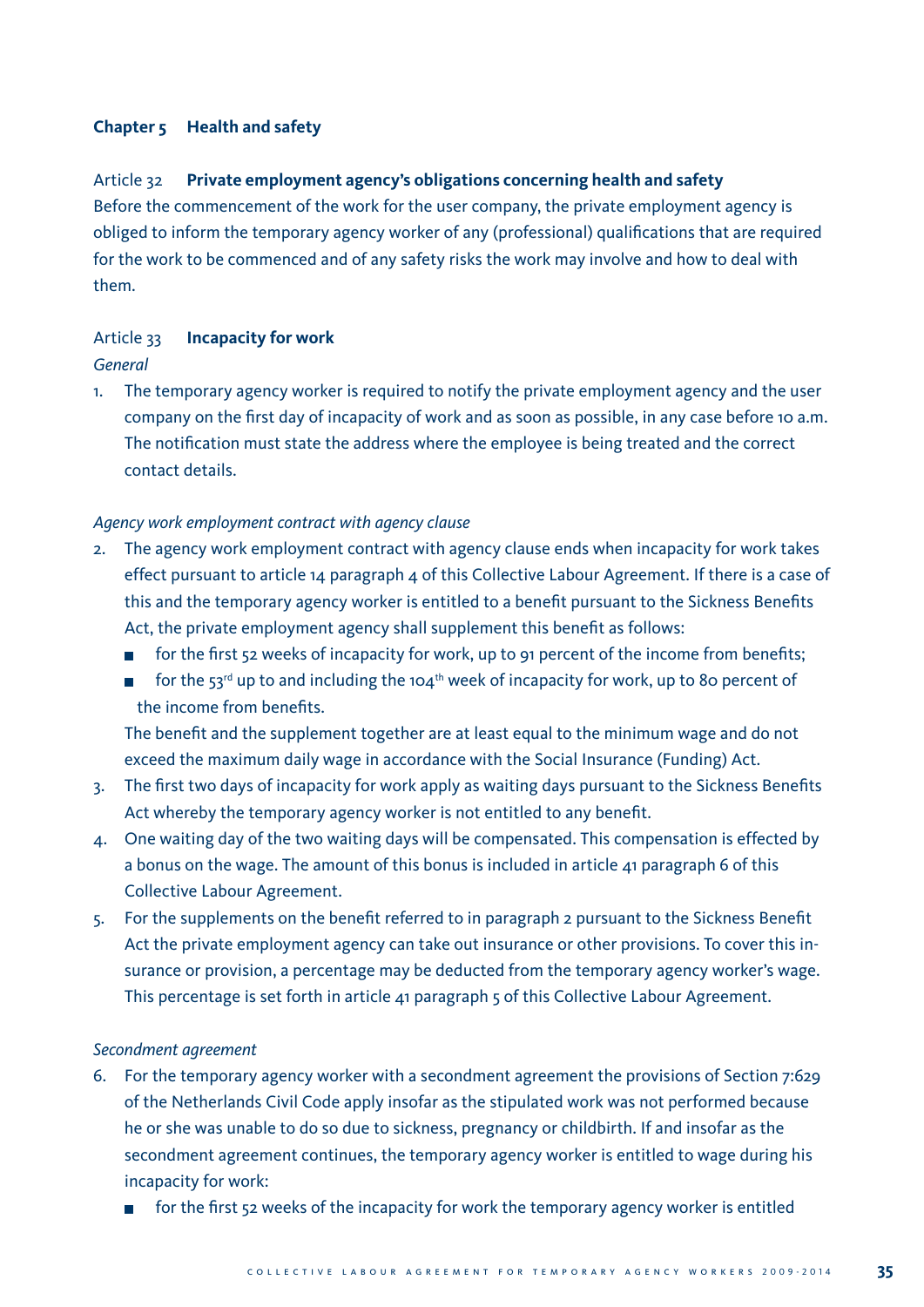to 91 percent of the applicable wage, whereby the minimum entitlement is the statutory minimum wage and the maximum entitlement is the maximum daily wage.

For the 53<sup>rd</sup> week to the 104<sup>th</sup> week the temporary agency worker is entitled to 80 percent of the applicable wage, whereby the minimum entitlement is the statutory minimum wage and the maximum entitlement is the maximum daily wage.

 This rule applies to temporary agency workers who have become ill on or after 2 July 2007 and has no retroactive effect.

7. The first day of incapacity for work applies as a waiting day, whereby the temporary agency worker is not entitled to payment of wage.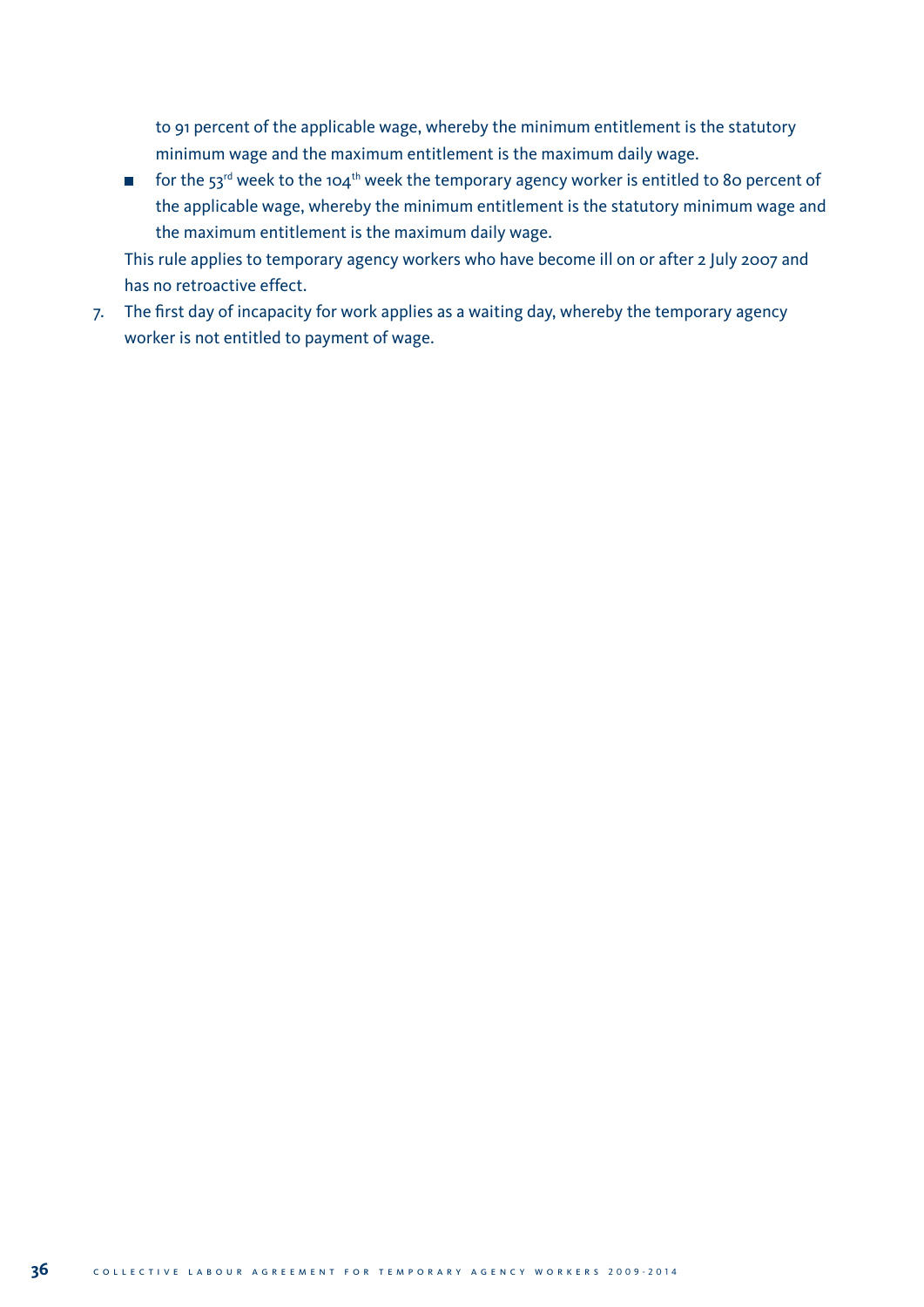# **Chapter 6 Work and holidays**

## Article 34 **Work and rest times**

- 1. The work and rest times of temporary agency workers shall be equal to the normal work and rest times in the user company's organisation. A different working pattern may be agreed for temporary agency workers.
- 2. The work duration per day/week/period of the temporary agency worker shall not exceed the limits that apply to the user company on the grounds of the law and/or the user company's Collective Labour Agreement. Nor shall the temporary agency worker's rest periods be shorter than the rest periods that apply to the user company on the grounds of the law and/or the Collective Labour Agreement.
- 3. On commencing work at the user company's organisation, a written agreement is concluded with the temporary agency worker on the work times that will apply for the work, after which the agreement forms an integral part of the temporary employment contact.

# Article 35 **Holidays**

# *General*

- 1. For each full working month worked, a temporary agency worker accrues the right to sixteen hours' holiday, or a proportional part thereof, in the case of not having worked a full working month.
- 2. The private employment agency may draw up holiday regulations.
- 3. The private employment agency is obliged to grant holidays to any temporary agency worker whose entitlement is sufficient, in such a way that the temporary agency worker need not work for three consecutive weeks or three separate weeks.
- 4. The private employment agency is obliged to grant the remaining days off in accordance with the temporary agency worker's entitlement to them, except insofar as its holiday rules determine otherwise.
- 5. At the temporary agency worker's request, the private employment agency shall compensate the holidays in excess of the statutory entitlement in money.

# *Agency work employment contract with agency clause*

- 6. For the accrual of the sixteen hours' holiday per month, the temporary agency worker with an agency work employment contract with agency clause receives a supplement for holidays expressed in a percentage of his actual wage. This is increased by the waiting day compensation in accordance with article 33 paragraph  $4$  of this Collective Labour Agreement. This percentage is set forth in article 41 paragraph 6 of this Collective Labour Agreement.
- 7. The supplement referred to in paragraph 6 is not paid every week as part of the weekly payment but is reserved.
- 8. If the temporary agency worker takes holidays and the agency work employment contract continues, the actual wage will be paid out from the reserve insofar as the reserve is sufficient.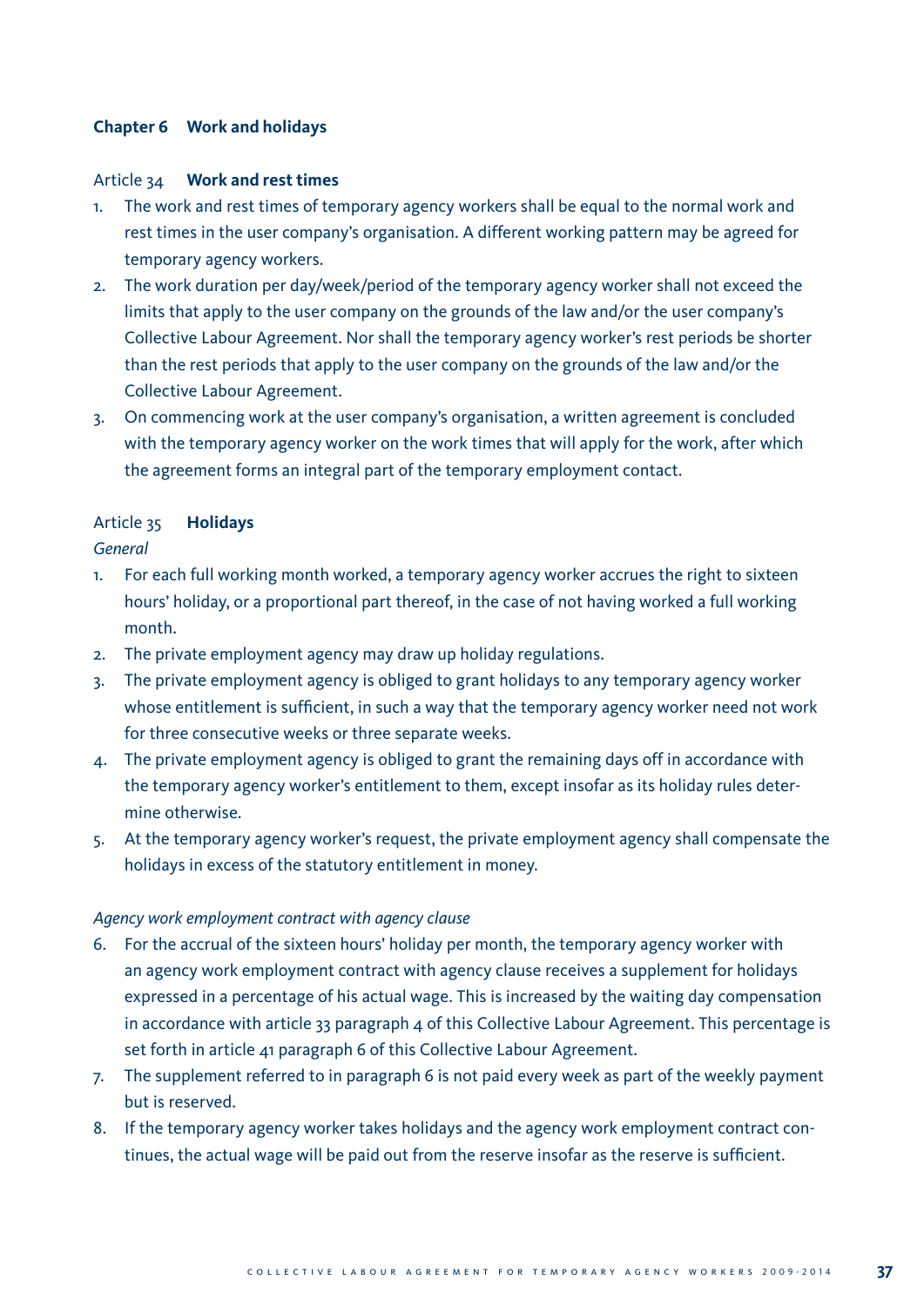# *Secondment agreement*

9. Temporary agency workers with a secondment agreement are entitled to continued payment of the actual wage during their holidays insofar as the right to holidays has been accumulated pursuant to paragraph 1 of this article.

# Article 36 **Holiday allowance**

- 1. Temporary agency workers are entitled to a holiday allowance of eight percent of the actual wage over the worked days, holiday days and public holidays.
- 2. Temporary agency workers who take a holiday of at least five consecutive working days shall, if they request the private employment agency to do so, be paid the accrued sum in holiday allowance prior to the first week of June as set forth in article 40 paragraph 2 of this Collective Labour Agreement.

# Article 37 **Short-term absenteeism and special leave**

- 1. Short-term absenteeism and special leave mean a brief period calculated fairly, in which a temporary agency worker is prevented from working:
	- a. either as a result of the fulfilment of an obligation imposed by law or an authority, without any financial compensation, which obligation cannot be fulfilled in the temporary agency worker's own time; or
	- b. as a result of very special personal circumstances.
- 2. To be granted short-term absenteeism or special leave in the case referred to in paragraph 6 of this article, the temporary agency worker must, if possible, notify the private employment agency of the absence or leave at least one day beforehand. Other short-term absenteeism or special leave shall be taken in consultation, subject to the provisions of paragraph 7 of this article.

# *Agency work employment contract with agency clause*

- 3. For short-term absenteeism and special leave, temporary agency workers with an agency work employment contract with agency clause receive a supplement, expressed as a percentage of the actual wage plus the waiting day compensation. This percentage is set forth in article 41 of this Collective Labour Agreement.
- 4. The supplement referred to in paragraph 3 is not paid every week as part of the weekly payment but is reserved. If the temporary agency worker, taking the provisions of this article into account, takes short-term absenteeism or special leave and the agency work employment contract continues, the actual wage will be paid from the reserve.

#### *Secondment agreement*

- 5. Temporary agency workers with a secondment agreement are entitled to continued payment of the actual wage, as if they had worked the normal or average number of hours, provided the provisions, meant in paragraph 2 of this article, are observed by the temporary agency worker.
- 6. Temporary agency workers who are working under a secondment agreement are granted special leave in the following cases: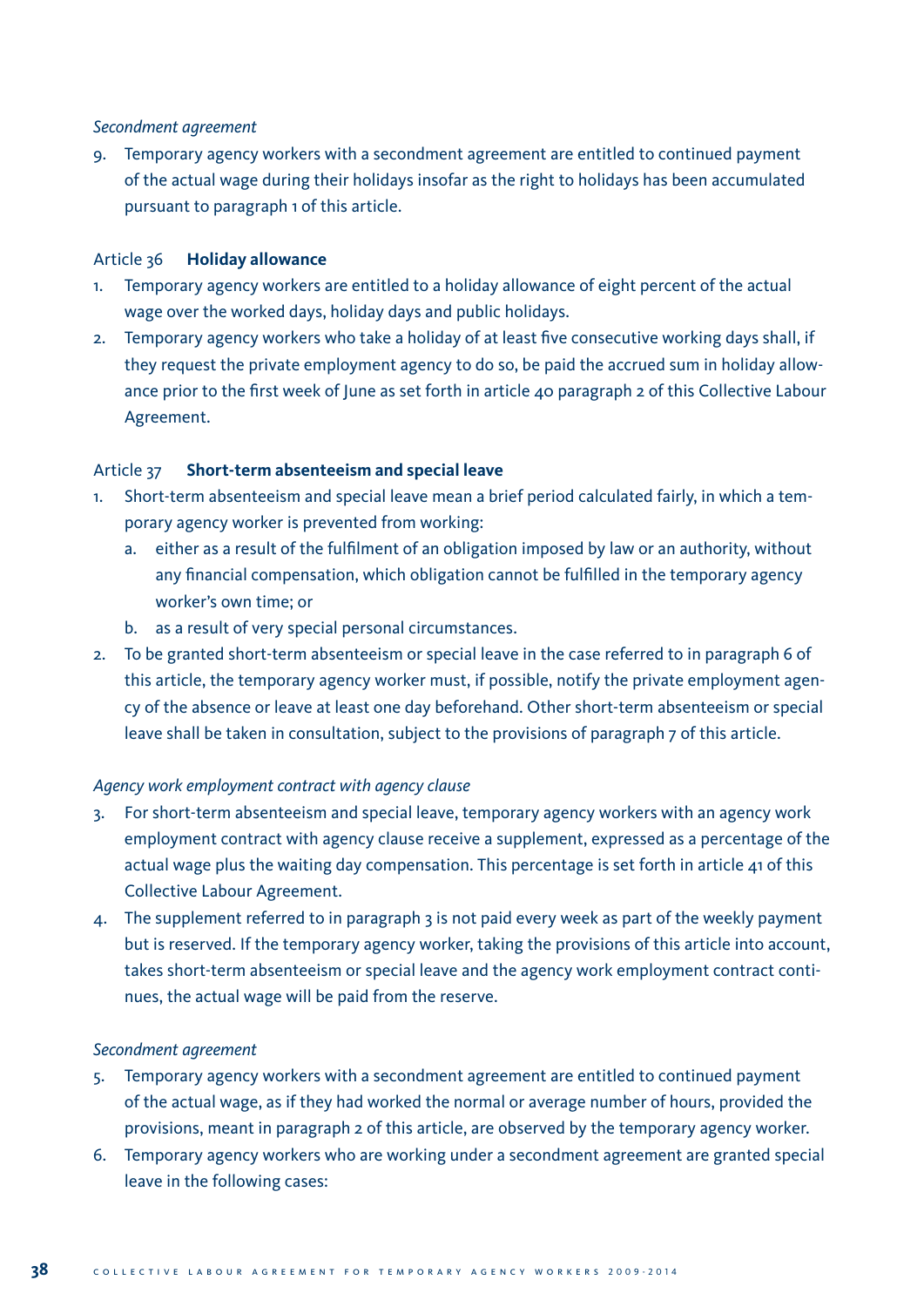| a.             | For the employee to take out a marriage licence        | one day                          |
|----------------|--------------------------------------------------------|----------------------------------|
| b.             | For the employee's wedding/registered partnership      | two days                         |
| C <sub>1</sub> | For the wedding /registered partnership of:            |                                  |
|                | a child, stepchild, foster child or grandchild         | one day                          |
|                | brother or sister (including brother-in-law and<br>ш   | one day                          |
|                | sister-in-law, half-brother/sister, stepbrother/sister |                                  |
|                | and foster brother/sister)                             |                                  |
|                | a parent or parent-in-law                              | one day                          |
| d.             | For an addition to the family                          | two days                         |
| e.             | In the event of the death of:                          |                                  |
|                | the employee's spouse or partner                       | from the day of the death until  |
|                | a child living at home                                 | the day of the funeral or        |
|                |                                                        | cremation                        |
| $f_{\rm{r}}$   | In the event of the death of:                          |                                  |
|                | one of the parents (including<br>ш                     | one day and moreover to attend   |
|                | parents-in-law, stepparents and foster parents)        |                                  |
|                |                                                        | the funeral or cremation a       |
|                | one of the employee's grandparents or his<br>п         | second day. If the employee      |
|                | spouse's grandparents                                  | has to organise funeral or       |
|                | a child not living at home or related by marriage<br>ш | cremation: the time as indicated |
|                | a brother or sister                                    | under e                          |
| g.             | For the 25th year of service or wedding anniversary    | one day                          |
| h.             | For the 40th year of service or wedding anniversary    | two days                         |
| i.             | For the 25th, 40th or 50th wedding anniversary of the  | one day                          |

7. Besides the cases referred to in paragraph 6, the private employment agency may, on request, grant special paid or unpaid leave to a temporary agency worker working under a secondment agreement, if the private employment agency believes the leave is justified under the circumstances.

# Article 38 **Generally recognised public holidays**

1. For the purposes of this Collective Labour Agreement, the following days are considered to be generally recognised public holidays, provided they do not fall on a Saturday and/or Sunday: New Year's Day, Easter Monday, Ascension Day, Whit Monday, Christmas Day and Boxing Day, Queen's Birthday or the day designated instead (Queen's Day), and Liberation Day in anniversary years.

# *Agency work employment contract with agency clause*

- 2. With regard to the continued wage payment made to temporary agency workers with an agency clause, the private employment agency must choose one of the following options for public holidays on which the temporary agency worker does not work:
	- a. Temporary agency workers receive a supplement for generally recognised public holidays, expressed as a percentage of their actual wage, plus the waiting day compensation. This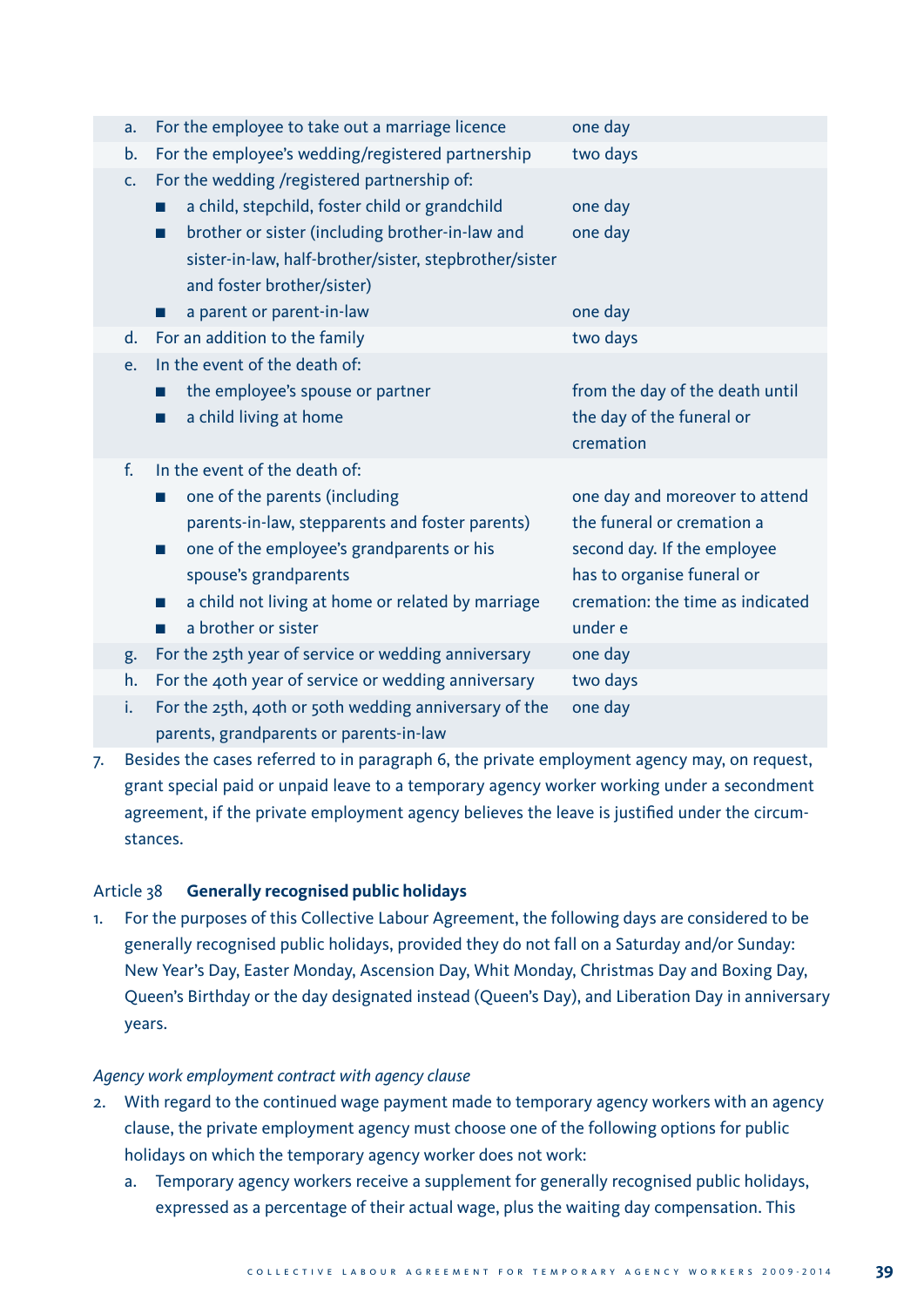percentage is set forth in article 41 paragraph 3 of this Collective Labour Agreement. The supplement is not paid every week as part of the weekly payment but is reserved. When a generally recognised public holiday occurs and the temporary agency worker does not work on that day on account of that public holiday and the agency work employment contract continues, the actual wage shall be paid from the reserve; or

b. the temporary agency worker shall be entitled to continued payment of the actual wage on public holidays on which the temporary agency worker has not worked on account of that public holiday.

 The private employment agency shall notify the temporary agency worker in writing as to its choice.

3. A choice for continued payment in accordance with option b. of the previous paragraph obliges the private employment agency to apply it for the duration of at least one year. If the choice is changed the rights acquired by the temporary agency worker must be settled in accordance with the arrangement which these rights were derived from.

# *Secondment agreement*

4. The temporary agency worker with a secondment agreement shall be entitled to continued payment of the actual wage on public holidays on which the temporary agency worker has not worked on account of that public holiday.

### Article 39 **Holiday workers**

- 1. The regulations for holiday workers may only be applied in the period from 1 June to 1 September.
- 2. The regulations for holiday workers mean that the following derogating employment conditions apply:
	- a. Holiday workers are entitled to 13 1/3 hours' holiday for each month, or a proportional part thereof in the case of not having worked a full working month. For the accumulation of this right, the holiday worker working pursuant to an agency work employment contract with agency clause receives a supplement for holidays as set forth in article  $41$  paragraph  $4$  of this Collective Labour Agreement.
	- b. Holiday workers are not entitled to the reserves for short-term absenteeism and special leave and public holidays as referred to in articles 37 and 38 of this Collective Labour Agreement.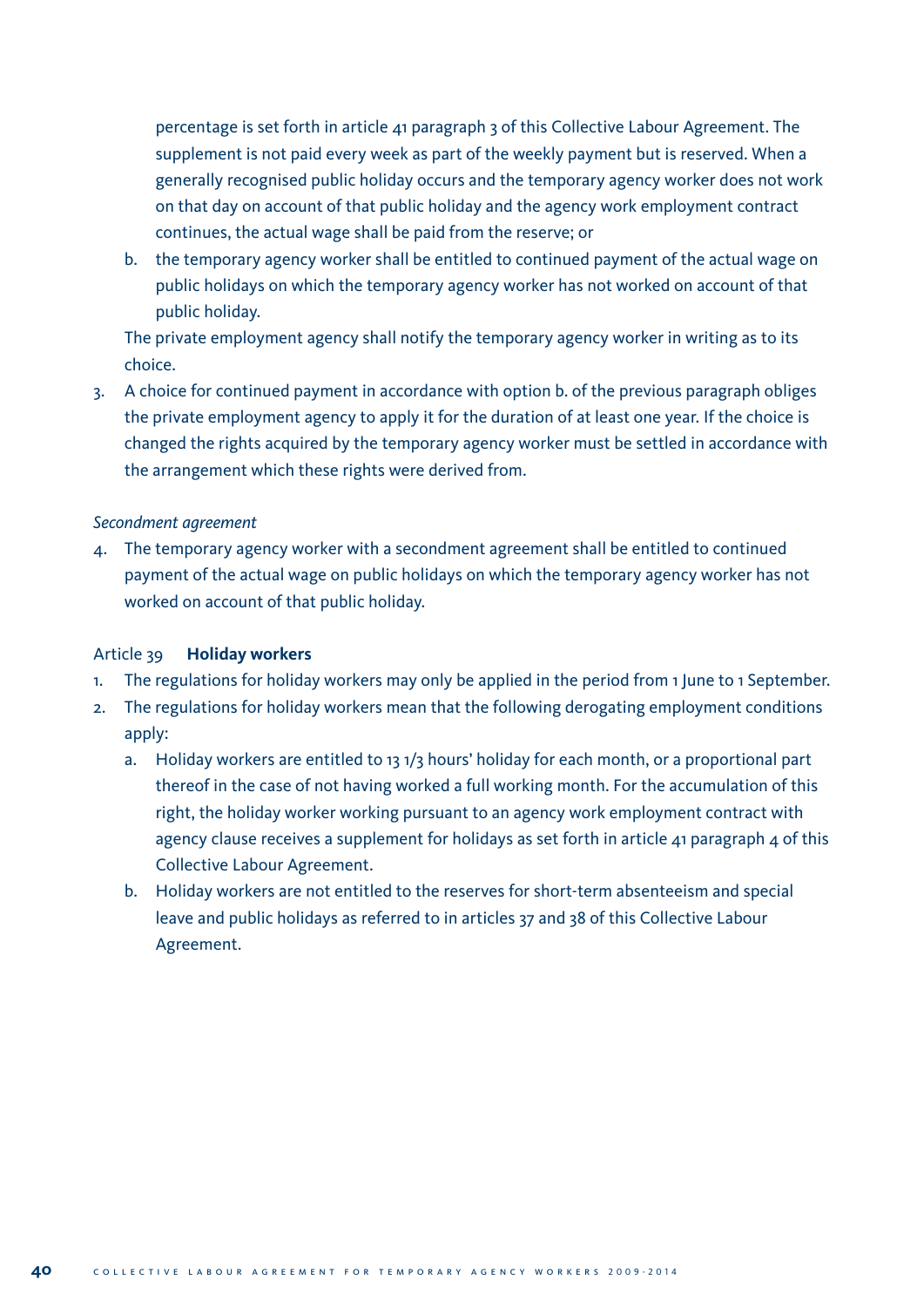# **Chapter 7 Payment of reserves**

# Article 40 **Payment of reserves and holiday allowance**

- *A. Holiday allowance, short-term absenteeism and special leave, public holidays*
- 1. The reserves referred to in articles 37 and 38 of this Collective Labour Agreement that have not yet been paid shall be paid automatically to the temporary agency worker in the first week of June.
- 2. The holiday allowance referred to in article 36 of this Collective Labour Agreement, to which the temporary agency worker has accumulated entitlement pursuant to this Collective Labour Agreement, shall be paid automatically to the temporary agency worker in the first week of June of each year, without detriment to the provisions of paragraph 3 of this article.
- 3. If and insofar as the agency work employment contract ends in phase A and is not followed immediately by a new agency work employment contract, the as yet unpaid reserves, as referred to in articles 37 and 38, and the holiday allowance, as referred to in article 36 which the temporary agency worker has accumulated entitlement to pursuant to this Collective Labour Agreement, shall be paid automatically to the temporary agency worker.
- 4. If and as soon as a temporary agency worker in phase A has not been entitled to receive the actual wage for a period of six weeks, at least any as yet unpaid reserves as referred to in articles 37 and 38, and the holiday allowance, as referred to in article 36, to which the temporary agency worker has accumulated entitlement pursuant to this Collective Labour Agreement, shall be paid automatically to the temporary agency worker.
- 5. If and as soon as a temporary agency worker has completed phase A with the private employment agency and has entered phase B, any as yet unpaid reserves, as referred to in articles 37 and 38, shall be paid automatically to the temporary agency worker in accordance with paragraph 3 of this article, but not the holiday allowance referred to in article 36.
- 6. If the above-mentioned reserves and holiday pay are paid out a payslip will be provided.
- *B. Holidays*
- 7. For the duration of the agency work employment contract, temporary agency workers shall not be permitted to waive their holiday entitlement in return for compensation without prejudice to the provisions of article 35 paragraph 5.
- 8. Temporary agency workers who are still entitled to holidays when the agency work employment contract expires shall be entitled to a financial payment for those holiday entitlements.
- 9. The remaining claim to holidays will be paid out in the last week of each calendar year to the temporary agency worker, unless the agency work employment contract continues into the new calendar year.
- 10. If an agency work employment contract with agency clause is followed by a secondment agreement, the reserve for holidays will be converted into a proportionate claim to holidays with continued payment of wage.
- 11. At the time of converting the reserves for holidays into an entitlement to holidays, as referred to in paragraph 10 of this article, the private employment agency shall issue the temporary agency worker with a written statement that clearly indicates the amount that has been converted.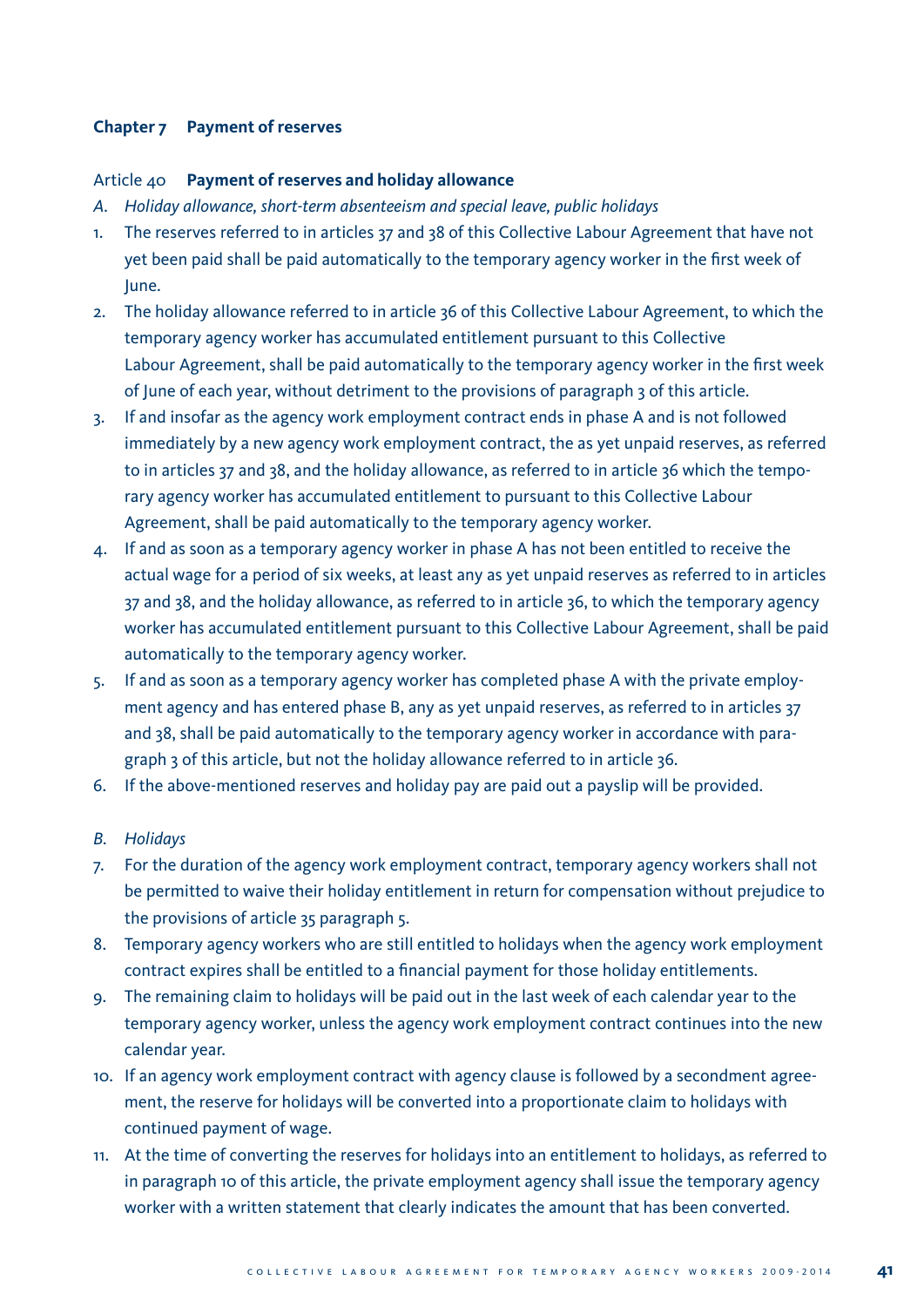- 12. If the payment referred to in paragraphs 8 and 9 of this article is made, the private employment agency shall be obliged to issue the temporary agency worker with a statement that indicates the period over which the employee still has an entitlement to holidays at the end of the agency work employment contract.
- 13. Temporary agency workers who conclude a new agency work employment contract with either the same or a different private employment agency, shall still be entitled to unpaid holidays from that private employment agency during the period over which they were still entitled to holidays according to the statement referred to in paragraph 12 of this article.

#### *C. Payment of reserves for temporary agency workers aged 65 and older*

- 14. For temporary agency workers aged 65 and over contrary to the provisions of this Collective Labour Agreement stated under a., b., c. and d. of this paragraph, the private employment agency may agree, in consultation with the temporary agency worker that remuneration in respect of the following working conditions may be paid to the temporary agency worker in money, on a weekly/monthly/periodic basis. This applies on the understanding that in such cases payment will be made in respect of all the working conditions stated below:
	- a. four days off in excess of the statutory holiday entitlement (article 35);
	- b. reserve for short-term absenteeism (article 37);
	- c. holiday allowance (article 36);
	- d. public holidays (article 38), if and insofar as the company sets aside a reserve for this and, in so doing, has chosen the option in article 38, paragraph 2, under a. of this Collective Labour Agreement.

# *Explanation of paragraphs 7 up to and including 10:*

*On the grounds of Section 7:640 of the Netherlands Civil Code, as long as the agency work employment contract continues, no financial payment may be made for an outstanding reserve for holidays. However, a holiday reserve may be used to continue wage payments during a holiday. Moreover, a financial payment for the holiday reserve will be made if the agency work employment contract ends, unless the temporary agency worker leaves the reserve in order to take paid holidays in a subsequent agency work employment contract. If the agency work employment contract switches from phase A to phase B, the holiday reserve shall be converted into a proportionate entitlement to the continued payment of holidays.*

# *Explanation to paragraphs 12 and 13:*

*On the grounds of Section 7:641 of the Netherlands Civil Code, when a financial payment is made for remaining holiday entitlements at the end of the employment contract, employees must be given the opportunity of taking unpaid leave from the new employer for the duration of the holidays for which a financial payment was received at the end of the previous employment contract. Paragraphs 12 and 13 are the interpretation of this for the agency work employment contract.*

#### Article 41 **Percentages of reserves, deductions and waiting day compensation**

1. a. The percentage referred to in article 35, paragraph 6, of this Collective Labour Agreement is 10.34 percent for 2011.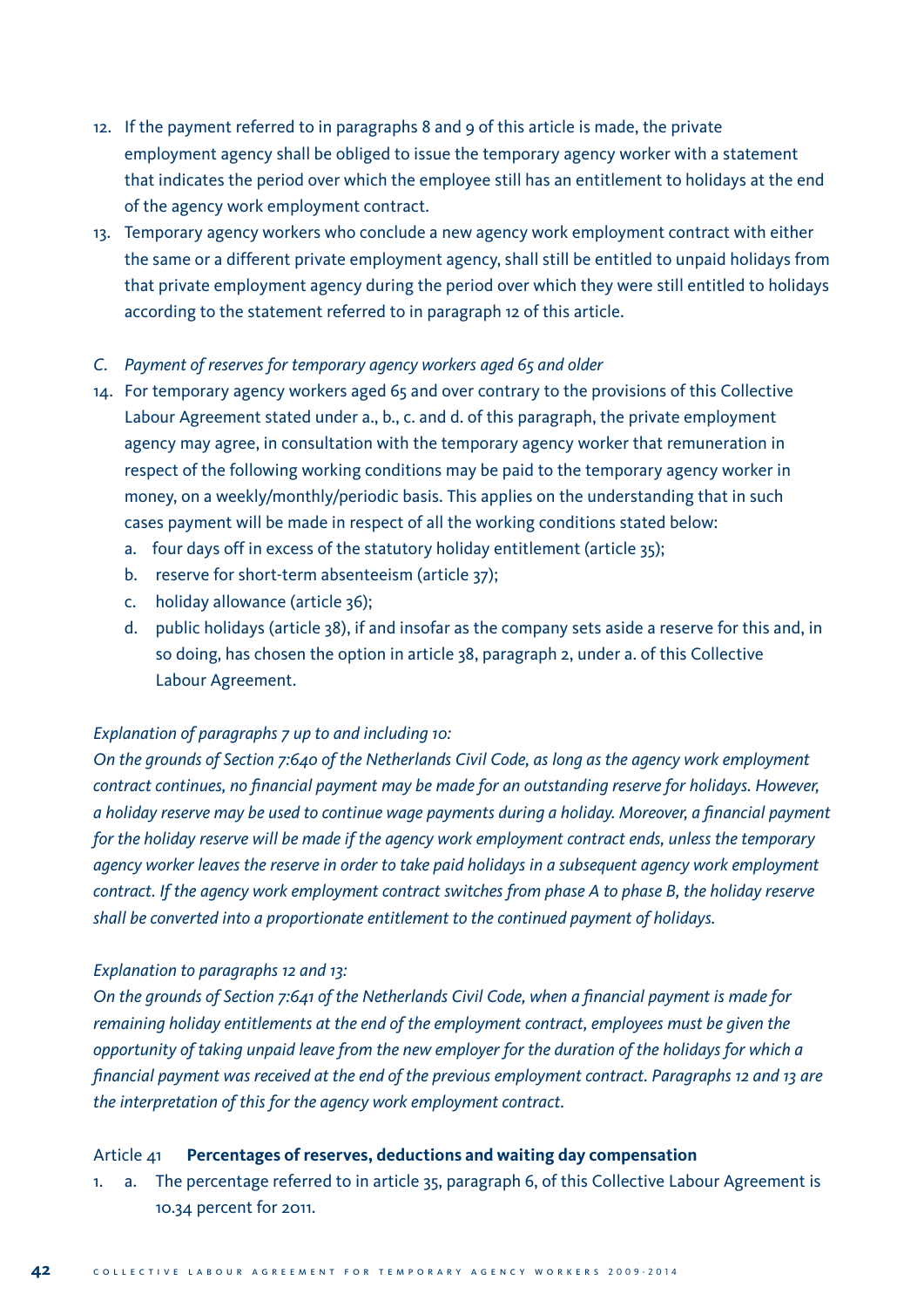- b. In the event of a departure on the grounds of article 40, paragraph 14 and article 44, paragraph 2 from the rule referred to in article 35, paragraph 6 of the Collective Labour Agreement, the percentage for the holiday reserve in 2011 shall be 8.62 percent and 1.72 percent of the actual wage shall be paid out in money on a weekly/monthly/ periodic basis.
- 2. The percentage referred to in article 37, paragraph 3, of this Collective Labour Agreement is 0.6 percent for 2011.
- 3. The percentage referred to in article 38, paragraph 2, in a, of this Collective Labour Agreement is 1.72 percent for 2011.
- 4. The percentage referred to in article 39, paragraph 2, of this Collective Labour Agreement is 8.33 percent for 2011.
- 5. For 2011, the percentage referred to in article 33, paragraph 5, of this Collective Labour Agreement is 0.58 percent and 1.33 percent for the premium contribution groups Temporary Employment Businesses I and Temporary Employment Businesses II respectively.
- 6. For 2011, the percentage referred to in article 33, paragraph 4, of this Collective Labour Agreement is 0.71 percent and 1.16 percent for the premium contribution groups Temporary Employment Businesses I and Temporary Employment Businesses II respectively.

*Explanation: the calculation method for the reserves is included in article 6 of Appendix II to this Collective Labour Agreement.*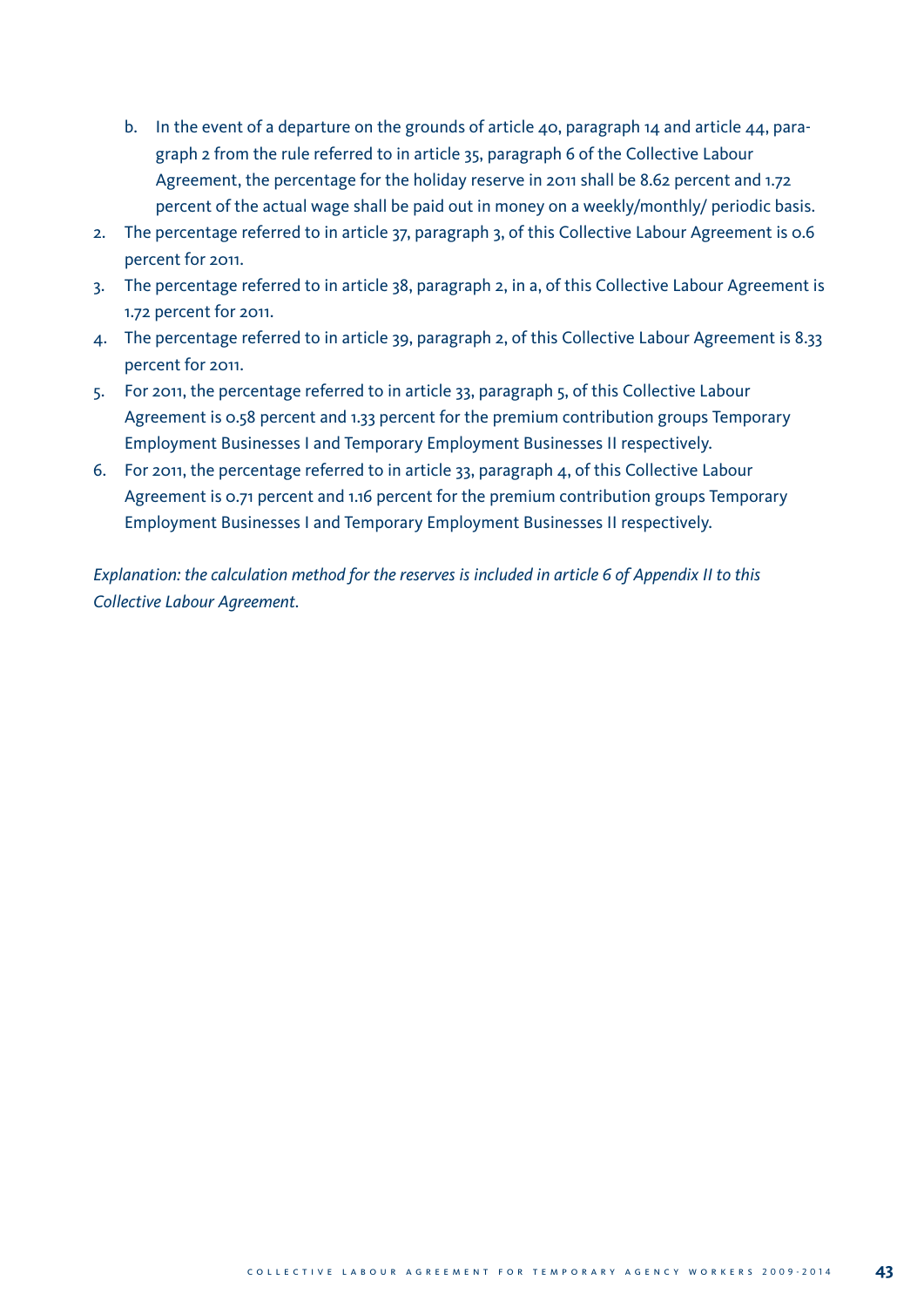# **Chapter 8 Pension**

## Article 42 **Pension scheme**

- 1. There is a pension scheme for temporary agency workers aged 21 or older. A distinction is made between temporary agency workers in phase A (Basic Scheme) and temporary agency workers in phases B or C (Plus Scheme).
- 2. The Basic Scheme is a defined contribution scheme for which the premium contribution as at 1 January 2008 is 2.6 percent of the gross wage.
- 3. The Plus Scheme is a defined contribution scheme with a retirement age of 65 and provides for the formation of a pension capital for purchasing a retirement pension and/or partner's pension. The premium contribution made available for forming the pension capital is expressed as a percentage of the pension basis according to the graduated rates shown below.

| Age group | <b>Pension</b> |
|-----------|----------------|
|           | contribution   |
| $20 - 24$ | 5.50%          |
| $25 - 29$ | 6.36%          |
| $30 - 34$ | 7.44%          |
| $35 - 39$ | 8.63%          |
| $40 - 44$ | 10.03%         |
| 45-49     | 11.75%         |
| $50 - 54$ | 13.70%         |
| $55 - 59$ | 16.23%         |
| $60 - 64$ | 19.36%         |

 The pension basis is determined on an hourly basis by the gross hourly wage of the temporary agency worker, less the hourly franchise.

- 4. The *Stichting Pensioenfonds voor Personeelsdiensten* is responsible for implementing the scheme. The bye-laws and regulations of this foundation are determinative for the rights and obligations of temporary agency workers and companies.
- 5. The pension scheme is further specified in Appendix III of this Collective Labour Agreement.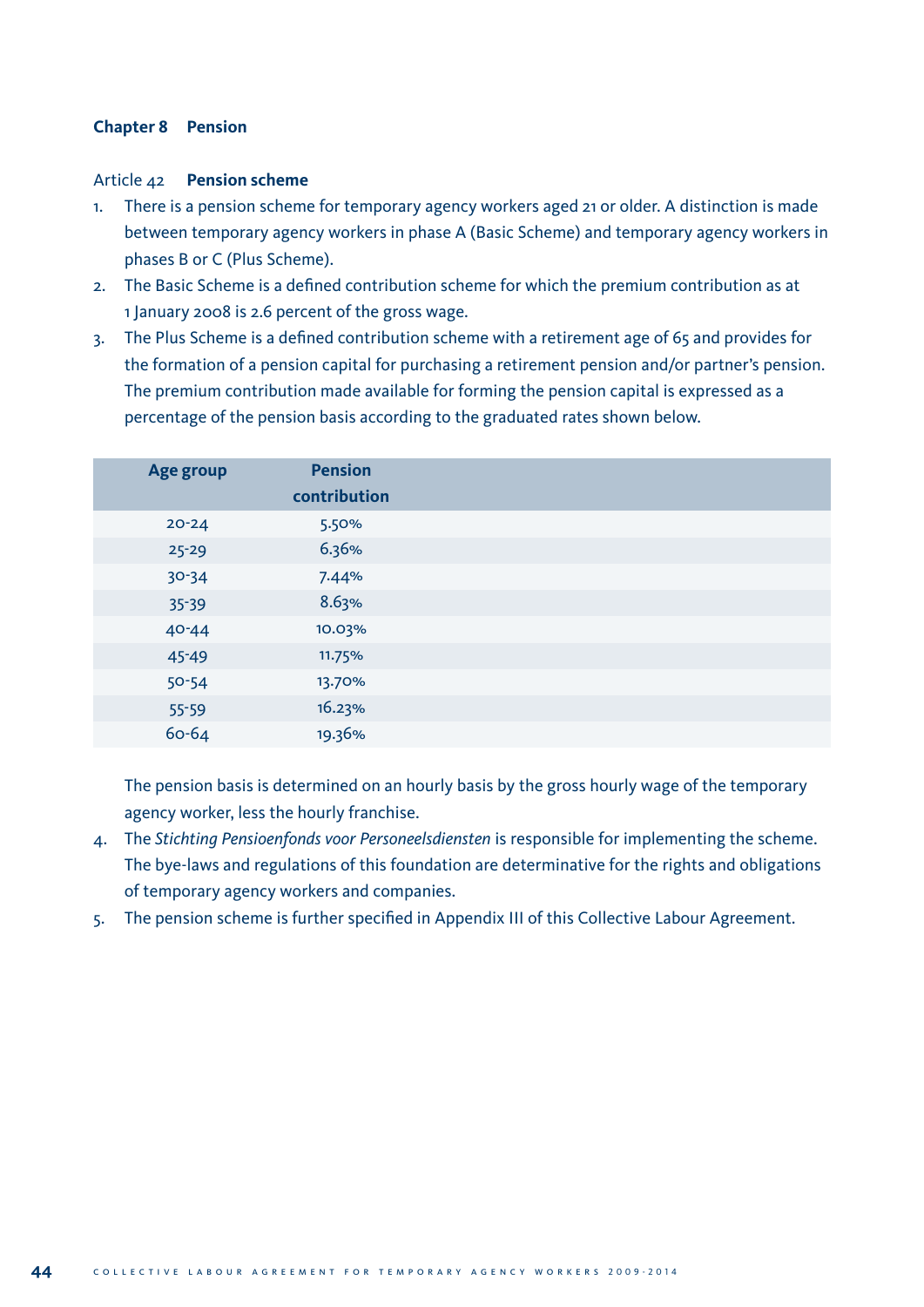# **Chapter 9 Training**

#### Article 43 **Training**

- 1. Training means any form of structured activity intended to enable (prospective) temporary agency workers to obtain, maintain, expand or deepen their knowledge and/or skills. Training does not mean the performance, in return for pay (other than an allowance), of productive work that is not largely intended to expand the individual's knowledge and skills.
- 2. Training is intended to strengthen the temporary agency worker's employment position and is job and/or job-market related. The training course takes place on the basis of consultation between the temporary agency worker and the private employment agency.

# *Training expenditure obligation*

- 3. Private employment agencies are obliged to spend 1.02 percent of the gross wage owed to temporary agency workers in phase A in the year concerned on training temporary agency workers. For the purposes of this article gross wage means: the wage for the hours normally worked, the wage for irregular hours (i.e. the hours in different day and time zones), the waiting day compensation, the reserves that have been paid out for holidays, special leave, short-term absenteeism and public holidays and the holiday allowance. For the purposes of this article, gross wage does not mean the wage for overtime, travelling time and grossed-up allowances.
- 4. The private employment agency can choose to implement the training expenditure obligation of 1.02 percent at company level under its own management or to pay the means involved to the Sociaal Fonds Uitzendbranche (Social Fund for the Employment Agency Industry).
- 5. If the private employment agency implements the training expenditure obligations at company level under its own management, it must include the expenditure on training in the last calendar year and how this expenditure took place in a specific section in the annual account or in an audit report. The private employment agency is obliged to provide the specific section in the annual account or audit report to the Stichting Naleving CAO voor Uitzendkrachten (SNCU) before 1 July each year.
- 6. Training costs mean:
	- $\blacksquare$  the direct wage costs of temporary agency workers, payable by the private employment agency, who follow study programmes during working hours (lost labour costs);
	- the direct and indirect expenses involved in providing or organising (internal and external) study programmes, including the costs of the personnel involved in this;
	- any other expenses, including the costs paid to educational institutions, travelling and accommodation expenses and study-cost allowances.
- 7. A structured activity means an activity that meets the following conditions:
	- any training must last at least three hours;  $\mathcal{L}_{\mathcal{A}}$
	- a supervisor must be present at the training course; where effective training is possible through an interactive system, at least distance supervision must be available, in the form of a helpdesk, for example;
	- **a** after the activity, the training course is evaluated with the temporary agency worker by or on behalf of the private employment agency.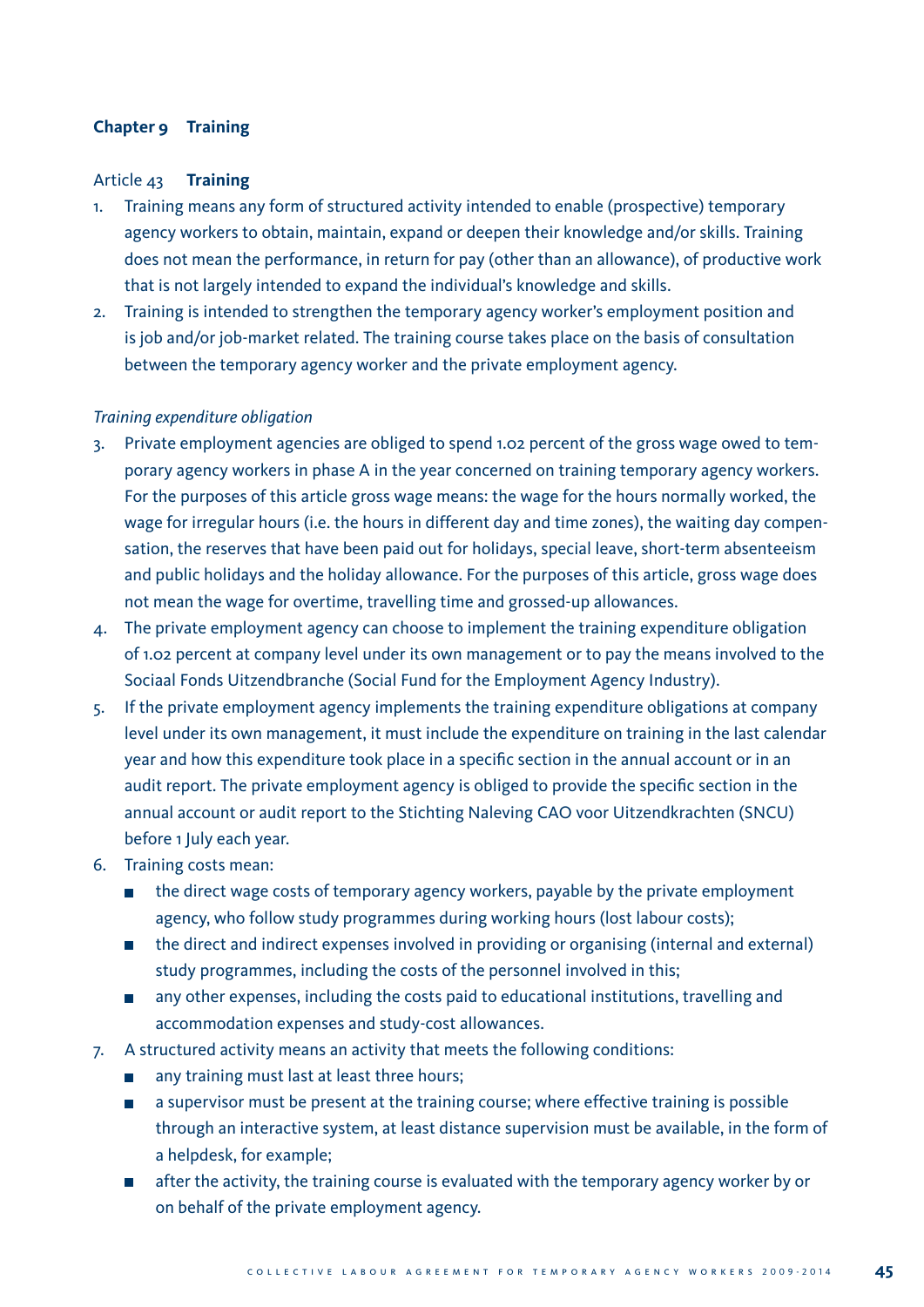- 8. If the temporary agency worker and/or the private employment agency so desire, they shall consult each other with regard to creating a detailed programme for a personal development plan (P.D.P.).
- 9. If the temporary agency worker is offered a training course, the parties shall agree in writing with regard to such training course and set out the study objectives and extent of the training course, amongst other things.

# *Extra training endeavours*

- 10. At the private employment agency's initiative the temporary agency worker from the time that he starts phase B or C can be considered once every five years for periodic acknowledgement of competences.
- 11. In consultation between the temporary agency worker and the private employment agency a long-term qualificative course can be agreed on. In that case the private employment agency for a maximum period of 52 worked weeks can use the recruitment table as meant in article 22 paragraph 2 of this Collective Labour Agreement for the temporary agency worker without a starting qualification. If the recruitment table is used and the temporary agency worker has completed the course successfully, the temporary agency worker is entitled to an extra period-linked salary amount, as well as the regular period-linked salary amount ensuing from this Collective Labour Agreement as meant in article 24 of this Collective Labour Agreement.

#### *Repayment scheme*

12. The private employment agency is authorised to reach a reasonable repayment arrangement with the temporary agency worker in those cases when the temporary agency worker does not successfully complete the training and is to blame or the agency work employment contract is terminated before the training has been completed at the initiative of or due to the fault of the temporary agency worker.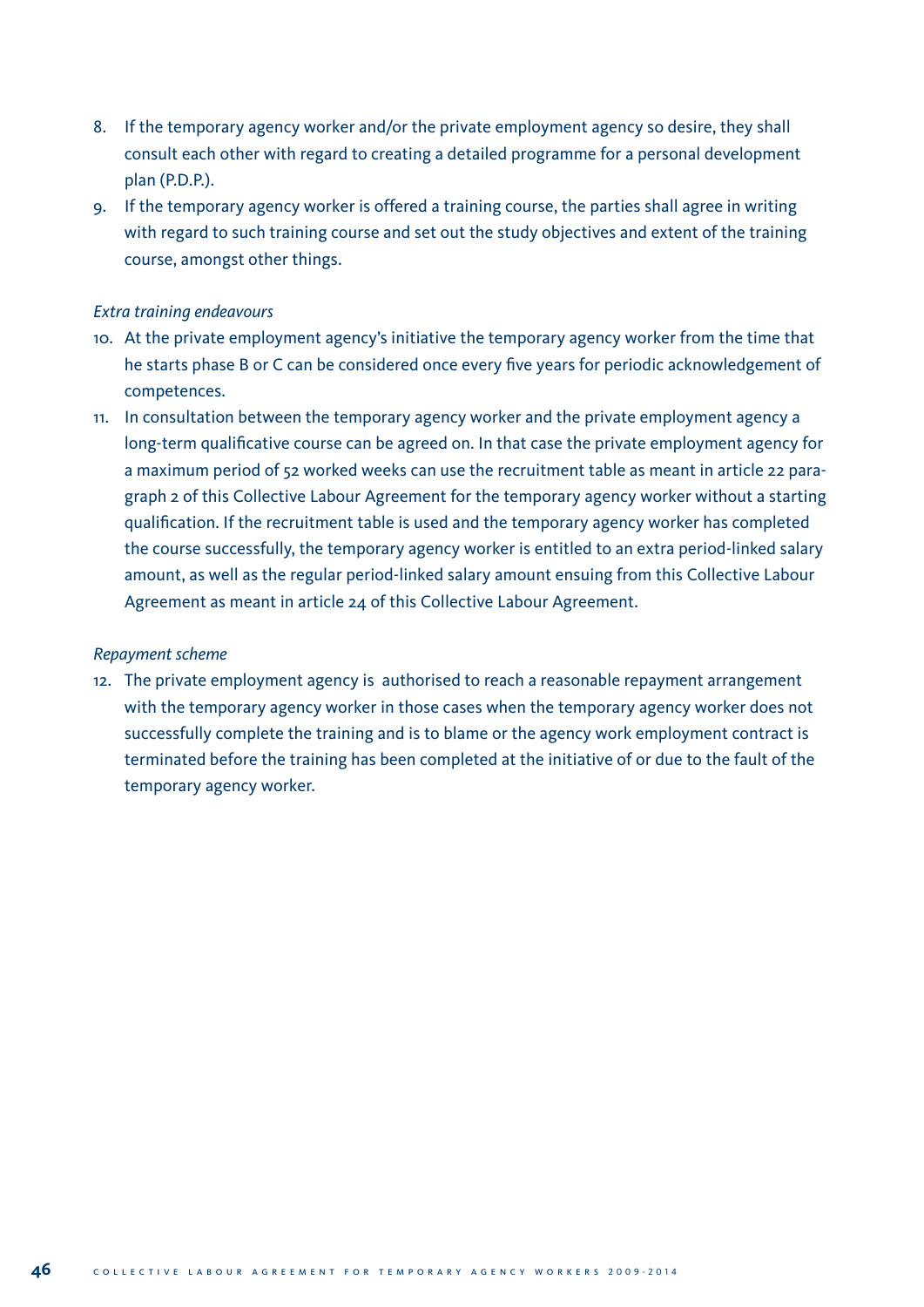# **Chapter 10 International**

# Article 44 **Temporary agency workers not permanently resident in the Netherlands**

This scheme, for the different characteristics of the working conditions of temporary agency workers who are not permanently resident in the Netherlands, has been agreed by the parties to this Collective Labour Agreement to bring the working conditions more into line with the needs of the specific working pattern of this group of temporary agency workers who are not permanently resident in the Netherlands. Upon concluding the agency work employment contract, the private employment agency is therefore obliged to enter into consultations with each temporary agency worker who is not permanently resident in the Netherlands about the provisions of this article on the alternative form of the working conditions concerned.

- 1. The provisions of this Collective Labour Agreement likewise apply to temporary agency workers who are not permanently resident in the Netherlands, however, on the understanding that, contrary to the Collective Labour Agreement provisions of the following paragraphs of this article, the rights and obligations arising from those Collective Labour Agreement provisions can be given shape in an alternative manner. The value of the working conditions for these temporary agency workers is the same as that of the working conditions for the other temporary agency workers. References in this article to "temporary agency workers" are references to "temporary agency workers who are not permanently resident in the Netherlands". The provisions of this article therefore do not apply to the other temporary agency workers.
- 2. Contrary to the provisions of this Collective Labour Agreement stated under a., b., c. and d. of this paragraph, the private employment agency may agree, in consultation with the temporary agency worker that remuneration in respect of the following working conditions may be paid to the temporary agency worker in money, on a weekly/monthly/periodic basis. This applies on the understanding that in such cases payment will be made in respect of all the working conditions stated below:
	- a. four days off in excess of the statutory holiday entitlement (article 35);
	- b. reserve for short-term absenteeism (article 37);
	- c. holiday allowance (article 36);
	- d. public holidays (article 38), if and insofar as the company sets aside a reserve for this and, in so doing, has chosen the option in article 38, paragraph 2, under a. of this Collective Labour Agreement.
- 3. Contrary to the provisions of paragraph 2 of this article, the private employment agency is permitted to agree with the temporary agency worker to only increase the actual wage by the proportional value in money of the working conditions referred to under b., c. and d. on the understanding that, in respect of holidays in excess of the statutory entitlement, the normal reserve system of article 35 of this Collective Labour Agreement may be adopted, if required.
- 4. If and insofar as not already applicable on the grounds of article 43, paragraph 1, of this Collective Labour Agreement, the training referred to in that article for temporary agency workers shall in any case be deemed to include the activities concerned with facilitating the stay and the work of the temporary agency workers.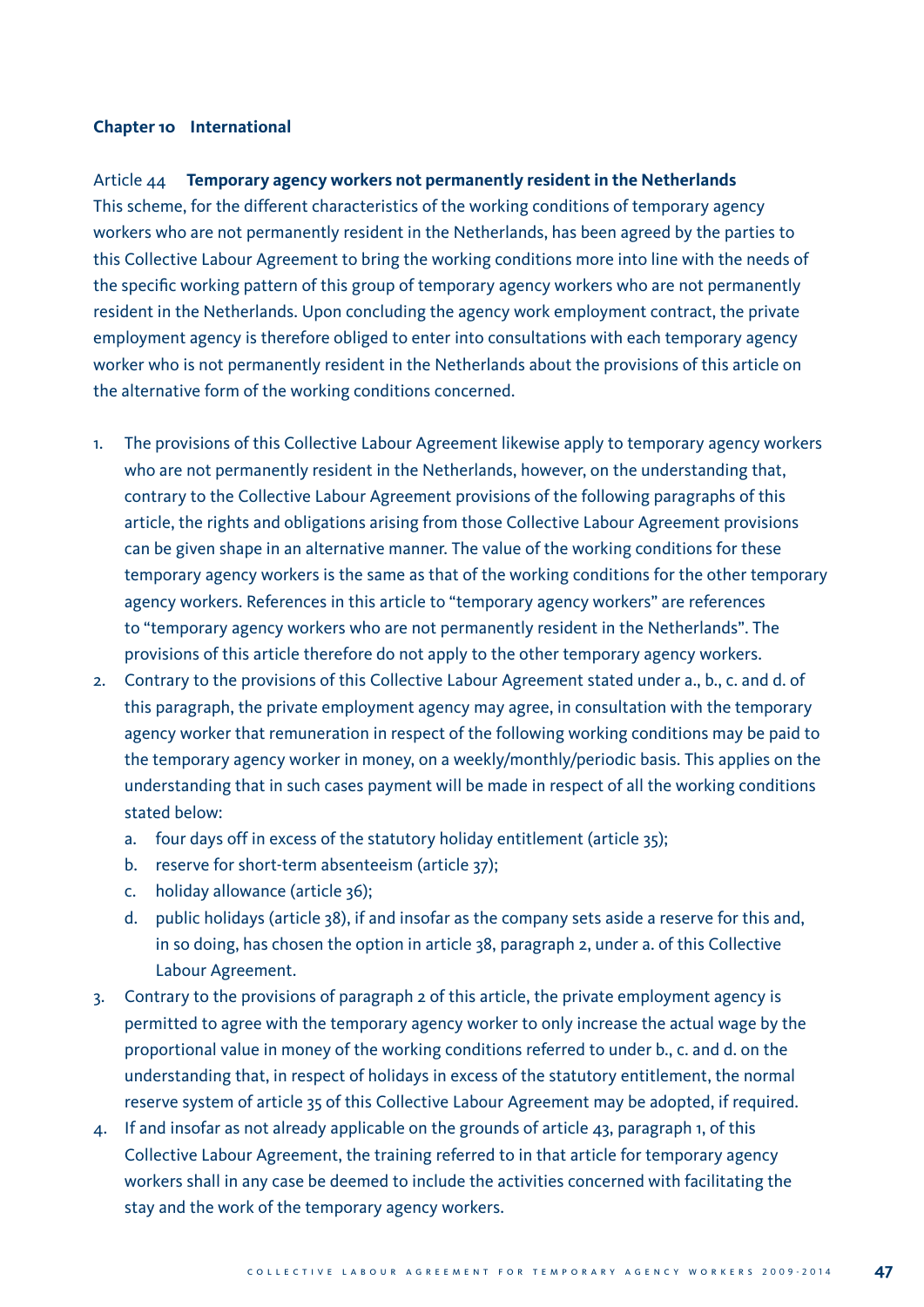- 5. If required, the private employment agency shall enable the temporary agency workers to take a day off on alternative public holidays (i.e. not one of the generally recognised public holidays referred to in article 38 of this Collective Labour Agreement), provided the private employment agency is notified to that effect in good time.
- 6. The private employment agency is permitted to pay the wage partly in kind, taking into account the restrictions included in article 22 paragraph 5 of this Collective Labour Agreement.
- 7. The private employment agency is obliged to provide the temporary agency worker with appropriate and clear health and safety instructions.
- 8. Article 45 of this Collective Labour Agreement also applies to temporary agency workers who are recruited in groups by, or on the instructions of a private employment agency outside the Netherlands and/or are housed in groups in the Netherlands with a view to arranging for them to perform work in the Netherlands.

# Article 44a. **Deductions from the payable wage pertaining to temporary agency workers not permanently resident in the Netherlands**

- 1. With due observance of statutory and regulatory provisions and the provisions of this article, it is possible that the private employment agency may deduct an amount from the wage to be paid out.
- 2. The deductions referred to in paragraph 1 can also include a penalty based on a penalty fine (section 7:650, subsection 2 of the Netherlands Civil Code). This penalty may only be imposed if based on a reasonable penalty fine that satisfies the following conditions:
	- a. The regulations which stipulate a penalty in the event of violation are included in the written agency work employment contract, as is the amount of the penalty for each violation.
	- b. The height of the penalty amount that may be imposed on the temporary agency worker in a week does not exceed his wage in monetary terms for a half day, assuming a full-time position, or a proportionate part, if the worker does not work full time. No individual penalty exceeds this amount.
	- c. The exact use of the penalty money is reported. The penalty may not be used directly or indirectly to the personal advantage of the private employment agency. Departure from this in writing is possible for the temporary agency worker whose wage exceeds the statutory minimum wage.
- 3. Deductions from the wage to be paid out for housing costs and transport costs from and to the place of residence in the temporary agency worker's country of origin are based on the actual costs.
- 4. The costs of the activities that the private employment agency performs for social guidance provided to the temporary agency worker and the related administration pertaining to his work and stay in the Netherlands may not be deducted from the wage.

# Article 45 **Additional rules for temporary agency workers not permanently resident in the Netherlands**

These rules apply to temporary agency workers who are recruited outside the Netherlands by or on the instructions of the private employment agency and/or are housed in the Netherlands with the aim of having them perform work in the Netherlands.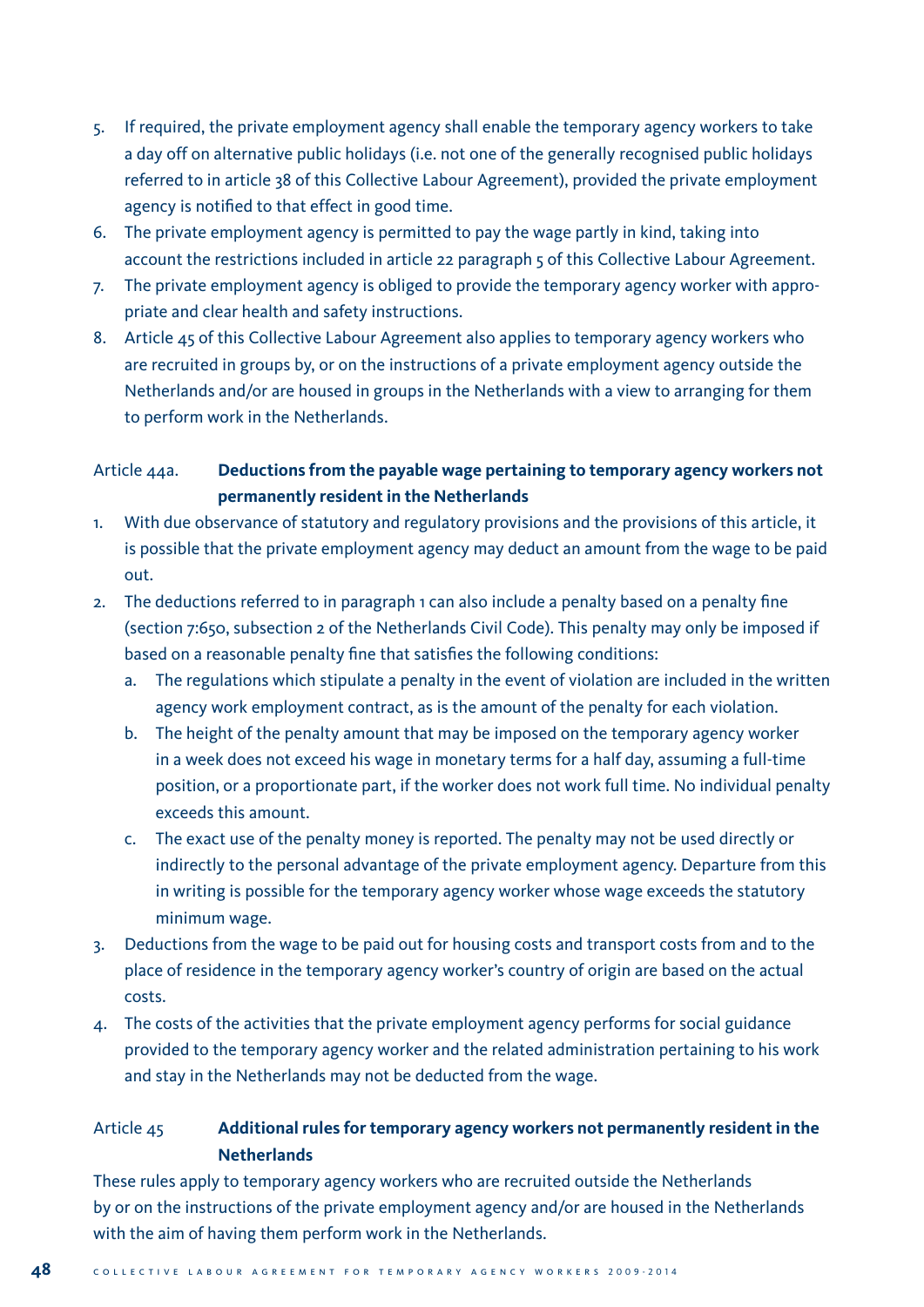- 1. If the private employment agency provides housing and the temporary agency worker accepts this, the private employment agency shall ensure that the temporary agency worker is provided with accommodation at a realistic cost in accordance with the legal requirements. The use of accommodation by the temporary agency worker cannot be made permanently mandatory by the private employment agency or be made a requirement for placement. The private employment agency shall inform the temporary agency worker about the possibility of registering with the Municipal Personal Records Database (GBA).
	- a. Permitted types of accommodation are\*:
		- normal houses:
		- **hotel/guest houses;**
		- **housing units in a complex of buildings;**
		- chalets/units;
		- **housing in a recreational area.**
	- b. The available housing space per person must be at least 10  $m<sup>2</sup>$  provided that the relevant provisions in the applicable construction decree and/or the applicable municipal building regulation are at least met. Only living space in the immediately accessible environs is included when determining the available housing space.
	- c. The statutory regulations must be followed with regard to occupants' facilities. Housing must have sufficient sanitary, cooking and heating facilities and be suitable for the specific accommodation purpose of this specific group of temporary agency workers.
	- d. The fire safety of the location must at least satisfy the statutory and municipal regulations. The private employment agency must pay serious attention to fire safety in normal houses as well, by correctly installing approved fire extinguishers, fire blankets and smoke detectors.
	- e. Sufficient information must be clearly and centrally available at the housing location, in the national language, with recommended actions and the telephone numbers of public services to call in the event of an emergency.
	- f. The records of the private employment agency will contain a current overview of the housing locations and the persons per location.
- 2. The private employment agency shall ensure proper information is provided about transport from and to the country of origin, as well as from and to the hiring company.
	- a. The private employment agency may offer transport it organises itself, which must satisfy the legal requirements. The temporary agency worker cannot be required to accept this transport unless the private employment agency has serious reasons for requiring this.
	- b. If the private employment agency has serious reasons as cited in paragraph a and the housing is located such that the temporary agency worker must have his own transport in order to ensure his own mobility for social comings and goings, the private employment agency will ensure access to alternative transport insofar as this can be reasonably expected of it.
- 3. The following applies with regard to the temporary agency worker's home-work travel:
	- a. If the temporary agency worker does not utilise the transport organised by the private employment agency but uses his own transport instead, a travel expense reimbursement as referred to in article 28 may apply.
	- b. If the temporary agency worker utilises the transport organised by the private employment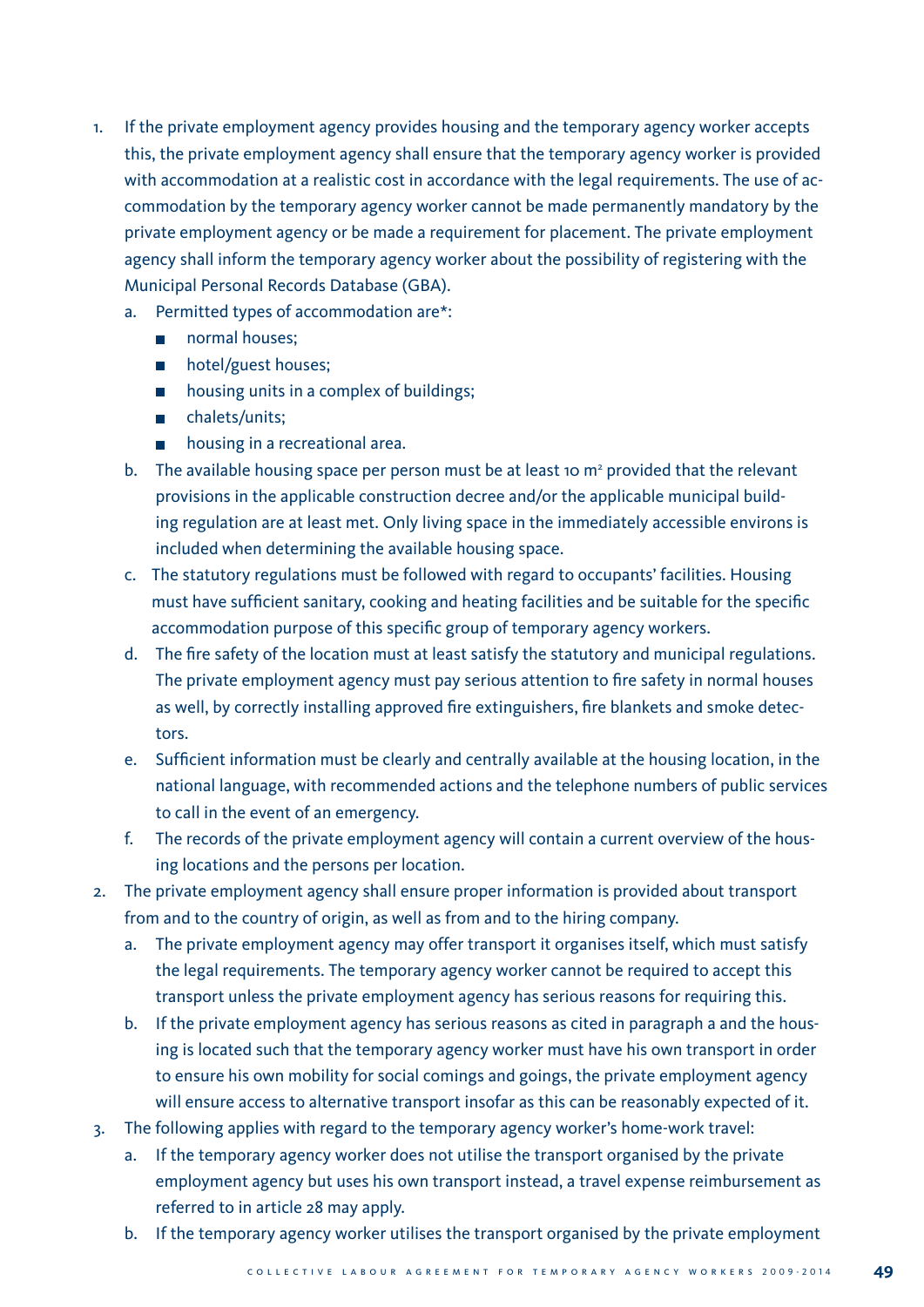agency, a reasonable personal contribution for the transport may be agreed between the private employment agency and the temporary agency worker if no travel expense reimbursement in the sense of article 28 applies.

- c. If a travel expense reimbursement in the sense of article 28 applies for the temporary agency worker's use of his own transport, but the temporary agency worker utilises the transport organised by the private employment agency, this transport organised by the private employment agency is free of charge for the temporary agency worker.
- 4. The temporary employment agency shall make an effort to provide proper social guidance on the (health) care for temporary agency workers living in provided accommodation, with due observance of article 44a, paragraph 4.
- 5. The private employment agency is obliged to offer health insurance, which the temporary agency worker is not obliged to accept. The private employment agency is also obliged to inform the temporary agency worker on the usefulness and necessity of concluding health insurance and any voluntary continuation of the health insurance after employment ends.
- 6. If the temporary agency worker accepts the offer of health insurance, he may authorise the private employment agency to periodically make payments on his behalf to the health insurer to cover the nominal premium. In that case the private employment agency will make every effort to ensure that the temporary agency worker receives a copy of the policy, with report of the nominal premium, or proof of termination of health insurance within two weeks after entering into and ending the health insurance, respectively, either directly from the insurer or via the private employment agency.
- 7. The private employment agency shall ensure that the employment contract and associated documents are available in Dutch as well as in the language of the temporary agency worker housed in a group.
- 8. The private employment agency shall provide the temporary agency worker with extra information relating to this Collective Labour Agreement, the Working Hours Act and possibly other subjects.
- 9. After 26 worked weeks the private employment agency shall inform the temporary agency worker about the possibilities of following a Dutch language course and shall facilitate the course where possible. The language course falls under training as referred to in article 43.
- 10. As the case arises, if the private employment agency provides help with completing a T-form (tax form) any resulting refund must be deposited in the temporary agency worker's account.

*\* The housing standards as included in a to f are further detailed in Appendix VII to the Collective Labour Agreement.*

# Article 46 **Temporary agency workers with a foreign employment contract (Waga)**

In accordance with the provisions of article 2 of this Collective Labour Agreement and the Terms of Employment (Cross-border Work) Act (Waga), in the fields indicated below the provisions of this Collective Labour Agreement that have been decreed to be compulsorily applicable, also apply to temporary agency workers who are deployed from abroad by a foreign private employment agency to a user company in the Netherlands, and whose employment contract is governed by the law of a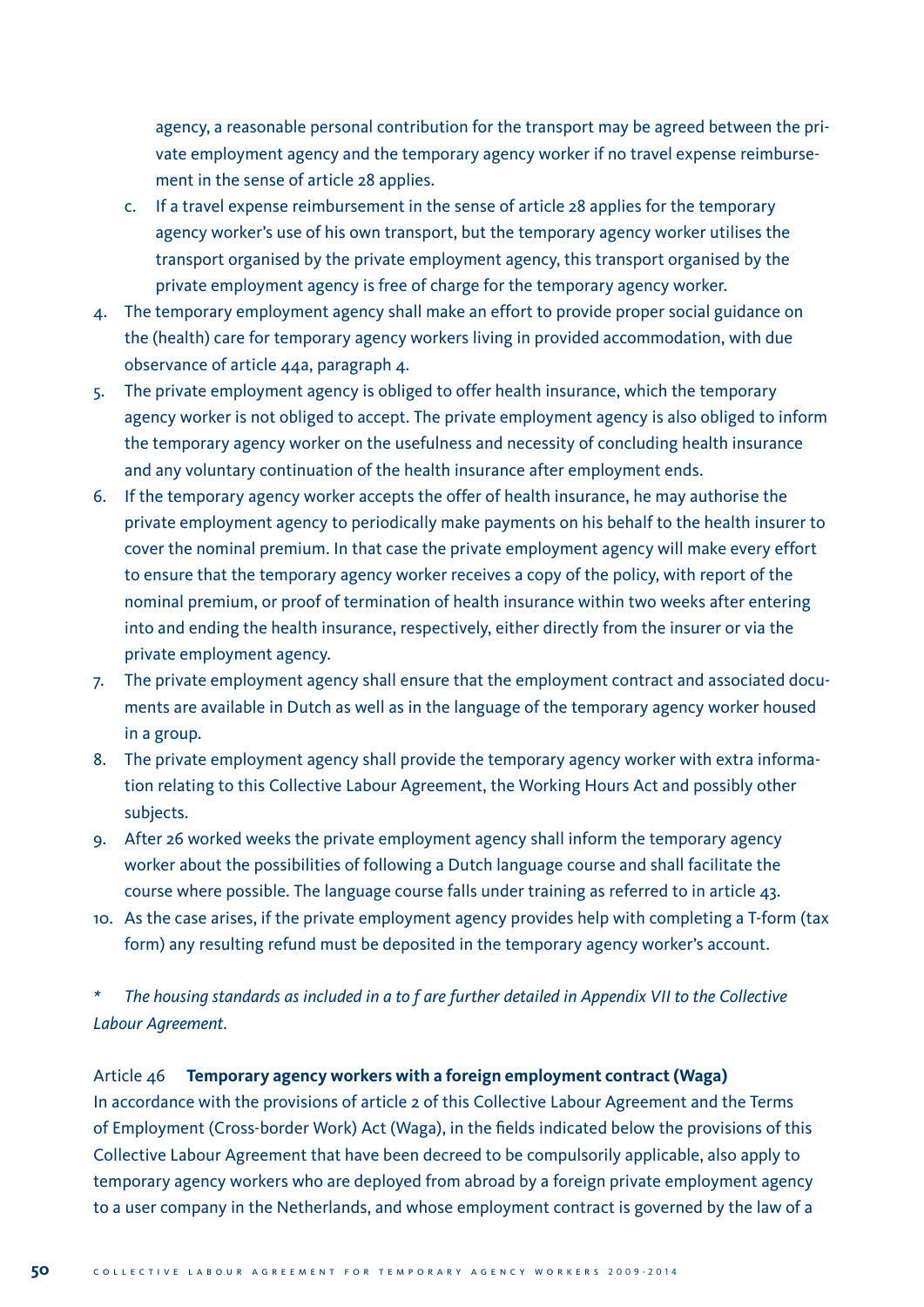country other than the Netherlands. The fields concerned are:

- maximum working times and minimum rest periods;
- minimum number of holidays during which the private employment agency has an obligation to pay wage;
- minimum wages, including payments for overtime and not including additional company pension schemes;
- conditions for placing temporary agency workers, in particular for private employment agencies;  $\blacksquare$
- **health, safety and hygiene at work;**
- **PEDITED FIGHTS INTERFEDITE IN A 2018 CONDUCT** Protective measures for children, young persons and pregnant employees or employees who have recently given birth;
- equal treatment of men and women.

Appendix IV applies to this employment agreement.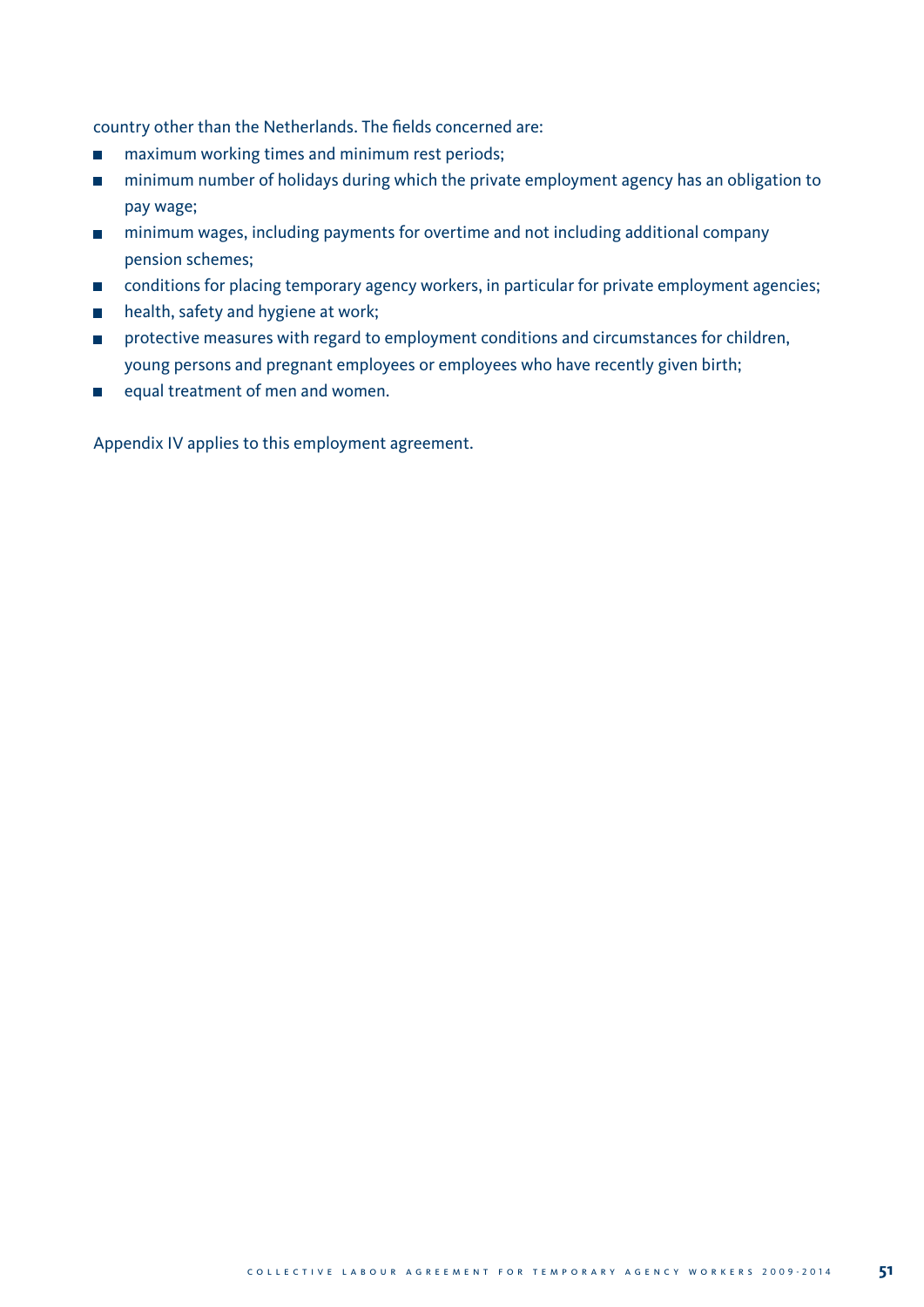# **Chapter 11 Disputes Committees**

# Article 47 **Dealing with complaints in the private employment agencies**

Temporary agency workers shall first consult with the private employment agency's branch manager on any complaints or disputes with regard to the agency work employment contract. The private employment agency shall take a decision within fourteen days. If the temporary agency worker does not agree with the decision he may put his dispute to the Disputes Committee.

# Article 48 **Disputes Committee**

- 1. There is a Disputes Committee for the Temporary Agency Work Sector. The Committee consists of seven members and six deputy members. The employers' organisations and the ABU each appoint three members and three deputy members. Vacancies are filled by the party who appointed the resigning member. The employers' organisation and the ABU appoint the seventh member and chairman together.
- 2. Private employment agencies and temporary agency workers can institute a dispute about the implementation or application of this Collective Labour Agreement.
- 3. The Committee regulates its working manner in its regulations. These also regulate the composition of the Committee to deal with a dispute.
- 4. The regulations apply without detriment to the statutory provisions for arbitration.
- 5. The regulations determined shall in any case regulate that:
	- a. the chairman shall in any case form part of the Disputes Committee;
	- b. the Committee deals with a dispute with  $3, 5$  or 7 (deputy) members;
	- c. the number of employees' and employers' members shall be equal in number.
- 6. The members and deputy members of the Disputes Committee as well as any secretary that the Committee may appoint shall observe confidentiality with regard to the facts and circumstances which they become aware of in the Committee. The same applies with regard to the way votes are cast in the Committee.
- 7. The claimant shall owe a court registry fee of €49. The Disputes Committee may stipulate in its decision that a sum in costs must be paid. The sum of the costs may not exceed the apportionment of the costs awarded by the court (sub-district sector) in a similar case.
- 8. Before starting to adjudicate in a case, the Disputes Committee may require a deposit from the parties, in some circumstances, the amount of which shall be determined by the Disputes Committee, taking into account the provisions of the preceding paragraph and with regard to the rules on free legal aid in accordance with the law.
- 9. The Disputes Committee shall send an overview of its decisions to parties to this Collective Labour Agreement each year. The anonymity of the parties involved in the disputes shall remain safeguarded.
- 10. The Disputes Committee's secretariat is based at the office of the Algemene Bond Uitzendondernemingen.

#### *Explanation:*

*The Disputes Committee for the Temporary Agency Work Sector can be contacted by post at PO Box 144, 1170 AC Badhoevedorp and by e-mail at geschillen@abu.nl.*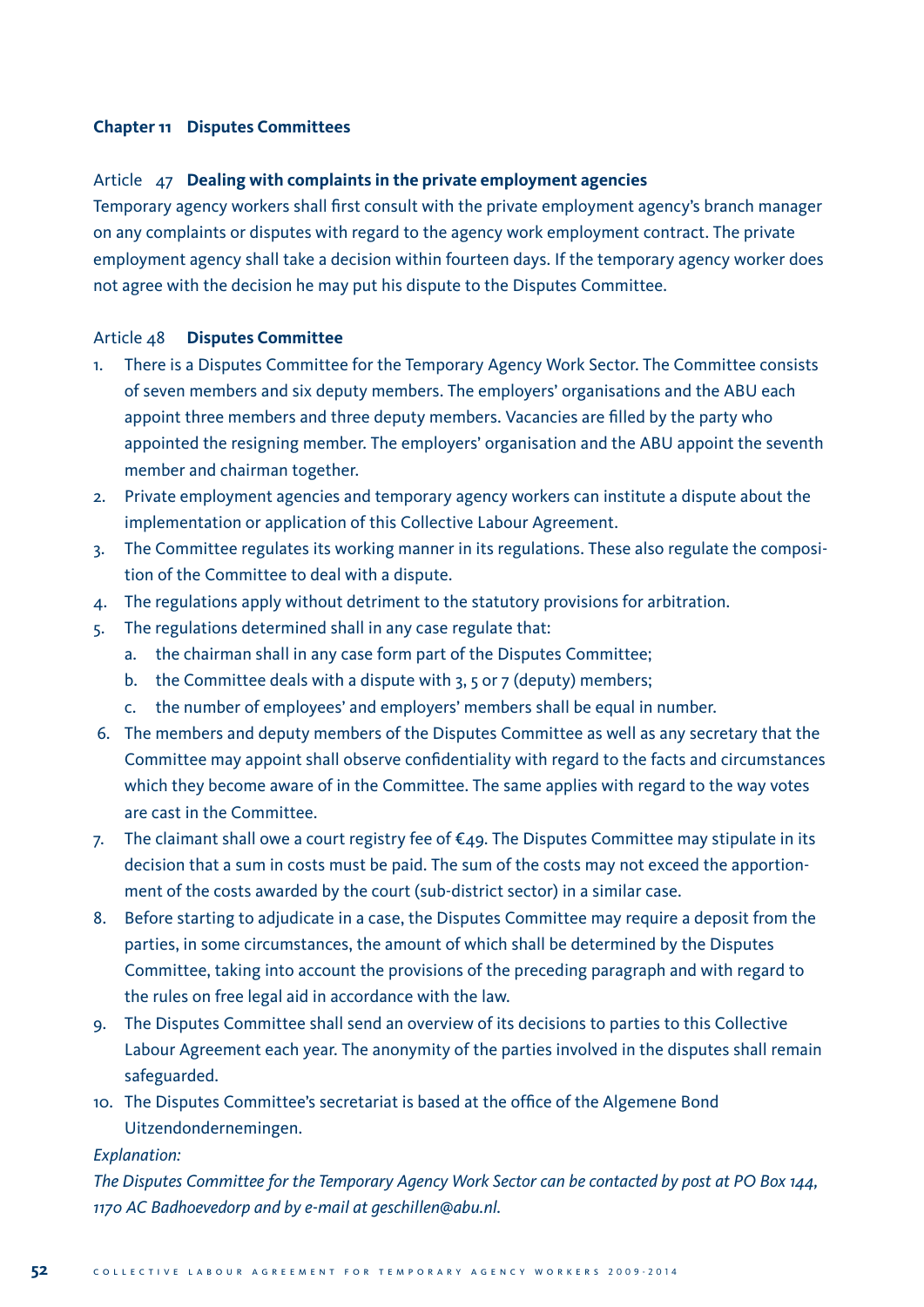# Article 49 **Consultation, objections and appeal procedure concerning job classification** *Consultation*

1. Temporary agency workers who believe their job has been incorrectly graded may submit an objection. Within six weeks of the commencement of the work, after receiving notice of the grading, the temporary agency worker must first consult with the member of the private employment agency workforce who graded the job. Upon request, the member of the private employment agency workforce provides the temporary agency worker with a written grading decision. The grading decision is taken on the basis of the grading instrument described in Appendix I. The private employment agency shall provide the temporary agency worker with the decision within six weeks of the request. The grading decision shall inform the temporary agency worker of the term and body to which objections may be submitted.

# *Objection*

2. Temporary agency workers who disagree with the grading decision may submit an objection to the decision. To this end, within six weeks of receiving the grading decision the temporary agency worker must submit a written objection to the management or the department of the private employment agency the management has designated. A submitted objection must indicate the reasons why the temporary agency worker believes the job has been incorrectly graded with regard to the reference job or jobs that are used for grading. The receipt of the objection will be confirmed in writing.

 The private employment corporate management shall obtain information on the grading from the branch and temporary agency worker concerned. The management must take a decision on the basis of this information within six weeks of the date of the objection. The decision on the objection shall inform the temporary agency worker of the possibility of submitting an appeal and of the body to which an appeal may be submitted.

 If it emerges that the job was incorrectly graded, the private employment agency shall, if necessary, adjust the actual wage in accordance with the correct job classification. Any such adjustment in remuneration shall be with retroactive effect to the date of the contested job classification.

# *Appeal procedure*

3. Within six weeks of the management's decision, the temporary agency worker may submit a written appeal to the Job Classification Committee established by the parties to this Collective Labour Agreement, which is located at the ABU's offices.

 The Job Classification Committee shall first use the information provided by the two parties to assess whether the submitted appeal is admissible. If the appeal is admissible, the Job Classification Committee shall present a written decision within three months of the notice of appeal. The Committee shall draw up its own regulations.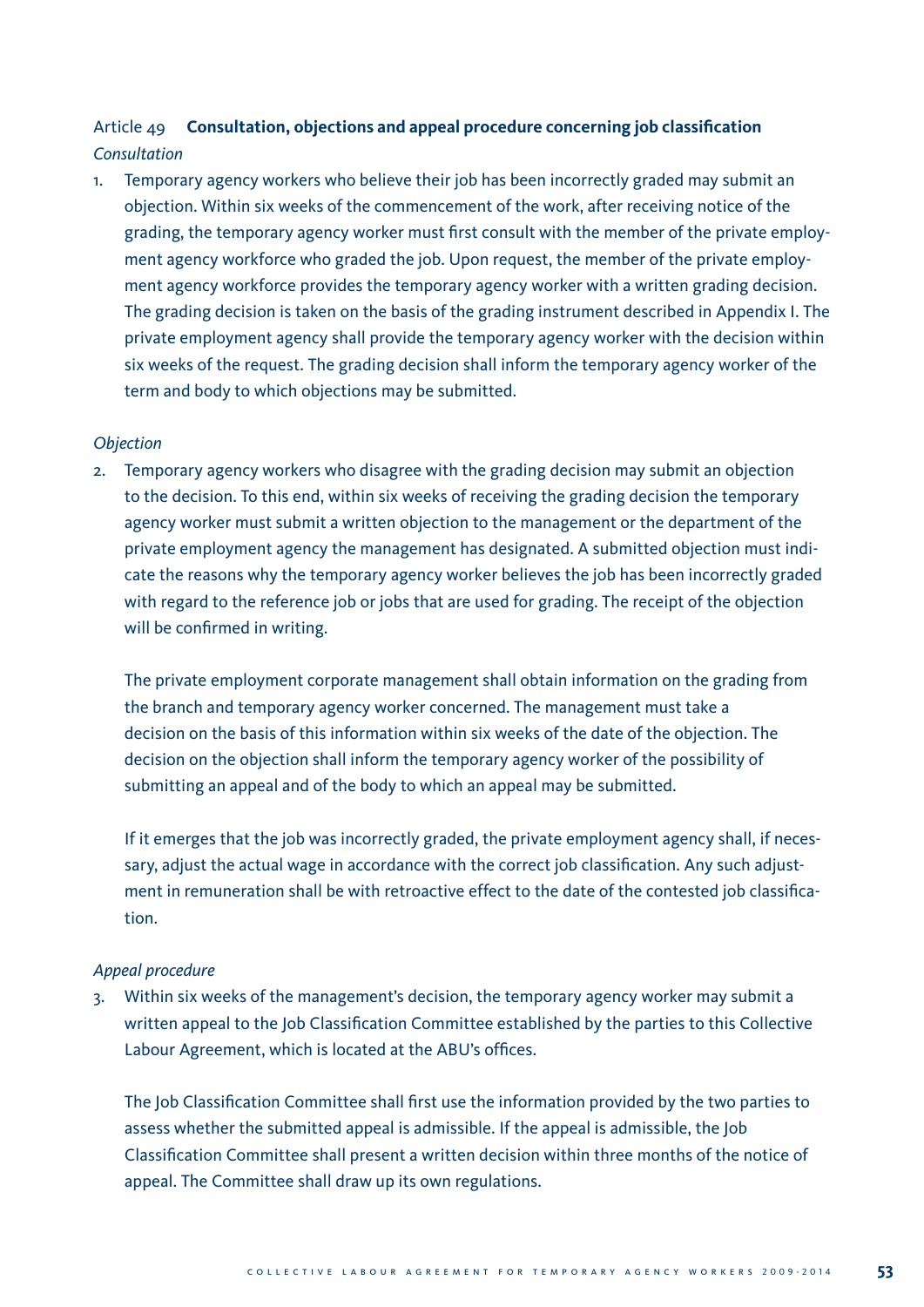If it emerges that the job was incorrectly graded, the private employment agency shall, if necessary, adjust the actual wage in accordance with the correct job classification. Any such adjustment in remuneration shall be with retroactive effect to the date of the contested job classification.

# *Explanation:*

 *The Job Classification Committee can be contacted by post at PO Box 144, 1170 AC Badhoevedorp and by e-mail at functieclassificatie@abu.nl.*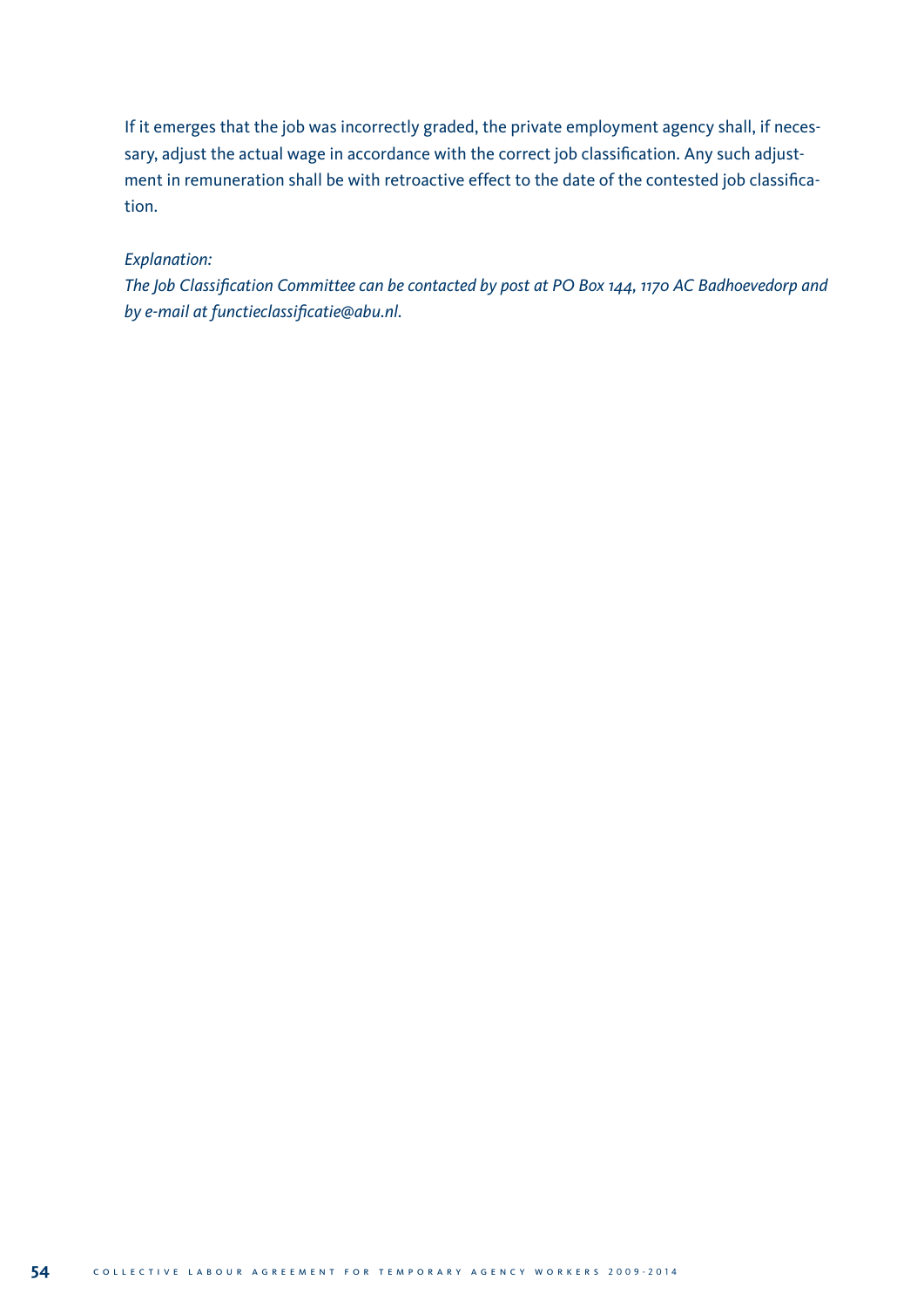# **Chapter 12 Other/final**

#### Article 50 **Facility for employees' organisations**

- 1. The employees' organisations, party to this Collective Labour Agreement, shall be given the opportunity provided the corporate management is notified in good time:
	- a. to use notice boards in the companies for:
		- displaying notifications of a business and informative nature with regard to own business or their own sector;
		- publishing the names of representatives or contact persons of the employees' organisation(s);
		- **n** announcing meetings of the employees' organisation(s);
		- publishing brief reports of these meetings;
		- nominations of members of the Works Council.

 A copy of the messages and announcements to be placed on the notice board shall be presented to the corporate management in good time, to enable the corporate management, on the basis of well-founded reasons for those concerned, to postpone the publication of the aforementioned messages and/or announcements until further consultation has been possible with those concerned or the employers' organisation(s).

- b. to use a meeting room in the agency for meetings of the official body of the union and, in general, for maintaining contacts with members of employees' organisations in the agency, providing the corporate management is requested in good time to make the aforementioned meeting room available. In principle the meeting room shall be used outside or immediately after normal office hours.
- 2. a. The representative of an employees' organisation is a person working in the company who holds an administrative or representative function in connection with his union, and who has been designated as such in writing to the corporate management by the employees' organisation concerned.
	- b. The representative of an employees' organisation is entitled to a maximum of four days leave with pay per year in order to attend meetings of employees' organisations.
	- c. An employee who is a member of an employees' organisation shall not be disadvantaged due to this fact by the employment agency.
	- d. In the case of a violation also ascertained by the Works Council of the agreement referred to under c. of this paragraph, the employee concerned may notify the employees' organisation's management to that effect. If consultations between the corporate management and paid managers of the employees' organisation concerning the alleged violation of the agreement referred to under c. of this paragraph fail to lead to solutions that are acceptable to the parties, one or both of the parties may present the matter for arbitration to the Disputes Committee referred to in article 48 of this Collective Labour Agreement.
- 3. a. The temporary agency worker, after informing the private employment agency, shall be given the opportunity at least once per year to request payment of union contribution of the employees' organisation on the employers side of this Collective Labour Agreement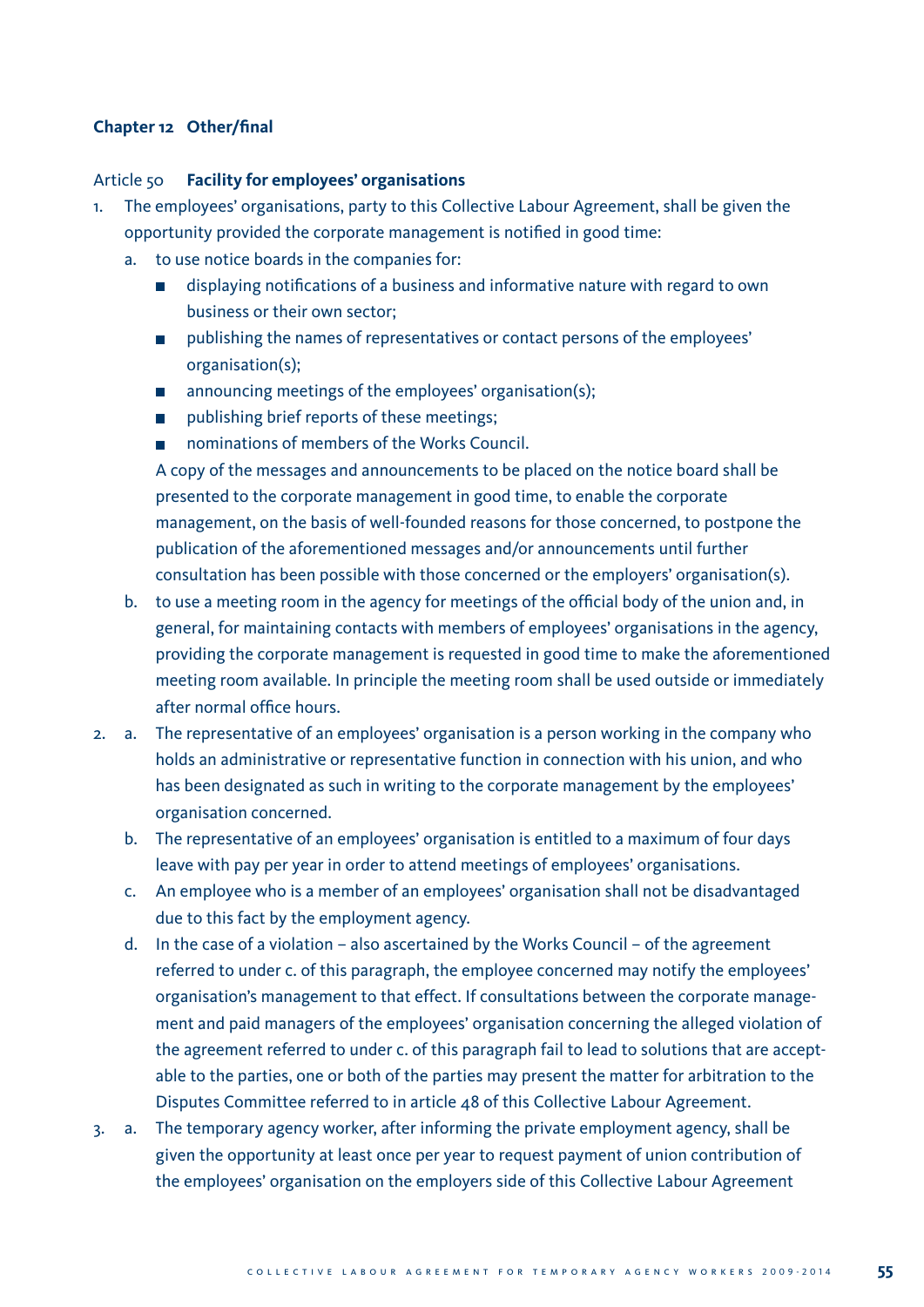from the private employment agency. The trade union concerned must provide the private employment agency with information on how much the trade union membership fee is.

- b. If and insofar as the temporary agency worker's wage is legally sufficient, the private employment agency shall pay the aforementioned trade union membership fee to the trade union or the temporary agency worker in accordance with the information the trade union provides, insofar as tax facilities exist for making such a payment. A similar sum shall then be deducted from one of the temporary agency worker's gross wage components referred to under c. of this paragraph, as the private employment agency sees fit.
- c. Gross components shall mean: gross wage, gross reserve for holiday exceeding statutory requirements, holiday pay, gross overtime bonus and such like.
- d. The private employment agency is only obliged to pay the trade union membership fee for the period in which an agency work employment contract exists between the temporary agency worker and the private employment agency (or has existed in the case of payment in arrears).

# Article 51 **Evaluation and termination of the Collective Labour Agreement provisions**

- 1. The parties shall enter into negotiations with each other no later than 29 March 2012 about the establishment of a new Collective Labour Agreement or the extension of the current 5-year provisions of this Collective Labour Agreement.
- 2. In the negotiations about the establishment of a new multi-annual Collective Labour Agreement or the extension with any amendments of the current Collective Labour Agreement, the parties shall only make proposals for amending the set of regulations on the basis of grounds derived from the evaluation, on the assumption that, in principle, the parties intend to agree on a similar set of regulations for a further period of five years.
- 3. If no party has terminated the provisions of this Collective Labour Agreement, referred to in article 3 under a. of this Collective Labour Agreement, by registered letter no later than three months before the end of the term, or if in the case of termination at the time of the expiry of the aforementioned provisions of this Collective Labour Agreement no new Collective Labour Agreement has been concluded, these provisions shall be automatically extended. The duration of this extension is one year.

#### Article 52 **Interim amendments**

In the event of any change occurring in the Netherlands of such a general, social and/or financial nature that the parties can no longer reasonably be deemed to be bound by the provisions, the parties shall consult during the duration of this agreement about the amendments that are to be made.

#### Article 53 **Observance**

- 1. The parties involved in the establishment of this Collective Labour Agreement have established the SNCU.
- 2. The SNCU's charter and regulations have been laid down in the *Collective Labour Agreement Social Fund for the Employment Agency Industry*.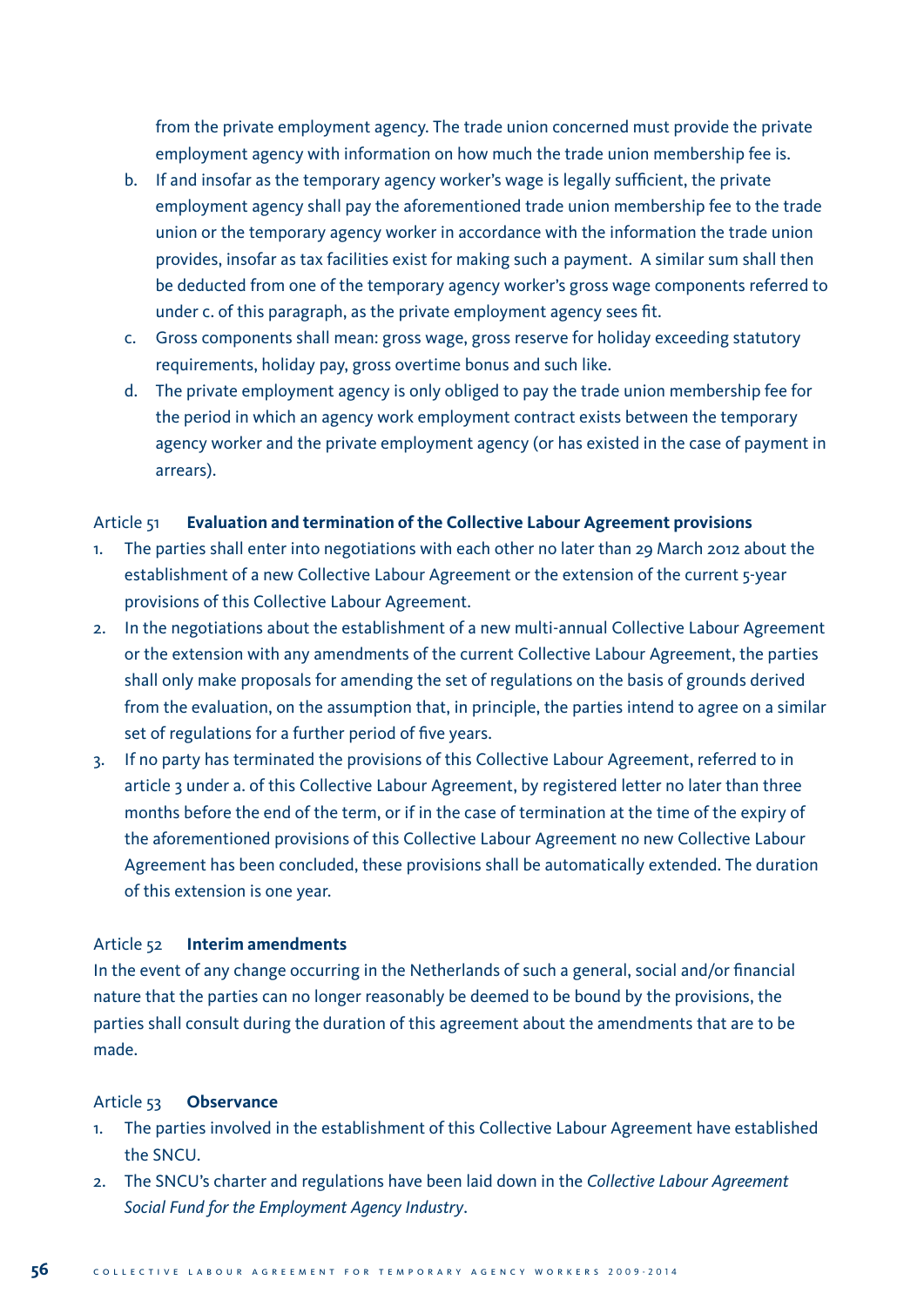- 3. The SNCU must ensure that the provisions of this Collective Labour Agreement are generally and fully observed and is authorised by the parties to this Collective Labour Agreement to do everything to that end that may be advisable and necessary.
- 4. The private employment agency is obliged to demonstrate, in the manner indicated in regulations to be drawn up by the SNCU for that purpose, that the provisions of the *Collective Labour Agreement for Temporary Agency Workers* are strictly observed.

# Article 54 **Further provisions**

A change in the rules that apply in the user company's business shall only be binding for the private employment agency from the time that the user company informs the private employment agency of the change or from the time that the private employment agency could reasonably have taken note of the change.

#### Article 55 **Nature of the Collective Labour Agreement provisions**

The provisions of this Collective Labour Agreement are so-called minimum provisions.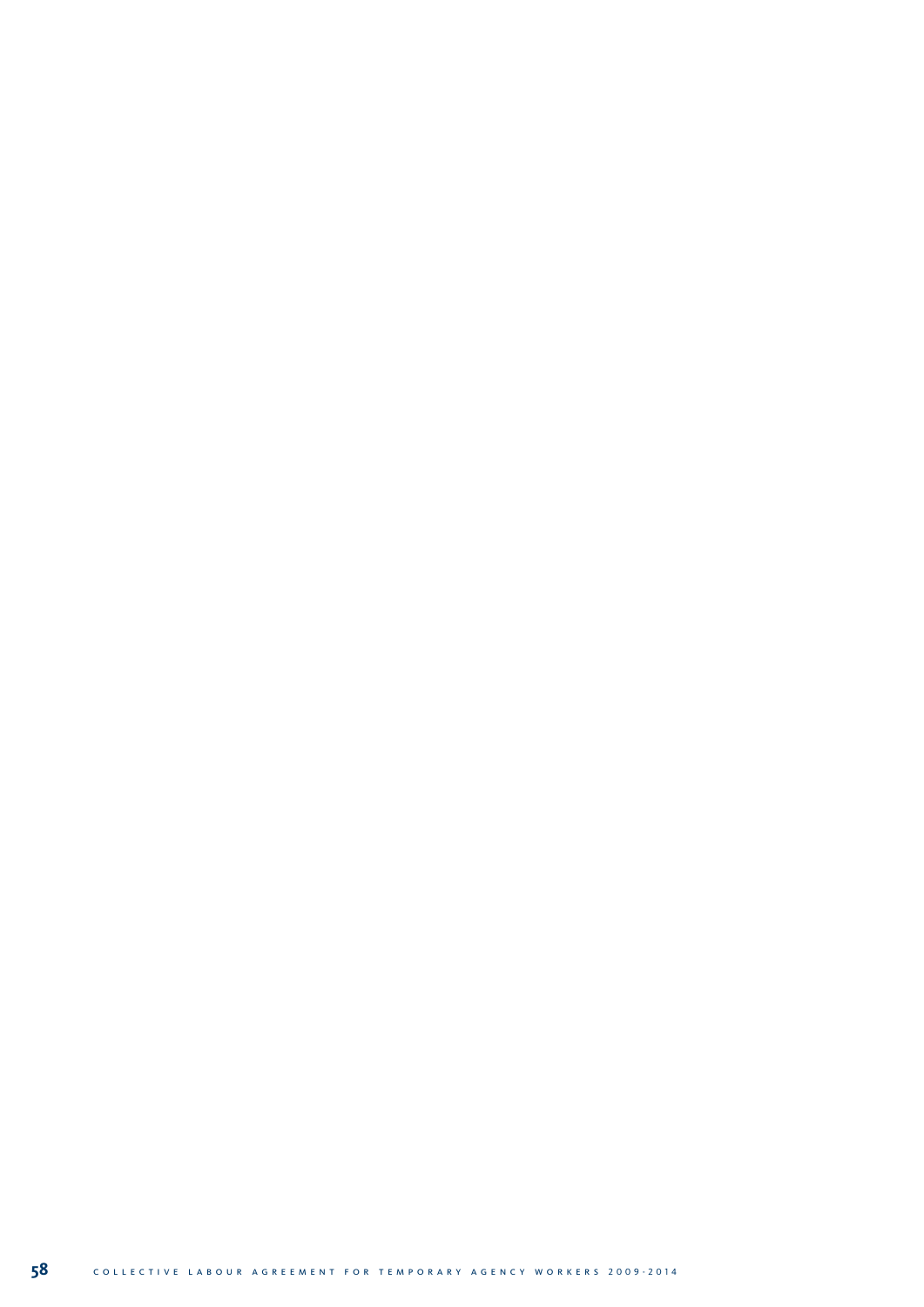# **Appendix I Job classification**

#### *Explanation:*

*The jobs in which deployment can occur are distinguished according to the level of work that has to be done. Nine job grades are recognised. The salary table included in article 22 of this Collective Labour Agreement has nine salary scales which correspond with the nine job grades. In this Appendix, the formal decision-making rules are provided that are used to grade jobs into job grades and to also determine the salary scale in the salary table that applies to the job concerned.*

*The formal decision-making rules include four grading instruments, which must be used for grading the job.* 

#### The instruments are:

1. Job matrix (including job-grade characteristics).

 This contains an overview of all ABU reference jobs, sorted according to job grade and disciplines I up to and including IV (administration, production/technical/logistics, medical/paramedical and others).

 The matrix also contains a description of the level-determining characteristics (nature of the work, indications of the required knowledge, skills/experience and degree of independence) of each job grade, supplemented with educational characteristics. The private employment agency reasonably assigns the temporary agency worker to a job grade according to the job matrix.

- 2. Supplementary aid for grading jobs into job grades.
- 3. Description of the job profiles of the reference jobs (separate publication available from the ABU, see www.abu.nl).
- 4. Decision tree diagram for grading jobs into job grades.

The decision tree as meant in article  $4$  shall in the event of a dispute about the classification of the job serve as an aid to provide decisiveness about the correctness of the classification. In that case the private employment agency shall provide the temporary agency worker on request with information about the job characteristics:

- a. nature of the work;
- b. indication of the required knowledge, skills/experience;
- c. degree of independence.

In the event of a dispute about the classification of a job the procedure set forth in article 49 of this Collective Labour Agreement must be followed.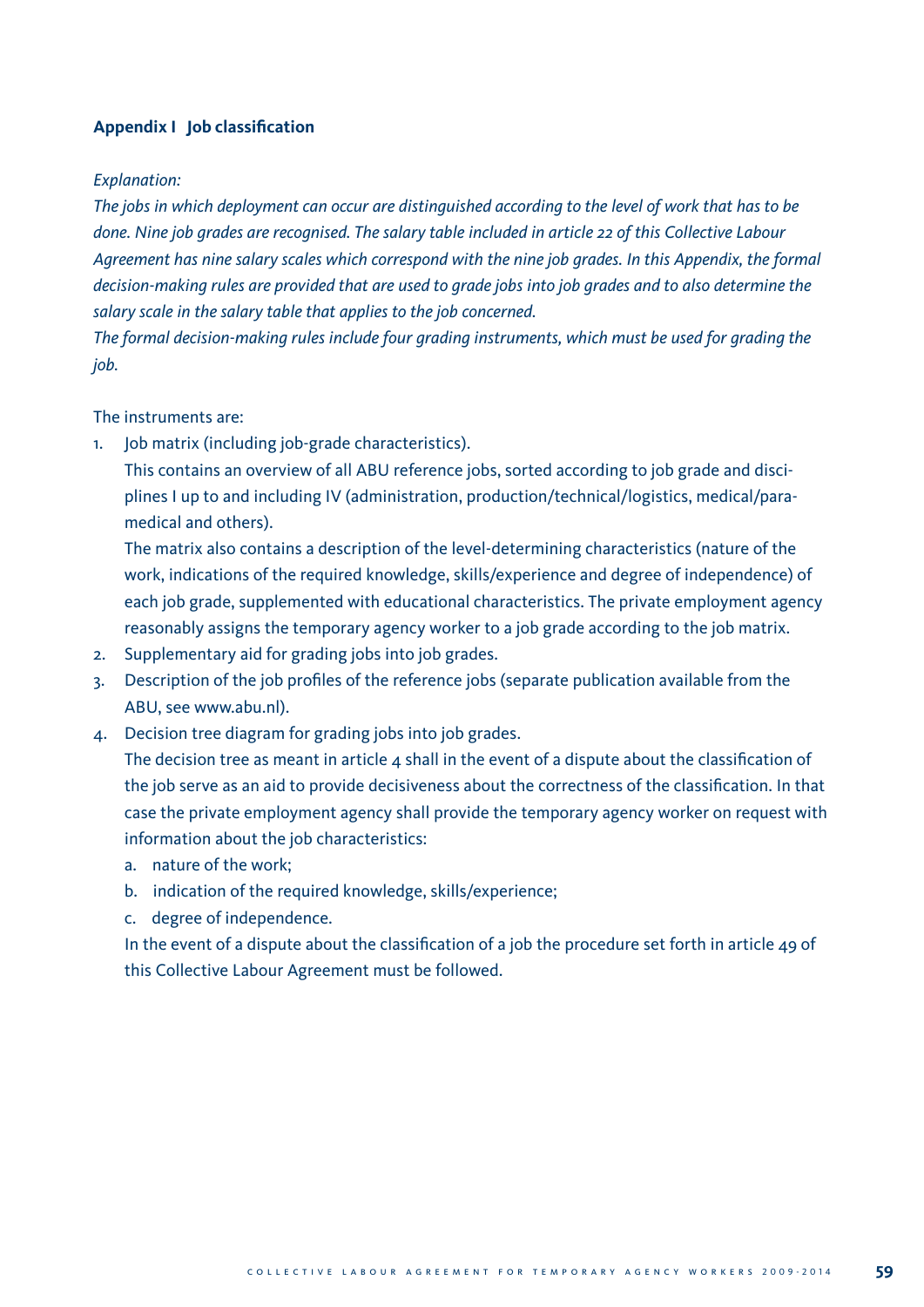# **Job matrix**

# **JOB CHARACTERISTICS**

| Job group          | A<br><b>Nature of the work</b>                                                                                                                                                                                                                                                                                        | в<br>Indication of the required<br>knowledge, skills/experience                                                                                                                                         | c<br><b>Degree of independence</b>                                                                                                                                                                                                                                                                                                                                 |
|--------------------|-----------------------------------------------------------------------------------------------------------------------------------------------------------------------------------------------------------------------------------------------------------------------------------------------------------------------|---------------------------------------------------------------------------------------------------------------------------------------------------------------------------------------------------------|--------------------------------------------------------------------------------------------------------------------------------------------------------------------------------------------------------------------------------------------------------------------------------------------------------------------------------------------------------------------|
| Group <sub>1</sub> | Extremely simple work of almost<br>the same character that is usually<br>repetitive                                                                                                                                                                                                                                   | For which no professional know-<br>ledge and limited experience are<br>required                                                                                                                         | The work is performed on the basis of detailed directions/instructions and<br>practically always under immediate supervision                                                                                                                                                                                                                                       |
| Group <sub>2</sub> | Simple work of a slightly varying<br>character that is usually repetitive                                                                                                                                                                                                                                             | For which very limited professional<br>knowledge and skills/experience<br>are required                                                                                                                  | The work is performed on the basis of detailed directions/instructions and<br>often under immediate supervision                                                                                                                                                                                                                                                    |
| Group 3            | Simple work of a varying character<br>that is not always performed ac-<br>cording to the same pattern                                                                                                                                                                                                                 | For which a degree of professional<br>knowledge and skill/experience<br>are required                                                                                                                    | The work is performed on the basis of directions/instructions, with a limited<br>possibility for employees to influence their own work arrangements and<br>sequence of work                                                                                                                                                                                        |
| Group <sub>4</sub> | Less simple work of a varying cha-<br>racter that is not often performed<br>according to the same pattern                                                                                                                                                                                                             | For which some professional know-<br>ledge and relevant skills/experience<br>are required                                                                                                               | The work is performed on the basis of directions/instructions and requires<br>a limited measure of initiative and insight into the employee's own work<br>arrangements and sequence of work and the gearing of the work to that<br>of others                                                                                                                       |
| Group 5            | More difficult work of a varying cha-<br>racter that is not often performed<br>according to the same pattern                                                                                                                                                                                                          | For which partial to complete<br>professional knowledge is required<br>along with the relevant skills/<br>experience                                                                                    | The work is performed on the basis of more general directions, instructions<br>and indications, and requires a somewhat higher measure of initiative and<br>insight into the employee's own work arrangements and sequence of work<br>and the gearing of the work to that of others                                                                                |
| Group 6            | More difficult work that is rarely<br>repeated according to the same<br>pattern                                                                                                                                                                                                                                       | For which complete professional<br>knowledge and an ample measure<br>of skills/experience are required.<br>Additional vocational/professional<br>education at the senior secondary<br>level is required | The work is performed on the basis of generally described directions,<br>instructions and indications, and employees are specifically required to be<br>able to independently arrange their own work and gear it to that of others                                                                                                                                 |
| Group 7            | Difficult work that is rarely repeated<br>according to the same working<br>pattern                                                                                                                                                                                                                                    | For which complete professional<br>knowledge, an ample measure of<br>skills/experience and additional<br>vocational/ professional education<br>at the senior secondary level are<br>required            | The work is performed on the basis of generally described directions,<br>instructions and indications, and an ample measure of initiative and inde-<br>pendence is required in the performance of the job, the organisation of the<br>employee's own work and gearing the work to that of others                                                                   |
| Group 8            | Difficult work that is rarely repeated<br>according to the same working<br>pattern and which consists of a<br>variety of activities with a different<br>nature and objective in a more<br>specialised field                                                                                                           | For which knowledge and skills are<br>required at a higher professional<br>level                                                                                                                        | The work is performed on the basis of generally described directions,<br>instructions, indications and/or guidelines, and an ample measure of inde-<br>pendence is required in the organisation of the employee's own work and<br>that of others, as well as the identification and solution of more specialised<br>problems, the assessment of developments, etc. |
| Group 9            | Specialised and/or organisational/<br>coordinating work that consists of a<br>variety of activities with a different<br>nature and objective in a specialised<br>field ("field specialist") or that<br>require the integration and direction<br>of various fields of activity in a<br>particular organisational field | For which knowledge, and skills<br>at a higher professional level or<br>academic level are required                                                                                                     | The work is performed on the basis of general directions and guidelines<br>and a large measure of independence is required in the organisation of the<br>employee's own work and/or the direction of others as well as<br>(field-based/organisational) initiation and development                                                                                  |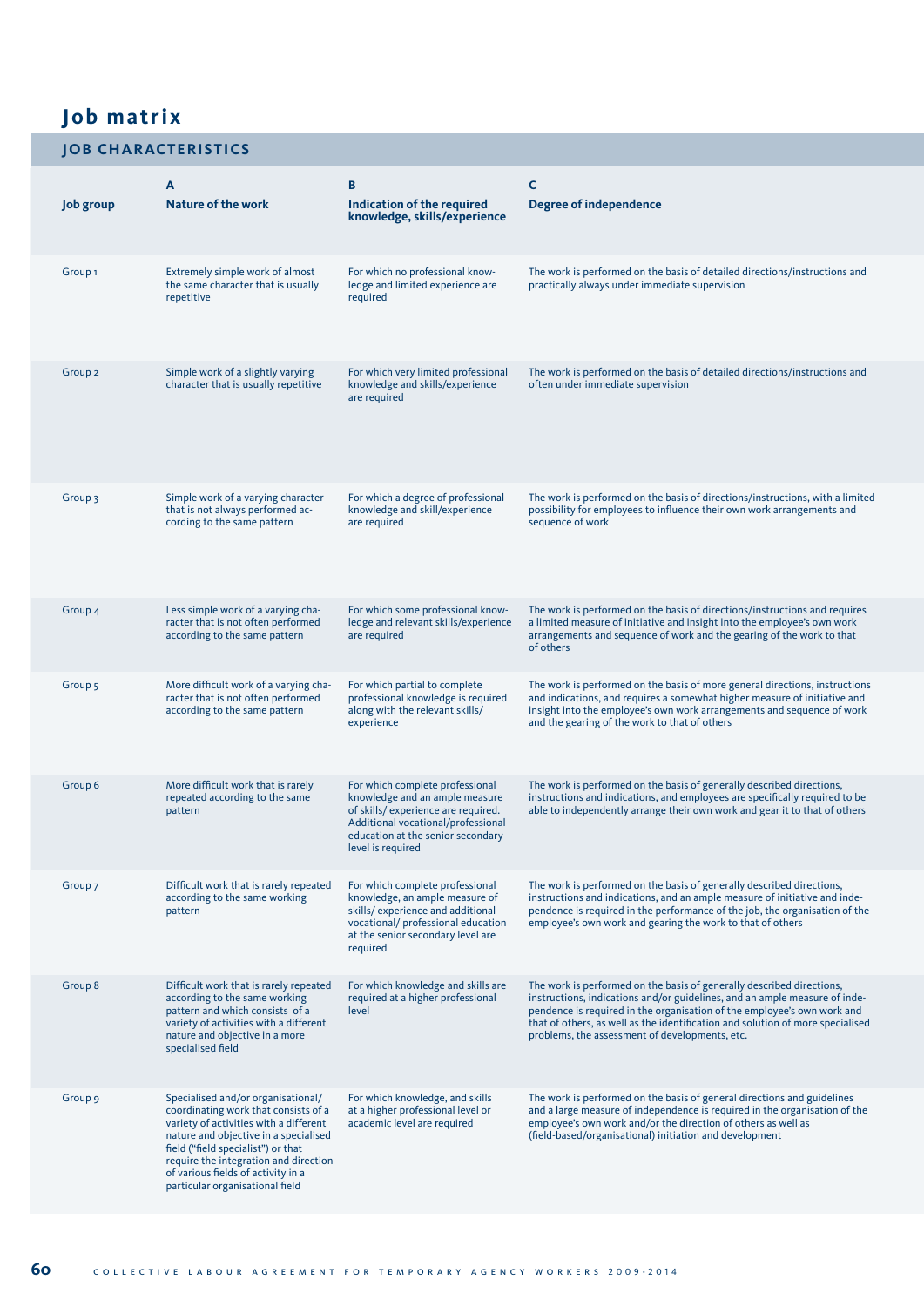# **DISCIPLINES/REFERENCE JOBS**

|                                                                                                                    | Administration                                                                 | <b>Production, technical and</b><br>logistics                                                                                                                                                           | <b>Medical/paramedical</b>              | Other                                                                                                                                                                     |
|--------------------------------------------------------------------------------------------------------------------|--------------------------------------------------------------------------------|---------------------------------------------------------------------------------------------------------------------------------------------------------------------------------------------------------|-----------------------------------------|---------------------------------------------------------------------------------------------------------------------------------------------------------------------------|
|                                                                                                                    | T                                                                              | ш                                                                                                                                                                                                       | Ш                                       | IV                                                                                                                                                                        |
| little, if any,<br>vocational education                                                                            | - Filing assistant                                                             | - Production operative<br>- Packer<br>- General service assistant<br>- Stockroom assistant A<br>- Driver's mate (loader/unloader)                                                                       |                                         | - Cashier<br>- Shop salesperson<br>- Cleaner A<br>- Agricultural worker<br>- Washer-up<br>- Kitchen help                                                                  |
| little, if<br>any, vocational<br>education                                                                         | - Clerical assistant A<br>- Word processing assistant<br>- Post room assistant | - Stockroom assistant B<br>- Fork-lift truck driver<br>- Warehouse assistant (loader/<br>unloader)<br>- (Post) sorter<br>- Order collector<br>- Mechanic's mate/assembly<br>operative<br>- Mail carrier | - Home help (basic)                     | - Call centre assistant A<br>- Cleaner B<br>- Catering assistant<br>- Service assistant (hotel and<br>restaurant)                                                         |
| preparatory<br>secondary vocational<br>education (vmbo)/<br>junior general<br>secondary education<br>(mavo)- level | - Clerical assistant B<br>- Receptionist/telephonist A<br>- Telephonist        | - Driver delivery van/courier<br>- Stockroom assistant C<br>- Machine operator                                                                                                                          | - Nursing assistant                     | - Call centre agent B<br>- Sales assistant retail trade<br>- Clerical assistant salesperson<br>indoor office staff<br>- Waitress<br>- Cook production<br>- Porter (hotel) |
| preparatory<br>secondary vocational<br>education (vmbo)<br>level +<br>specific experience                          | - Secretary A<br>- Clerical assistant C<br>- Receptionist/telephonist B        | - Service mechanic A                                                                                                                                                                                    | - Home help care<br>- Nursing auxiliary | - Call centre agent C<br>- Hostess                                                                                                                                        |
| preparatory<br>secondary vocational<br>education (vmbo) +<br>specialised follow-up<br>study<br>programme           | - Secretary B<br>- Clerical assistant D                                        | - Forwarding department assistant/<br>Load planner<br>- Service mechanic B<br>- Constructional fitter<br>- Draughtsman mechanical<br>engineering                                                        | - Ward orderly                          | - Salesperson indoor office staff<br>assistant A<br>- Waiter (superior restaurant)<br>- Independently working cook<br>- Receptionist (hotel)                              |
| upper secondary<br>vocational education<br>(mbo)<br>completed/upper<br>general secondary<br>education (havo)       | - Secretary C<br>- Bookkeeper                                                  | - Electrical and Installation<br>technician                                                                                                                                                             | - Specialised home help care            | - Salesperson indoor office staff B<br>- System administrator A<br>- Chef small restaurant                                                                                |
| upper secondary<br>vocational education<br>(mbo)<br>+ specific experience                                          | - Secretary D                                                                  | - Draughtsman/Designer mechanical<br>engineering                                                                                                                                                        | - Nurse orthopaedics                    | - System administrator B<br>- Application programmer A<br>- Salesman<br>- Restaurant manager fast-food                                                                    |
| higher vocational<br>education (hbo)                                                                               | - Business economics analyst<br>- Management assistant                         | - Head of maintenance department                                                                                                                                                                        | - Physiotherapist<br>- IC nurse         | - Teacher primary education<br>- Salesperson A<br>- Application programmer B<br>- Personnel officer                                                                       |
| higher vocational<br>education (hbo)/<br>academic                                                                  | - Head of financial accounting<br>department                                   | - Designer mechanical engineering<br>- Head of production department                                                                                                                                    | - Head of physiotherapy department      | - Hotel/restaurant manager<br>- Teacher senior secondary<br>vocational education<br>- Salesperson B                                                                       |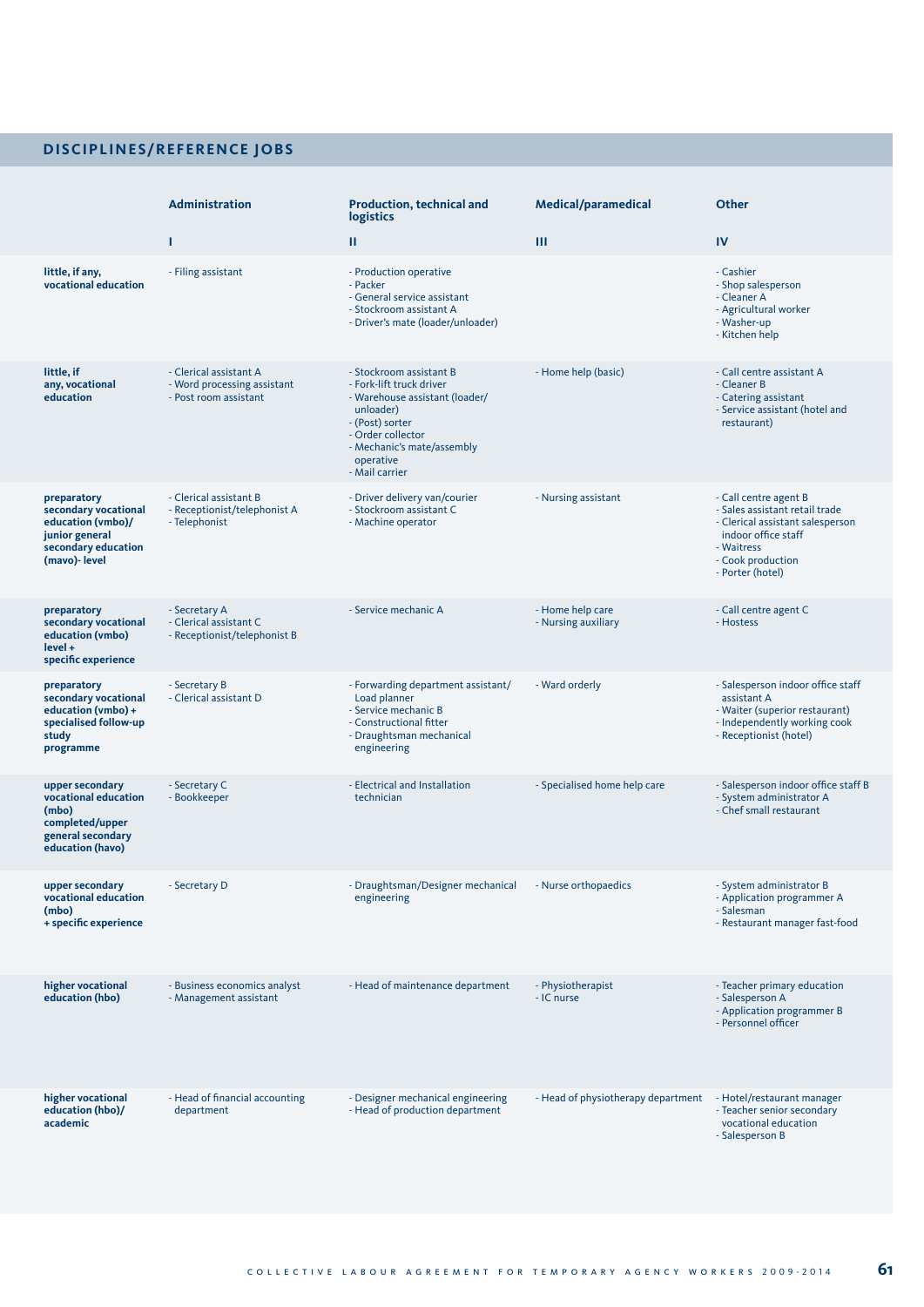# 2. **Supplementary aid for grading jobs into job grades**

The job matrix is central. It contains, amongst other things, around 50 of the jobs for which deployments are most frequently arranged in the temporary agency work sector. The columns show the jobs grouped per discipline. The rows show the jobs grouped according to job grades.

The jobs in the job matrix are so-called reference jobs. They serve as the standard for comparing the various jobs to which temporary agency workers are deployed.

The job titles of approximately 160 jobs are shown here below in alphabetical order. The list was compiled from a survey of nine private employment agencies to determine the top 50 jobs for which they deployed temporary agency workers.

- The job titles indicated by the private employment agencies are shown in column 1 and designated by their general name.
- After the general name, columns 2 and 3 refer to the described reference job(s) that would possibly be a suitable fit for comparison with the 'general name job'. A decision about whether the job is a suitable fit can be taken after reading the job profiles of the reference job.
- If the 'general name job' roughly compares with the reference job, the obvious step would be to grade the job in that job grade.
- It is advisable to also read a few job grade characteristics that relate to a job grade that is possibly a suitable fit in order to get a better sense of the grade concerned.

Based on the sense of the grade obtained in the preceding step the 'general job name' can be comparatively and conceptually graded in the appropriate job grade.

| <b>General titles</b>                 | <b>Discipline</b> | Reference job                              |
|---------------------------------------|-------------------|--------------------------------------------|
| <b>Accountant Modern Business</b>     |                   | <b>Bookkeeper</b>                          |
| Administration (MBA)/Higher National  |                   |                                            |
| Diploma (SPD) Level                   |                   |                                            |
| Administrative higher vocational      | I                 | <b>Bookkeeper</b>                          |
| education (hbo) level                 |                   | Head of financial accounting department    |
|                                       |                   | <b>Business economics analyst</b>          |
| Agricultural worker                   | IV                | Agricultural worker                        |
| Assembly fitter                       | Ш                 | <b>Production worker</b>                   |
| Assembly operative                    | $\mathbf{H}$      | Mechanic's mate/Assembly operative         |
| <b>Auxiliary nurse</b>                | Ш                 | <b>Auxiliary nurse</b>                     |
| <b>Bartender</b>                      | IV                | Hotel and restaurant service assistant     |
|                                       |                   | Waitress                                   |
| Bookkeeper's assistant                | ı                 | Clerical assistant A up to and including D |
| Call centre agent                     | IV                | Call centre agent A up to and including C  |
|                                       |                   | Office sales staff assistant $A + B$       |
| Cash-desk assistant/Cash desk/counter | IV                | Cashier                                    |
| Cashier                               | IV                | Cashier                                    |
| Cashier shop                          | IV                | Cashier                                    |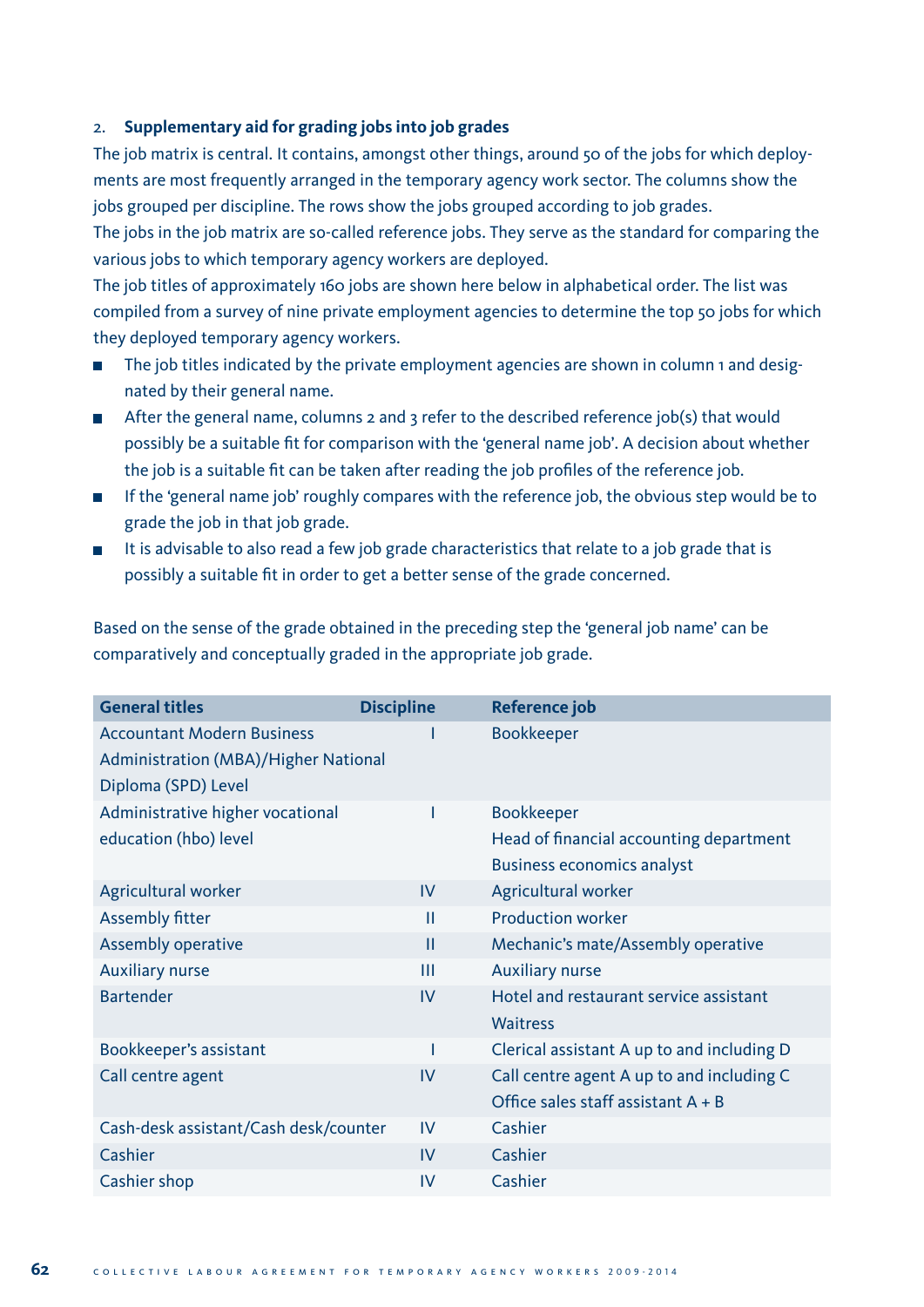| <b>General titles</b>                  | <b>Discipline</b> | Reference job                              |
|----------------------------------------|-------------------|--------------------------------------------|
| Catering assistant                     | IV                | Kitchen help                               |
|                                        |                   | Washer-up                                  |
|                                        |                   | <b>Catering assistant</b>                  |
| Cleaner                                | IV                | <b>Cleaner A</b>                           |
| Cleaner                                | IV                | Cleaner $A + B$                            |
| Clerical assistant/Employee light      | т                 | Clerical assistant $A + B$                 |
| <b>Clerical assistant</b>              | T                 | Clerical assistant A up to and including D |
| $CO2$ welder                           | Ш                 | Service mechanic A                         |
| <b>Commercial assistant</b>            | IV                | Call centre agent A up to and including C  |
|                                        |                   | Office sales staff assistant $A + B$       |
|                                        |                   | Salesman                                   |
| Company canteen assistant              | IV                | Kitchen help                               |
|                                        |                   | Catering assistant                         |
| <b>Constructional fitter</b>           | Ш                 | Service mechanic A                         |
| <b>Constructional fitter's mate</b>    | Ш                 | Mechanic's mate A                          |
|                                        |                   | Fitter's mate                              |
| Cook                                   | IV                | Cook production                            |
|                                        |                   | Independently working cook                 |
|                                        |                   | Chef small restaurant                      |
| Data typist/data entry assistant       | T                 | Word processing assistant                  |
| Delivery man/courier                   | П                 | Driver delivery van/Courier                |
| Department secretary                   | т                 | <b>Clerical assistant B</b>                |
|                                        |                   | Secretary A + B                            |
| Desk clerk                             | T                 | Receptionist/Telephonist $A + B$           |
| Domestic assistant                     | IV                | General service assistant                  |
|                                        |                   | Kitchen help                               |
| <b>Driver</b>                          | п                 | Driver delivery van/Courier                |
| Driver's mate (freight holder)         | Ш                 | Driver's mate                              |
| Driver large vehicles                  | П                 | Driver delivery van/Courier                |
| Driver small vehicles/delivery van/BE  | Ш                 | Driver delivery van/Courier                |
| Electrician                            | П                 | Mechanic A and B                           |
| Electrician lower vocational education | Ш                 | Service mechanic A                         |
| (lbo)                                  |                   | Service mechanic B                         |
| <b>Executive secretary</b>             | T                 | Secretary C and D                          |
|                                        |                   | Management assistant                       |
| <b>Filing assistant</b>                | T                 | <b>Filing assistant</b>                    |
| Financial (Clerical) assistant         | Ī                 | Clerical assistant A up to and including D |
|                                        |                   | <b>Bookkeeper</b>                          |
| <b>Flower binder</b>                   | IV                | Agricultural worker                        |
| <b>Flower cutter</b>                   | IV                | Agricultural worker                        |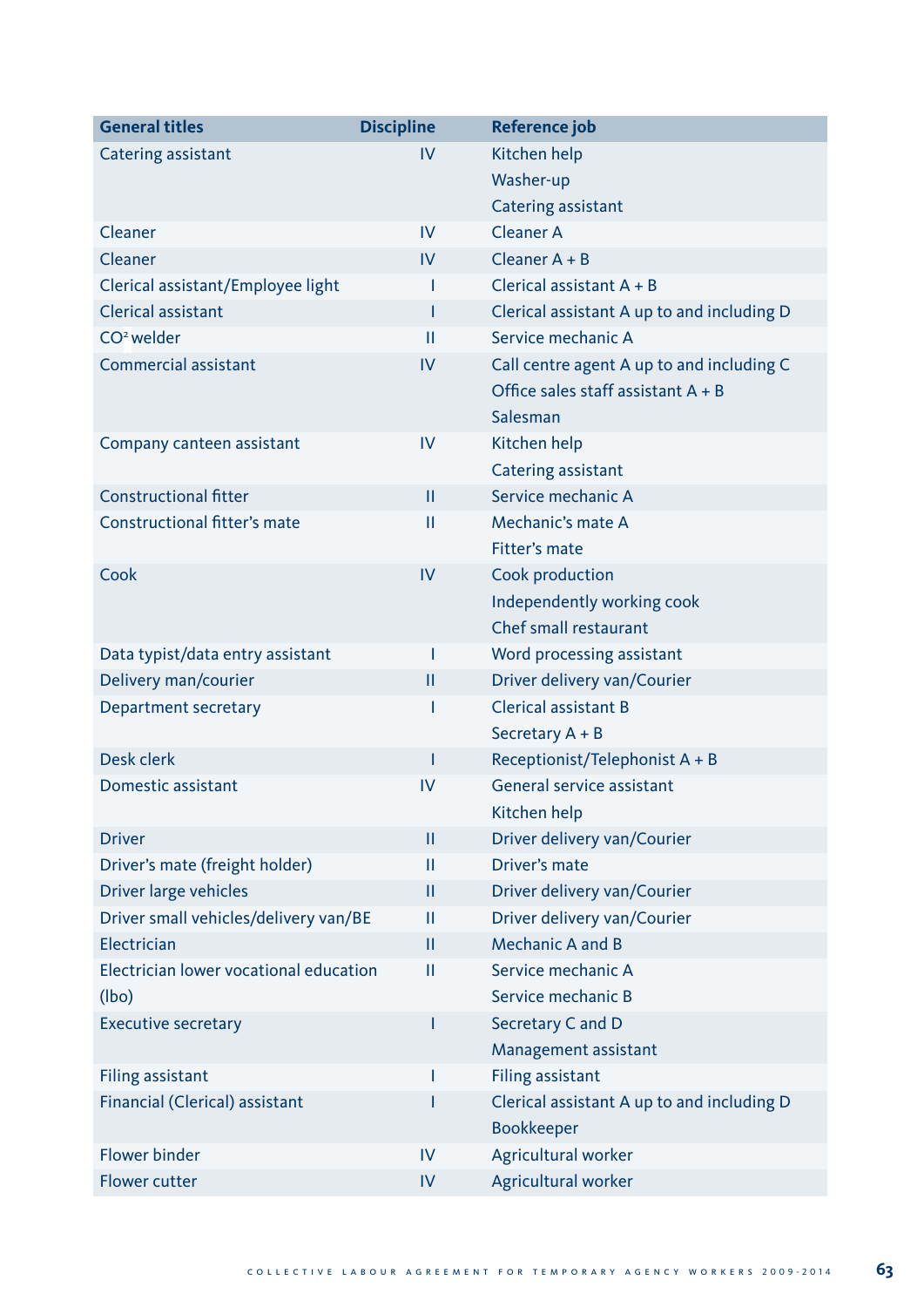| <b>General titles</b>                  | <b>Discipline</b> | Reference job                               |
|----------------------------------------|-------------------|---------------------------------------------|
| Fork-lift truck driver                 | П                 | Fork-lift truck driver                      |
| Fork-lift truck driver/fork-lift truck | П                 | Fork-lift truck driver                      |
| machinist                              |                   |                                             |
| Forwarding department assistant        | П                 | Order collector                             |
|                                        |                   | Stockroom assistant A up to and including C |
|                                        |                   | Forwarding department assistant/            |
|                                        |                   | Load planner                                |
| Geriatric assistant                    | Ш                 | Home help (basic)                           |
| Geriatric nursing assistant            | Ш                 | Home help (basic)                           |
|                                        |                   | <b>Nursing assistant</b>                    |
| Handyman/Odd-jobber                    | П                 | General service assistant                   |
| Home care/Home help A                  | Ш                 | Home help (basic)                           |
| Home help                              | Ш                 | Home help care                              |
| <b>Hostess</b>                         | IV                | <b>Hostess</b>                              |
| Hotel and restaurant assistant         | IV                | Hotel and restaurant service assistant      |
| Hotel and restaurant/domestic general  | IV                | Washer-up                                   |
| assistant                              |                   | Kitchen help                                |
| Industrial cleaner                     | IV                | Cleaner $A + B$                             |
| Industrial operative                   | $\mathbf{H}$      | <b>Production worker</b>                    |
| Intensive care assistant               | Ш                 | IC nurse                                    |
| Kitchen help/Kitchen assistant/Kitchen | IV                | Kitchen help                                |
| employee                               |                   |                                             |
| Laundry assistant/Laundry help         | IV                | Washer-up                                   |
| Loader                                 | П                 | Driver's mate                               |
|                                        |                   | Warehouse assistant                         |
| Loader/Unloader                        | П                 | Driver's mate                               |
|                                        |                   | Warehouse assistant                         |
| Logistics assistant                    | П                 | Stockroom assistant A up to and including C |
|                                        |                   | Forwarding department assistant             |
| <b>Machine operator CNC</b>            | П                 | Mechanic A                                  |
| Mail carrier                           | Ħ                 | Mail carrier                                |
| Mailroom assistant                     | T                 | Mailroom assistant                          |
| Mail sorter                            | П                 | Mail sorter                                 |
| Management assistant                   | I                 | Secretary C and D                           |
|                                        |                   | Management assistant                        |
| Market garden assistant                | IV                | Agricultural worker                         |
| Mechanic                               | Ш                 | <b>Mechanic A and B</b>                     |
| Mechanic's mate                        | П                 | Mechanic's mate/Assembly operative          |
| Messenger/Mailroom assistant           | ı                 | Mailroom assistant                          |
| <b>Nurse</b>                           | Ш                 | Orthopaedics nurse                          |
|                                        |                   | IC nurse                                    |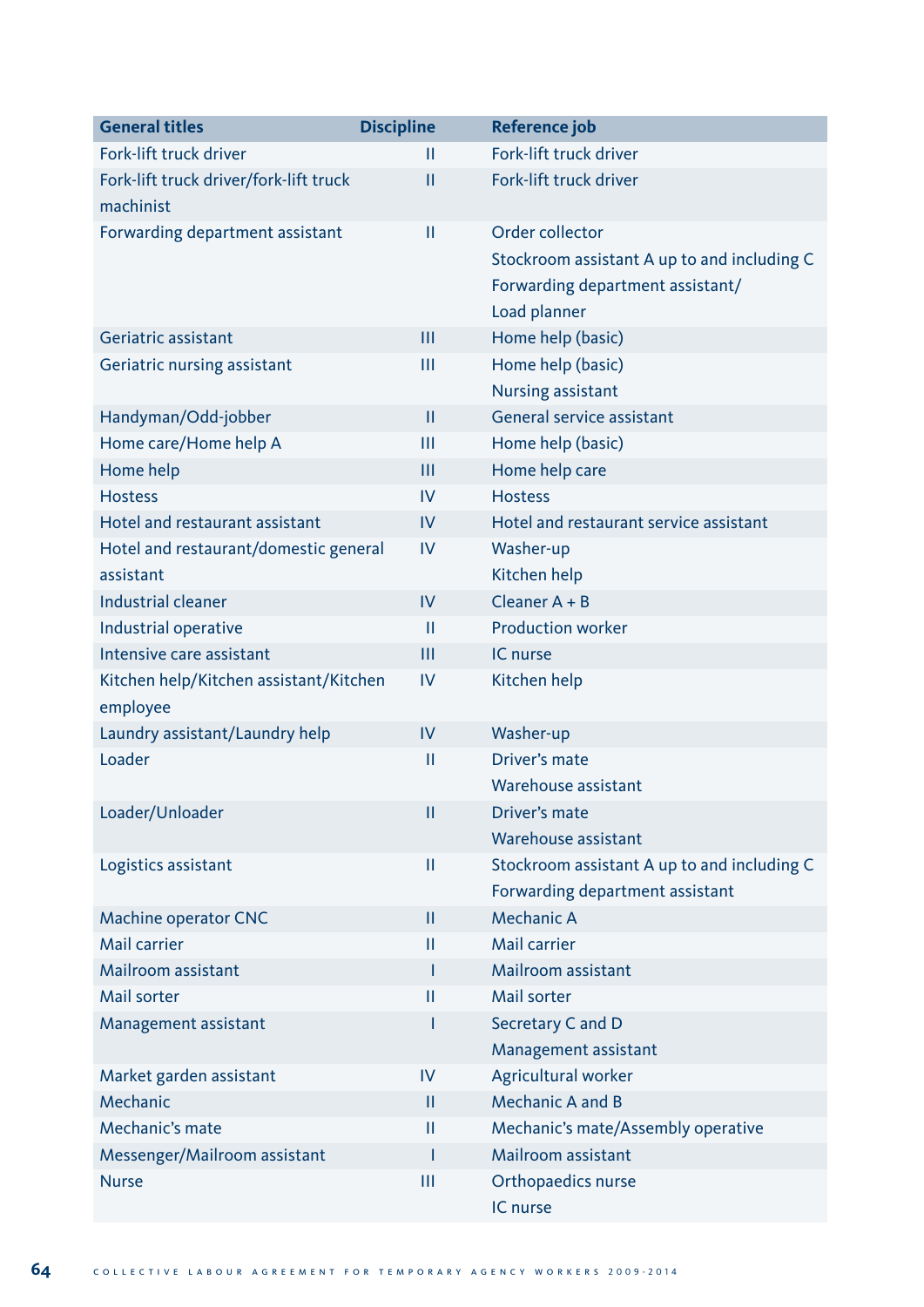| <b>General titles</b>                     | <b>Discipline</b> | Reference job                               |
|-------------------------------------------|-------------------|---------------------------------------------|
| Office worker                             | IV                | Clerical assistant/Office sales staff       |
|                                           |                   | Office sales staff assistant $A + B$        |
| Order collector/order picker              | П                 | Order collector                             |
| Packer/packer and unpacker                | Т                 | Packer                                      |
| Pollster                                  | IV                | Call centre agency A                        |
| Porter (general)                          | П                 | General service assistant                   |
| Production operative/Production assistant | П                 | <b>Production worker</b>                    |
| Receptionist                              | T                 | Receptionist/Telephonist A + B              |
|                                           | IV                | Receptionist (hotel)                        |
| Receptionist medical                      | Т                 | Receptionist/Telephonist A + B              |
| Refreshment bar assistant                 | IV                | Hotel and restaurant service assistant      |
|                                           |                   | Catering assistant                          |
| Refuse collector/Household refuse         | Ш                 | <b>Production worker</b>                    |
| loader                                    |                   | Driver's mate                               |
| Remover                                   | $\mathbf{H}$      | Driver's mate                               |
| Sales person/Shop assistant               | IV                | Shop assistant                              |
| Sales person                              |                   | Shop sales assistant                        |
| Sales person office staff                 | IV                | Office sales staff assistant $A + B$        |
| Customer service assistant                |                   |                                             |
| Salesperson retail trade                  | IV                | Shop assistant                              |
| Sales person foodstuffs                   | IV                | Shop assistant                              |
|                                           |                   | Shop sales assistant                        |
| Secretarial assistant/Secretariat         | T                 | <b>Secretary A</b>                          |
| Service mechanic                          | $\mathbf{H}$      | <b>Mechanic A and B</b>                     |
| <b>Shelf filler</b>                       | IV                | Shop assistant                              |
| Shop assistant                            | IV                | Shop assistant                              |
| Sorter production                         | $\mathbf{H}$      | <b>Production worker</b>                    |
| Stockroom assistant                       | $\mathbf{H}$      | Stockroom assistant A up to and including C |
| System administrator                      | IV                | System administrator A                      |
|                                           |                   | System administrator                        |
| <b>Teacher</b>                            | IV                | Primary school teacher                      |
|                                           |                   | Senior secondary vocational teacher         |
| Telephonic help desk agent                | IV                | Call centre agent A up to and including C   |
| Telephonic complaints handler             | IV                | Call centre agent A up to and including C   |
| Telephonic seller/telemarketer            | IV                | Call centre agent A up to and including C   |
|                                           |                   | Office sales staff assistant $A + B$        |
| Telephonist                               | Ш                 | Telephonist                                 |
| Telephonist/Receptionist                  | Ш                 | Receptionist/Telephonist A + B              |
| <b>Typist</b>                             | п                 | Word processing assistant                   |
| <b>Waiter/waitress</b>                    | IV                | Hotel and restaurant service assistant      |
|                                           |                   | <b>Waitress</b>                             |
|                                           |                   | Waiter                                      |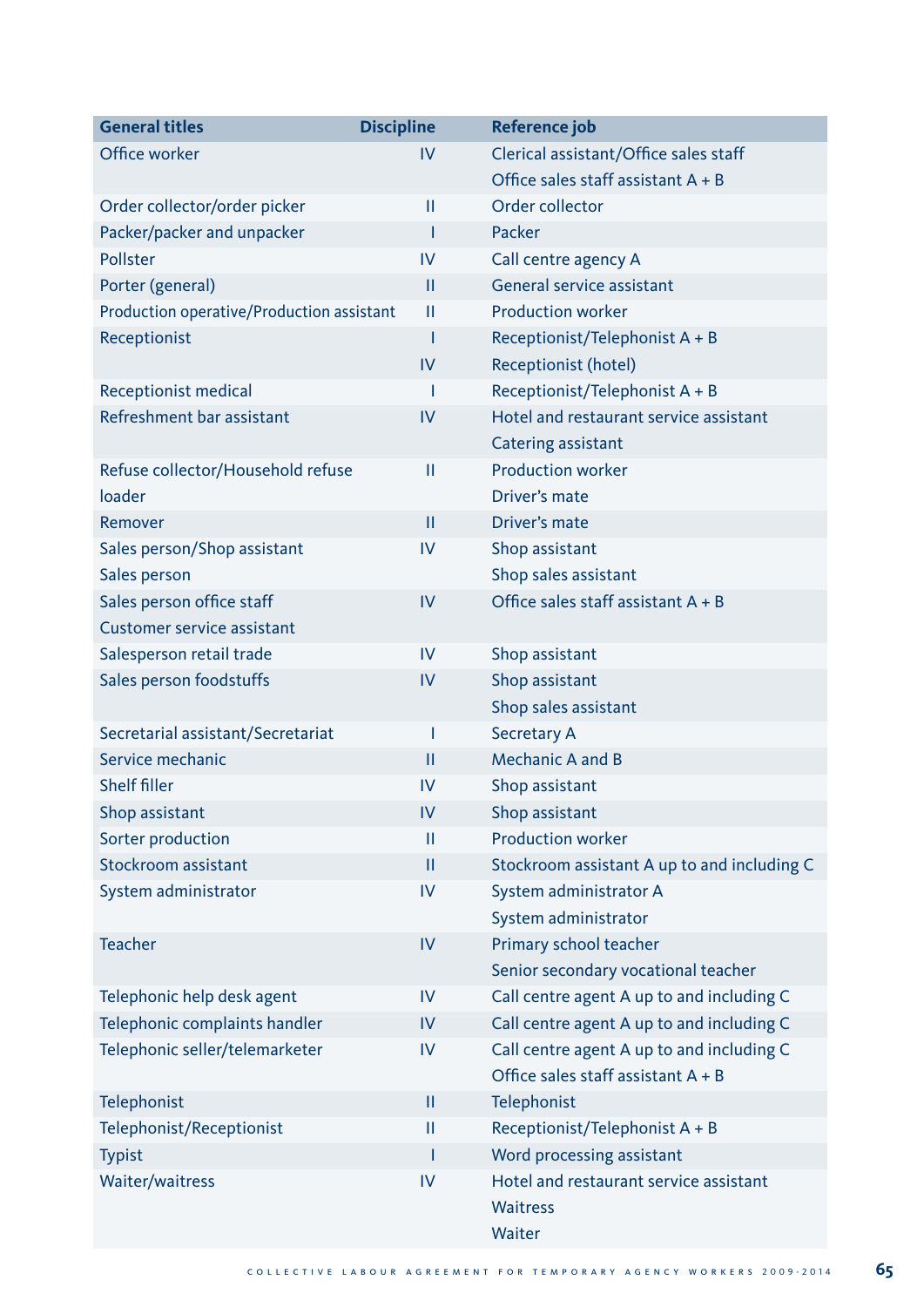| <b>General titles</b>          | <b>Discipline</b> | Reference job                          |
|--------------------------------|-------------------|----------------------------------------|
| Waitress                       | IV                | Hotel and restaurant service assistant |
|                                |                   | <b>Waitress</b>                        |
| Ward orderly                   | Ш                 | Ward orderly                           |
| Warehouse assistant            | Ш                 | Warehouse assistant                    |
| Washing-up assistant medical   | IV                | Washer-up                              |
| Washer-up/washing-up assistant | IV                | Washer-up                              |

# 3. **Job profiles**

The jobs are subdivided according to the following disciplines\*:

- I. Discipline Administration
- II. Discipline Production/technical/logistics
- III. Discipline Medical and paramedical
- IV. Discipline Other

\* *The description of job profiles is available as a separate publication.*

# 4. **Decision tree diagram for grading jobs into job grades**

In the event of a dispute about the classification of the job the decision tree serves as an aid in providing a final answer on the correctness of the classification.

- 1. Determine the job title and go through the job profile submitted by the applicant.
- 2. Answer the following questions on the basis of the job grade characteristics in the job matrix:

Column A. What is the core of the nature of the work?

- $\Box$  A<sub>1</sub>
- $\Box$  A<sub>2</sub>
- $\Box$  A3
- $\Box$  A4
- $\Box$  A<sub>5</sub>
- $\Box$  A6
- $\Box$  A7
- $\Box$  A8
- $\Box$  A9

Column B. Determine the required level of knowledge.

- $\Box$  B<sub>1</sub>
- $\Box$  B<sub>2</sub>
- $\Box$  B<sub>3</sub>
- $\Box$  B<sub>4</sub>
- $\Box$  B5
- $\Box$  B6
- $\Box$  B<sub>7</sub>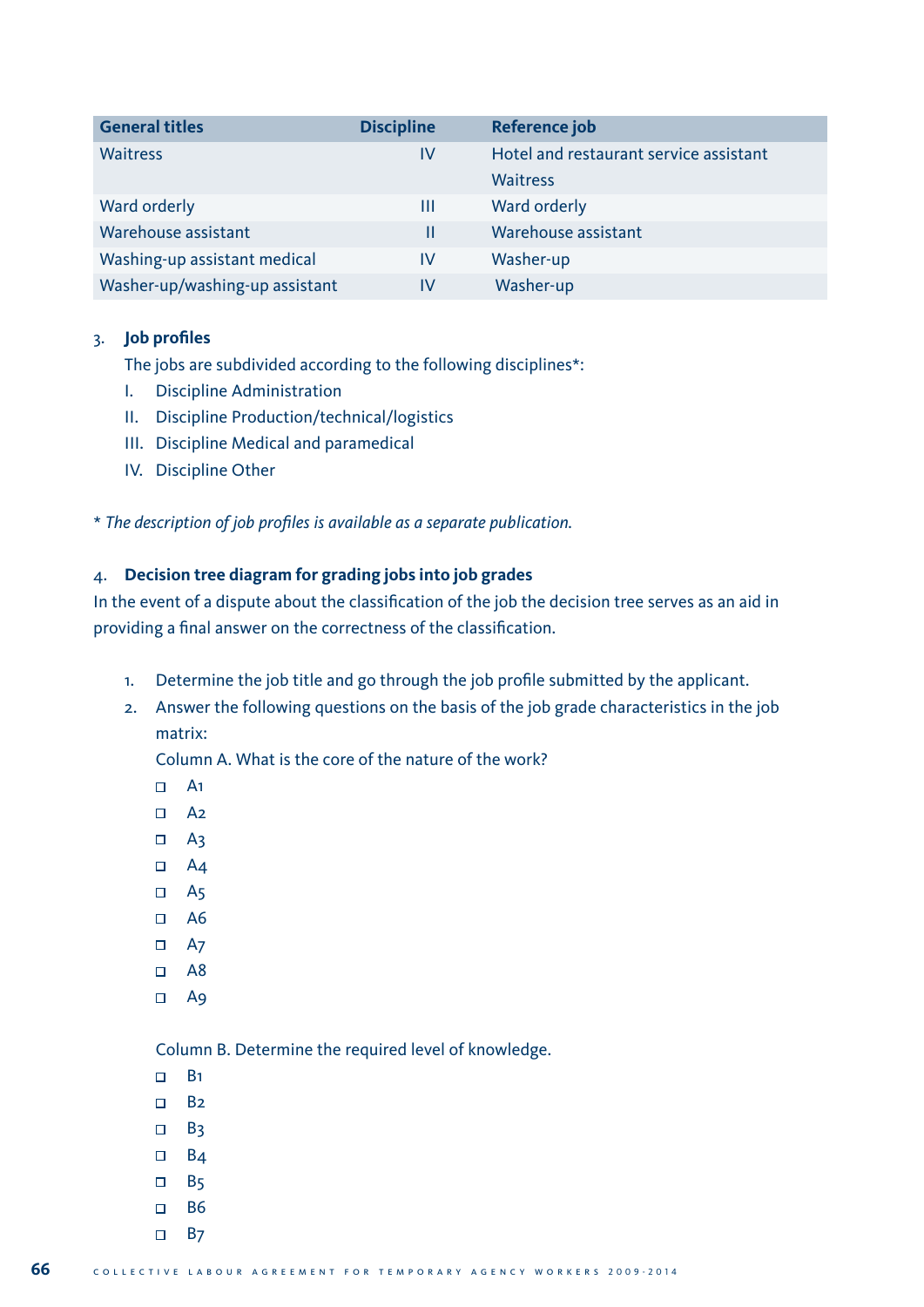- $n$  R<sub>8</sub>
- $\Box$  Bq

Column C. Determine the degree of independence.

- $\Box$  C<sub>1</sub>
- $\Box$  C<sub>2</sub>
- $\Box$  C<sub>3</sub>
- $\Box$  C<sub>4</sub>
- $\Box$  C<sub>5</sub>
- $\Box$  C6
- $\Box$  C<sub>7</sub>
- $\Box$  C8
- □ C<sub>9</sub>
- 3. If the degree between A and B, B and C, or A and C is more than one grade, start again at column A.
- 4. The grade that is indicated two or three times is determined as the job grade in which a job will, in principle, be graded.
- 5. a. Select a reference job from the job matrix at the determined level and in the relevant discipline (job category) with the same or a related job title.
	- b. If a reference job with the same or a related job title does not occur in the matrix, use the supplementary aid.
- 6. Compare the job profile of the selected reference job with the job profile submitted by the applicant. This serves as a final check.
- 7. In the case of a significant mismatch start again at 1 and verify the profile submitted by the applicant for the temporary job.

# **Appendix II Additional provisions remuneration**

# **Implementing provisions**

- 1. The hourly remuneration payment is made in cash, by giro or by cheque at the end of each week/ month/period together with the payment for any bonuses stated in articles 25 and 26 of the Collective Labour Agreement.
- *2. Payslip*

 The private employment agency is obliged to provide the temporary agency worker with a statement for every financial wage payment and at least on a monthly basis in writing or electronically. On request the temporary agency worker shall receive the payslip in writing. The payslip shall include the following details:

- a. the wage amount;
- b. the components of the wage;
- c. the deductions from the wage amount;
- d. the gross hourly wage;
- e. the number of hours worked;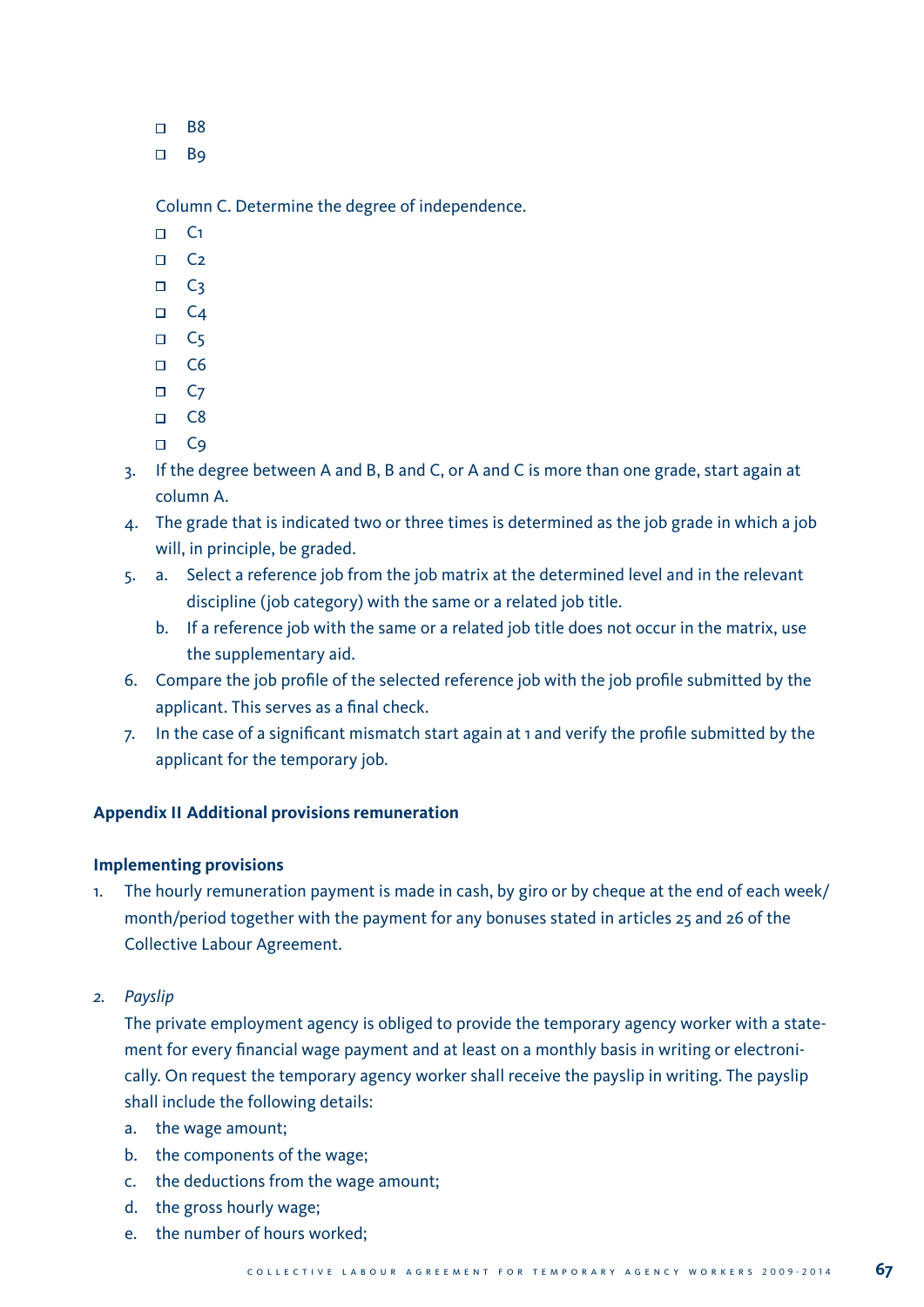- f. the bonuses paid on the hourly wage specified per bonus type (both in percentages and in euros) and hours;
- g. the cumulative reserves for the period in question;
- h. the total of the cumulative reserves;
- i. the period when the reserves will be automatically paid to the temporary agency worker;
- j. the private employment agency's name;
- k. the employee's name;
- l. if possible: the user company's name and place of registration;
- m. the scale in the Collective Labour Agreement;
- n. if possible the scale in the user company's Collective Labour Agreement;
- o. the wage paid;
- p. the statutory minimum wage and minimum holiday pay applicable for the employee in this period;
- q. an explanation of abbreviations used;
- any further deductions. If other wage deductions besides taxes and social security contributions are made, this shall only take place in consultation with the temporary agency worker and shall be stated on the payslip.
- 3. Prior to the commencement of each placement, temporary agency workers are notified in writing of the job grade, the number of weeks worked at the same private employment agency and the allocated actual wage. The temporary agency worker is also given the option of application of the hirer's remuneration (article 19 paragraph 5 under a. of the Collective Labour Agreement) and if applicable, the job grade.
- 4. The temporary agency worker shall be notified in writing of any switch to the hirer's remuneration on the basis of article 19, paragraph 5, under b. of the Collective Labour Agreement.
- 5. At the end of the labour relationship, the private employment agency undertakes to provide the temporary agency worker with a statement indicating the job grade in which the temporary agency worker was placed and the number of weeks for which the person worked for the private employment agency concerned. The statement will generally correspond with the written statement described in article 8 of this Collective Labour Agreement.

# **Calculation method for reserves**

6. a. The percentage referred to in article 35 paragraph 6 of the Collective Labour Agreement is calculated as follows. The number of days off (24) allocated on a full-time annual basis is divided by the number of workable days in a given calendar year. The number of workable days is obtained by adding the number of days leave (24) allocated on a full-time annual basis, the number of Saturdays, Sundays and the number of public holidays that do not fall on a Saturday or Sunday in a given year and then deducting this sum from the number of calendar days in a given year. The division is expressed as a percentage, arithmetically rounded off to two decimal places.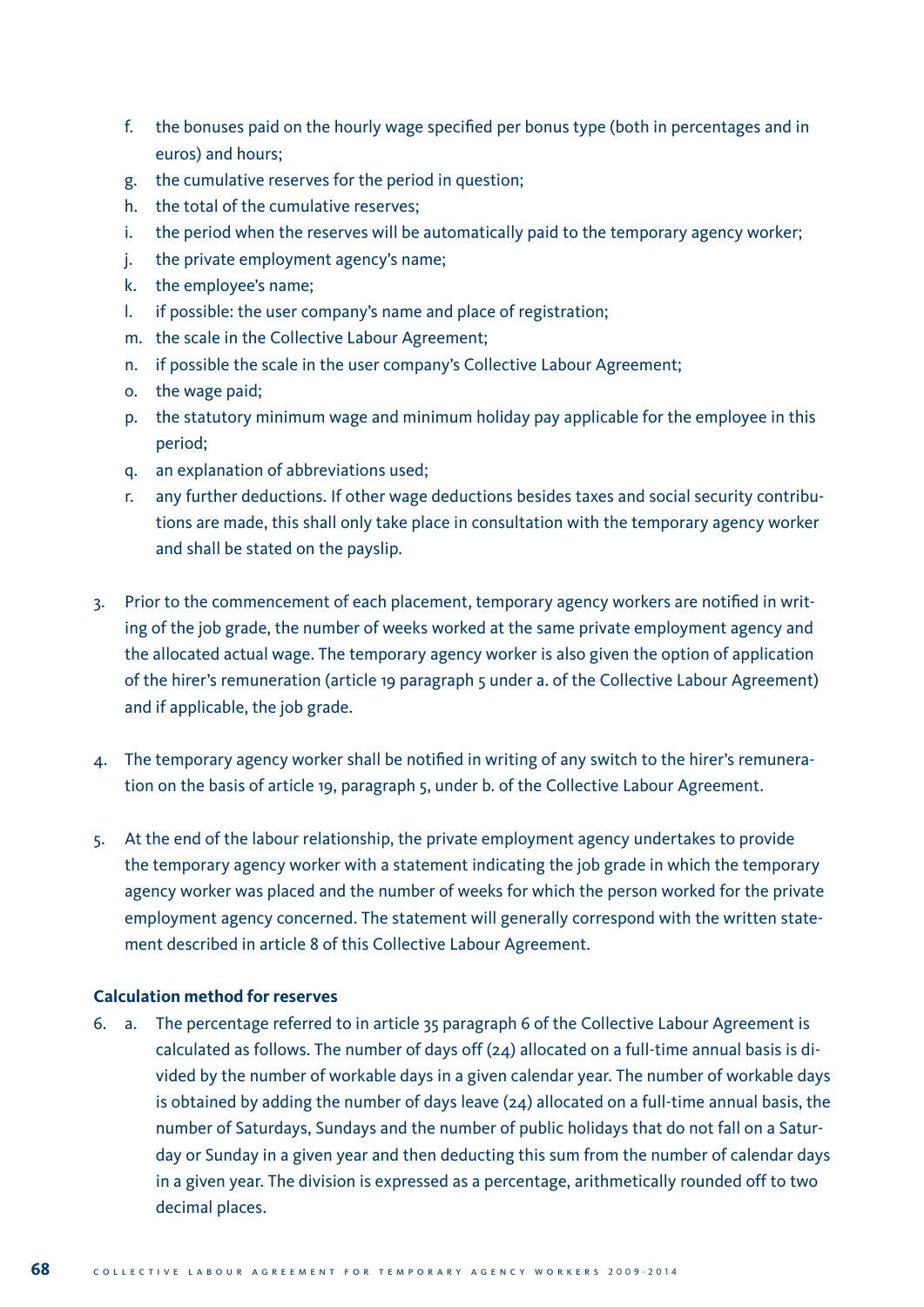- b. The percentage referred to in article 38 paragraph 2 under a. of the Collective Labour Agreement is calculated as follows. The number of public holidays that do not fall on a Saturday or a Sunday is divided by the number of workable days in any given calendar year. The number of workable days is obtained by adding the number of days leave (24) allocated on a full-time annual basis, the number of Saturdays, Sundays and the number of public holidays that do not fall on a Saturday or Sunday in a given year and then deducting this sum from the number of calendar days in a given year. The division is expressed as a percentage, arithmetically rounded off to two decimal places.
- c. The percentage referred to in article 39 paragraph 2 of the Collective Labour Agreement is calculated as follows. The number of days off (20) allocated on a full-time annual basis to holiday workers is divided by the number of workable days for holiday workers in a given calendar year. The number of workable days for holiday workers is obtained by adding the number of days off (20) allocated on full-time basis to holiday workers, as well as the number of Saturdays and Sundays in any year and then deducting this sum from the number of calendar days in a given year. The division is expressed as a percentage, arithmetically rounded off to two decimal places.

#### **Remuneration under standards table and application of minimum wage**

- 7. a. Contrary to article 19 of this Collective Labour Agreement and subject to receiving dispensation from the Remuneration Committee referred to here below, private employment agencies are permitted to apply salary scales of the hiring company that are below the level of the standards table. Dispensation is only required if the private employment agency decides to apply the (lower) scales of the hiring company, while applying the present Collective Labour Agreement for other payments (bonuses and so forth).
	- b. Contrary to article 19 of the Collective Labour Agreement, the recruitment table (see article 22 paragraph 2 of the Collective Labour Agreement) may be applied in the following situations:
		- special situations (e.g. specific seasonal work);
		- (locally) different or disrupted labour relations (in any case as a result of the broader application of the Minimum Wage and Minimum Holiday Allowance Act (WML) where that is not possible pursuant to the ABU Collective Labour Agreement).

 The recruitment table may only be used in the aforementioned cases at the request of one of the parties to the *Collective Labour Agreement for Temporary Agency Workers* and subject to a decision to that effect by the joint Remuneration Committee referred to in article 20, paragraph 8 of the Collective Labour Agreement. There must be a demonstrable interest in using the recruitment table. The aforementioned Remuneration Committee shall present a written decision, with reasons, within fourteen calendar days of receiving the submitted request. In any cases not covered by the provisions of these regulations, the parties shall apply these regulations reasonably and fairly. The aforementioned decisions of the Remuneration Committee shall be made public. If the minimum wage is applied pursuant to this article, the C*ollective Labour Agreement for Temporary Agency Workers* shall continue to apply in full to all other matters.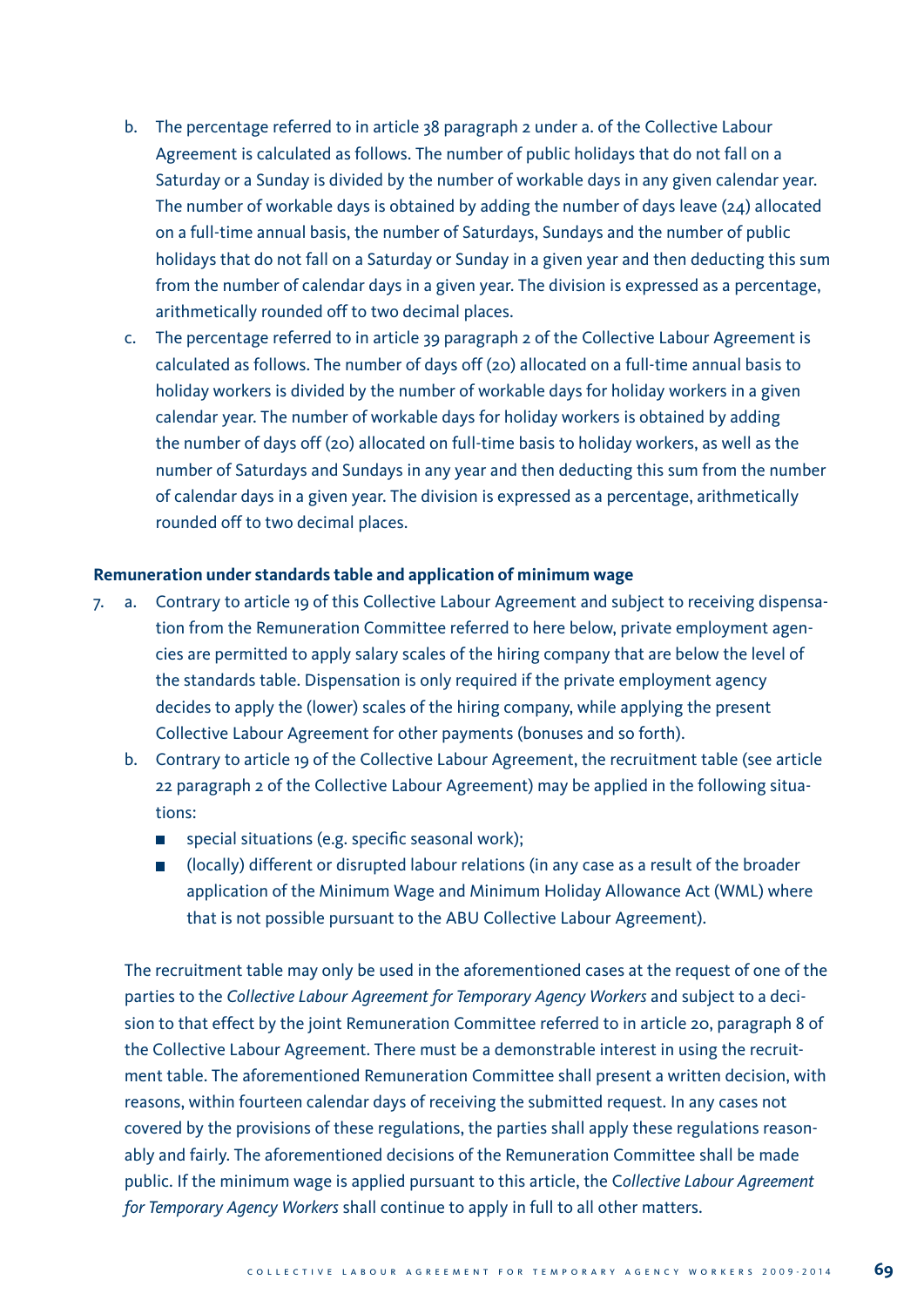# **Divergent employment conditions for temporary agency workers working in the construction industry**

*The provisions here below are an elaboration of the provisions of article 21 of the Collective Labour Agreement. References in this appendix to articles of the* Collective Labour Agreement for the Construction Industry *are references to the AVV Order (order declaring a collective agreement binding) of 6 September 2007 published in the Government Gazette of 10 September 2007, no. 174, last amended by order of 6 November 2008 (Government Gazette 10 November 2008, no. 218).*

- 8. a. The provisions of this Collective Labour Agreement likewise apply to temporary agency workers who are deployed to a user company that falls within the scope of the provisions of the *Collective Labour Agreement for the Construction Industry* (hereafter: the construction company). By way of supplement to this, a divergent package of employment conditions applies for those temporary agency workers.
	- b. The *Collective Labour Agreement for the Construction Industry* includes provisions on construction site jobs and executive, technical and administrative jobs. This division also applies to temporary agency workers deployed in these different jobs.
	- c. Temporary agency workers who are deployed to construction companies as referred to in paragraph 1 of this provision are further defined as skilled workers or newcomers.

# *Skilled workers in a construction site job*

- 9. A skilled worker in a construction site job is defined as a temporary agency worker who:
	- a. follows a study programme as referred to in article 28 paragraph 3 of the *Collective Labour Agreement for the Construction Industry* pursuant a professional practice training agreement (BPVO); or
	- b. is in possession of a diploma or practical certificate from a course as referred to in article 28 paragraph 3 of the *Collective Labour Agreement for the Construction Industry;* or
	- c. follows vocational education as an adult in the construction industry; or
	- d. has performed a total of twelve months construction work within a period of two years for the purpose of the *Collective Labour Agreement for the Construction Industry* (immediately preceding the commencement of the agency work, or - as soon as this is the case - while performing the agency work in the construction industry).
- 10. With regard to skilled workers in a construction site job, contrary to article 19 paragraph 5 under b. of the Collective Labour Agreement, the hirer's remunerations shall be applied starting from the first day of the length of stay of the skilled worker with the hiring company.
- 11. Contrary to the provisions of this Collective Labour Agreement, the following supplementary employment conditions from the *Collective Labour Agreement for the Construction Industry* shall apply for skilled workers in a construction site job:
	- article 11a paragraphs 1, 2, 3, 7 and 8 (four-day working week);
	- article 18 (standby service);
	- article 33 (performance-related pay);
	- article 36 (standby allowance);
	- article  $42$  (travelling time allowance);
	- article 92 (foreign employees).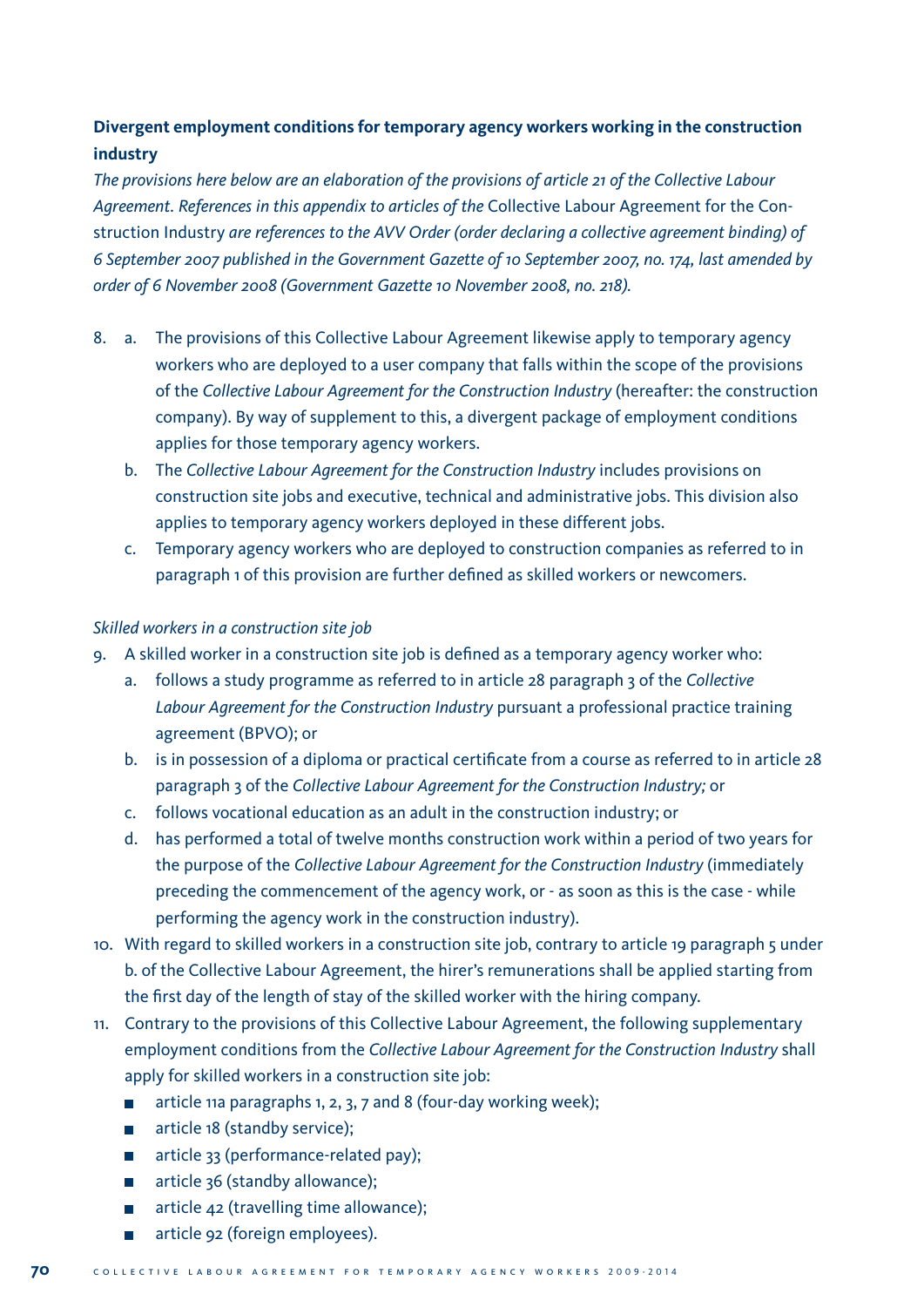12. The obligation to continue paying wages, as referred to in Section 7:628 of the Netherlands Civil Code, does not apply in the case of skilled workers in a construction site job, if unfavourable weather conditions in accordance with article 20a. of the *Collective Labour Agreement for the Construction Industry* prevents the work from continuing. In this case, the private employment agency supplements the unemployment benefit received pursuant to section 18 of the Unemployment Insurance Act (WW) to make it up to 100 percent of the applicable period wage in the scale.

#### *Skilled workers in executive, technical and administrative jobs*

- 13. A skilled worker in an executive, technical and administrative job is:
	- a. in possession of a vocational training diploma of at least level 2 in a construction field; or
	- b. has performed a total of twelve months executive, technical and administrative work within a period of two years, for the purposes of the *Collective Labour Agreement for the Construction Industry* (immediately preceding the commencement of the agency work or - as soon as this is the case - while performing the agency work in the construction industry). Newcomers are employees who are deployed to a company that falls within the scope of the provisions of the *Collective Labour Agreement for the Construction Industry* and who are not covered by the definition of a skilled worker as described above.
- 14. With regard to skilled workers in executive, technical and administrative jobs, contrary to article 19 paragraph 5 under b., the hirer's remuneration shall be applied from the first day of the length of stay of the skilled worker with the hiring company.
- 15. Contrary to the provisions of this Collective Labour Agreement, the following supplementary employment conditions from the *Collective Labour Agreement for the Construction Industry* shall apply for skilled workers in executive, technical and administrative jobs:
	- article 11b with the exception of paragraphs 8 and 9 (four-day working week);
	- article 92 (foreign employees).

#### *Newcomers*

16. With regard to newcomers in both construction site jobs and executive, technical and administrative jobs, contrary to article 19, paragraph 5, under b., of the Collective Labour Agreement, the hirer's remuneration shall apply from day 1. However, the applicable working hours reduction does not apply to newcomers.

#### *Terms of Employment (Cross-border Work) Act (Waga)*

17. This appendix likewise applies to temporary agency workers who are deployed from abroad by a foreign private employment agency to a user company in the Netherlands that falls within the scope of the provisions of the *Collective Labour Agreement for the Construction Industry*, and whose employment contract are governed by the law of a country other than the Netherlands.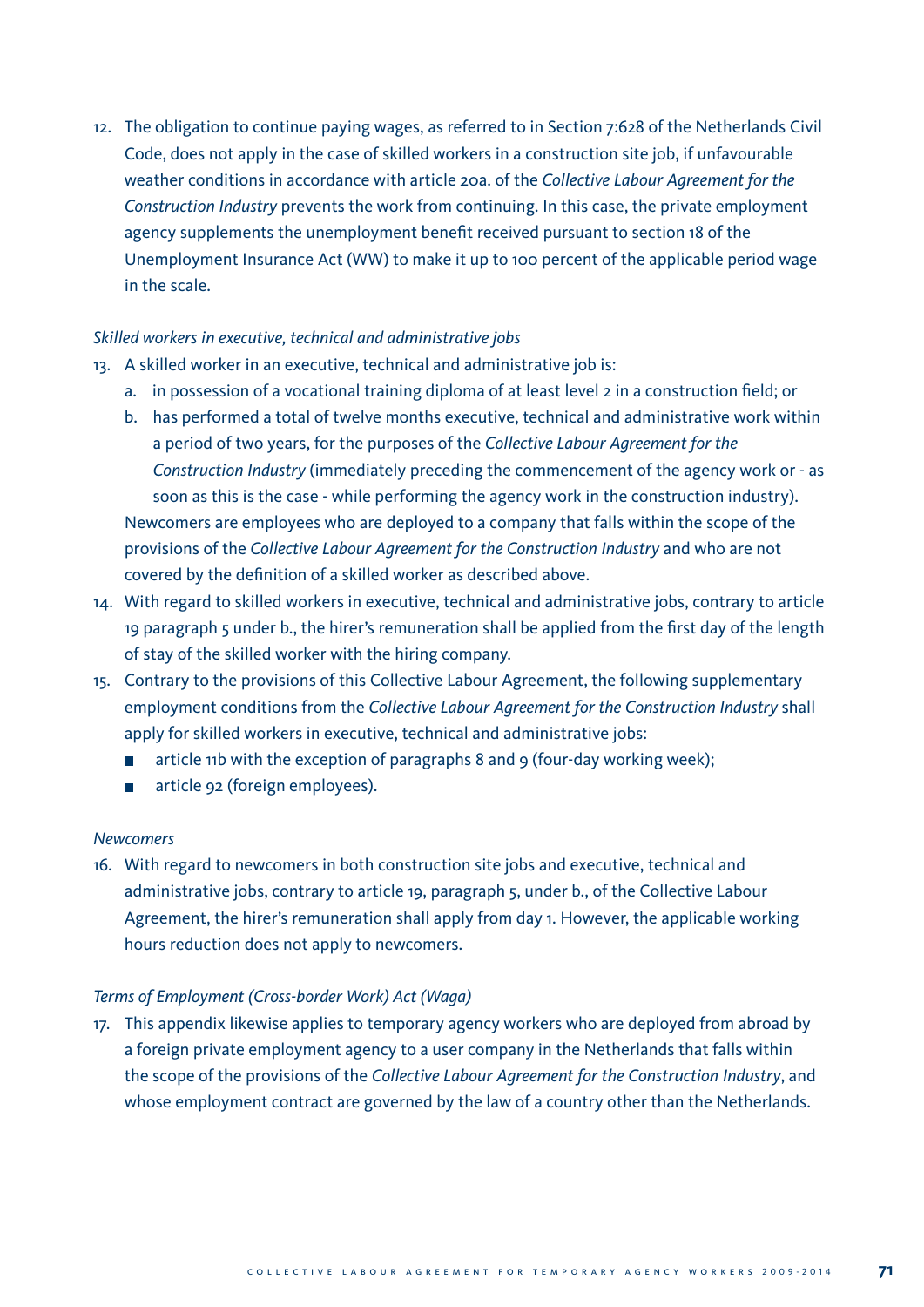#### **Appendix III Pension**

#### **Basic Scheme**

- 1. Temporary agency workers who:
	- have worked at least 26 weeks for one private employment agency; and who
	- $\Box$  are aged 21 or older (counting from the first of the month when they turn 21); and who
	- $\Box$  are working in phase A,

are covered by the Basic Scheme subject to the following conditions.

- 2. For the application of the provisions of paragraph 1, the temporary agency worker shall also be deemed to have worked 26 weeks for one employer, if successive employership applied in this period. Successive employership means the situation in which the temporary agency worker has worked continuously in the service of different employers, each of which must be reasonably deemed to be the successor of the previous employer in terms of the work that was performed.
- 3. Temporary agency workers who change employer after meeting the reference requirement of paragraph 1 of this article, but who continue to work within the scope of the Pension Fund for Personnel Services (Stichting Pensioenfonds voor Personeelsdiensten), need not fulfil the reference requirement once again but continue to participate, unless there has been an interruption of a year or longer between two agency work employment contracts.
- 4. The Stichting Pensioenfonds voor Personeelsdiensten is responsible for implementing the Basic Scheme.
- 5. The Basic Scheme is a defined contribution scheme for which the premium contribution as of  $1$ January 2008 is 2.6 percent of the gross wage. The Basic Scheme has a retirement age of 65 and provides for the formation of a pension capital for purchasing a retirement pension and/or partner's pension. For the purposes of this article, gross wage is defined as: the wage for the hours normally worked, the wage for irregular hours (i.e. the hours in different day and time zones), the waiting day compensation, the reserves for holidays\*1 , special leave, short-term absenteeism and public holidays, the holiday allowance\*1 and the personal allowance as referred to in article 19, paragraph 4, under c. For the purposes of this article, gross wage does not mean the wage for overtime, compensation hours, travelling time and grossed-up allowances.
- 6. Every private employment agency is obliged to pay the premium contributions to the Stichting Pensioenfonds voor Personeelsdiensten, as determined on the basis of that fund's Implementing Regulations.
- 7. The premium contribution payment obligation referred to in the preceding paragraph applies for each day on which the temporary agency worker, covered by the pension scheme referred to in paragraph 1 of this article, has worked in agency work.
- 8. The complete Basic Scheme has been laid down in the Basic Scheme rules and regulations of the Stichting Pensioenfonds voor Personeelsdiensten\*<sup>2</sup>.

*\**1 *Insofar as accrued once the legibility requirements as meant in paragraph 1 of this article have been satisfied.*

*\**2 *The regulations and further information on the Basic Scheme has been published on the pension fund's website (StiPP - Stichting Pensioenfonds voor Personeelsdiensten): www.stippensioen.nl.*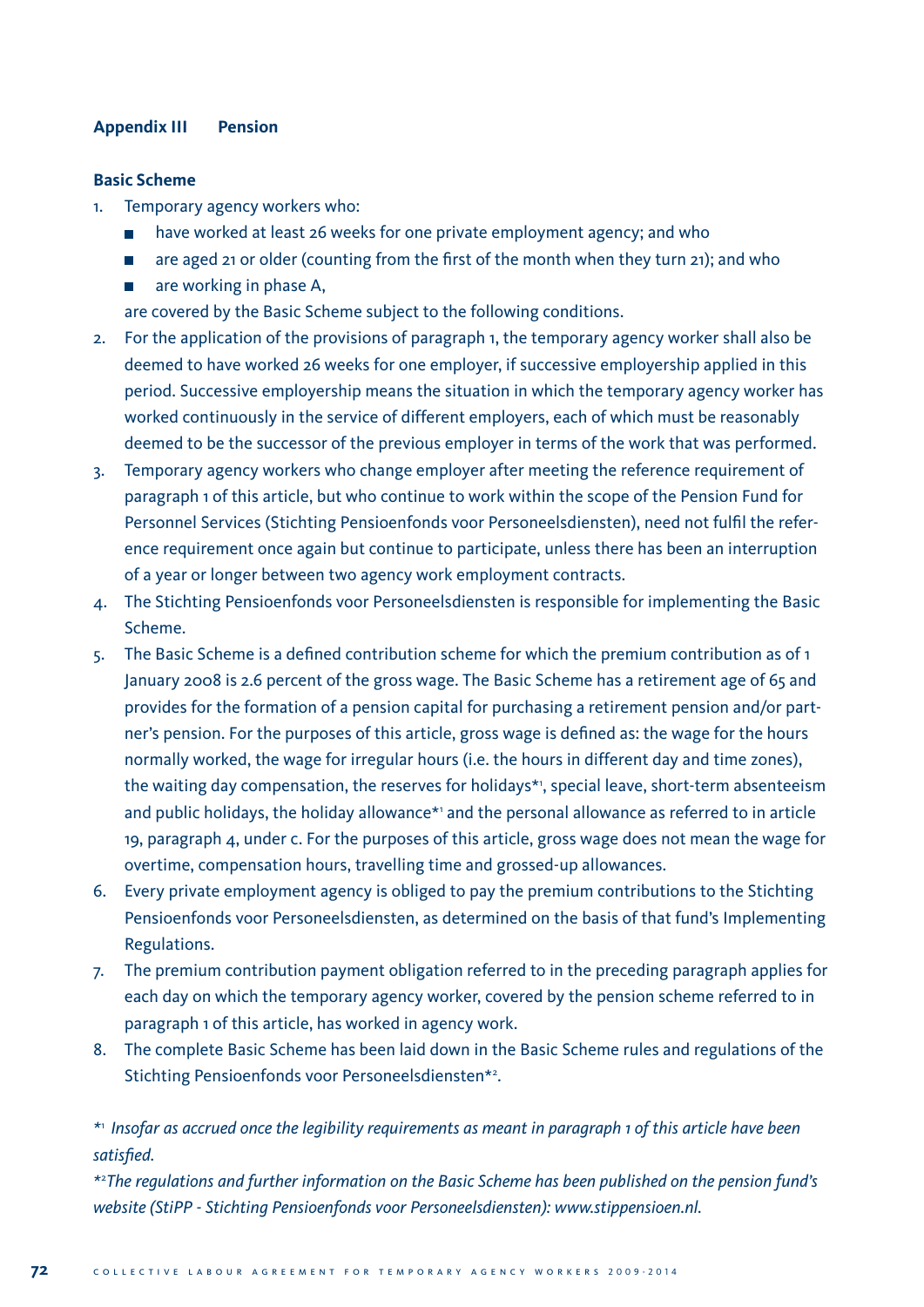#### **Plus Scheme**

- 9. Temporary agency workers who:
	- $\Box$  are aged 21 or older (counting from the first of the month when they turn 21); and who
	- $\blacksquare$  are working in phases B or C,

are covered by the Plus Scheme subject to the following conditions.

- 10. Temporary agency workers who change employer after meeting the reference requirement of paragraph 9 of this article, but who continue to work within the scope of the Stichting Pensioenfonds voor Personeelsdiensten, need not fulfil the reference requirement once again but continue to participate, unless there has been an interruption of 26 weeks or longer between two agency work employment contracts.
- 11. The Stichting Pensioenfonds voor Personeelsdiensten is responsible for implementing the Plus Scheme.
- 12. The Plus Scheme is a defined contribution scheme with a retirement age of 65 and provides for the formation of a pension capital for purchasing a retirement pension and/or partner's pension. The premium contribution made available for forming the pension capital is expressed as a percentage of the pension basis according to the graduated rates shown below.

| Age group | <b>Pension</b><br>contribution |
|-----------|--------------------------------|
| $20 - 24$ | 5.25%                          |
| $25 - 29$ | 6.11%                          |
| $30 - 34$ | 7.11%                          |
| $35 - 39$ | 8.24%                          |
| 40-44     | 9.60%                          |
| 45-49     | 11.22%                         |
| $50 - 54$ | 13.22%                         |
| $55 - 59$ | 15.66%                         |
| 60-64     | 18.78%                         |

 The pension basis is determined on an hourly basis by the gross hourly wage of the temporary agency worker, less the hourly franchise. For the purposes of this article, gross wage is defined as: the wage for the hours normally worked, the wage for irregular hours (i.e. the hours in different day and time zones), holidays\*1 , special leave, short-term absenteeism and public holidays, the holiday allowance\*1 and the personal allowance as referred to in article 19, paragraph 4, under c. Gross wage does not mean: the wage for overtime hours, compensation hours, travelling time and grossed-up allowances.

- 13. In the event of incapacity for work in accordance with the provisions of the Work and Income (Capacity for Work) Act, pension accrual in proportion to the applicable percentage of incapacity for work shall continue on a non-contributory basis in accordance with the level of the premium contribution deposit at the time incapacity for work commenced.
- 14. In the event of the employee's death during the employment, the pension scheme includes provisions for risk insurance for the partner's pension over the future period of service.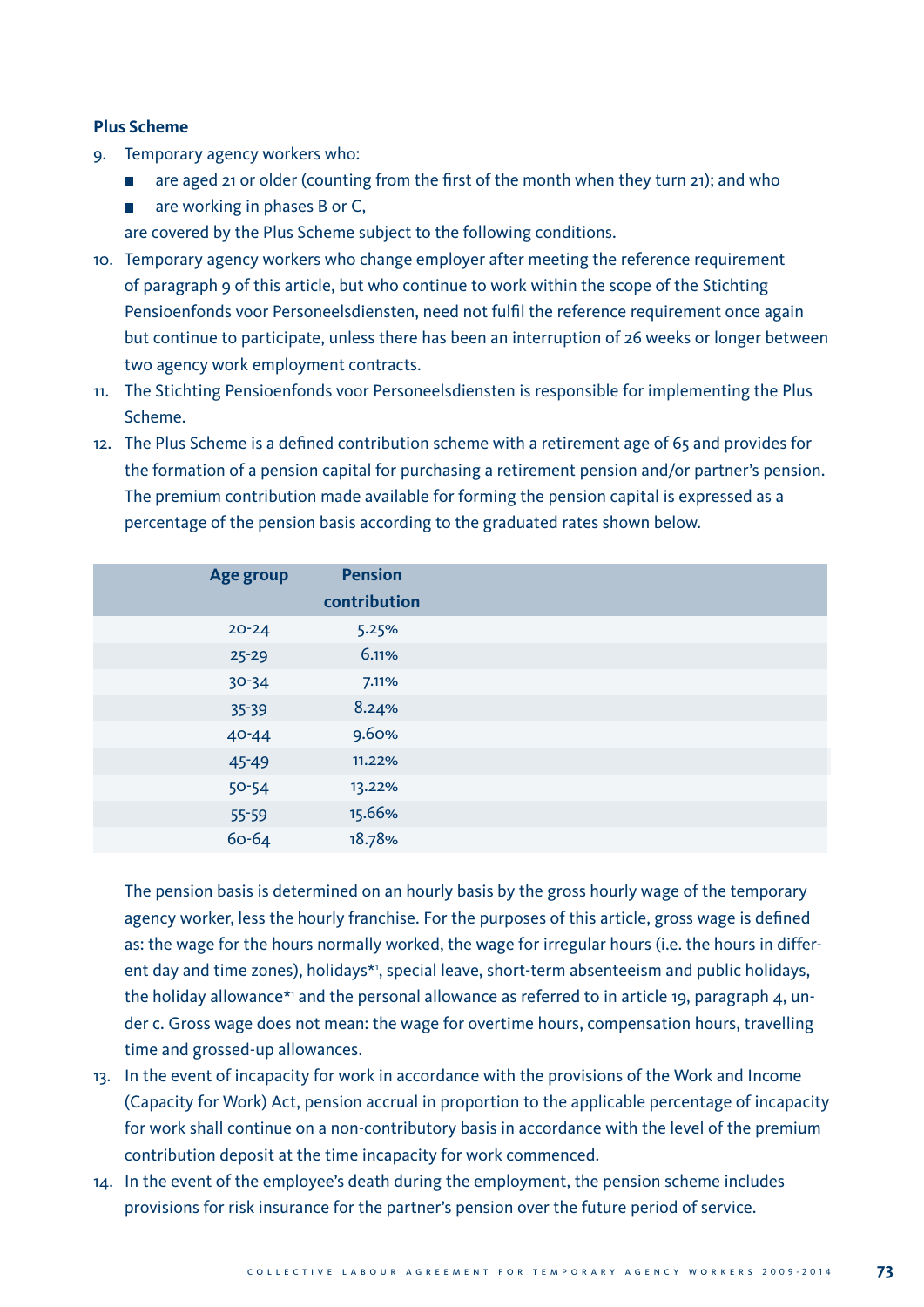- 15. The Stichting Pensioenfonds voor Personeelsdiensten shall determine a flat-rate premium contribution on the grounds of the aforementioned fund's Implementing Regulations each year, which shall be charged to the private employment agency. Each private employment agency shall then be obliged to pay these premium contributions in accordance with the requirements stipulated for this in the Implementing Regulations.
- 16. The premium contribution payment obligation referred to in the preceding paragraph applies for each day on which the temporary agency worker, covered by the pension scheme referred to in paragraph 9 of this article, has worked in temporary employment.
- 17. The private employment agency is entitled to deduct a percentage of the pension premium contributions from the temporary agency worker's wage, if and as soon as the temporary agency worker is covered by the pension scheme. The size of the deduction shall not exceed one-third of the flat-rate premium contribution referred to in paragraph 15.
- 18. The complete Plus Scheme has been laid down in the Plus Scheme rules and regulations of the Stichting Pensioenfonds voor Personeelsdiensten\*2 .

*\**1 *Insofar as accrued once the legibility requirements as meant in paragraph 9 of this article have been satisfied.*

*\** 2 *The regulations and further information on the Plus Scheme has been published on the pension fund's' website: www.stippensioen.nl.*

#### **Appendix IV Matrix Temporary agency workers with a foreign employment contract (Waga)**

The matrix below shows which provisions of the Collective Labour Agreement apply, either in full or after amendment, to the employees referred to in article 46 of the Collective Labour Agreement.

| General                                | Article <sub>1</sub> | <b>Definitions</b>                   |
|----------------------------------------|----------------------|--------------------------------------|
|                                        | Article 39           | <b>Holiday workers</b>               |
|                                        | Article 44           | Temporary agency workers not         |
|                                        |                      | permanently resident in the          |
|                                        |                      | <b>Netherlands</b>                   |
|                                        | Article 53           | Observance                           |
| Maximum working times and minimum rest | Article 34           | Work and rest times                  |
| times                                  | Article 11           | Time registration form               |
|                                        | Article 37           | Short-term absenteeism and special   |
|                                        |                      | leave                                |
| Minimum number of holidays             | Article 35           | <b>Holidays</b>                      |
|                                        | Article 36           | Holiday allowance                    |
|                                        | Article 38           | Generally recognised public holidays |
| Minimum wage                           | Article 18           | Job classification                   |
|                                        | Article 19           | Remuneration                         |
|                                        | Article 20           | <b>Skilled workers</b>               |
|                                        | Article 21           | Temporary agency workers working     |
|                                        |                      | in the construction industry         |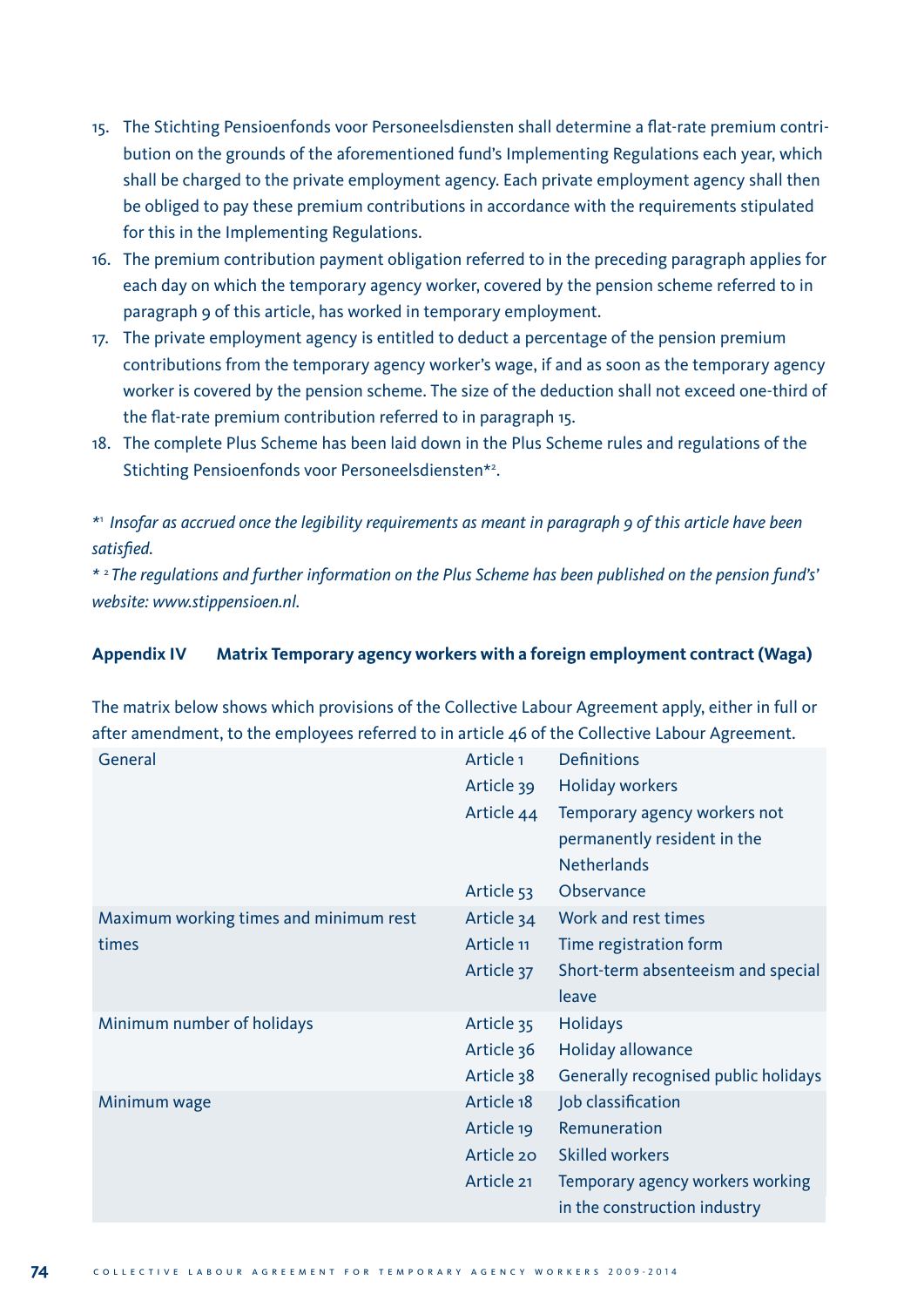|                                         | Article 22                                        | Salary                                                                            |
|-----------------------------------------|---------------------------------------------------|-----------------------------------------------------------------------------------|
|                                         | Article 23                                        | <b>Wage increase</b>                                                              |
|                                         | Article 24                                        | Period-linked salary amounts                                                      |
|                                         | Article 25                                        | Bonus irregular working hours                                                     |
|                                         | Article 26                                        | Overtime bonus                                                                    |
|                                         | Article 27                                        | <b>Compensation hours</b>                                                         |
|                                         | Article 28                                        | Work-related expenses and                                                         |
|                                         |                                                   | allowances                                                                        |
|                                         |                                                   | Appendix I Job classification                                                     |
|                                         |                                                   | Appendix II Additional provisions remuneration                                    |
| Conditions for the provision of workers | Article 6                                         | Conditions of deployment                                                          |
| Health, safety and hygiene at work      | Article 9                                         | Relationship temporary agency                                                     |
|                                         |                                                   | worker/user company/private                                                       |
|                                         |                                                   | employment agency                                                                 |
|                                         | Article 32                                        | Private employment agency's                                                       |
|                                         |                                                   | obligations concerning health and                                                 |
|                                         |                                                   | safety                                                                            |
| Equal treatment of men and women        | Article 9                                         | paragraph 4 Equal treatment                                                       |
|                                         |                                                   |                                                                                   |
| <b>Article</b>                          | <b>Applicable sections</b>                        |                                                                                   |
| <b>Article 1 Definitions</b>            | In full, with the exception of 'see Section 7:691 |                                                                                   |
|                                         |                                                   |                                                                                   |
|                                         |                                                   | Netherlands Civil Code' under q. and 'as meant                                    |
|                                         |                                                   | in 7:690 Netherlands Civil Code' under t. and j. as                               |
|                                         |                                                   | follows: 'a written statement of the wage'.                                       |
| Article 6 Conditions of deployment      |                                                   | Paragraph 1 as follows: 'The private employ-                                      |
|                                         |                                                   | ment agency provides the temporary agency                                         |
|                                         |                                                   | worker with the text of the Collective                                            |
|                                         |                                                   | Labour Agreement provisions in this                                               |
|                                         | appendix.'                                        |                                                                                   |
|                                         |                                                   | Paragraph 2 with text amended as follows:                                         |
|                                         |                                                   | 'The private employment agency and the                                            |
|                                         |                                                   | temporary agency worker make agreements set                                       |
|                                         |                                                   | forth in writing, regarding the job, working                                      |
|                                         |                                                   | hours and payment, taking into account the                                        |
|                                         |                                                   | Collective Labour Agreement provisions and                                        |
|                                         |                                                   | appendices summarised in this appendix (if                                        |
|                                         |                                                   | the hirer's remuneration referred to in article                                   |
|                                         |                                                   | 19 paragraph 5 of the Collective Labour                                           |
|                                         |                                                   | Agreement applies, then the agreements                                            |
|                                         |                                                   | described in this paragraph will be concluded                                     |
|                                         |                                                   | taking the arrangements that apply in the<br>hirer's organisation into account)'. |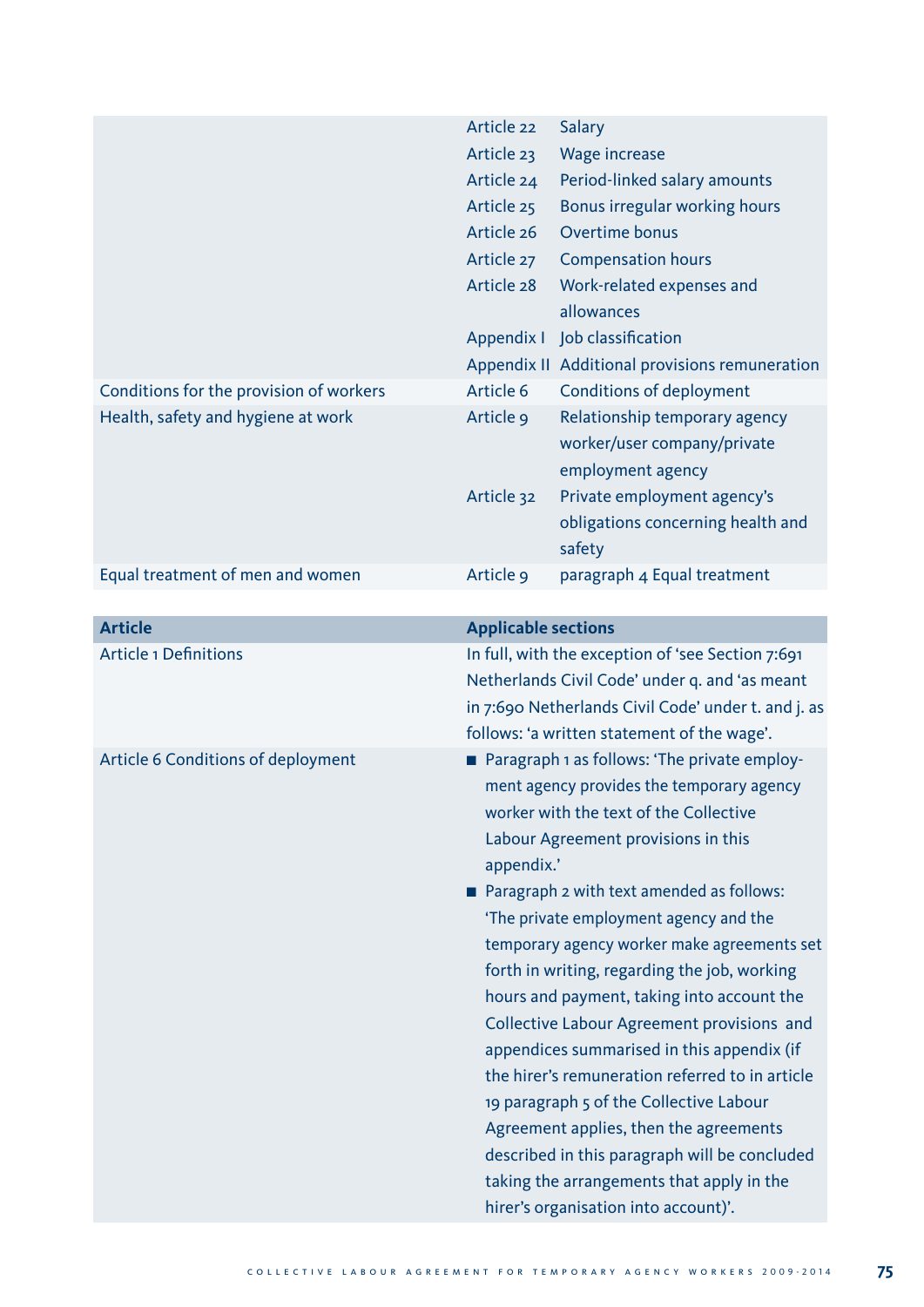|                                                                                  | Paragraph 3 Divergences from the summarised<br>provisions and appendices of the Collective<br>Labour Agreement for Temporary Agency                                                                                                                                                                                                       |
|----------------------------------------------------------------------------------|-------------------------------------------------------------------------------------------------------------------------------------------------------------------------------------------------------------------------------------------------------------------------------------------------------------------------------------------|
|                                                                                  | Workers are only permissible if they benefit the<br>temporary employee and provided the                                                                                                                                                                                                                                                   |
|                                                                                  | divergence is agreed on in writing between the                                                                                                                                                                                                                                                                                            |
|                                                                                  | private employment agency and temporary                                                                                                                                                                                                                                                                                                   |
|                                                                                  | agency worker.                                                                                                                                                                                                                                                                                                                            |
| Article 9 Relationship between temporary                                         | Paragraph 3                                                                                                                                                                                                                                                                                                                               |
| employee/user company/private employment<br>agency                               | <b>Paragraph 4</b>                                                                                                                                                                                                                                                                                                                        |
| Article 11 Time sheet                                                            | In full                                                                                                                                                                                                                                                                                                                                   |
| Article 18 Job classification                                                    | In full                                                                                                                                                                                                                                                                                                                                   |
| Article 19 Remuneration                                                          | Paragraph 1                                                                                                                                                                                                                                                                                                                               |
|                                                                                  | Paragraph 5, under a. and b. the reference to                                                                                                                                                                                                                                                                                             |
|                                                                                  | paragraphs 2, 3 and 4 lapses                                                                                                                                                                                                                                                                                                              |
| Article 20 Skilled workers                                                       | Paragraph <sub>1</sub>                                                                                                                                                                                                                                                                                                                    |
|                                                                                  | Paragraph 2                                                                                                                                                                                                                                                                                                                               |
| Article 21 Temporary agency workers working                                      | In full                                                                                                                                                                                                                                                                                                                                   |
| in the construction industry                                                     |                                                                                                                                                                                                                                                                                                                                           |
| Article 22 Salary                                                                | In full with exception of end salary and standard<br>period-linked salary in paragraphs 1 and 2                                                                                                                                                                                                                                           |
| Article 23 Wage increase                                                         | In full                                                                                                                                                                                                                                                                                                                                   |
| Article 24 Period-linked salary amounts                                          | In full                                                                                                                                                                                                                                                                                                                                   |
| Article 25 Bonuses irregular working hours                                       | Paragraph 1 only table minimum bonus factors<br>Paragraph 2<br>Paragraph 3                                                                                                                                                                                                                                                                |
| Article 26 Overtime bonus                                                        | In full with the exception of the last sentence                                                                                                                                                                                                                                                                                           |
|                                                                                  | in paragraph 1<br>In full                                                                                                                                                                                                                                                                                                                 |
| Article 27 Compensation hours<br>Article 28 Work-related expenses and allowances | In full                                                                                                                                                                                                                                                                                                                                   |
| Article 32 Private employment agency's                                           | In full                                                                                                                                                                                                                                                                                                                                   |
| obligations concerning health and safety                                         |                                                                                                                                                                                                                                                                                                                                           |
| Article 34 Work and rest times                                                   | In full                                                                                                                                                                                                                                                                                                                                   |
| Article 35 Holidays                                                              | Paragraph <sub>1</sub>                                                                                                                                                                                                                                                                                                                    |
|                                                                                  | Temporary agency workers are entitled to<br>continued payment of the actual wage during<br>their holidays, insofar as the right to holidays<br>has been accumulated pursuant to paragraph 1,<br>of this article. Temporary agency workers who<br>are still entitled to holidays when the agency<br>work employment contract expires shall |
|                                                                                  |                                                                                                                                                                                                                                                                                                                                           |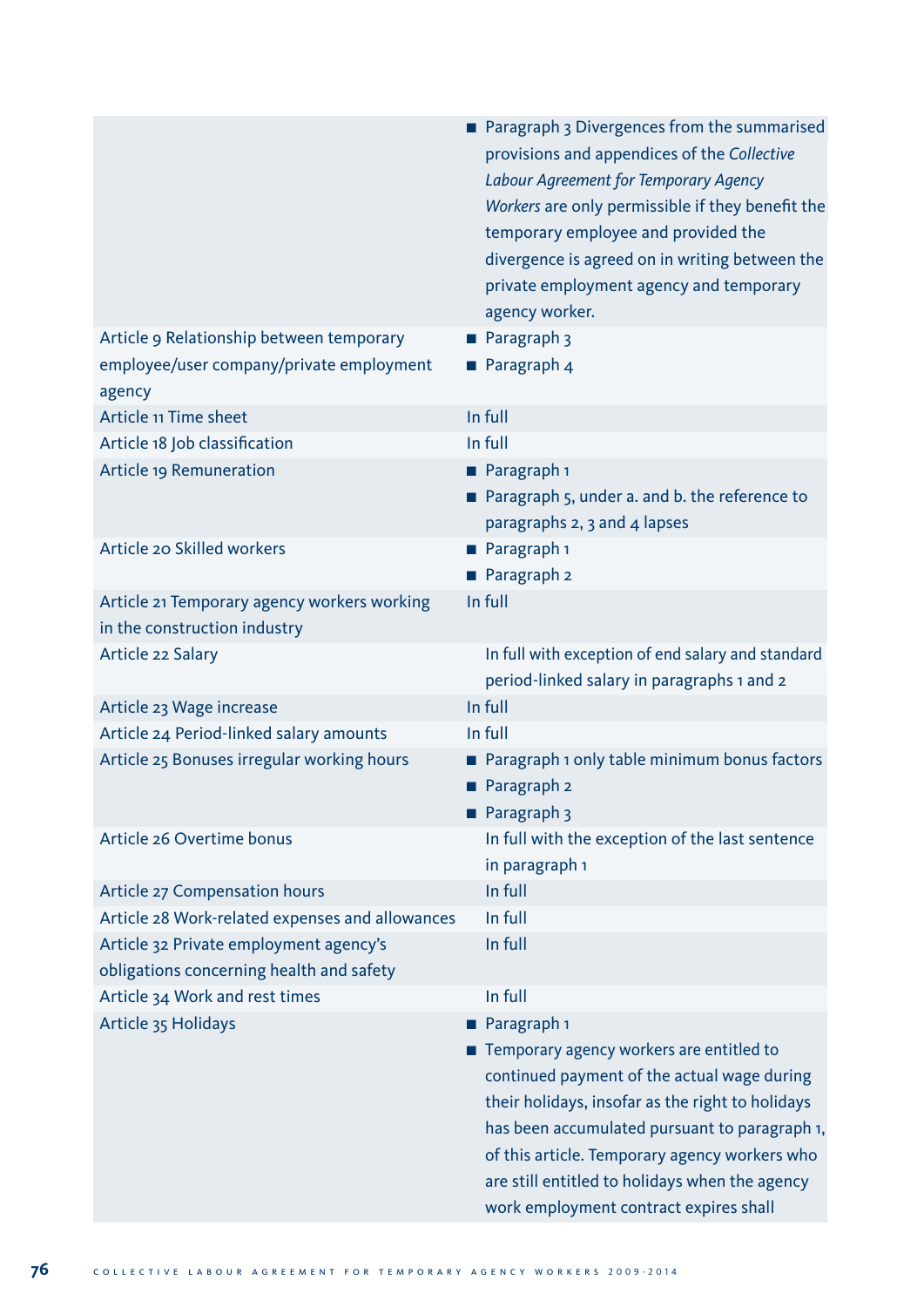|                                                                                                            | be entitled to a financial payment for those<br>holiday entitlements.<br><b>Paragraph</b> 5                                                                                                                                                                                                                                                                                                                                |
|------------------------------------------------------------------------------------------------------------|----------------------------------------------------------------------------------------------------------------------------------------------------------------------------------------------------------------------------------------------------------------------------------------------------------------------------------------------------------------------------------------------------------------------------|
| Article 36 Holiday allowance                                                                               | In full                                                                                                                                                                                                                                                                                                                                                                                                                    |
| Article 37 Short-term absenteeism and special<br>leave                                                     | ■ Paragraph 1 with addition of: "The temporary<br>agency worker shall be entitled to continued<br>payment of the actual wage in these cases.'                                                                                                                                                                                                                                                                              |
| Article 38 Generally recognised public holidays                                                            | Paragraph 1<br>■ Paragraph 2 as follows: "The temporary<br>agency worker shall be entitled to continued<br>payment of the actual wage on public holidays<br>on which the temporary agency worker has<br>not worked on account of that public holiday.'                                                                                                                                                                     |
| Article 39 Holiday workers                                                                                 | Paragraph <sub>1</sub><br>Paragraph 2 as follows: 'The provisions of this<br>appendix likewise apply to holiday workers,<br>however, on the understanding that, contrary<br>to article 35, paragraph 1 of the Collective<br>Labour Agreement, they shall be entitled<br>to 13 1/3 hours' holiday for each full working<br>month they have worked or a proportional part<br>thereof in the case of not having worked a full |
|                                                                                                            | working month.'                                                                                                                                                                                                                                                                                                                                                                                                            |
| Article 44 Temporary agency workers not<br>permanently resident in the Netherlands                         | Paragraph 1<br>Paragraph 4<br>Paragraph 5<br>Paragraph 7<br>Paragraph 8                                                                                                                                                                                                                                                                                                                                                    |
| Article 45 Additional rules for temporary<br>agency workers not permanently resident in<br>the Netherlands | In full                                                                                                                                                                                                                                                                                                                                                                                                                    |
| Article 46 Temporary agency workers with a<br>foreign employment contract (Waga)                           | In full                                                                                                                                                                                                                                                                                                                                                                                                                    |
| Article 53 Observance                                                                                      | In full                                                                                                                                                                                                                                                                                                                                                                                                                    |
| <b>Appendix I Job classification</b>                                                                       | In full<br>Foreign diplomas recognised at EC level compa-<br>rable to the diplomas referred to in the Collective<br>Labour Agreement will be recognised.<br>Contact the IDW - Evaluation of Foreign<br>Credentials division of UWV WERKbedrijf<br>tel. +31 (0)79 - 321 79 30.                                                                                                                                              |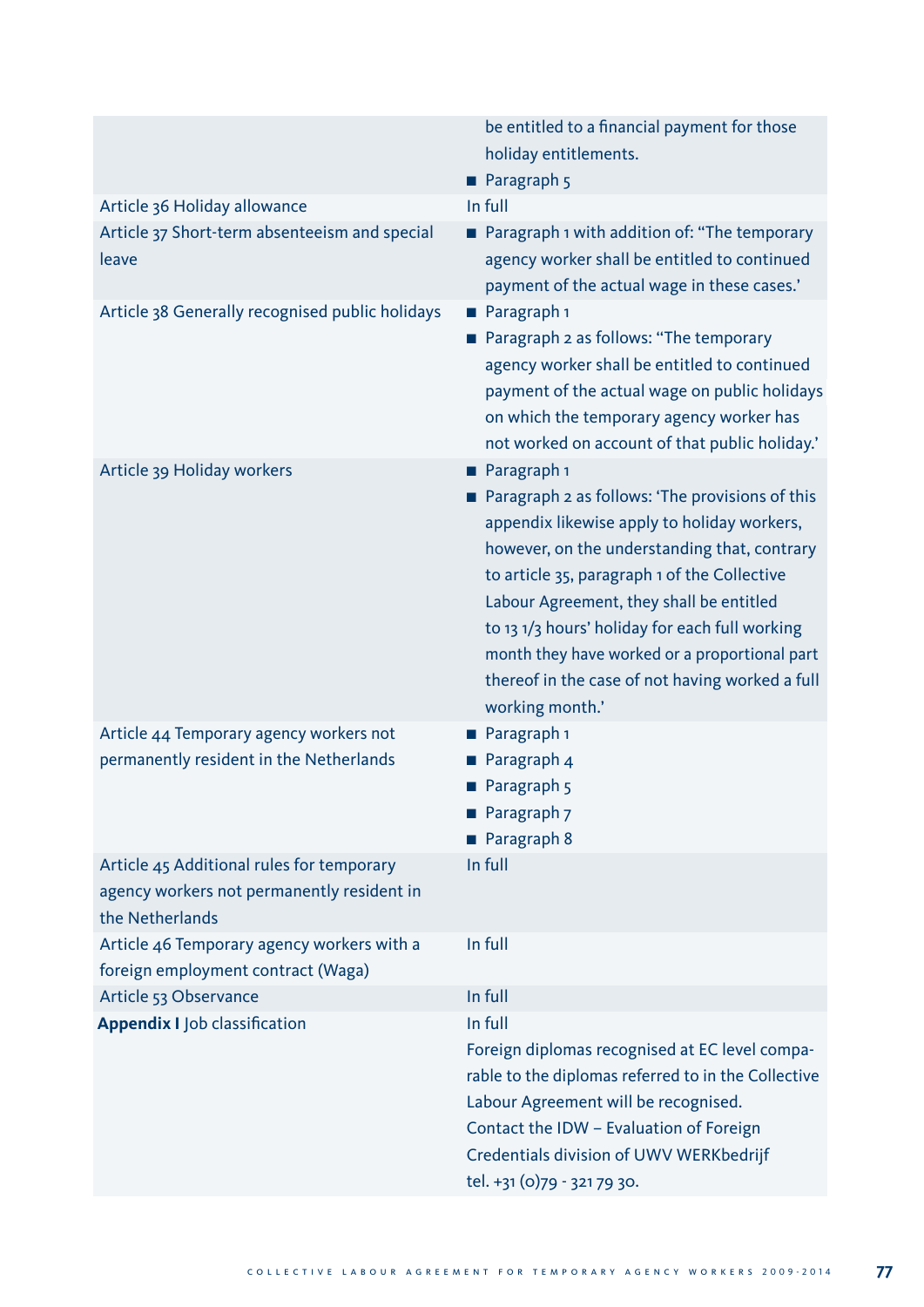**Appendix II** Additional provisions remuneration In full with the exception of article 2. Article 2 as follows: 'For any wage payment the temporary agency worker will be provided with a written or electronic specification of the gross wage amount, as well as the amount of the gross hourly wage, the number of hours worked and the bonuses paid on the hourly wage specified as to bonus type and hours.'

#### **Appendix V Personal Education Budget (P.E.B.) from 1 January 2008**

- 1. The accumulation of the Personal Education Budget (P.E.B.) ends as of 1 January 2008. Temporary agency workers working in phase B who accumulated a personal education budget (P.E.B.) before 1 January 2008, retain the right to the P.E.B..
- 2. The P.E.B. was accumulated as follows before 1 January 2008: the accumulation of the P.E.B., comprising one percent of the actual wage, commenced in phase A, once the temporary agency worker had performed work during 26 weeks. The temporary agency worker had no individual right to use the P.E.B. in phase A. From the time that the temporary agency worker started working in phase B, the accumulation of the P.E.B. continued at one percent of the actual wage.
- 3. The 1.02 percent group training expenditure obligation referred to in article 43, paragraph 3, also includes all benefits and the costs spent on training within the scope of a P.E.B..
- 4. In consultation with the private employment agency, a temporary agency worker working in phase B on 1 January 2008 shall use the balance accumulated until 1 January 2008 for educational purposes. All direct training costs referred to in paragraph 2 of this article that are incurred on the temporary agency worker's behalf, including in phase A, by both the temporary agency worker and the private employment agency, shall be settled against the P.E.B. balance or the collective sum of 1.02 percent. Indirect training costs shall be settled against the collective sum of 1.02 percent.
- 5. Insofar as a temporary agency worker has received no training in phase B, the remaining P.E.B. balance shall be paid out automatically six weeks after the end of the employment, unless:
	- a. phase B is immediately followed by an employment contract with the hiring company or phase C commences at the private employment agency where the temporary agency worker works;
	- b. the temporary agency worker was offered training but refused to accept it;
	- c. the temporary agency worker gave an urgent reason for terminating the agency work employment contract. If the private employment agency so desires and the temporary agency worker agrees, the payment of the remaining P.E.B. balance described above in paragraph 5 may also be in the form of a training voucher.
- 6. Temporary agency workers who have a secondment agreement in phase B and have accumulated a P.E.B. in phase B before 1 January 2008, are entitled to training, if and insofar as their P.E.B. is sufficient to finance the training concerned.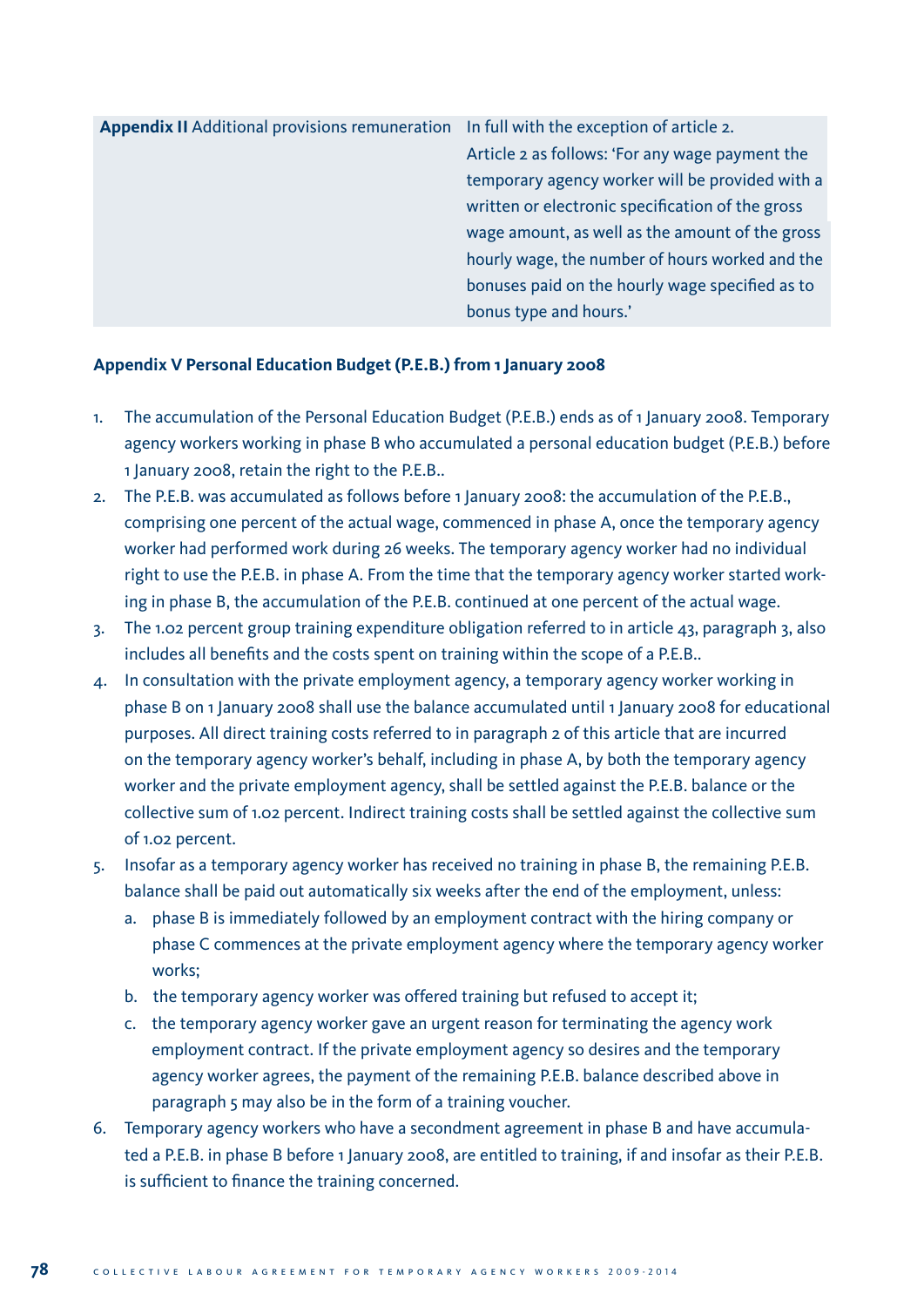- 7. The private employment agency is entitled to require a contribution towards the training costs from the temporary agency worker, if and insofar as the P.E.B. is insufficient to finance the training. This contribution shall never exceed 50% of the amount in excess of the P.E.B.. The contribution may consist of a lump-sum contribution and/or a periodic contribution. The latter may consist of a deduction per hour during the period of the agency work employment contract.
- 8. If the private employment agency pays more in training costs than the amount of the P.E.B., the private employment agency may require the temporary agency worker to pay back all or some of the extra amount, if the temporary agency worker fails to complete the study programme, fails to complete it successfully, or if the agency work employment contract is terminated prematurely on the initiative or through the action of the temporary agency worker. In that case, the private employment agency shall work out reasonable repayment arrangements with the temporary agency worker. This contribution shall never exceed the contribution of the private employment agency in excess of the P.E.B.. The private employment agency shall also be authorised to set-off the excess amount in a final settlement.

#### **Appendix VI Overview committees** *Collective Labour Agreement for Temporary Agency Workers*

#### *Disputes Committee*

Pursuant to article 48 of the Collective Labour Agreement, the Disputes Committee handles disputes presented by temporary agency workers and private employment agencies on the interpretation/ application of the *Collective Labour Agreement for Temporary Agency Workers*. The Disputes Committee for the Temporary Agency Work Sector can be contacted by post at PO Box 144, 1170 AC Badhoevedorp and by e-mail at geschillen@abu.nl.

#### *Job Classification Committee*

Pursuant to article 49 of the Collective Labour Agreement, the Job Classification Committee handles objections from temporary agency workers concerning classification of a job. The Job Classification Committee can be contacted by post at PO Box 144, 1170 AC Badhoevedorp and by e-mail at functieclassificatie@abu.nl.

#### *Remuneration Committee*

The Remuneration Committee:

- pursuant to article 20 of the Collective Labour Agreement handles skilled workers notifications from parties to another Collective Labour Agreement;
- pursuant to article 7 of Appendix II of the Collective Labour Agreement handles dispensation requests from parties to the *Collective Labour Agreement for Temporary Agency Workers* concerning the standards table.

The Remuneration Committee can be reached by post at PO Box 144, 1170 AC Badhoevedorp.

### *Dispensation Committee* The Dispensation Committee: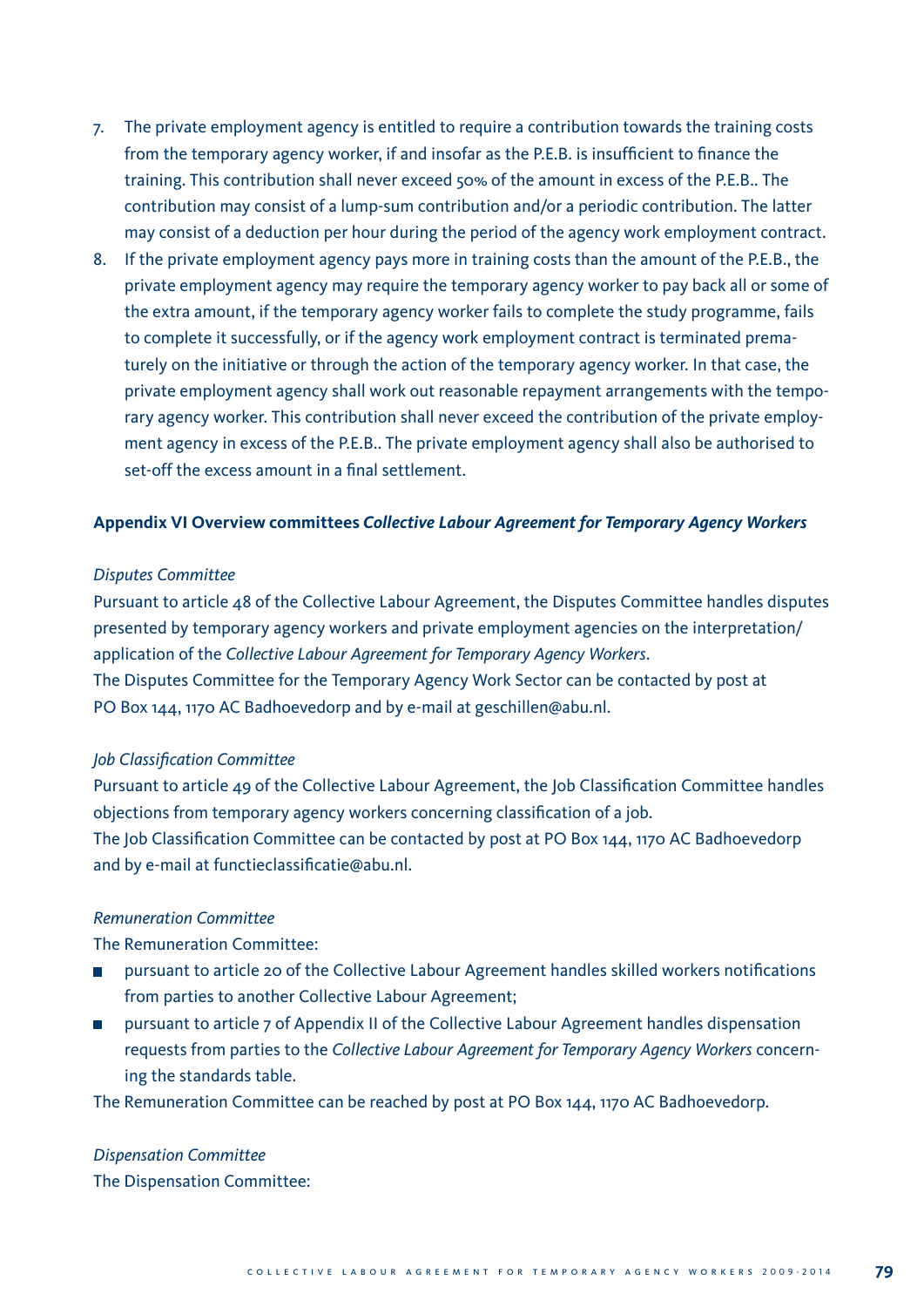- $\blacksquare$  pursuant to article 4 of the Collective Labour Agreement handles dispensation requests from the *Collective Labour Agreement for Temporary Agency Workers* filed by parties to another Collective Labour Agreement;
- **u** pursuant to articles 25 and 26 of the Collective Labour Agreement handles dispensation requests from private employment agencies concerning application of the regulation concerning irregular working hours and overtime bonus.

The Dispensation Committee can be reached by post at PO Box 144, 1170 AC Badhoevedorp.

#### **Appendix VII Housing standards**

#### **1. Housing General**

- 1.1 Current overview of housing locations and persons per location is available.
- 1.2 Inspection of permitted housing (types of accommodation):
	- a. normal houses;
	- b. hotel/guest houses;
	- c. housing units in a complex of buildings;
	- d. chalets/units;
	- e. housing in a recreational area.
- 1.3 Maximum capacity + actual occupancy of persons per location per inspection date.
- 1.4 At least 10 m² per person

*measuring method is l x w : persons = m²*

- additional living space in the immediately accessible environs of the housing space is counted in;
- additional living space that is not in the immediately accessible environs of the housing space is not counted in.
- 1.5 Available space per sleeping area per person must accommodate at least one single bed, one wardrobe and a chair.

#### **2. Sanitary/heating/safety/hygiene facilities**

- 2.1 Sanitary facilities:
	- $\Box$  toilet(s) (at least one toilet per eight people);
	- shower(s) (at least one shower per eight people).
- 2.2 Safety and hygiene as assessed by the auditor.
- 2.3 Heating: if gas heaters are used, a CO alarm must be installed + proof of annual inspection of central heating, gas heater or geyser.

#### **3. Other facilities**

- 3.1 Refrigerator(s), 30 litres of refrigeration space per person + use of freezer.
- 3.2 Cook tops, at least four burners, if more than eight persons then one burner per two persons, if more than 30 persons, at least 16 burners, possibly supplemented with oven and microwave.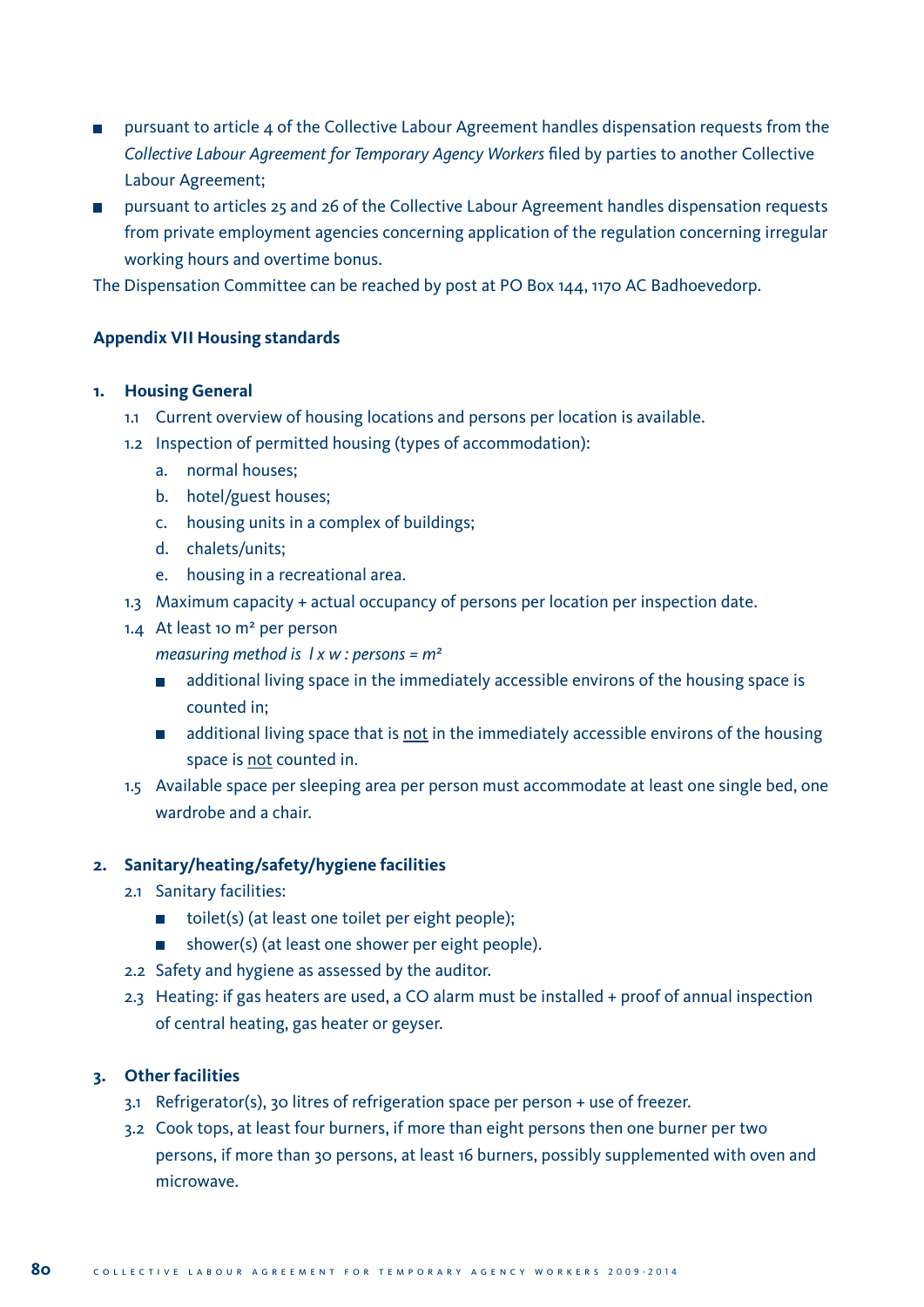#### **4. Fire safety 1**

Where required, inspection report from the fire brigade in accordance with the law (for hotel/guest houses and housing units in a complex of buildings).

#### **5. Fire safety 2** (Minimum requirements for housing units for which no permit is required)

- 5.1 Fire extinguisher
	- $\blacksquare$  the durability / validity can be monitored;
	- type of fire extinguisher six litre;
	- **instructions for use on fire extinguisher;**
	- $\blacksquare$  fire extinguisher within five metres of cooking area.
- 5.2 Fire blanket (near cooking facilities).
- 5.3 Functioning smoke and CO alarms installed at prescribed location.

#### *Addition of Fire Safety 4 and 5*

Fire safety guarantees that are extended by the fire brigade or by specialised private parties and which are at least comparable to the set of standards are also permitted. The presence of a recent inspection report is mandatory in that case.

#### **6. Other requirements**

- 6.1 Information card in the national language must at least contain the following telephone numbers:
	- private assistance;
	- egional police;
	- **film** fire brigade;
	- 112 (in life-threatening situations);
	- **Fig. 1** brief ground rules for the housing facility given in the national language.
- 6.2 Information card must be displayed centrally at the housing facility.
- 6.3 If more than two bedroom doors are locked during a housing inspection, a re-inspection will take place.

#### **Protocols**

#### Protocol A **Training**

The Collective Labour Agreement parties have agreed with the taking effect of the new Collective Labour Agreement to make new training endeavours. With this training arrangement, the Collective Labour Agreement parties are attempting to offer an incentive for company wide and sector wide training activities. In the next few years parties wish to focus on:

- reducing the deficit of qualified employees on the employment market;
- converting relevant agency work experience into qualifying courses and recognised diplomas;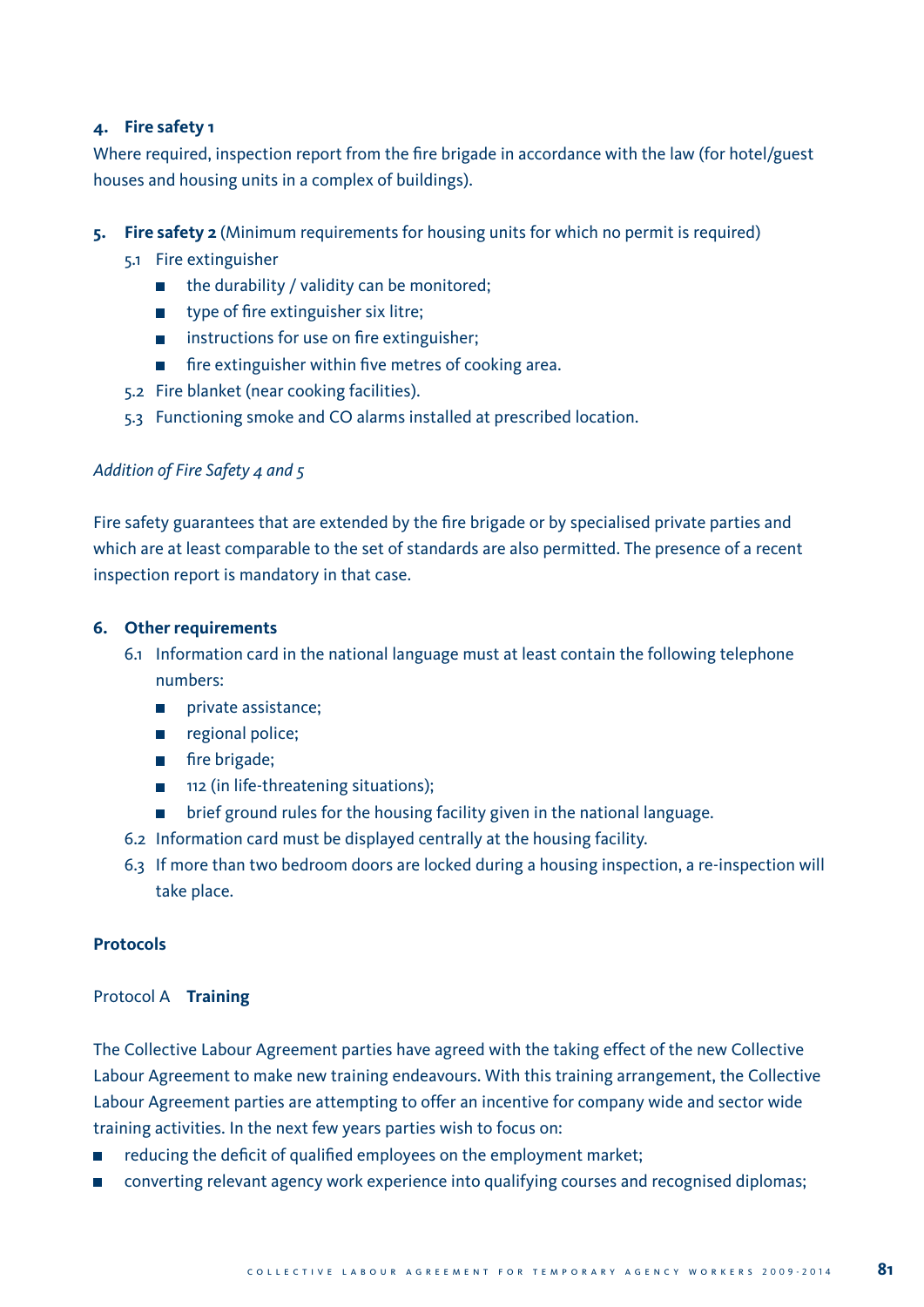- growth of learning and working in the agency work sector via intermediary employment practices;
- $\blacksquare$  more people with starting qualifications (Web-2-level) getting work;
- combating illiteracy and semi-literacy in employees;
- sector wide training and cooperation between STOOF and other O&O (education and develop- $\blacksquare$ ment) funds.

To make this concrete, parties agree here inter alia to want to put out 5000 BBL (professional guided training) working and learning processes and 2500 experience certificates, in particular targeted at younger and older employees without a starting qualification, in a period of two years. The 2500 experience certificates will be funded by STOOF. In this respect the tax allowances in combination with allowances via STOOF will be drawn attention to. Temporary agency workers who cannot be considered for periodic acknowledgement of skills by their private employment agency can appeal to STOOF for an acknowledgement of skills, for example via the skills scan which has already been developed and is available. Companies can also use this skills scan free of charge.

In view of the recommendation by the Stichting van de Arbeid (labour foundation), parties agree with regard to the use of O&O funds (July 2008) to explicitly endeavour by way of STOOF activities to effectuate the collaboration with other O&O funds and municipalities in order to make communal investments and a financially sound approach including lost time costs in the training of flex workers possible.

Parties wish to arrive at a training monitor for the temporary agency work sector. This monitor will be used to investigate the training activities of private employment agencies every two years. STOOF will be asked to develop and implement this monitor.

To enable private employment agencies in the implementation and justification of the training expenditure obligation, the Collective Labour Agreement parties request STOOF to develop model training plans. These model training plans should be made available to the private employment agencies.

Parties agree that temporary agency workers and private employment agencies should be able to approach a national training desk for the temporary agency work sector for their training wishes and training activities. This applies for example for temporary agency workers who cannot be served adequately by the private employment agency (e.g. for introductory stages), or for SME companies who are unable to adequately develop their training activities themselves. Parties request STOOF to investigate the options for a national desk for training and experience certificates.

# Protocol B **Collective Redundancy (Notification) Act (protocol for article 31 of the Collective Labour Agreement)**

The parties to the *Collective Labour Agreement for Temporary Agency Workers*, whereas: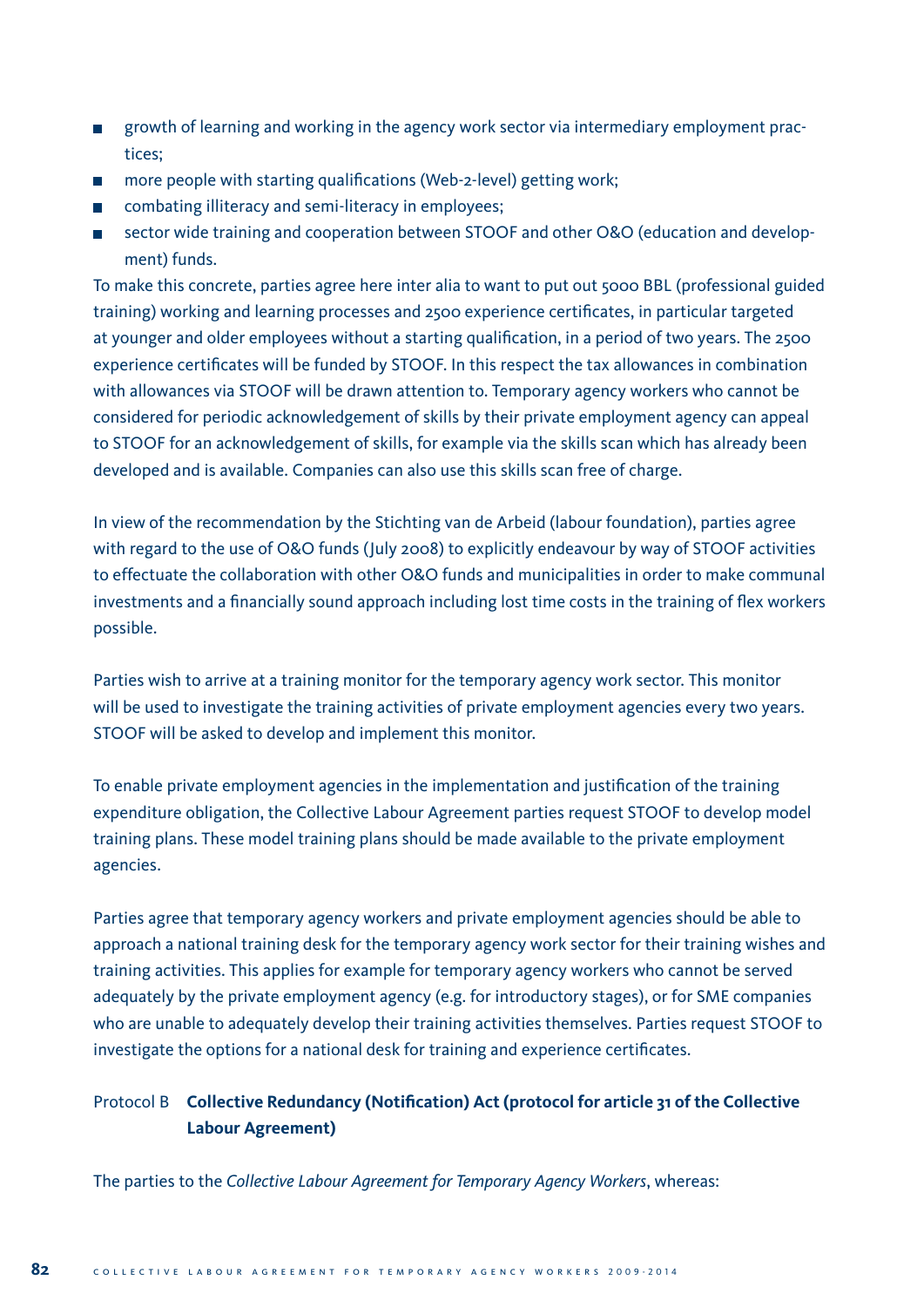- article 31 of the Collective Labour Agreement stipulates that for the duration of an agency work employment contract for a definite or indefinite period, the private employment agency is obliged to offer suitable substitute employment in the event of the cessation of the contract for the hiring of professional services;
- **a** article 31 further stipulates that for the aforementioned redeployment the private employment agency must take into account a period of at least one month, which may ultimately increase to three months, depending on the length of service of the agency work concerned;
- $\Box$  the private employment agency shall only be entitled to request a dismissal permit, if it has become apparent after this period that the redeployment of the person concerned is impossible;
- the parties would like to prevent the aforementioned waiting period from being combined with the waiting period of one month referred to in Section 6, subsection 1 of the Collective Redundancy (Notification) Act (WMCO).

The parties note that from 1 January 1999 the Collective Redundancy (Notification) Act shall be replaced by article 6a., which reads:

*'If the notification is supported by a statement from the employees' organisations with an interest in this matter that they have been consulted and that they agree, requests shall be accepted for processing immediately.'*

The parties establish that the obligation of the legal affairs department of UWV WERKbedrijf, to take into account the period referred to in Section 6, subsection 1, of the Collective Redundancy (Notification) Act shall be at issue, if an employer intends to terminate, on one or more dates within a period of three months, the employment of at least twenty employees in a working area. The working areas of UWV WERKbedrijf generally cover a province. A private employment agency usually has more than one branch in a province. Branches are generally financially and economically independent units of the private employment agency.

The size of UWV WERKbedrijf working area on the one hand and the organisation of private employment agencies on the other means that a situation could occur in which dismissal permits requested by branches within the three-month period referred to in Section 6, subsection 1, of the Collective Redundancy (Notification) Act result in the mass redundancy referred to in the Collective Redundancy (Notification) Act, without the relationship in the proposed dismissals existing that the Act assumes. The figure of twenty could occur because branches request permits in a case in which no structural reduction in the number of contracts for professional services in a hirer's organisation has taken place. On reaching the figure of twenty, UWV WERKbedrijf legal affairs department shall put aside any dismissal permit requests that are still pending for a period of one month.

In the aforementioned case, the private employment agency would have to take into account the waiting period of one month referred to in Section 6, subsection 1, of the Collective Redundancy (Notification) Act, in addition to the redeployment period referred to in article 31 of the Collective Labour Agreement.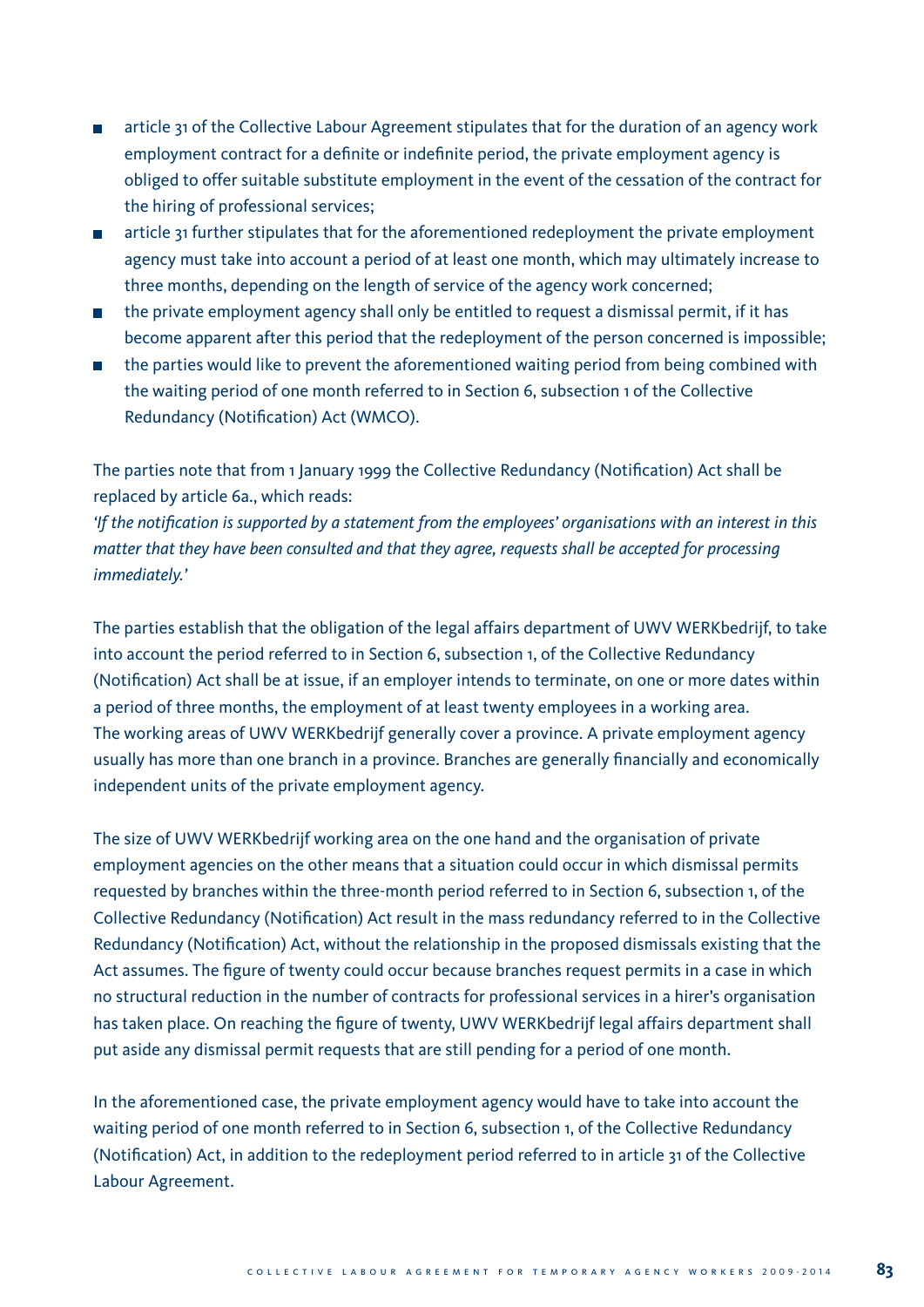The parties to the Collective Labour Agreement believe that this double waiting period would not be advisable in such a case. In such a case, they agree that the employees' organisations will, in principle, immediately issue a statement of consultation, as referred to in Section 6a. of the Collective Redundancy (Notification) Act. This does not affect the fact that, in situations in which employees' organisations believe that the private employment agency is attempting to circumvent the principle of the Collective Redundancy (Notification) Act, a statement of this kind will not be automatically provided and that they will enter into discussions with the private employment agency with a view to being consulted about the mass redundancy.

The parties also believe it is advisable for the parties to be able to calculate in advance what the approximate wage costs will be of mass redundancy. To this end, they agree on the following.

- In the event of a user company, i.e. an employer, as referred to in Section 1 of the Collective Redundancy (Notification) Act, terminating the contract(s) for professional services for a group of more than twenty temporary agency workers all at once, the private employment agency shall report the fact to the employees' organisations concerned with this Collective Labour Agreement, at a time that would enable consultation to still have an effect on the decisions that have to be taken.
- If it emerges that the private employment agency is not able to redeploy all the temporary agency workers affected and a group of twenty or more temporary agency workers in phase C remain, the employees' organisations shall, in principle, issue the statement referred to in Section 6a. of the Collective Redundancy (Notification) Act so that the private employment agency need not take the waiting period referred to in Section 6, subsection 1, of the Collective Redundancy (Notification) Act into account. In that case, the private employment agency shall owe the employees concerned an allowance in accordance with what is known as the sub-district court formula (in which the correction factor C is one), from which shall be deducted the wage costs for the period from the date of the notification to the commencement date of redundancy in which the temporary agency worker affected has not worked and nevertheless received a wage payment. The basis for calculating the allowance in accordance with the sub-district court formula is the actual wage that the temporary agency worker has received in the thirteen weeks prior to the end of the most recently terminated placement, plus the structural allowances for irregular hours, shifted working hours and the shift bonus.

This does not affect the fact that the employees' organisations and private employment agencies may negotiate about a different allowance if they believe grounds exist for doing so. In that case, they shall issue a statement afterwards pursuant to Section 6a. of the Collective Redundancy (Notification) Act.

In a case of mass redundancy as referred to here, the private employment agency shall not be obliged to take into account the waiting period referred to in article 31, paragraph 7 of the Collective Labour Agreement, provided the agency has made the attempts at redeployment referred to in article 31, paragraph 2 of the Collective Labour Agreement.

If and insofar as there is a case of mass redundancy as referred to here, the private employment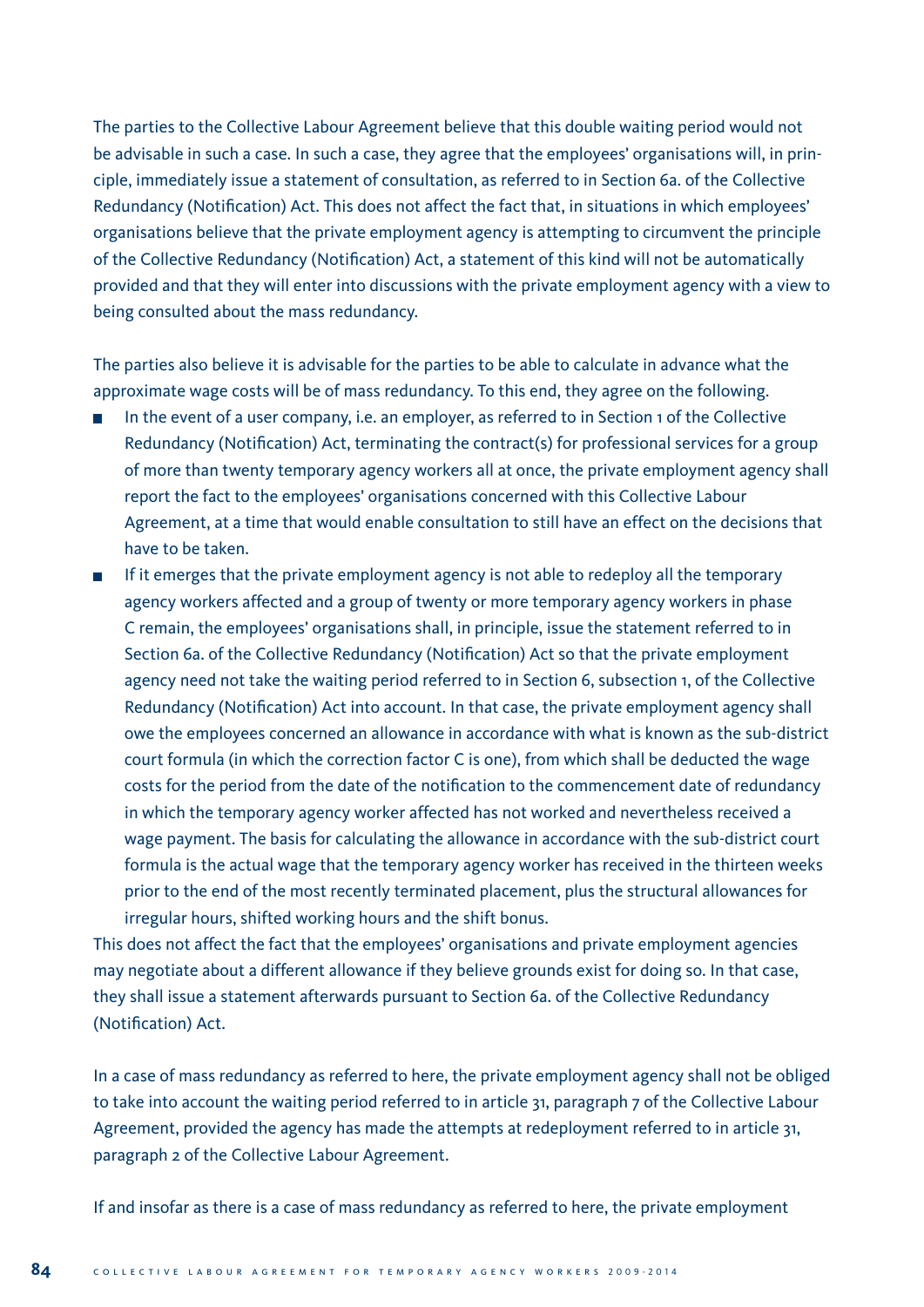agency, in consultation with the employees' organisations, may agree, in an agreement announced as a Collective Labour Agreement, to depart from the provisions of article 15, paragraph  $\mu$  of the Collective Labour Agreement, subsections 2 and 4 of Section 7:672 of the Netherlands Civil Code, or the provisions on the term of notice laid down in the individual employment contract. Moreover, in the aforementioned agreement, the private employment agency may agree to depart from the provisions on the legal status and periods of interruption stipulated in articles 13 and 17 of the Collective Labour Agreement and in Sections 7:691 and 7:668a of the Netherlands Civil Code (insofar as this constitutes a so-called statutory provision that can only be contracted out of in a Collective Labour Agreement). This applies to employees whose employment contract was terminated within the scope of the aforementioned mass redundancy and who subsequently started working for the same employer again.

#### Protocol C **Holiday arrangements**

The parties to the *Collective Labour Agreement for Temporary Agency Workers*, considering that the new holiday legislation makes it possible to use holidays in excess of the statutory entitlement for purposes other than days off, agree as follows.

- To arrange a study of the possibilities of purchasing holidays as well as of alternative sources and  $\Box$ possible use of holidays.
- The aforementioned study shall also include an investigation of the possibility of the tax-favourable payment of the trade union membership fee.
- An investigation of the possibilities of purchasing holidays, as well as of alternative sources and possible uses of holidays.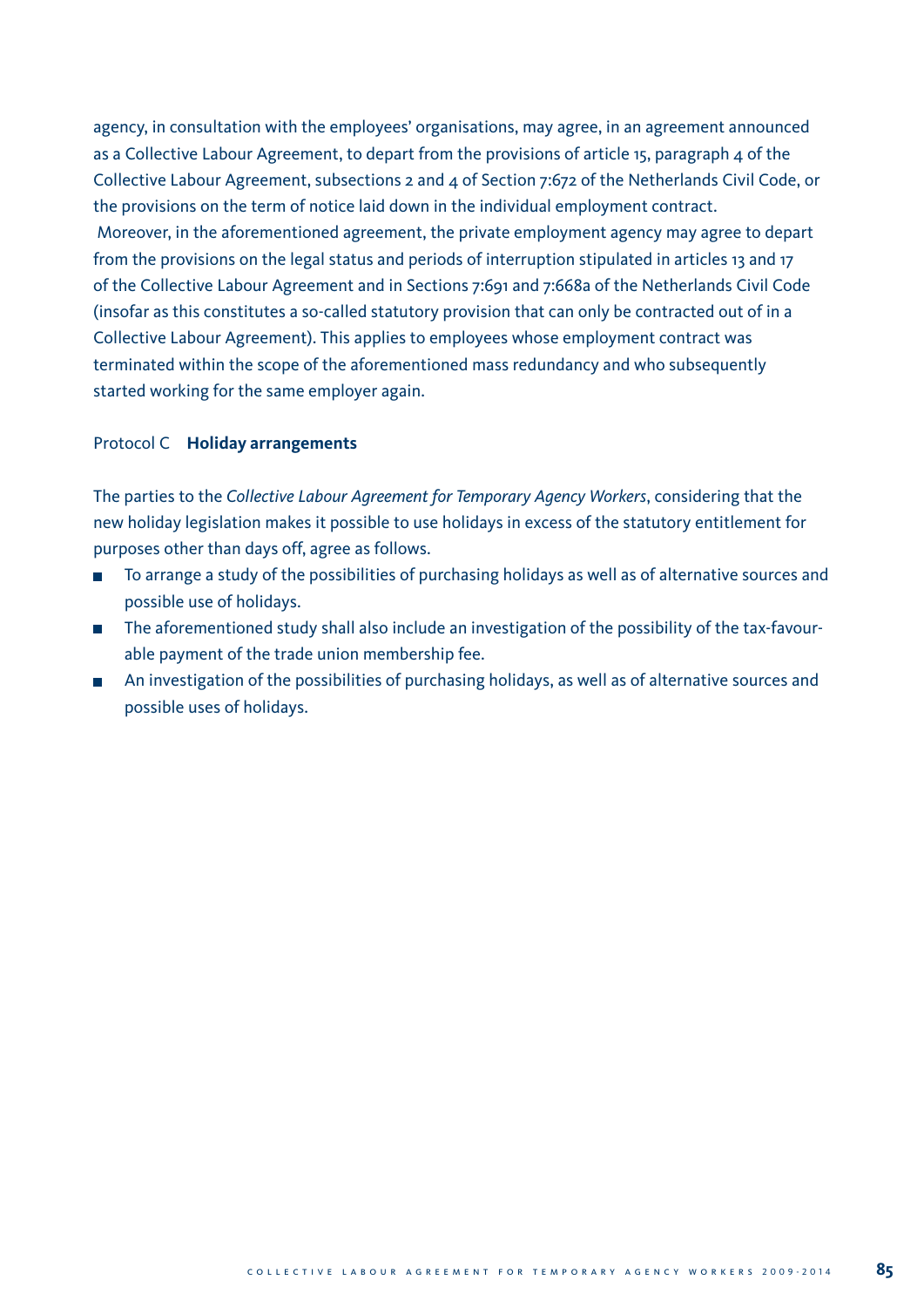**Transpositioning table** *Collective Labour Agreement for Temporary Agency Workers 2009-2014***, version March 2009 (new) with C***ollective Labour Agreement for Temporary Agency Workers 2004-2009***, version February 2008 (old)**

| <b>New Collective</b> | <b>Designation new Collective Labour Agreement</b>            | <b>Old Collective</b> |
|-----------------------|---------------------------------------------------------------|-----------------------|
| Labour                | articles                                                      | Labour                |
| <b>Agreement</b>      |                                                               | <b>Agreement</b>      |
| articles              |                                                               | articles              |
|                       | <b>Chapter 1 Definitions, scope, nature of the Collective</b> |                       |
|                       | <b>Labour Agreement</b>                                       |                       |
| $\overline{1}$        | <b>Definitions</b>                                            |                       |
| $\overline{2}$        | Scope                                                         | $\overline{2}$        |
| 3                     | <b>Duration</b>                                               | 42                    |
| $\overline{4}$        | <b>Dispensation</b>                                           | 41                    |

#### **Chapter 2 General obligations of the employer and employee**

|                 | Registration                                         | $\overline{4}$    |
|-----------------|------------------------------------------------------|-------------------|
| -6              | Conditions of deployment                             | 5                 |
| 7               | Disclosure of previous employment on offer of agency | 6                 |
|                 | work                                                 |                   |
| 8               | Statement of accumulated rights                      | 16                |
| 9, paragraphs   | Relationship between temporary agency worker/ user   | 17 paragraphs 1-3 |
| $1 - 3$         | company/ private employment agency                   |                   |
| 9 paragraph 4   | Equal treatment                                      | 3 paragraph 1     |
| 10 <sup>1</sup> | <b>Rules of conduct and sanctions</b>                | 18                |
| 11              | Time registration form                               | 19                |

## **Chapter 3 Legal Status**

| 12                         | Commencement and nature of the agency work                           |                      |
|----------------------------|----------------------------------------------------------------------|----------------------|
|                            | employment contract                                                  |                      |
| 13                         | Deployment phases                                                    | 8                    |
| 14                         | Termination of agency work employment contract with<br>agency clause | 10 <sup>10</sup>     |
| 15                         | Termination of the secondment agreement                              | 11                   |
| 16                         | Trial periods                                                        | 12                   |
| 17, paragraphs<br>$1-4, 6$ | Successive employership, legal status and remuneration               | 14                   |
| 17 paragraph 5             |                                                                      | Appendix I part B, 9 |

|                  | Chapter 4 Job classification and remuneration |    |
|------------------|-----------------------------------------------|----|
| 18               | Job classification                            | 21 |
| 19               | Remuneration                                  | 22 |
| 19 paragraph 5 c |                                               | 15 |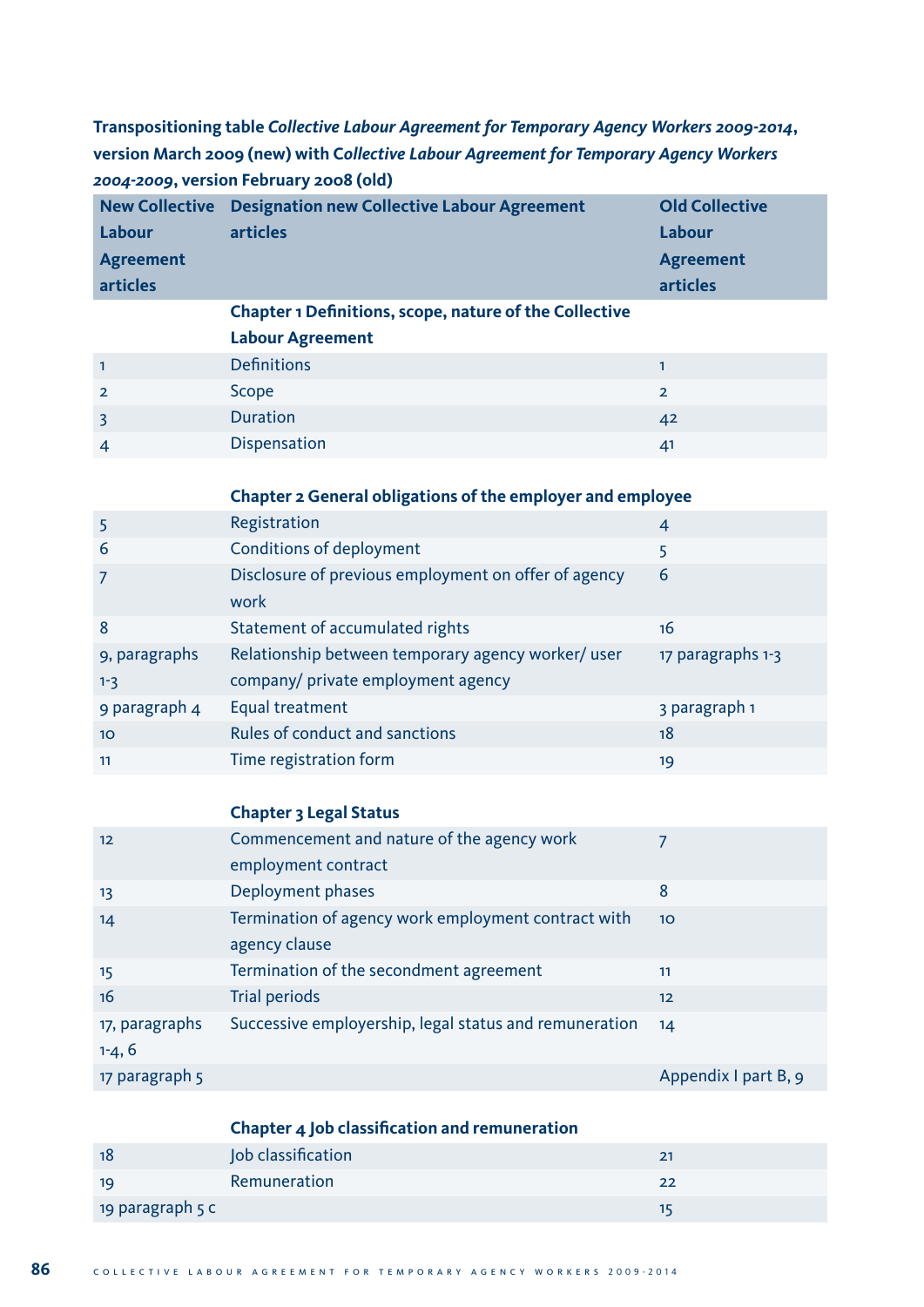| 20              | <b>Skilled workers</b>                                 | 23                      |
|-----------------|--------------------------------------------------------|-------------------------|
| 21              | Temporary agency workers working in the construction   | 23A                     |
|                 | industry                                               |                         |
| 22              | Salary                                                 | Appendix I part B, 4a-g |
| 23              | <b>Wage rise</b>                                       | Appendix I part B, 7    |
| 24              | Period-linked salary amounts                           | Appendix I part B, 3    |
| 25              | Bonus for irregular working hours                      | 1 g and Appendix I part |
|                 |                                                        | $B, 5a-c, 8$            |
| 26              | Overtime bonus                                         | 1 g and Appendix I part |
|                 |                                                        | $B, 6a-d, 8$            |
| 27              | <b>Compensation hours</b>                              | Appendix I part B, 6e   |
| 28              | Work-related expenses and allowances                   | 33                      |
| 29              | Salary savings scheme                                  | 24                      |
| 30 <sup>°</sup> | Exclusion of the continued payment of wages obligation | 9                       |
| 31              | Cessation of agency work due to secondment             | 13                      |
|                 | agreement                                              |                         |
|                 |                                                        |                         |

## **Chapter 5 Health and safety**

| 32  | Private employment agency's obligations concerning | 17 paragraph 4 |
|-----|----------------------------------------------------|----------------|
|     | health and safety                                  |                |
| -33 | Incapacity for work                                | 32             |

# **Chapter 6 Work and holidays**

| 34 | Work and rest times                      | 20 |
|----|------------------------------------------|----|
| 35 | <b>Holidays</b>                          | 27 |
| 36 | Holiday allowance                        | 28 |
| 37 | Short-term absenteeism and special leave | 29 |
| 38 | Generally recognised public holidays     | 30 |
| 39 | <b>Holiday workers</b>                   | 34 |

# **Chapter 7 Payment of reserves**

| 40  | Payment of reserves and holiday allowance           |             |
|-----|-----------------------------------------------------|-------------|
| -41 | Percentages of reserves, deductions and waiting day | Appendix II |
|     | compensation                                        |             |

# **Chapter 8 Pension**

42 Pension scheme 36A, 36B

# **Chapter 9 Training**

| . .<br>43 | .<br>. |    |
|-----------|--------|----|
| . .       |        | -- |
|           |        |    |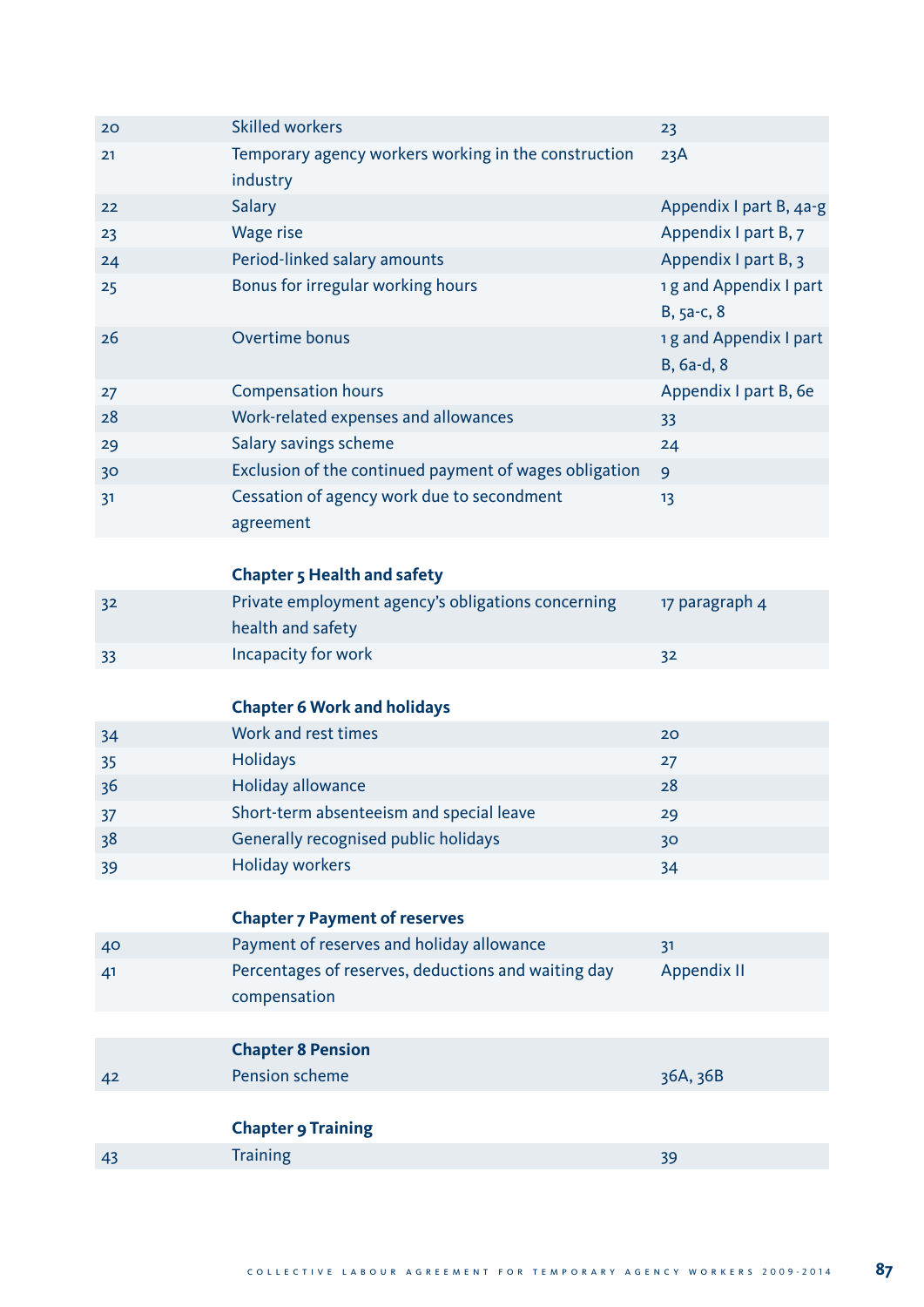# **Chapter 10 International**

| 44  | Temporary agency workers not permanently resident  | 35                 |
|-----|----------------------------------------------------|--------------------|
|     | in the Netherlands                                 |                    |
| -45 | Additional rules for Temporary agency workers not  | <b>Appendix IV</b> |
|     | permanently resident in the Netherlands            |                    |
| -46 | Temporary agency workers with a foreign employment | 35A                |
|     | contract (Waga)                                    |                    |

# **Chapter 11 Disputes Committees**

| 47  | Dealing with complaints in the private employment | 37                       |
|-----|---------------------------------------------------|--------------------------|
|     | agencies                                          |                          |
| 48  | <b>Disputes Committee</b>                         | 38                       |
| -49 | Consultation, objections and appeal procedure     | Appendix I part B, 15-17 |
|     | concerning job classification                     |                          |

# **Chapter 12 Other/final**

| 50 | Facilities for employees' organisations                 | 40 and Protocol L  |
|----|---------------------------------------------------------|--------------------|
| 51 | Evaluation and termination of the Collective Labour     | 43, paragraphs 2-4 |
|    | <b>Agreement provisions</b>                             |                    |
| 52 | Interim amendments                                      | 44                 |
| 53 | Observance                                              | 45                 |
| 54 | <b>Further provisions</b>                               | 46                 |
| 55 | Nature of the Collective Labour Agreement<br>provisions | 47                 |

# **Appendices**

| Appendix I          | Job classification                                            | Appendix I part A and    |
|---------------------|---------------------------------------------------------------|--------------------------|
|                     |                                                               | B, 2                     |
| Appendix II         | Additional provisions remuneration                            |                          |
| $1-3, 4, 5$         | <b>Implementation provisions</b>                              | Appendix I part B, 10-14 |
| $\overline{2}$      | Payslip                                                       | 25                       |
| $\overline{7}$      | Remuneration under standards table and application of         | Appendix III             |
|                     | minimum wage                                                  |                          |
| $8 - 17$            | Divergent employment conditions for temporary                 | <b>Appendix VII</b>      |
|                     | agency workers working in the construction industry           |                          |
| <b>Appendix III</b> | Pension                                                       | 36A, 36B                 |
| <b>Appendix IV</b>  | Matrix temporary agency workers with a foreign                | <b>Appendix VI</b>       |
|                     | employment contract (Waga)                                    |                          |
| <b>Appendix V</b>   | Personal Education Budget (P.E.B.) transitional right from 39 |                          |
|                     | 1 January 2008                                                |                          |
| <b>Appendix VI</b>  | Overview of committees Collective Labour Agreement            |                          |
|                     | for Temporary Agency Workers                                  |                          |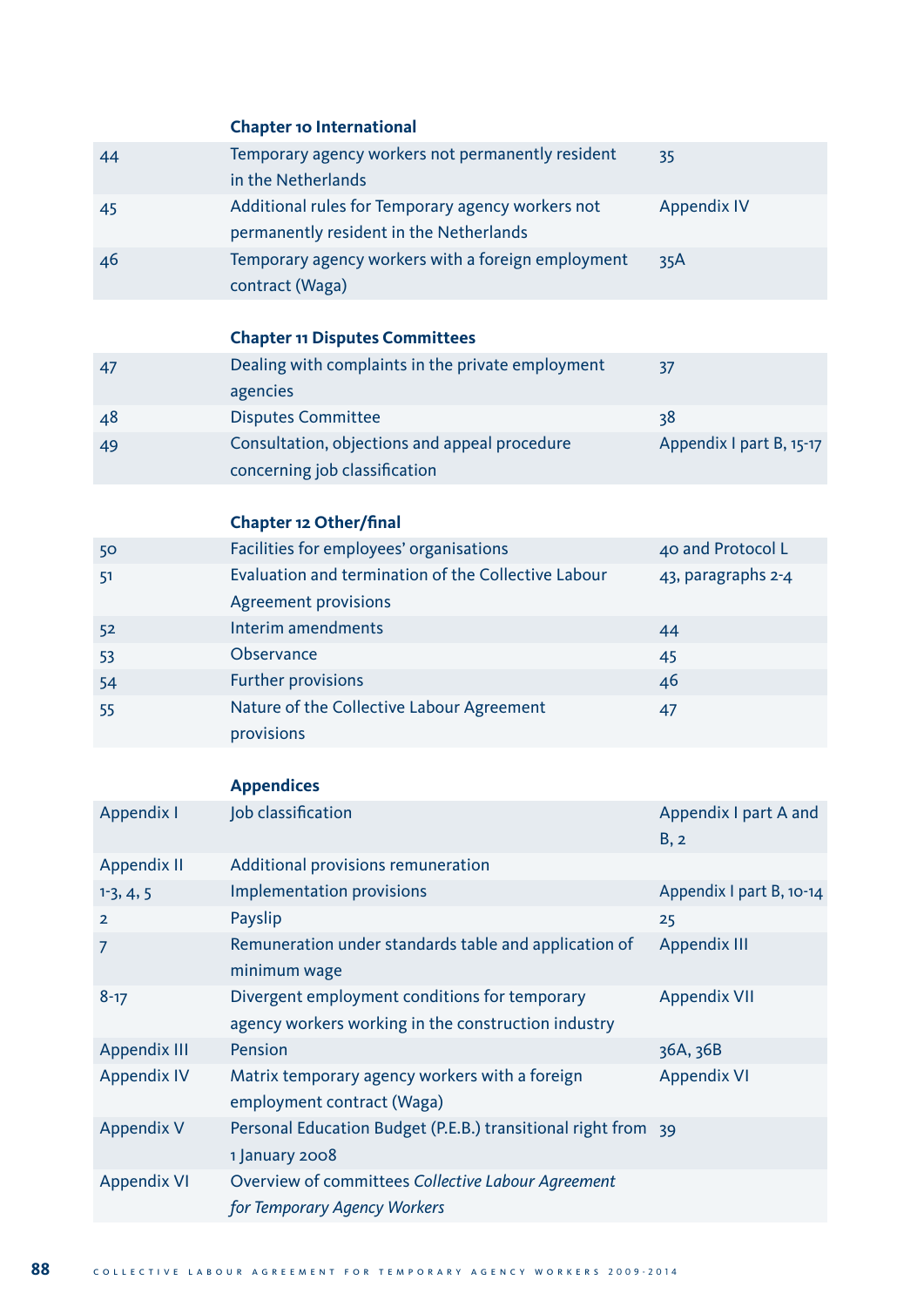|            | <b>Protocols</b>                                       |            |
|------------|--------------------------------------------------------|------------|
| Protocol A | <b>Training</b>                                        |            |
| Protocol B | Collective Redundancy (Notification) Act (protocol for | Protocol B |
|            | article 31)                                            |            |
| Protocol C | <b>Holiday arrangements</b>                            | Protocol H |

*The following articles of the* Collective Labour Agreement for Temporary Agency Workers 2004-2009 *have lapsed: article 3 paragraphs 2 and 3, article 26 and Protocols A, C up to and including G, J, K, N, O.*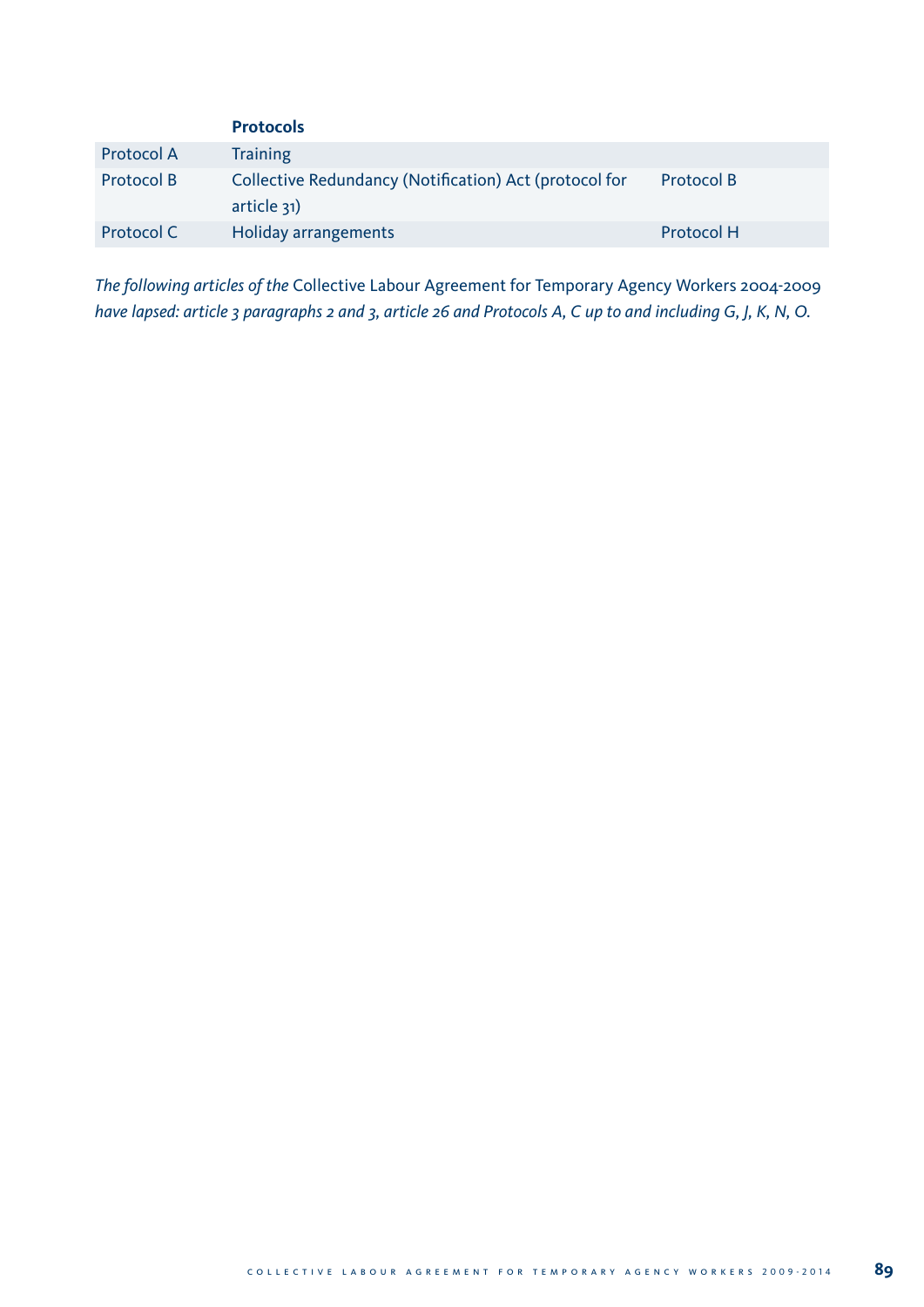**Transpositioning table** *Collective Labour Agreement for Temporary Agency Workers 2004-2009***, version February 2008 (old) with** *Collective Labour Agreement for Temporary Agency Workers 2009-2014***, version March 2009 (new)**

| <b>Old Collective</b> | <b>Designation old Collective Labour Agreement</b>                                     | <b>New Collective</b> |
|-----------------------|----------------------------------------------------------------------------------------|-----------------------|
| Labour                | articles                                                                               | Labour                |
| <b>Agreement</b>      |                                                                                        | <b>Agreement</b>      |
| articles              |                                                                                        | articles              |
| 1                     | <b>Definitions</b>                                                                     | 1                     |
| $\overline{2}$        | Scope                                                                                  | $\overline{2}$        |
| 3 paragraph 1         | Equal treatment                                                                        | 9 paragraph 4         |
| 3 paragraphs          |                                                                                        |                       |
| $2 - 3$               | Lapsed                                                                                 |                       |
| 4                     | Registration                                                                           | 5                     |
| 5                     | <b>Conditions of deployment</b>                                                        | 6                     |
| 6                     | Disclosure of previous employment on offer of temporary<br>work                        | $\overline{7}$        |
| 7                     | Commencement and nature of the temporary<br>employment contract                        | 12                    |
| 8                     | Deployment phases                                                                      | 13                    |
| 9                     | Exclusion of the continued payment of wages obligation                                 | 30                    |
| 10 <sub>o</sub>       | Termination of temporary employment contract with<br>temporary employment clause       | 14                    |
| 11                    | Termination of temporary employment contract for fixed<br>period and indefinite period | 15                    |
| 12                    | <b>Trial periods</b>                                                                   | 16                    |
| 13                    | Temporary employment ceasing to exist                                                  | 31                    |
| 14                    | Successive employership                                                                | 17, paragraphs 1-4, 6 |
| 15                    | Misuse of entitlement                                                                  | 19 paragraph 5 c      |
| 16                    | Statement of accumulated rights                                                        | 8                     |
| 17, paragraphs        | Relationship between temporary employee/client/                                        | 9, paragraphs 1-3     |
| $1 - 3$               | temporary employment agency                                                            |                       |
| 17 paragraph 4        | Information about required (professional) qualifications                               | 32                    |
| 18                    | Rules of conduct and sanctions                                                         | 10 <sub>o</sub>       |
| 19                    | Time registration                                                                      | 11                    |
| 20                    | Work and rest times                                                                    | 34                    |
| 21                    | Job classification                                                                     | 18                    |
| 22                    | Remuneration                                                                           | 19                    |
| 23                    | <b>Skilled workers</b>                                                                 | 20                    |
| 23A                   | Temporary emplyees working in the construction<br>industry                             | 21                    |
| 24                    | Salary savings scheme                                                                  | 29                    |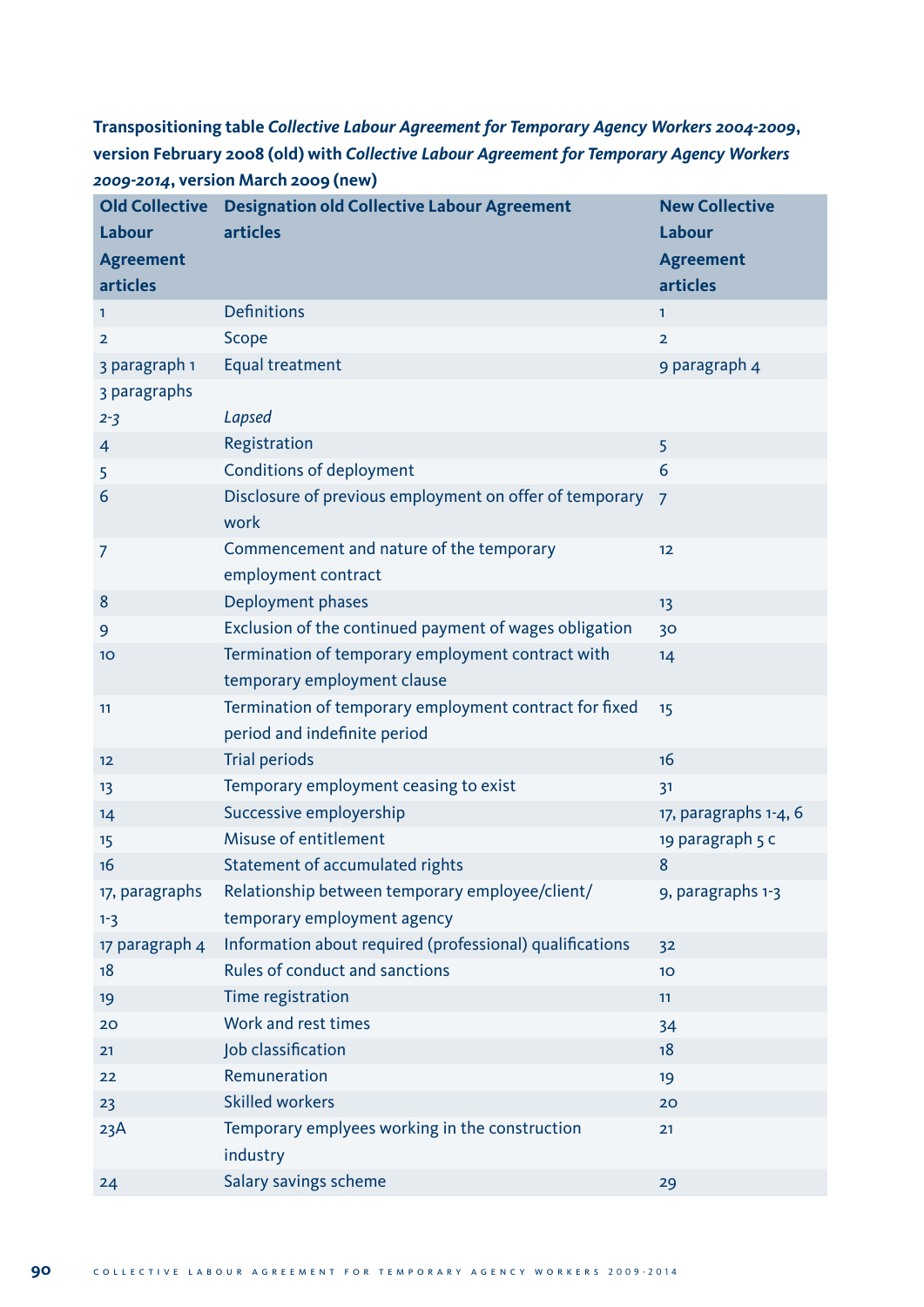| 25                       | Payslip                                                                                | Appendix II, 2                                                             |
|--------------------------|----------------------------------------------------------------------------------------|----------------------------------------------------------------------------|
| 26                       | Lapsed                                                                                 |                                                                            |
| 27                       | <b>Holidays</b>                                                                        | 35                                                                         |
| 28                       | Holiday allowance                                                                      | 36                                                                         |
| 29                       | Short-term absenteeism and special leave                                               | 37                                                                         |
| 30                       | Generally recognised public holidays                                                   | 38                                                                         |
| 31                       | Payment of reserves                                                                    | 40                                                                         |
| 32                       | <b>Sickness and accidents</b>                                                          | 33                                                                         |
| 33                       | Work-related expenses and allowances                                                   | 28                                                                         |
| 34                       | <b>Holiday workers</b>                                                                 | 39                                                                         |
| 35                       | Temporary employees not permanently resident in<br>the Netherlands                     | 44                                                                         |
| 35A                      | Temporary employees with a foreign employment<br>contract (Waga)                       | 46                                                                         |
| 36A                      | <b>BasicPension Scheme</b>                                                             | 42 paragraphs 1, 2,<br>4, 5 and Appendix III<br><b>BasicPension Scheme</b> |
| 36B                      | <b>PlusPension Scheme</b>                                                              | 42 paragraphs 1, 3,<br>4, 5 and Appendix III<br><b>PlusPension Scheme</b>  |
| 37                       | Dealing with complaints in the temporary employment<br>agencies                        | 47                                                                         |
| 38                       | <b>Disputes Committee</b>                                                              | 48                                                                         |
| 39                       | <b>Training</b>                                                                        | 43                                                                         |
| 39                       | Personal Education Budget (P.E.B.) transitional right<br>from 1 January 2008           | Appendix V                                                                 |
| 40                       | Facilities for employees' organisations                                                | 50                                                                         |
| 41                       | <b>Dispensation</b>                                                                    | $\overline{4}$                                                             |
| 42                       | <b>Duration</b>                                                                        | 3                                                                          |
| 43 paragraph 1           | Lapsed                                                                                 |                                                                            |
| 43 paragraphs<br>$2 - 4$ | Evaluation and termination of the Collective Employment<br><b>Agreement provisions</b> | 51                                                                         |
| 44                       | Interim amendments                                                                     | 52                                                                         |
| 45                       | Observance                                                                             | 53                                                                         |
| 46                       | <b>Further provisions</b>                                                              | 54                                                                         |
| 47                       | Nature of the Collective Employment Agreement<br>provisions                            | 55                                                                         |
| Appendix I<br>part A     | Job classification                                                                     | Appendix I                                                                 |
| Appendix I<br>part B, 3  | Period-linked salary amounts                                                           | 24                                                                         |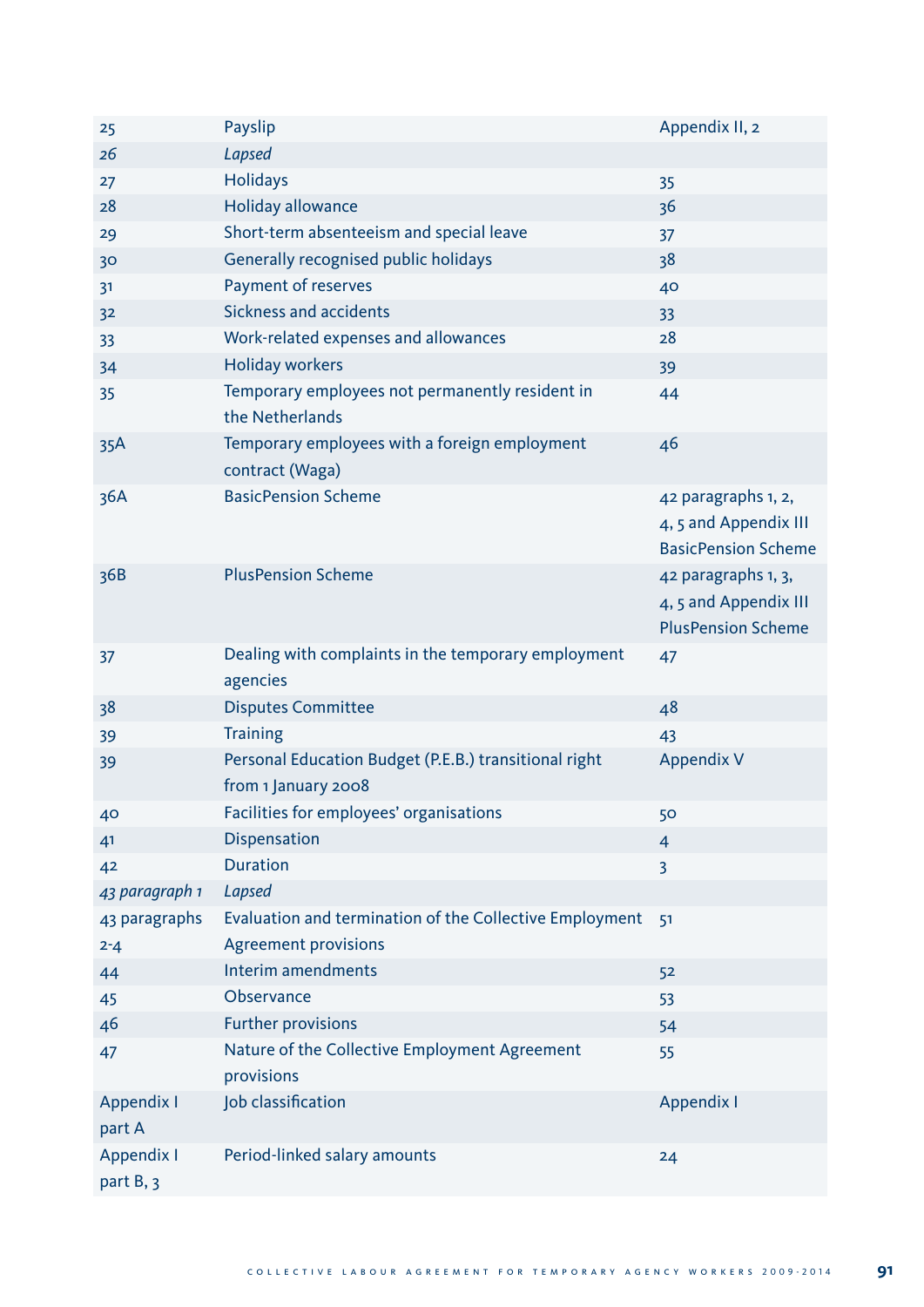| Appendix I          | Salary table                                                        | 22                       |
|---------------------|---------------------------------------------------------------------|--------------------------|
| part B, 1           |                                                                     |                          |
| Appendix I          | Job group                                                           | Appendix I               |
| part B, 2           |                                                                     |                          |
| Appendix I          | <b>Salary</b>                                                       | 22                       |
| part B, 4a-g        |                                                                     |                          |
| Appendix I          | Bonus for irregular working hours                                   | 25                       |
| part B, 5a-c        |                                                                     |                          |
| Appendix I          | Overtime bonus                                                      | 26                       |
| part B, 6a-d        |                                                                     |                          |
| Appendix I          | <b>Compensation hours</b>                                           | 27                       |
| part B, 6e          |                                                                     |                          |
| Appendix I          | <b>Wage rise</b>                                                    | 23                       |
| part B, 7           |                                                                     |                          |
| Appendix I          | Further provisions bonus irregular working hours                    | Processed in articles 25 |
| part B, 8           | overtime bonus                                                      | and $26$                 |
| Appendix I          | Transfer to other temporary employment agency                       | 17 paragraph 5           |
| part B, 9           |                                                                     |                          |
| Appendix I          | Implementation provisions                                           | Appendix II, 1-5         |
| part B, 10-14       |                                                                     |                          |
| Appendix I          | Consultation, objections and appeal procedure                       | 49                       |
| part B, 15-17       | concerning job classification                                       |                          |
| <b>Appendix II</b>  | Percentages of reserves, deductions and waiting day<br>compensation | 41                       |
| <b>Appendix III</b> | Remuneration under standards table and application of               | Appendix II, 7           |
|                     | minimum wage                                                        |                          |
| <b>Appendix IV</b>  | Additional rules for temporary employees not                        | 45                       |
|                     | permanently resident in the Netherlands                             |                          |
| <b>Appendix VI</b>  | Matrix Temporary employees with a foreign                           | <b>Appendix IV</b>       |
|                     | employment contract (Waga)                                          |                          |
| <b>Appendix VII</b> | Divergent employment conditions for temporary                       | Appendix II, 8-17        |
|                     | employees working in the construction industry                      |                          |
|                     | Additional provisions remuneration                                  | <b>Appendix II</b>       |
|                     | Committees                                                          | <b>Appendix VI</b>       |

## **Protocols**

| Lapsed                                   |                |
|------------------------------------------|----------------|
|                                          |                |
| Collective Redundancy (Notification) Act | Protocol B     |
| (protocol for article 31)                |                |
| Holiday arrangements                     | Protocol C     |
| Trade union contribution                 | 50 paragraph 3 |
| <b>Training</b>                          | Protocol A     |
|                                          |                |